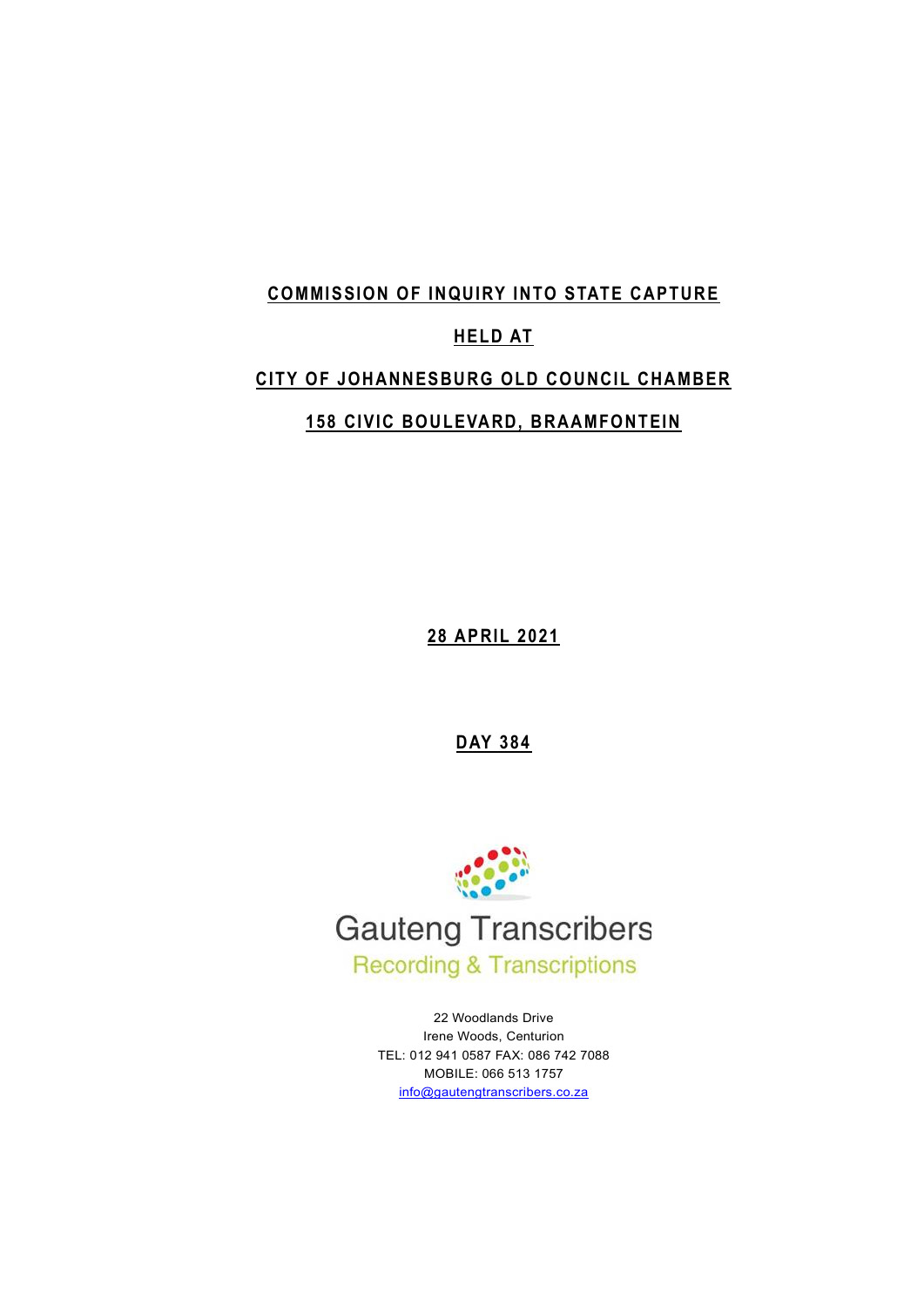# **CERTIFICATE OF VERACITY**

I, the undersigned, hereby certify that, *in as far as it is audible*, the aforegoing is a *VERBATIM* transcription from the soundtrack of proceedings, as was ordered to be transcribed by Gauteng Transcribers and which had been recorded by the client

# **COMMISSION OF INQUIRY INTO STATE CAPTURE HELD AT**

# **CITY OF JOHANNESBURG OLD COUNCIL CHAMBER**

**158 CIVIC BOULEVARD, BRAAMFONTEIN**

DATE OF HEARING: 28 APRIL 2021

TRANSCRIBERS: B KLINE; Y KLIEM; V FAASEN; D STANIFORTH



# **Gauteng Transcribers Recording & Transcriptions**

Page **2** of **148**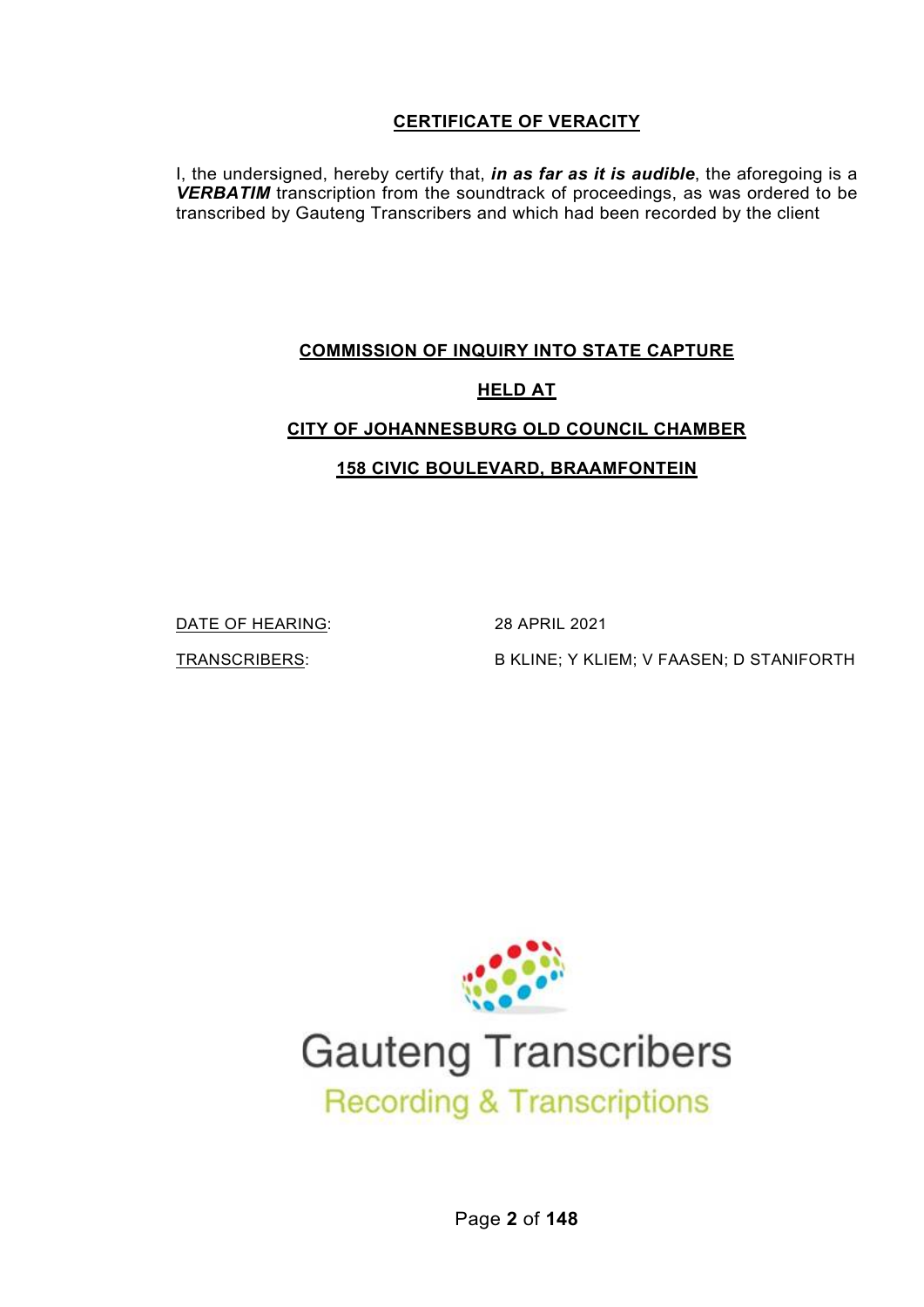#### **PROCEEDINGS RESUME ON 28 APRIL 2021**

**CHAIRPERSON:** Good morning Mr Pretorius, good morning Mr President.

**ADV PRETORIUS SC:** Morning Chair.

**CHAIRPERSON:** Good morning everybody. Thank you. Mr Pretorius are you ready?

**ADV PRETORIUS SC:** Yes we are ready Chair.

**CHAIRPERSON:** Yes.

**ADV PRETORIUS SC:** The President will testify today and 10 tomorrow. I will introduce the bundles in a moment if the President could be sworn in please?

#### **CHAIRPERSON:** Sorry.

**ADV PRETORIUS SC:** If the President could be sworn in? **CHAIRPERSON:** Oh yes, no that is fine. Before that is done I just want to say a few things. Mr President we are happy that you are here representing the ruling party. We are happy that the President of the party is the one who comes to give evidence to the commission but I also want to say that your appearance before this commission is not

20 a result of a decision taken recently it is a decision that was taken in 2018 as you will remember because soon after the commission had started its hearings I realised that the commission could not properly complete its task without the ruling party appearing before the commission because the ruling party is the party that was given power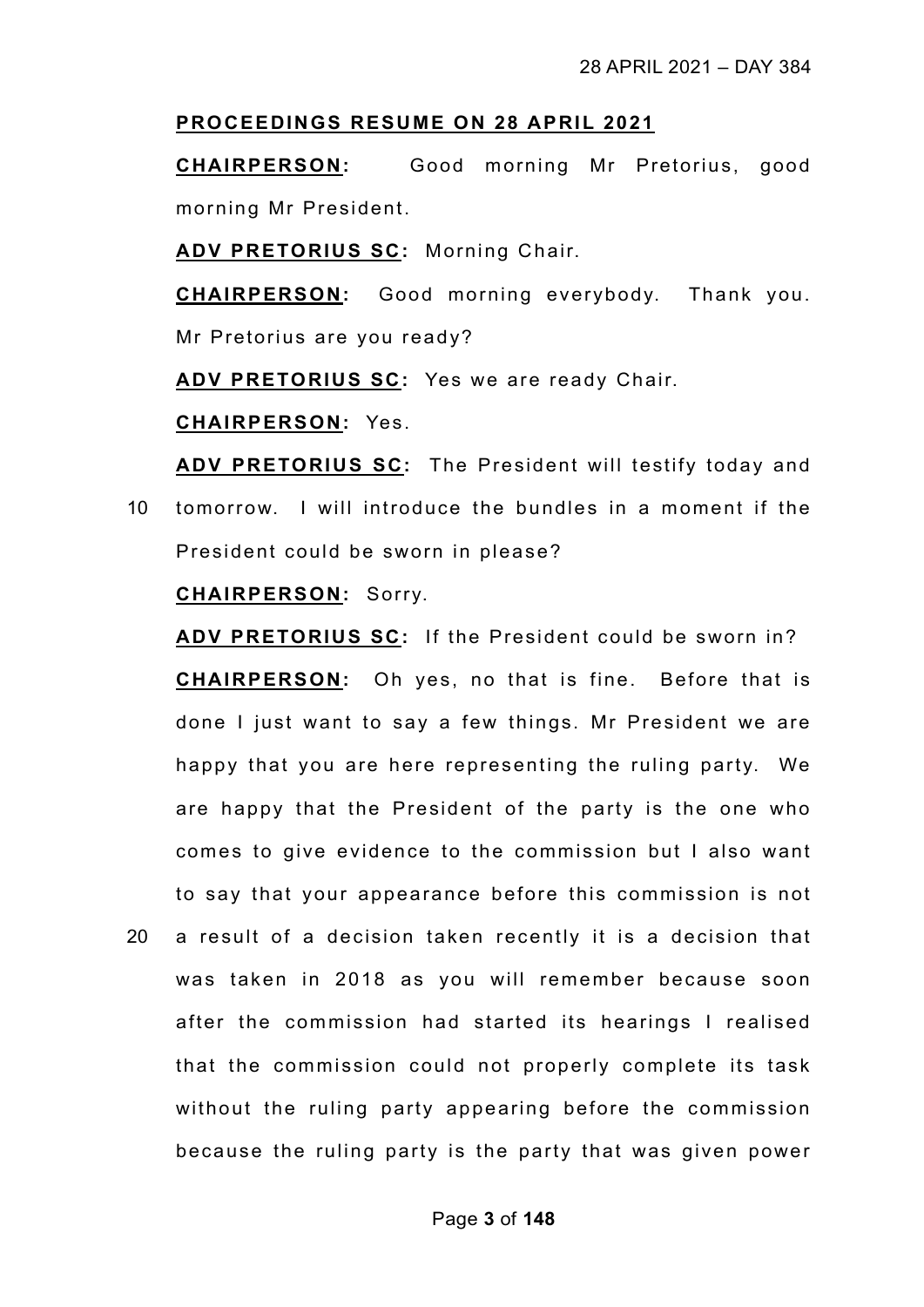by the voters to form the government for – so it was important that the ruling party should appear before the commission and say what it knew about all sorts of allegations that have been heard in this commission when it knew it and what it did about those things and also to indicate what it is prepared to do to make sure that those things never happen again.

I also realise that it would be important that the current President should appear because during at least 10 part of the time when these allegations – these things were alleged to have happened it was a time when he was Deputy President of the ANC and Deputy President of the country so that he could indicate also what he may have known and what he did not know and what was done to deal with purely allegations of state capture and the high levels of corruption that we have seen.

So towards the end of 2018 I had a meeting with the President where I conveyed to him my view that it would be important that the ruling party appears before the 20 commission and that he or the executive should also appear to deal with these matters and the President agreed that he would appear before the commission and he indicated also that the ANC would appear.

So I thought I must just remind everybody how it comes about that he appears today. It is not a recent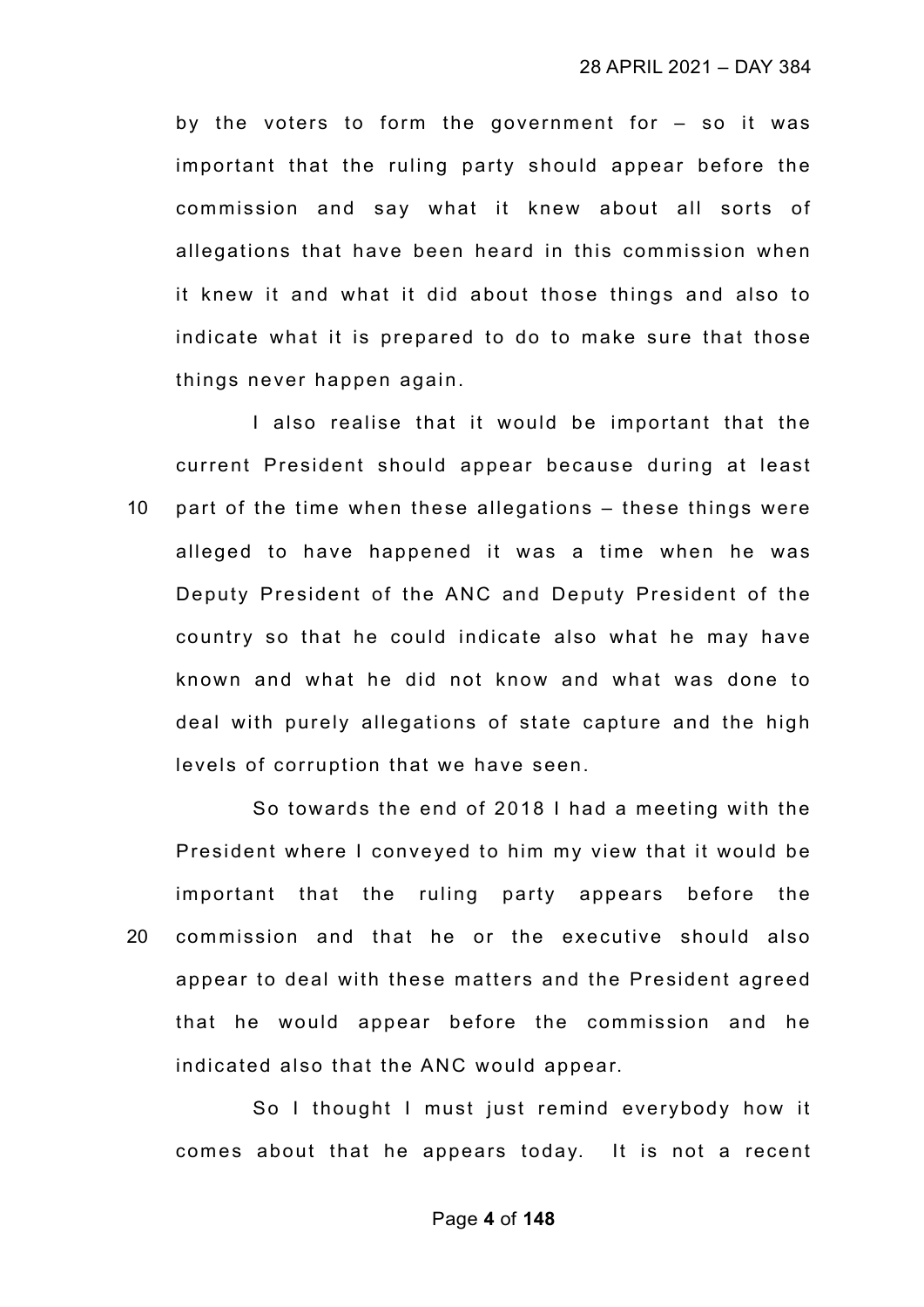decision. But I want to also take this opportunity to indicate Mr President that the commission appreciates the support for the work of the commission that both you as President of the country and the ruling party has shown. So that is appreciated. Thank you. Mr President you will need to take the oath or affirmation depending on what you will be taking. Which one would it be Mr President?

**PRESIDENT RAMAPHOSA:** I will take the oath.

**CHAIRPERSON:** You will take the oath. Okay may you 10 please stand. I do not know whether you would like to take off your mask.

**PRESIDENT RAMAPHOSA:** Is it safe to do so?

**CHAIRPERSON:** Well – well if – if we can hear you with it on clearly you can keep it on but what has happened in the past is that usually we cannot hear people clearly. But …

**PRESIDENT RAMAPHOSA:** It is okay

**CHAIRPERSON:** If we can hear you and you would like to keep it on that would be fine. Please give your full names for the record Mr President.

20 **PRESIDENT RAMAPHOSA:** My name is Matamela Cyril Ramaphosa.

**CHAIRPERSON:** Do you have any objection to taking the prescribed oath?

**PRESIDENT RAMAPHOSA:** No I do not have any objections.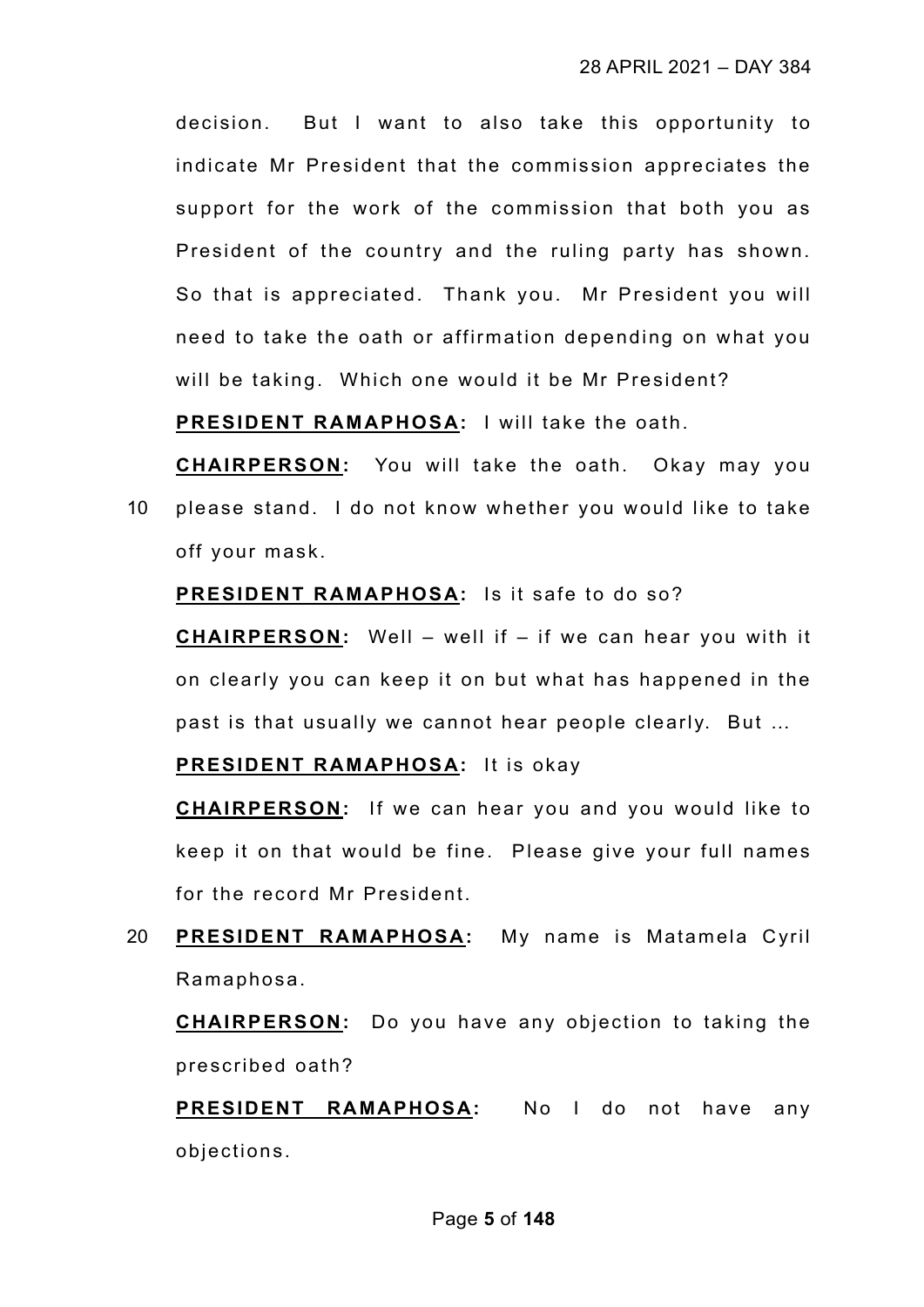**CHAIRPERSON:** Do you consider the oath binding on your conscience?

**PRESIDENT RAMAPHOSA:** Yes I do.

**CHAIRPERSON:** Do you swear that the evidence you will give will be the truth; the whole truth and nothing else but the truth; if so please raise your right hand and say, so help me God.

**PRESIDENT RAMAPHOSA:** So help me God.

**CHAIRPERSON:** Thank you. You may be seated. Yes Mr 10 Pretorius.

**ADV PRETORIUS SC:** Thank you Chair. Mr President a few housekeeping matters. Before you is a bundle – Bundle 1 and in that bundle is Exhibit BBB1 Statement of the President together with annexures. Then there is a second bundle Exhibit – containing Exhibit BBB2 which is a collation of certain documents that are relevant to the evidence.

**CHAIRPERSON:** Mr Pretorius I just want to – I do see that there is social distancing between many people but I think 20 some can do with some more space so we just need to make sure. There is a lot of space available in the room. Okay. Ja I see some are sitting next to each other so – well just – we all know what the social distancing is I am just reminding everybody if – if there is social distancing between people that is fine. Okay you may proceed Mr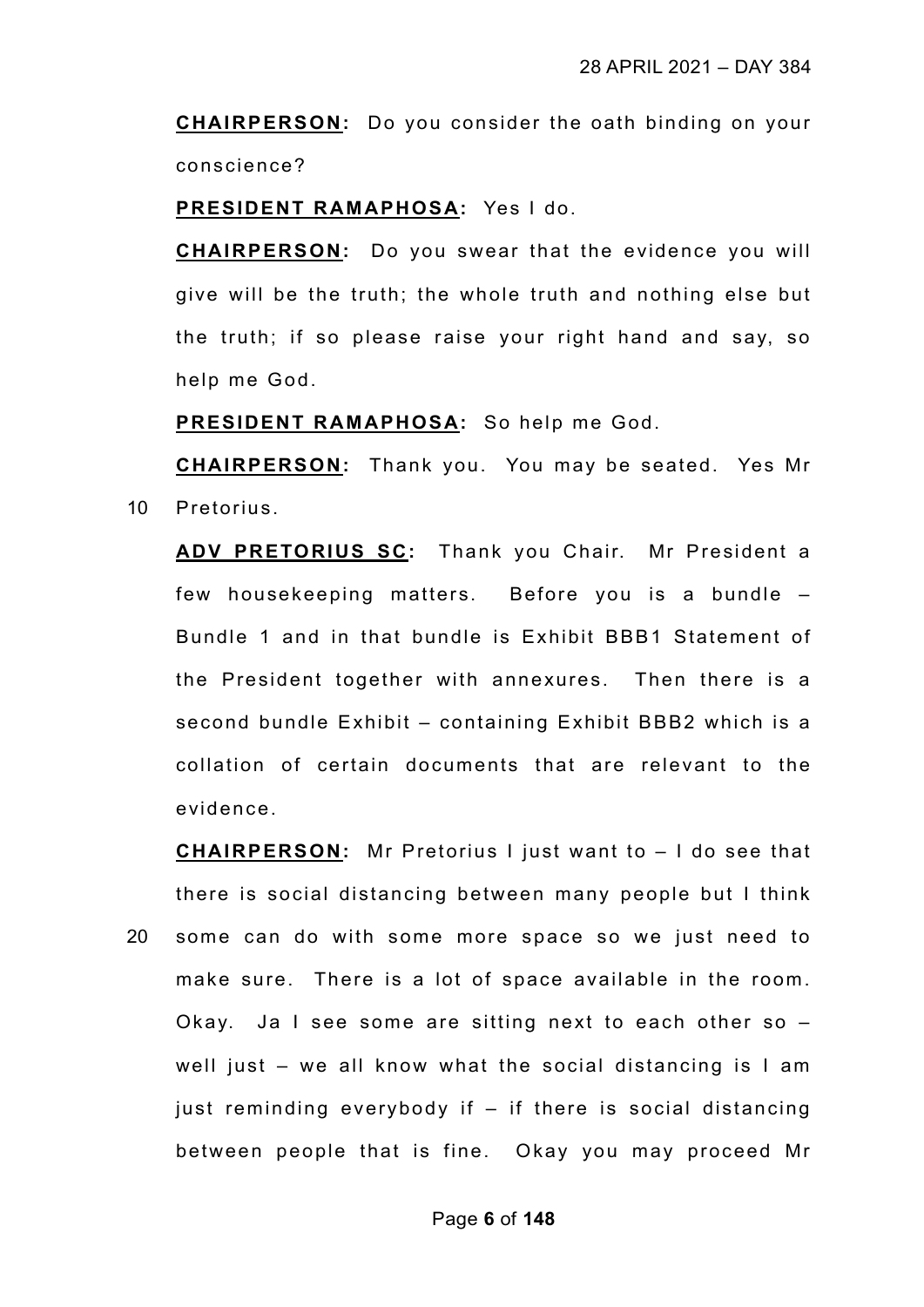Pretorius.

**ADV PRETORIUS SC:** Thank you Chair. So there are two bundles as I have said Bundle 1 and Bundle 2. Bundle 1 contains the statement of the President, Bundle 2 contains certain additional documentation.

Bundle 2 has only been recently compiled and I will explain why in a moment.

**CHAIRPERSON:** Do I need it immediately – Bundle 2?

**ADV PRETORIUS SC:** No you do not need it immediately 10 Chair.

**CHAIRPERSON:** Okay.

**ADV PRETORIUS SC:** May I then ask Mr President if you would take the first bundle, do you have it?

**CHAIRPERSON:** Please switch on the mic Mr President there..

**PRESIDENT RAMAPHOSA:** Okay permanently?

**CHAIRPERSON:** Yes. Mr Pretorius I think it would convenient – it would be important before you start to for the benefit of the public to explain what will be covered

20 and what will not be covered with the President this time.

**ADV PRETORIUS SC:** Oh I had planned to do that next Chair.

**CHAIRPERSON:** That is fine – that is fine.

**ADV PRETORIUS SC:** If that is okay?

**CHAIRPERSON:** That is fine.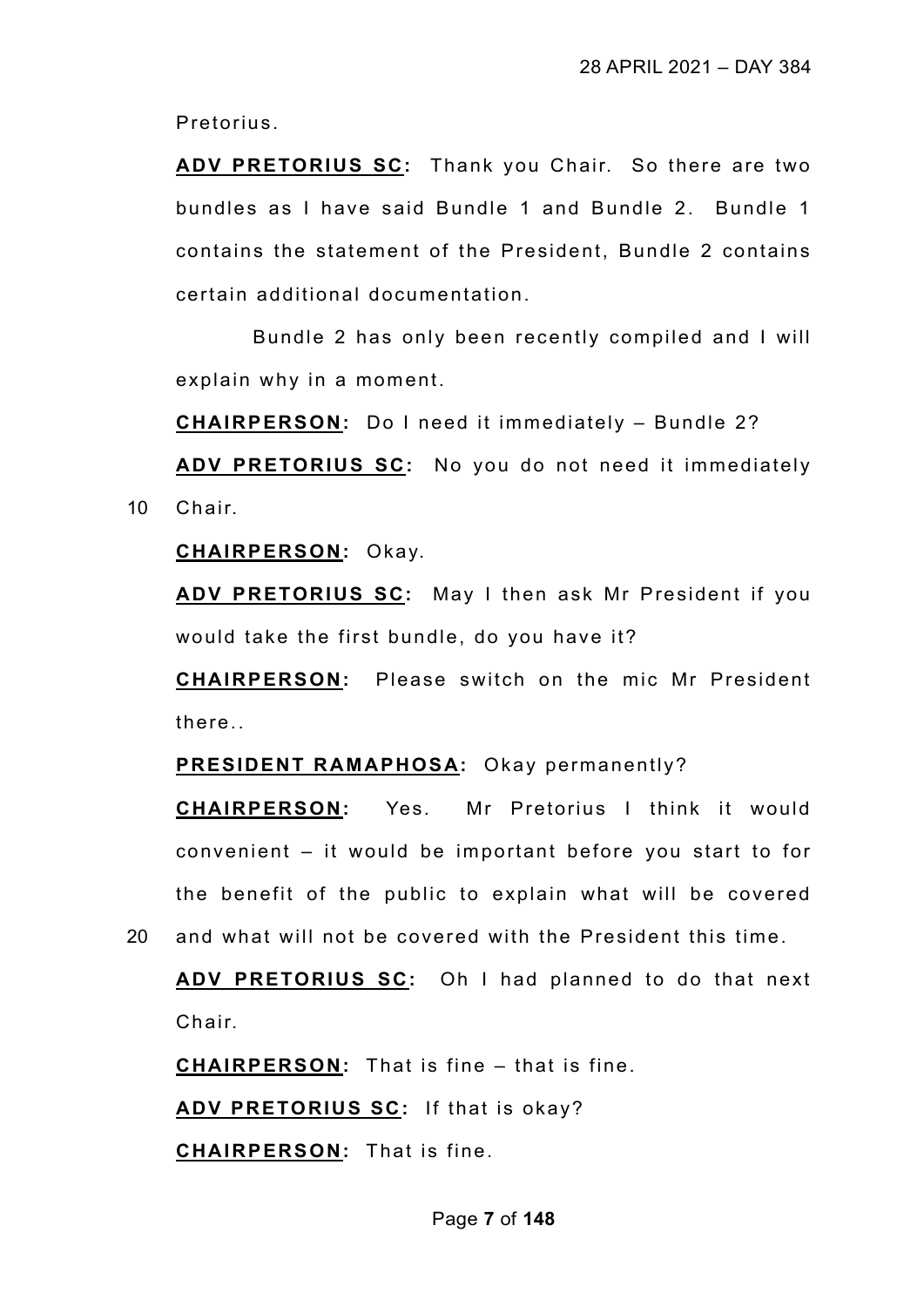**ADV PRETORIUS SC:** And I will do that in full.

**CHAIRPERSON:** Okay alright.

**ADV PRETORIUS SC:** At page 79 and we will refer to the black numbers in the top left hand corner is a page with your – with a signature above your name could you please confirm that that is your signature? Page 79 black numbers in the top left hand corner.

**PRESIDENT RAMAPHOSA:** Yes indeed it is my signature.

**ADV PRETORIUS SC:** And if you would go please to the 10 same bundle at page 5 and particularly at page 6.

### **PRESIDENT RAMAPHOSA:** Yes.

**ADV PRETORIUS SC:** Is that the beginning of your affidavit?

**PRESIDENT RAMAPHOSA:** Indeed.

**ADV PRETORIUS SC:** And are you satisfied that the contents of that affidavit insofar as you are aware are true and correct?

**PRESIDENT RAMAPHOSA:** Yes they are.

**ADV PRETORIUS SC:** Thank you. Chair may the affidavit

20 and annexures and I see each page has been initialled be admitted then as Exhibit BBB1?

**CHAIRPERSON:** Is that BBB?

**ADV PRETORIUS SC:** BBB we have been through the alphabet 3 times in this commission.

**CHAIRPERSON:** The affidavit of President Matamela Cyril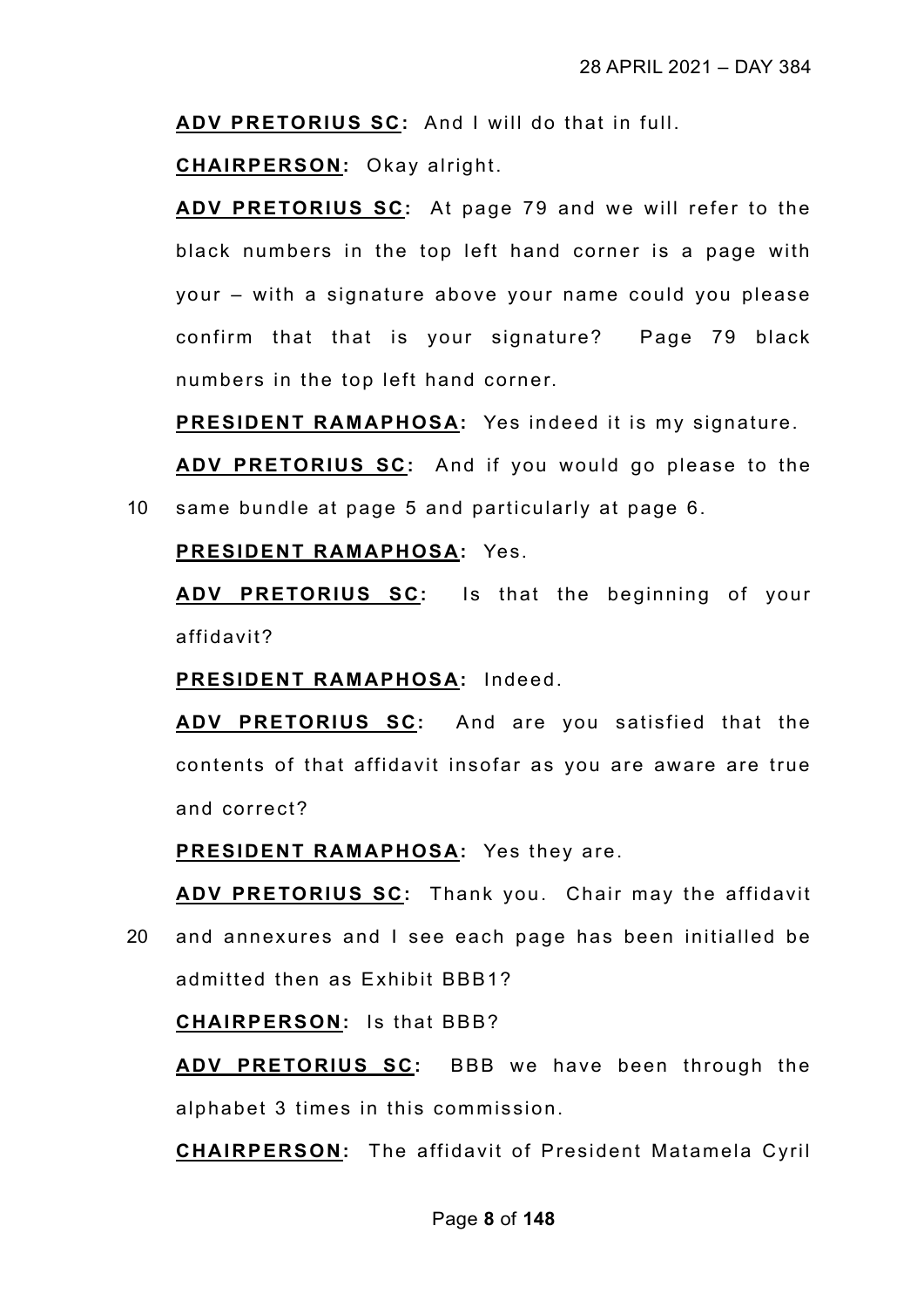Ramaphosa which starts at page 6 will be admitted as an exhibit and will be marked as Exhibit BBB1.

**ADV PRETORIUS SC:** Yes. And then Mr President I believe that you wish to make an opening statement but just before we do that if I may place certain matters on record Chair.

There is a statement that we have just placed on record as an affidavit. It is attested to in your capacity as President of the ANC and former Deputy President of the 10 ANC am I correct?

#### **PRESIDENT RAMAPHOSA:** Yes you are correct.

**ADV PRETORIUS SC:** And there is a further statement that will be placed before the commission dealing with matters in our capacity as President of the Republic and former Deputy President of the Republic but that is yet to be obtained. Is that correct?

#### **PRESIDENT RAMAPHOSA:** Yes that is so.

**ADV PRETORIUS SC:** We received your statement on the  $22<sup>nd</sup>$  of April 2021 and we proceeded to undertake the

20 necessary research that process is not yet complete and accordingly we may have to deal with certain issues on your return towards the end of May.

## **PRESIDENT RAMAPHOSA:** Indeed.

**ADV PRETORIUS SC:** In these first two days of your evidence Mr President we will deal with our terms as ANC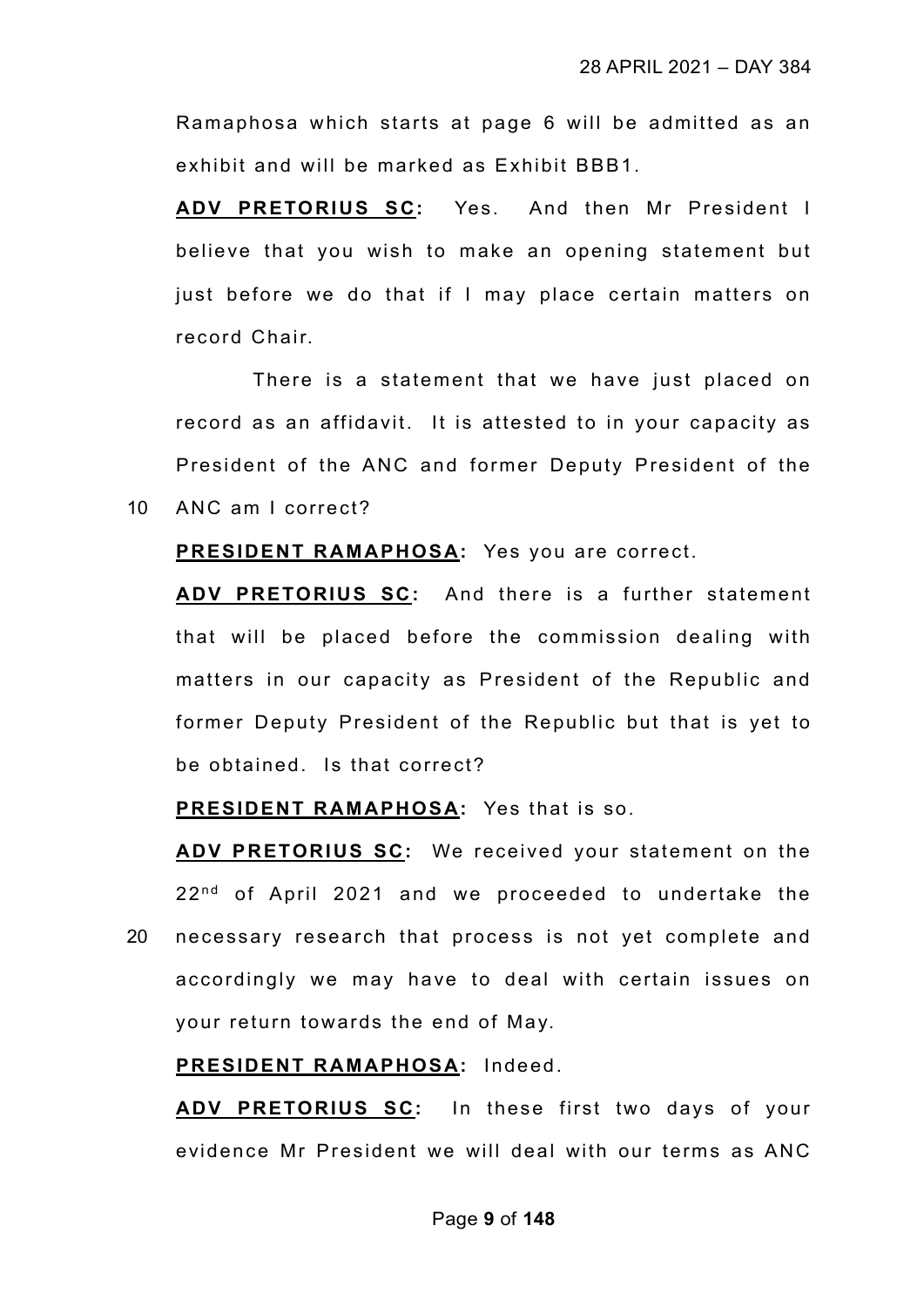Deputy President and President.

#### **PRESIDENT RAMAPHOSA:** Yes indeed.

**ADV PRETORIUS SC:** And those facts or facts relevant to that are contained in your affidavit just admitted. I will deal with certain matters and then Advocate Freund will deal with certain matters tomorrow.

In these second two days towards the end of the month we will deal with matters related to your office as Head of State and there will be questions from the legal 10 team Advocate Seleka, Soni and Myburgh in relation to that as well as questions from myself. And that is just the

background I think that the DCJ wanted placed on record.

**PRESIDENT RAMAPHOSA:** Thank you. I will be here.

**CHAIRPERSON:** Thank you. Well Mr Pretorius you have said that you will deal with other matters with the President towards the end of the month now the public does not know towards the end of the month. They know mid-May.

**ADV PRETORIUS SC:** Yes I was leaving that to you Chair it is an announcement from the Chair.

20 **CHAIRPERSON:** Okay let me say this about that because Mr Pretorius forgot that it is  $-$  it was not public yet it  $$ there was something that I discussed with him.

Mr President currently you are due to return to the commission wearing your cap as President of the country in mid-May I cannot remember the exact dates but mid-May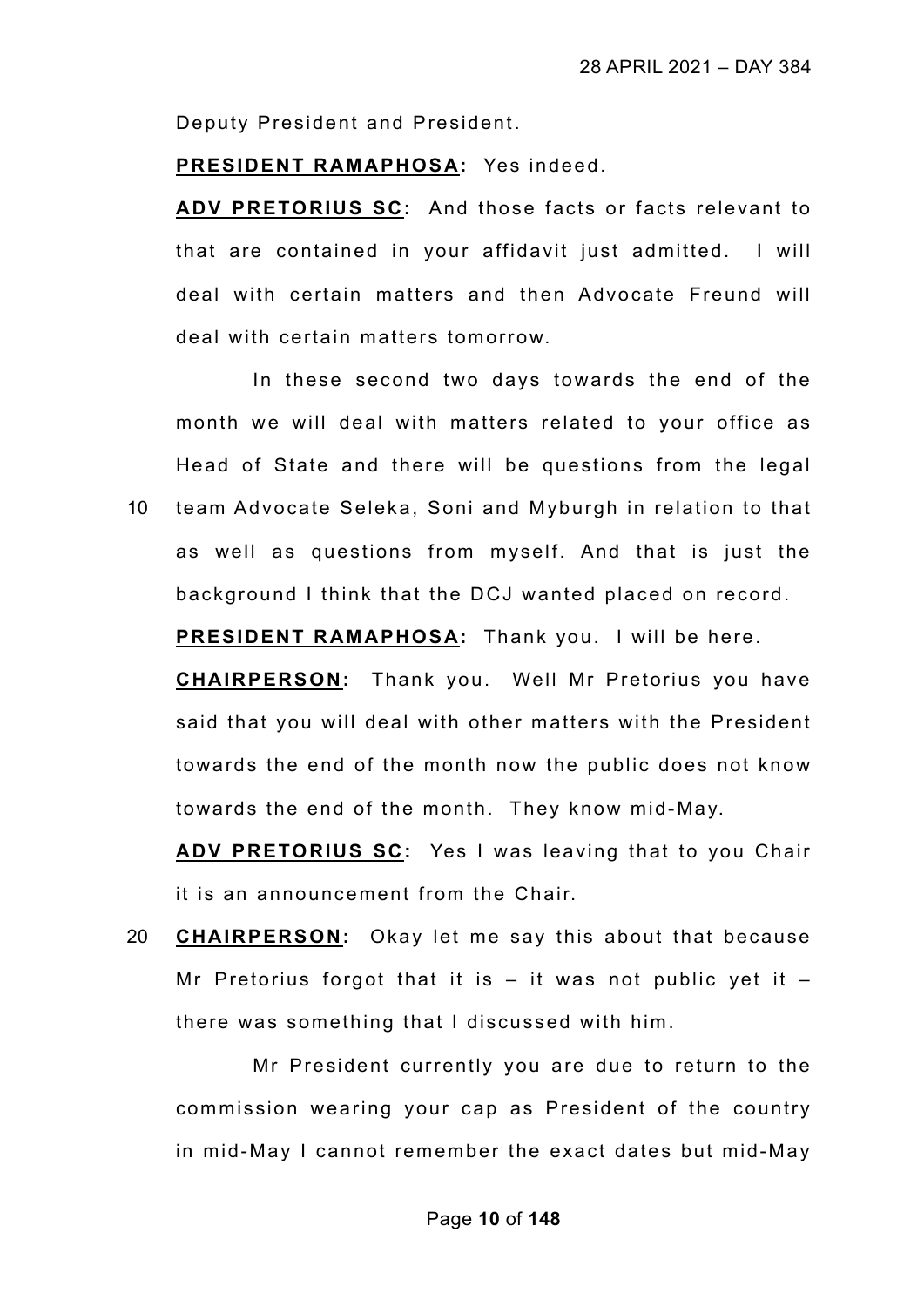but I indicated to Mr Pretorius that we will have to advise your office that those dates will need to be moved towards later in May because there are still a number of witnesses that the commission would like to hear and – so that was something that was still to be done but I do not know Mr Pretorius may have spoken to your team about it but that was – that is something that is in the pipeline. So you might also have been wondering why he was talking about towards the end of May but – so those dates will change 10 and we will move you towards the end of May. Yes Thank

you. You are done Mr Pretorius?

**ADV PRETORIUS SC:** For the moment Chair.

**CHAIRPERSON:** For the moment obviously. Okay Mr President if you wish to make an opening statement this is the opportunity for you to do so.

**PRESIDENT RAMAPHOSA:** Thank you Chairperson and thank you Mr Pretorius.

I appear before this commission as you have stated Chairperson at the request of the commission but I also 20 appear to assist the commission in its work and I would like make this opening statement on behalf of the African National Congress.

When I was confirming that I would be appearing I happened to be talking to one of my colleagues who is also Head of State; we had to attend to some matter and I said I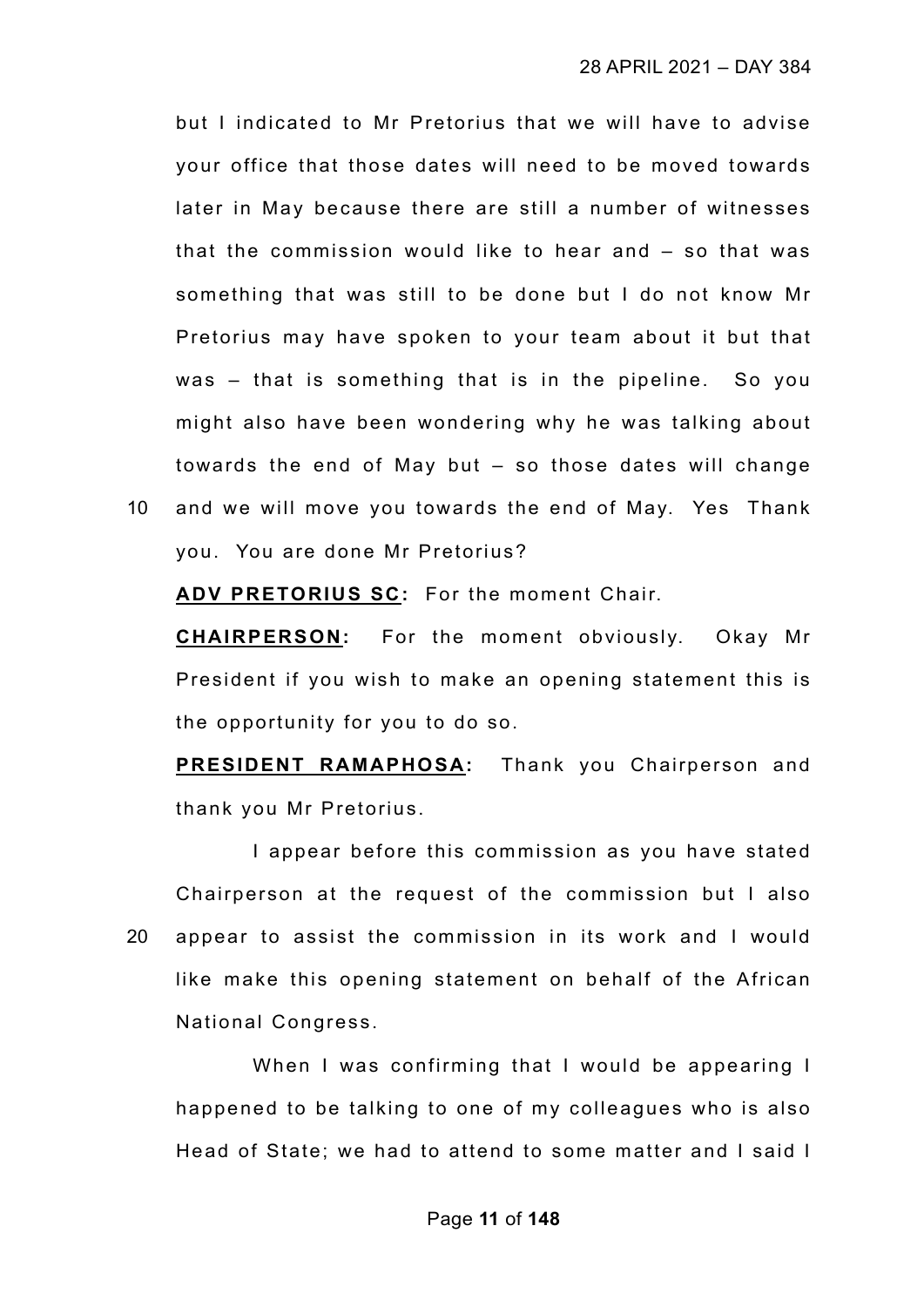would be appearing before the commission and his reaction was Ah how can you do that as Head of State? I said this is how our democracy works. It works in such a way that when there are important matters that affect the state and the government and indeed the governing party we will not shy away from appearing before commissions so that we may shed light on the matters that the commission is dealing with and also be able to assist the commission in its mandate.

10 So I appear here in my capacity as President of the African National Congress having been elected to this position in December of 2017 at the  $ANC's$  54<sup>th</sup> Conference.

Yesterday our country celebrated 27<sup>th</sup> anniversary of the advent of democracy. On that day we ushered in a new era and as a nation we made a decisive break to the horrible past of colonialism and apartheid.

The ANC working together with many anti-apartheid formations led and facilitated a process of crafting a new 20 constitutional dispensation that is today the bedrock of our democracy.

This month marks 25 years since the first hearing of the Truth and Reconciliation Commission into apartheid era human rights abuse.

It was a remarkable moment in our history to hold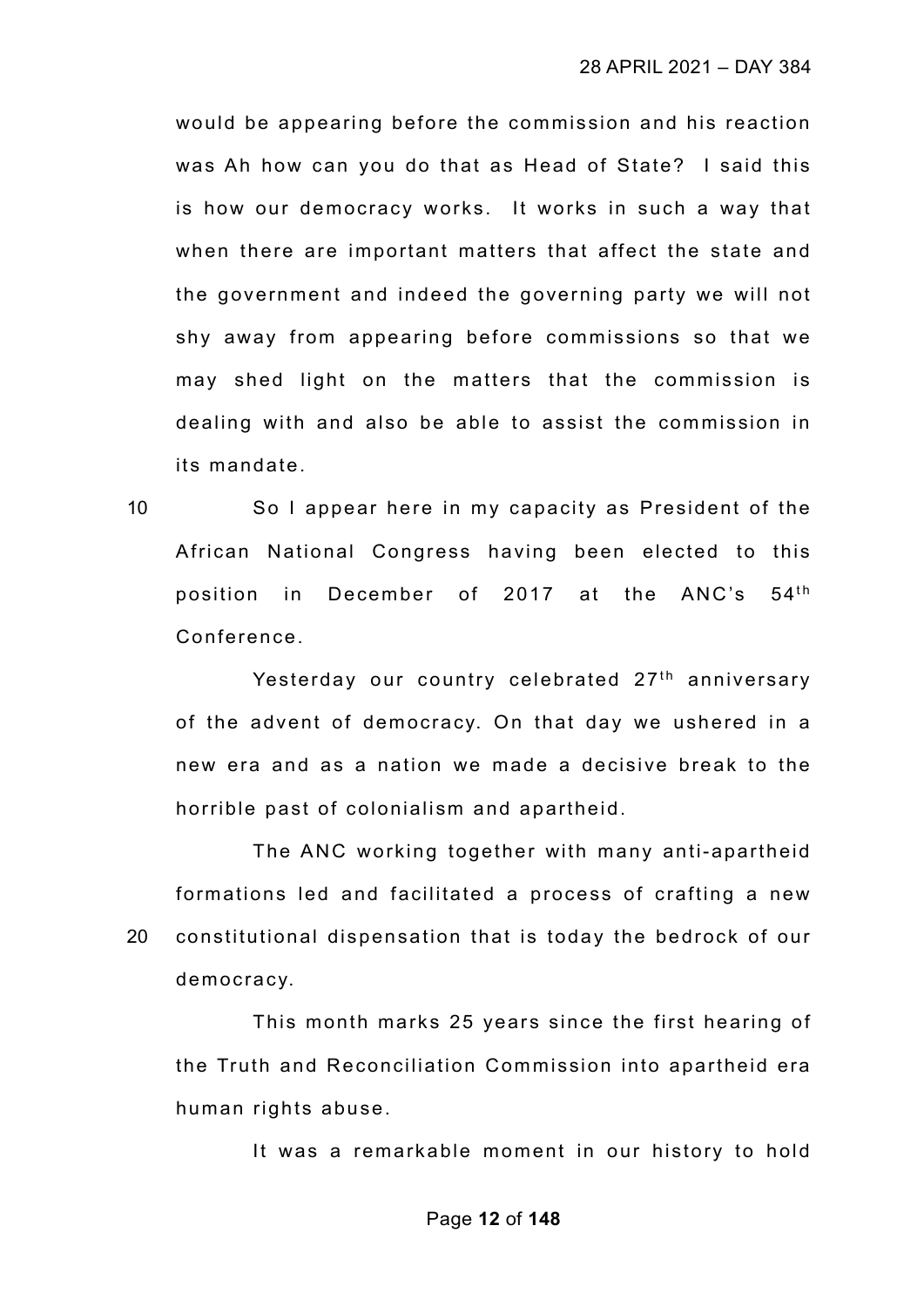that commission the Truth and Reconciliation Commission demonstrating our determination as a nation to unearth and confront the crimes of our past so that we may make a decisive break with those violations of human rights and so that we may forge a better future for all our people.

This commission on inquiry into allegations of state capture, corruption, fraud in the public sector carries a similar responsibility. This commission is the instrument through which we seek as a nation to understand the 10 nature and extent of state capture to confront it. To hold those responsible to account and to take the necessary measures and steps to ensure that such events do not occur ever again in our country.

State capture and corruption have taken a great toll on our society and indeed on our economy as well. They have eroded the values of our constitution and undermined the rule of law.

If followed or rather if allowed to continue they would threaten the achievement, the growth, development 20 and transformation of our country. It is for these reasons that the ANC's 54<sup>th</sup> National Conference in December 2017 resolved to support the establishment of this commission.

The ANC has consistently expressed its support for the objectives and the work of this commission. The National Executive Committee of the ANC has expressed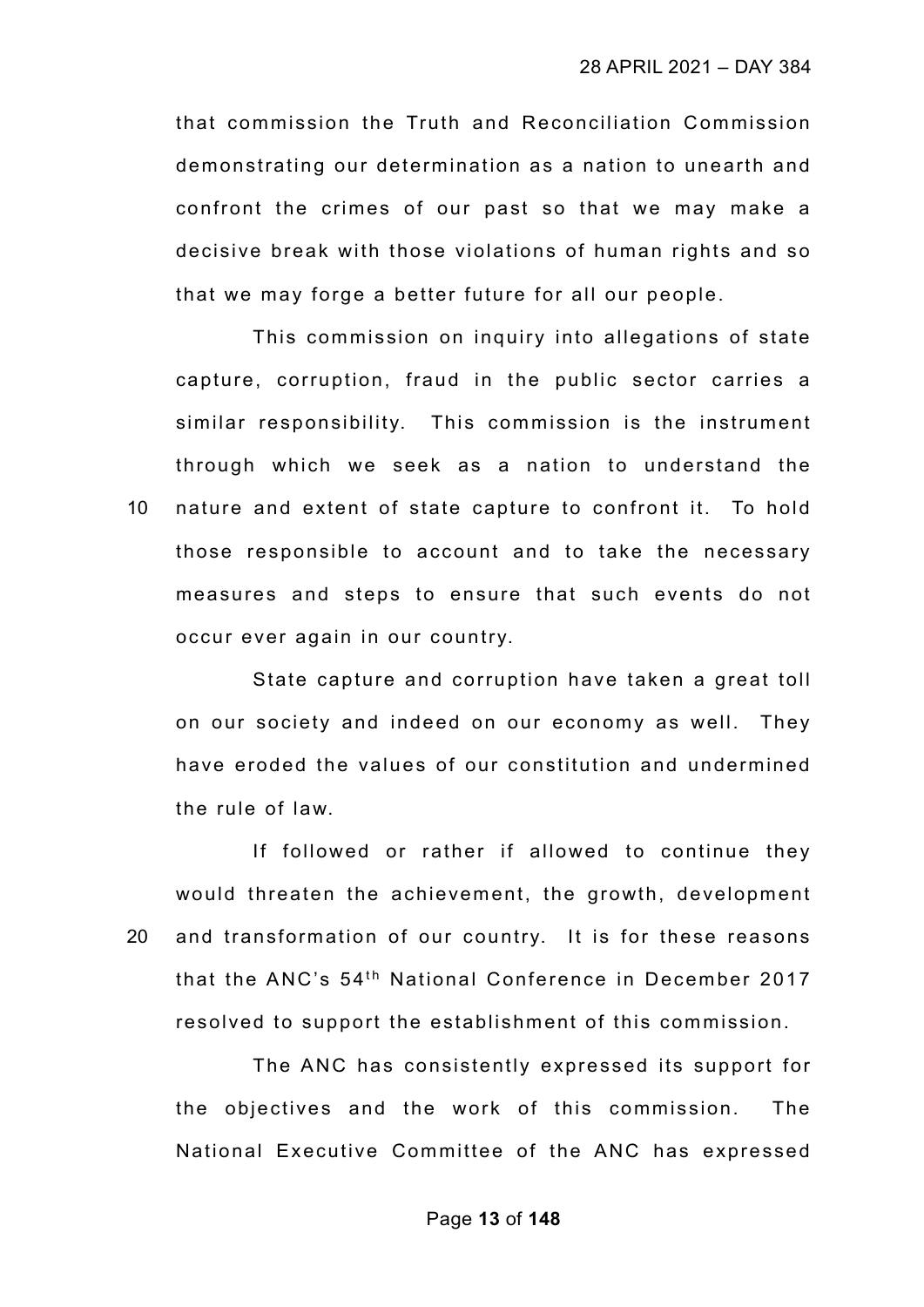itself in that regard and we continue to do so.

The ANC has taken this position knowing that the organisation would itself be placed under great scrutiny and that the process of examining these matters would very likely be difficult and painful for the ANC.

Nevertheless the ANC maintains that this commission is a necessary part of the broader social effort to end all forms of state capture and corruption.

The ANC's position has been that it is the 10 responsibility of ANC members and indeed all South Africans to assist the commission in its work.

Therefore I appear before the commission not to make excuses or to defend the indefensible. The ANC has agreed to not only support the work of the commission but to assist the commission in every way possible to fulfil its mandate.

My submission other submissions made on the ANC'S behalf are a number of my comrades and colleagues are therefore intended to provide whatever information 20 context and explanation the commission may require.

Corruption is not a new phenomenon in South Africa. The apartheid system was morally and systematically corrupt. Not only did its legal provisions appropriate to a small minority their assets and the resources that rightfully belonged to all South Africa's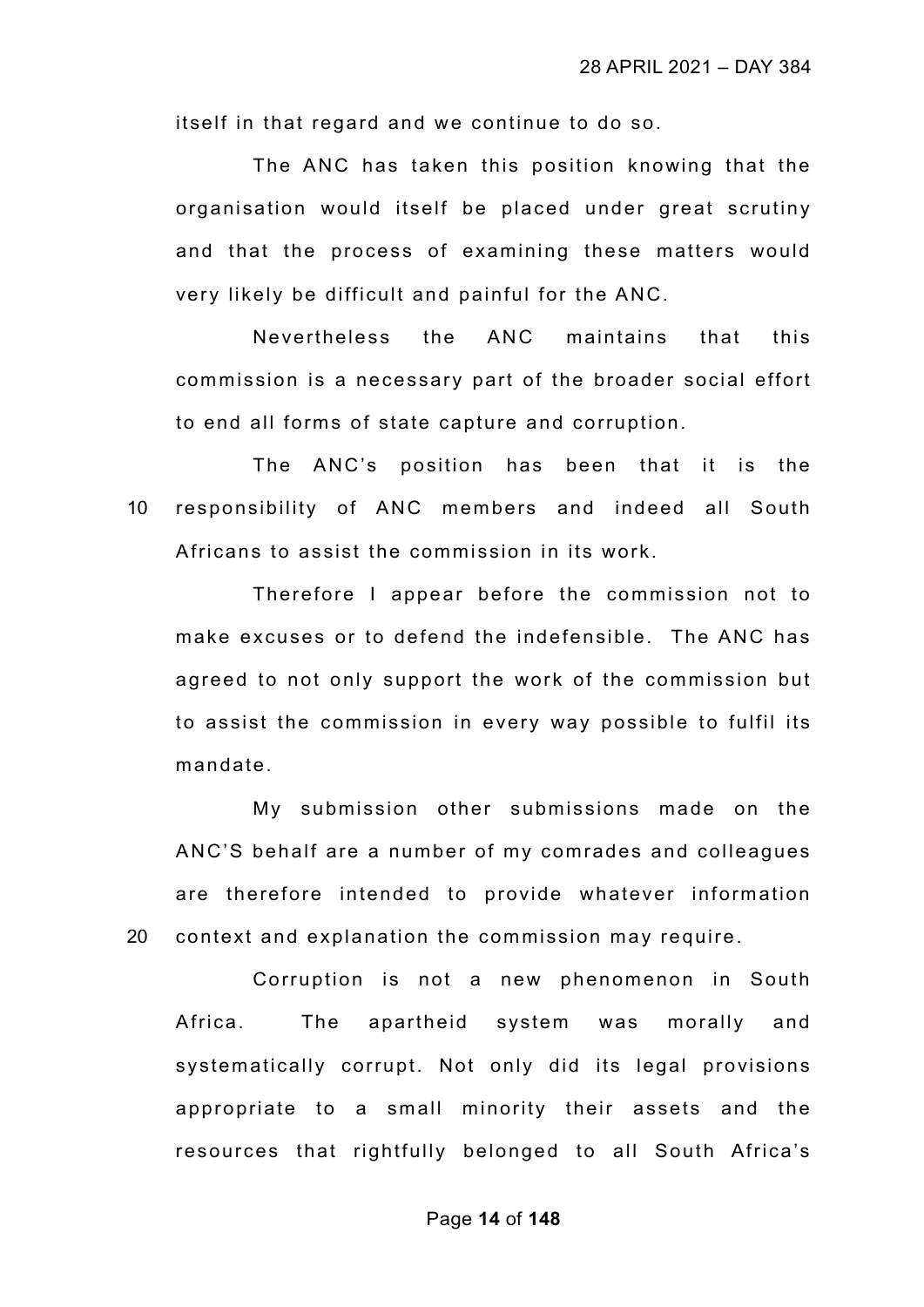people but there was also a prevailing culture of corruption within the apartheid state also within its state owned enterprises but it also went broader than that into private business establishments and the numerous Bantustan administrations that had been set up to organise our country.

The advent of democracy in South Africa was an opportunity to make a decisive break with that past through the adoption of a new constitution we established a new 10 era of transparency, accountability, ethical conduct and respect for the rule of law.

The experience of the past 27 years shows that endeavour to have been for the most part successful and its success can also be measured by the establishment of this commission which is in a very transparent and open manner opening up a can of worms of corruption and state capture.

Our country has a National Parliament and Provincial Legislatures elected by universal suffrage and 20 regular and free fair elections. We are proud to have a strong and independent judiciary.

Our democracy is supported by robust institutions and we have a free and vibrant media.

An important aspect of the ANC's approach to corruption over the years is a recognition of the extent to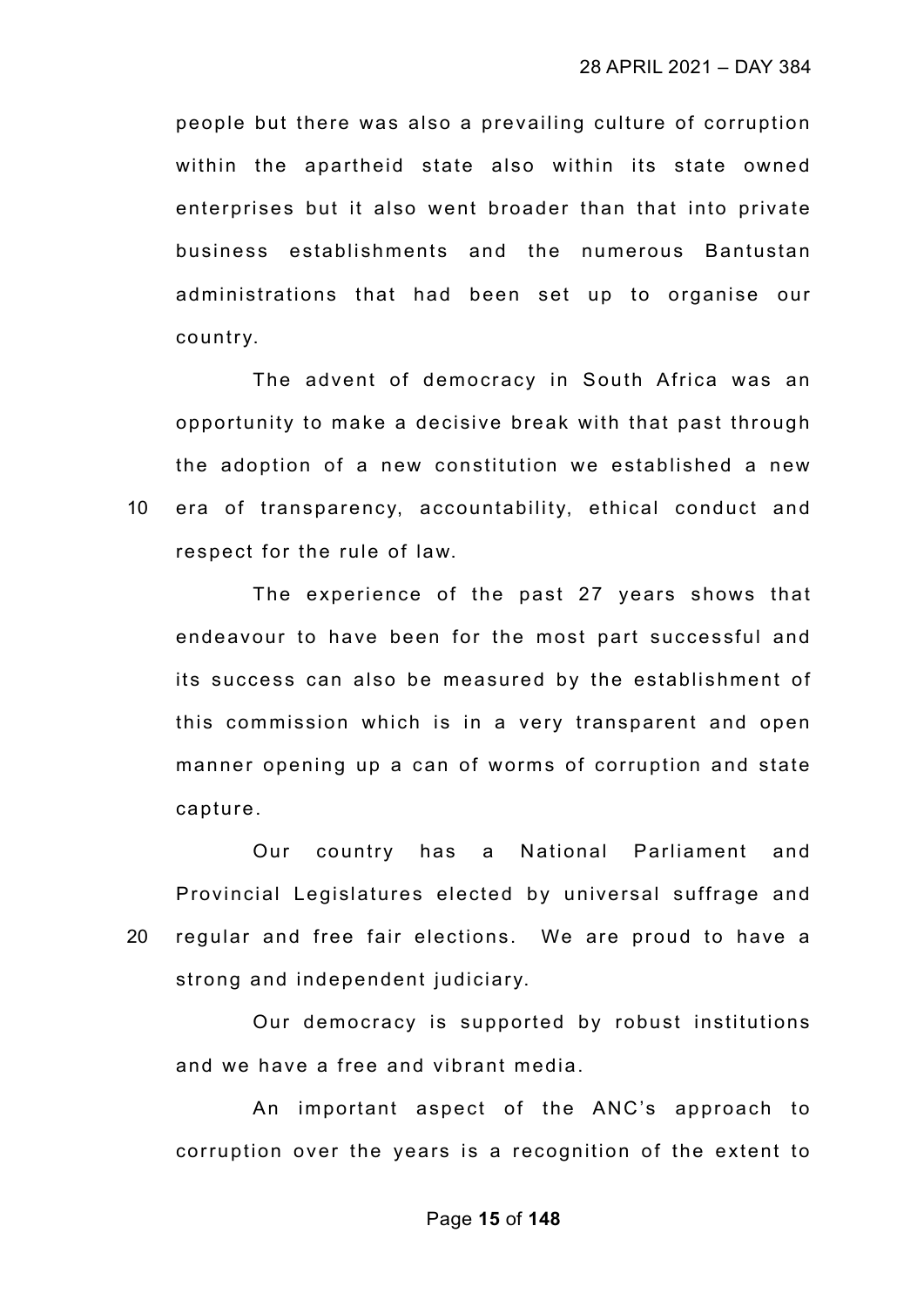which some ANC leaders and members were advertently and inadvertently complicit in corrupt actions and this recognition was well articulated in our conferences where we did say that we need to openly and publicly acknowledge that these are the problems that we have to deal with.

And as a consequence the extent to which corruption contributed to practices, patronage, factionalism and the manipulation of organisational processes in the 10 ANC is a matter of effort.

The recognition of these facts does not mean that the ANC is itself corrupt or uniquely affected by corruption. There are other institutions in society, various political and social formations as well as the private sector companies that have to confront corruption within their own ranks. Nor is South Africa alone in the world in having to deal with pandemic corruption.

Many other countries have to deal with corruption in the political, economic and social spheres and it is clearly 20 not sufficient for us to recognise the problems.

The task of any organisation like the African National Congress especially with its history of principled struggle, its values and its mission is to address the problem.

It should be noted that why there is broad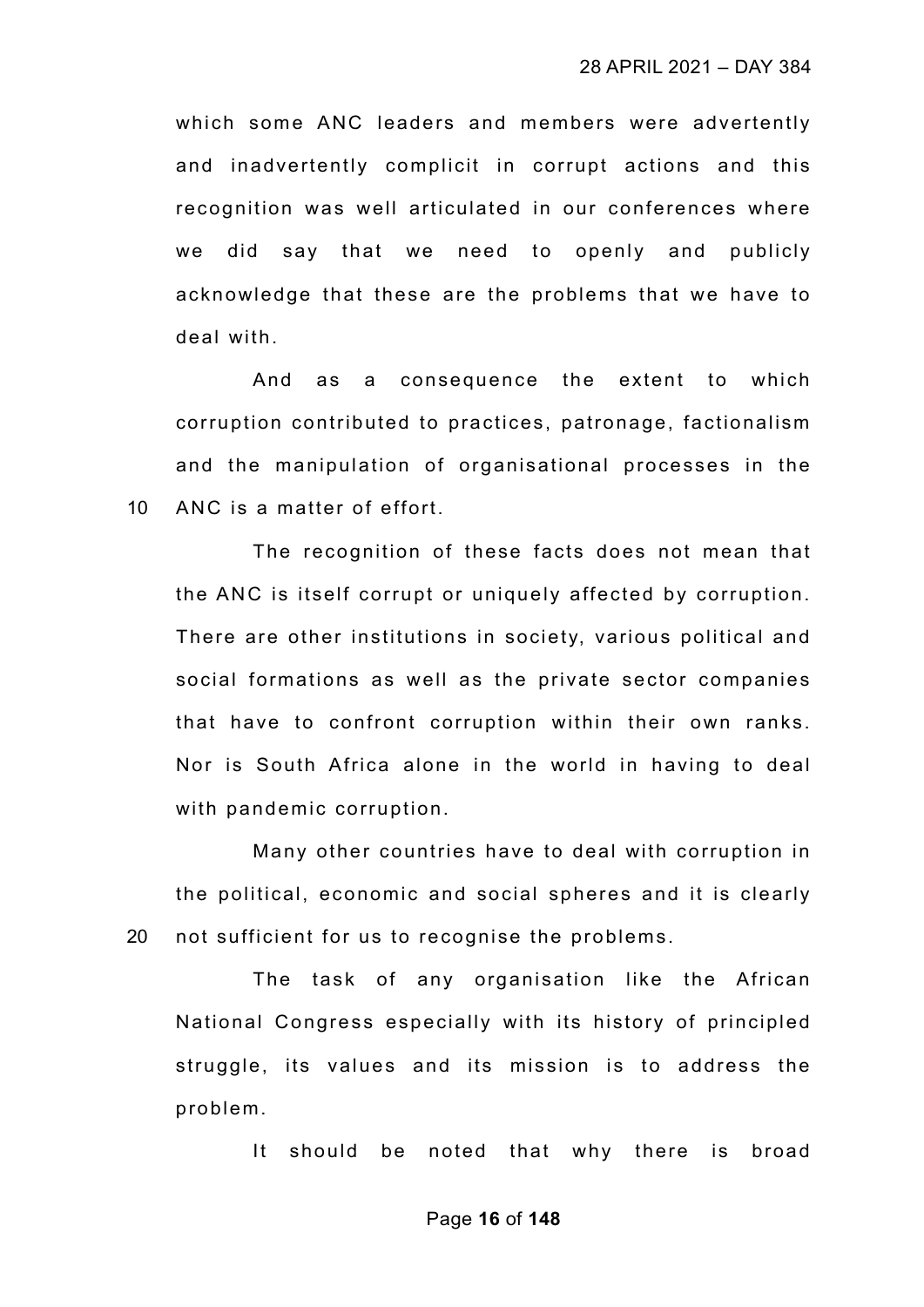consensus within South African society but a process of state capture took place over the course of several years. It took some time for the term state capture to gain currency and for the phenomenon it described to clearly recognised as such.

Therefor even though some of the incidents that I refer to in my submission may be regarded as instances of state capture they were not necessarily recognised or described as such at the time.

10 And even as the term gained currency there were individuals in the ANC and in society more broadly who contested both the use of the term and the existence of the phenomenon.

In my submission I outline how allegations of state capture arose within the structures of the ANC and how the organisation responded at different moments.

Without going into detail in this opening statement it is worth mentioning that one of the earliest claims made within ANC structures of the possibility that members of 20 the Gupta family may have had an improper role the functioning of the Executive was a statement by Minister Fikile Mbalula at an ANC meeting in 2011.

To my knowledge the matter was not taken further by the NEC or in any structure of the organisation after he had mentioned it.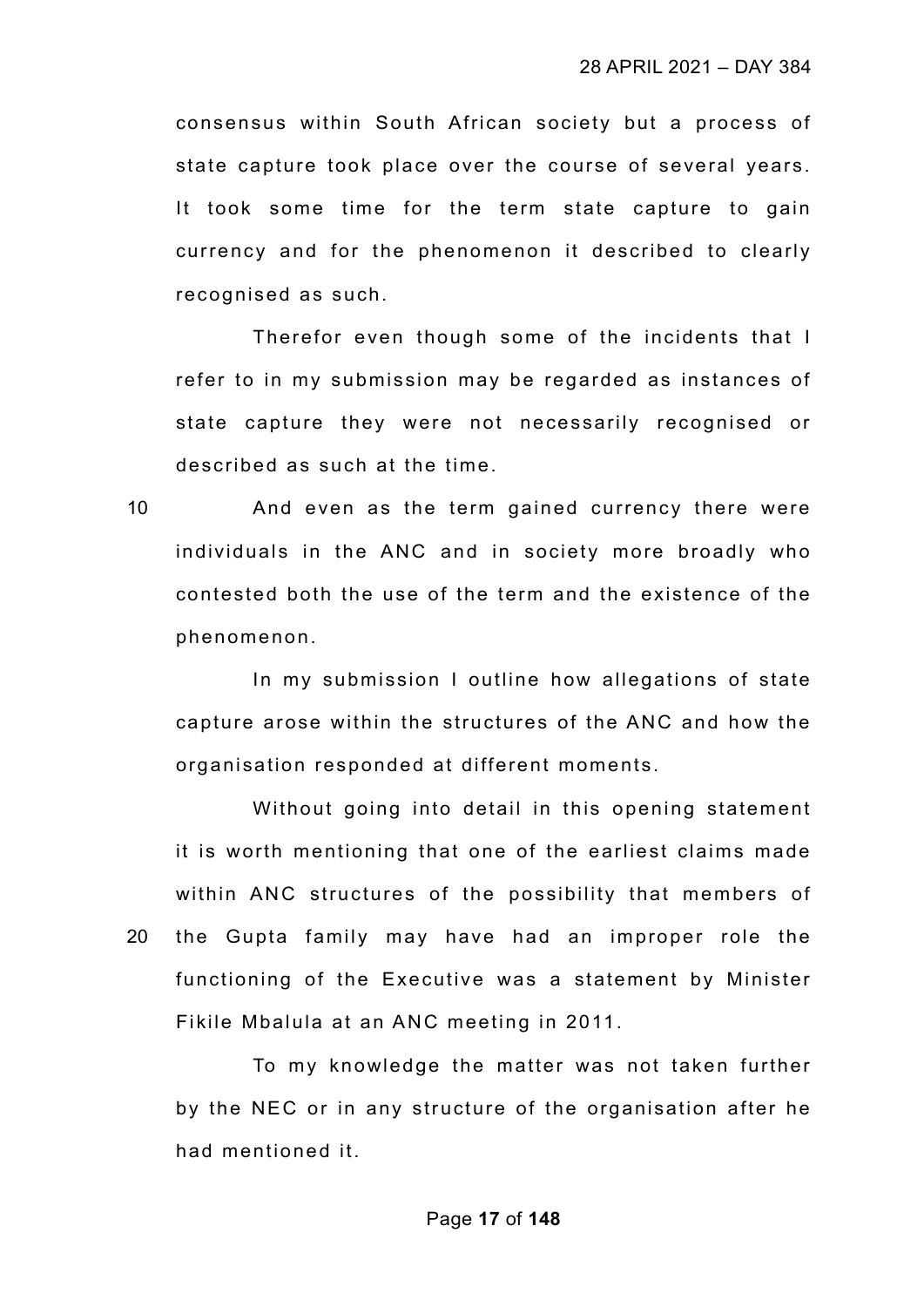At the time the statement did not prompt any specific concerns about the capture of the state. With the passage of time more reports began to surface in the public domain about the alleged capture of public enterprises by a private interest and the undue influence of certain individuals notably members of the Gupta family in executive decisions and appointments.

As the volume of evidence began to mount in the public domain the issue of state capture even if it was not 10 described in those terms at the time began increasingly a subject under discussion in the National Executive Committee of the ANC and ANC structures.

It was also a matter taken up more directly by ANC's alliance partners, South African Communist Party and the Congress of South African Trade Unions. It was also ANC veterans and other outside structures of the organisation including service society formations including religious organisations. Corruption is by its nature a covert activity. Those who perpetrate corruption and 20 related to crimes, generally, seek to keep their actions hidden or masked and disguise their intentions without direct evidence, without any investigative capability and mandate and in the face of the vehement denials.

It is difficult for any structure to confront such activities. In addition, the ability of any organisation but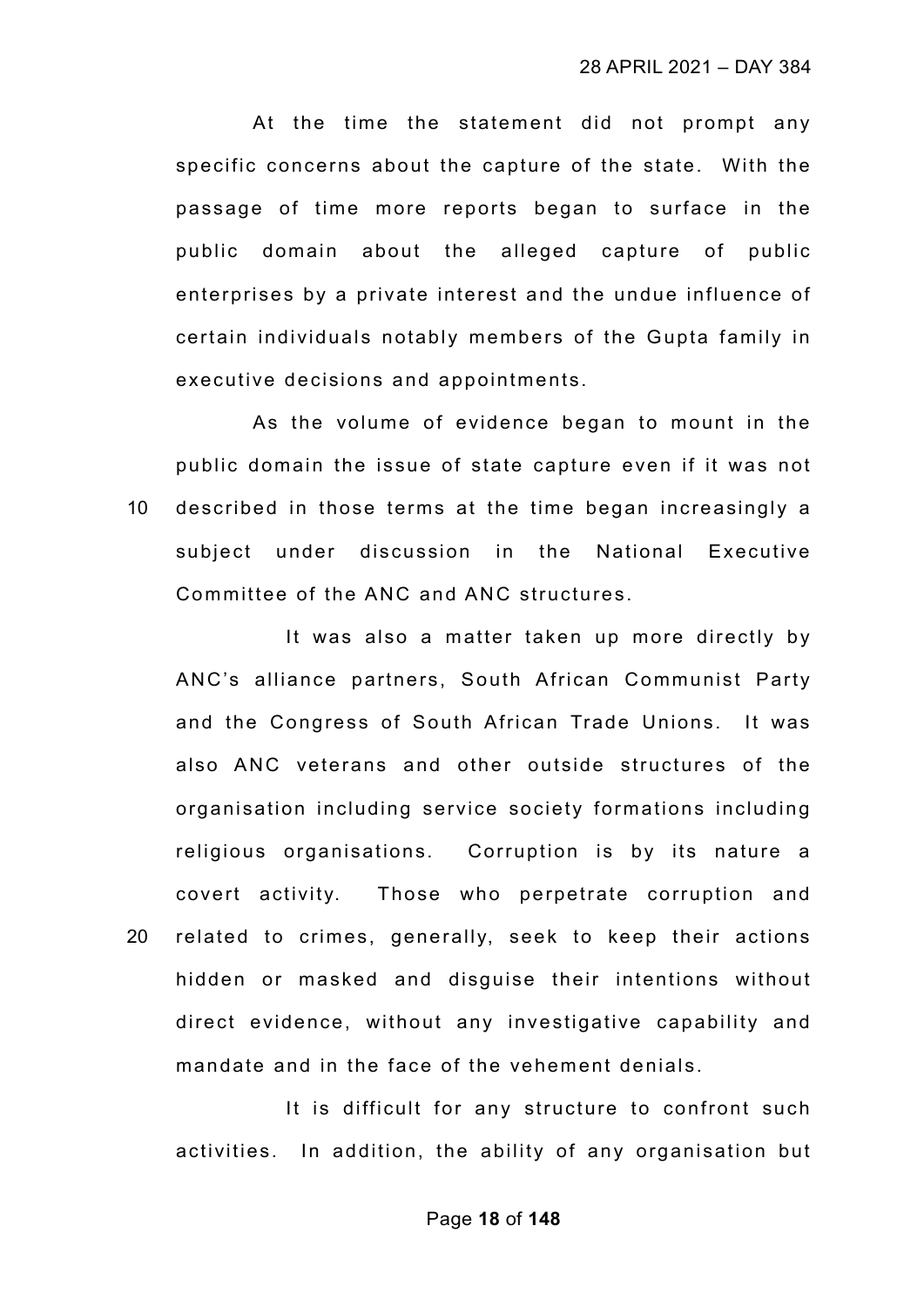especially a political formation to act on allegations of maleficiis relies not only on its formal rules and procedures but also on the balance of power within a structure.

The alignment of use within such an organisation is further influenced by access to the offices of state where the ability to appoint and to dismiss and even to dispense patronage is concentrated amongst a few individuals. For the ANC this was compounded by its own subjective challenges.

10  $\blacksquare$  The ANC took time at its  $54^{\text{th}}$  National Conference to reflect on these subjective challenges and recognised the erosion of its organisational integrity as processes had been manipulated to advance the material interest of certain members and associated by that companies and individuals.

This manifested itself in weak and pliable branches of the ANC. It also manifested itself with both buying and gate keeping, factionalism and open conflict. This provided fertile ground for state capture and 20 corruption. As I outlined in my submission, Chairperson, the ANC has over the course of several years recognised the existence of corruption within the state, within its own ranks and within other parts of society.

It has taken a number of resolutions on measures to prevent corruption including on issues relating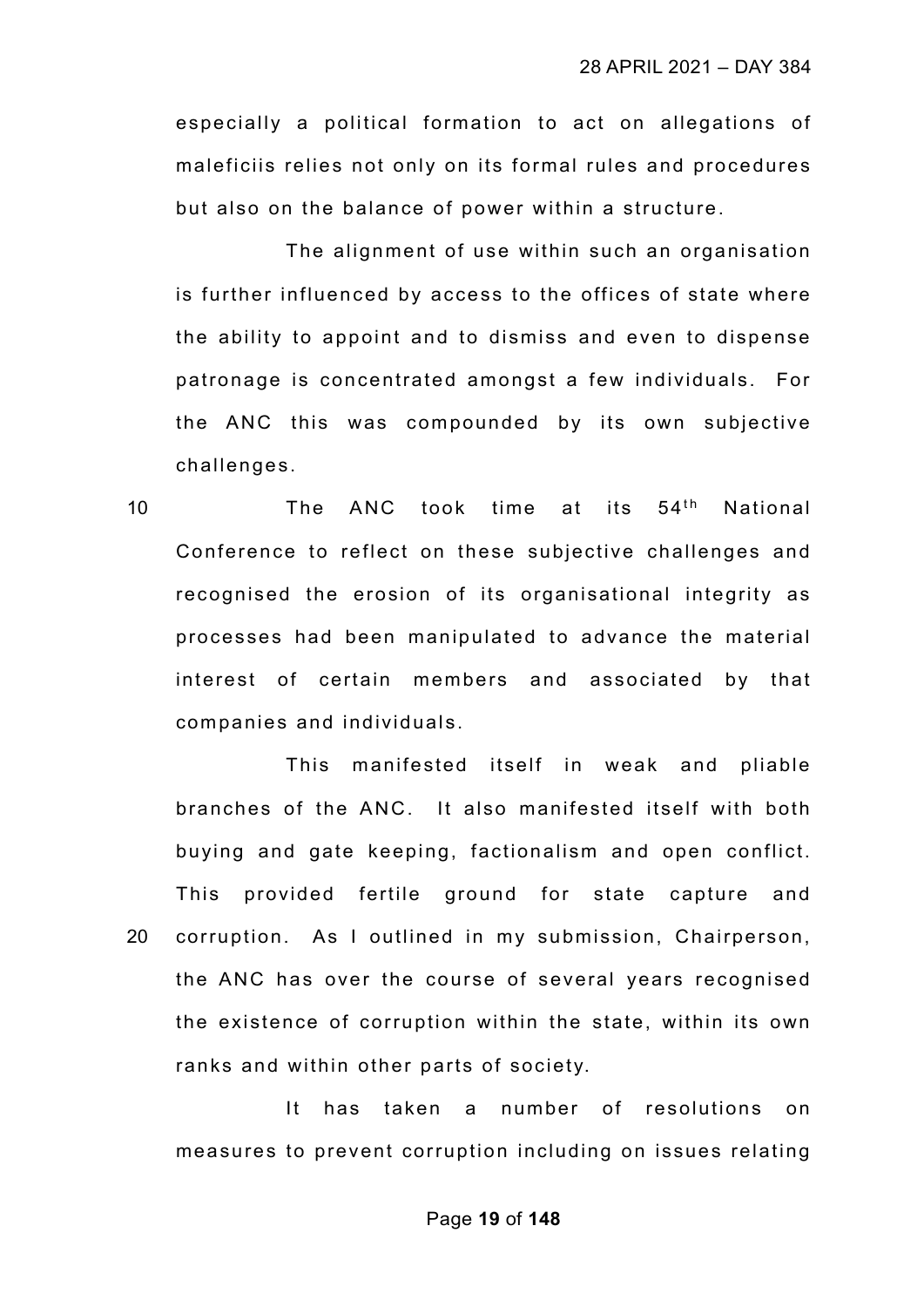to state capture. These are evident in the statements of ANC National Executive Committee particularly from 2016 onwards which included a call for an independent investigation by competent authorities into these allegations.

The question that arises is whether these resolutions and pronouncement were followed by a meaningful action to fight corruption and state capture. In answering this question, we must acknowledge that the 10 issue of state capture was a matter of great political contestation within the ANC.

Differences over whether indeed state capture existed, its extent and form and what should be done about it, contributed to divisions within the National Executive Committee and other ANC structures. These divisions were evident also in government, in Parliament and other sections of society and indeed the issue of state capture and corruption was prominent in the contestation that took place ahead of the ANC's  $54<sup>th</sup>$  National Conference in

20 December 2017.

However, we would argue that over the course of time, through political debate and democratic contestation, the organisation took active measures to confront state capture. This is evident, for example, in the events that unfolded in Parliament from late 2016 and into 2017, where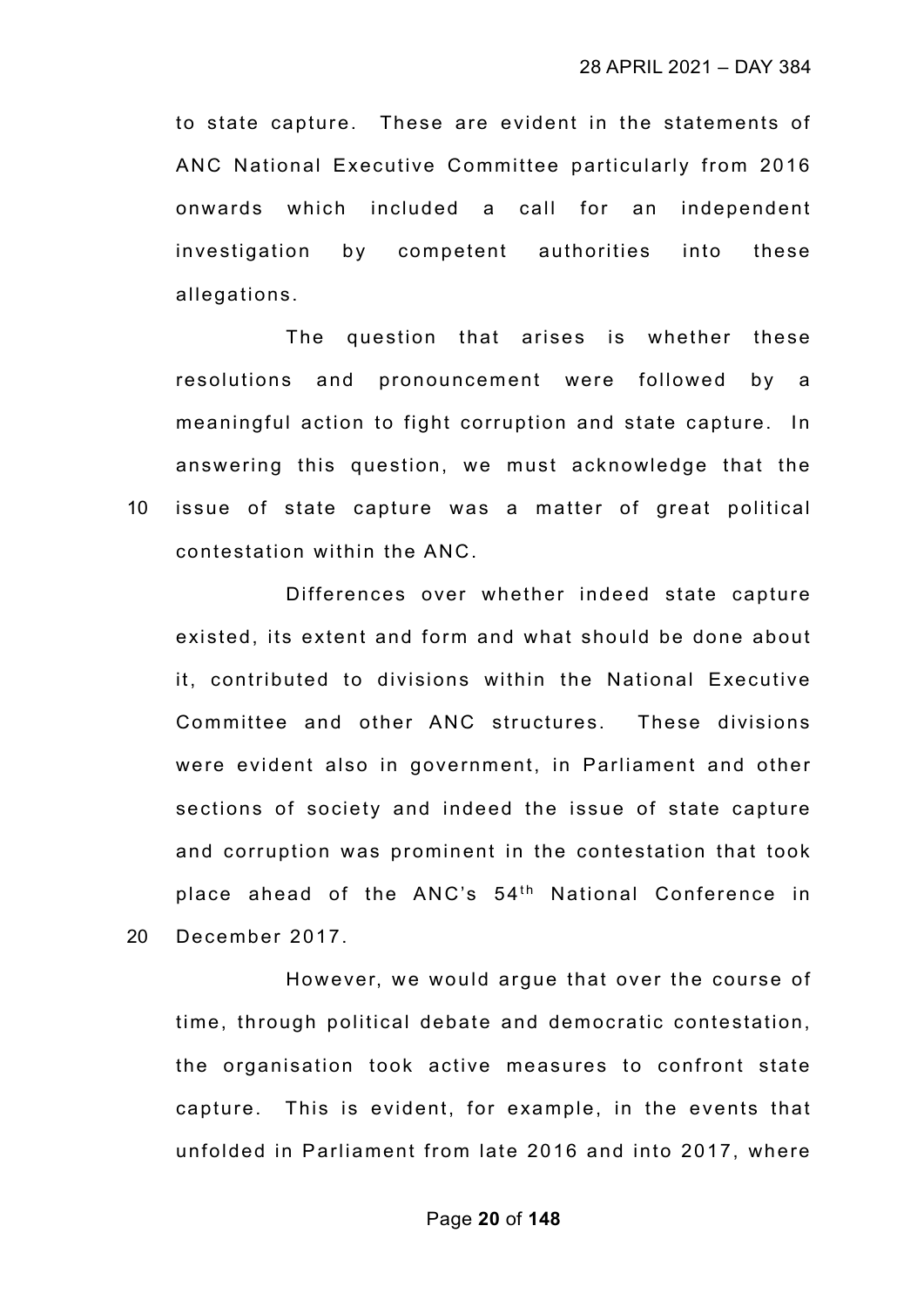the ANC and other parties initiated a number of inquiries into allegations of malfeasance and some state-owned enterprises and parts of government.

It is clear from the affidavit submitted to the Commission by the former ANC Chief Whip, the late Mr Jackson Mthembu but the determination by the ANC in Parliament to probe these allegations was both a response to the evidence of wrongdoing that was accumulating in the public domain and the implementations of the decisions 10 taken by the ANC's constitutional structure especially with NEC.

The ANC's 54<sup>th</sup> National Conference was in many ways a watershed moment in the ANC's effort to confront state capture and corruption within its ranks. Much of the discussion at the conference on the issues of state capture was framed by a diagnostic organisational report presented by the then Secretary General, Gwede Mantashe, on behalf of the National Executive Committee.

This report directly addressed the allegations of 20 corruption and the involvement of ANC members and leaders in the broader context of state capture. The conference consequently resolved to demand that every ANC member accused of or reported to be involved in corrupt practices should account to the Integrity Commission immediately or face disciplinary processes.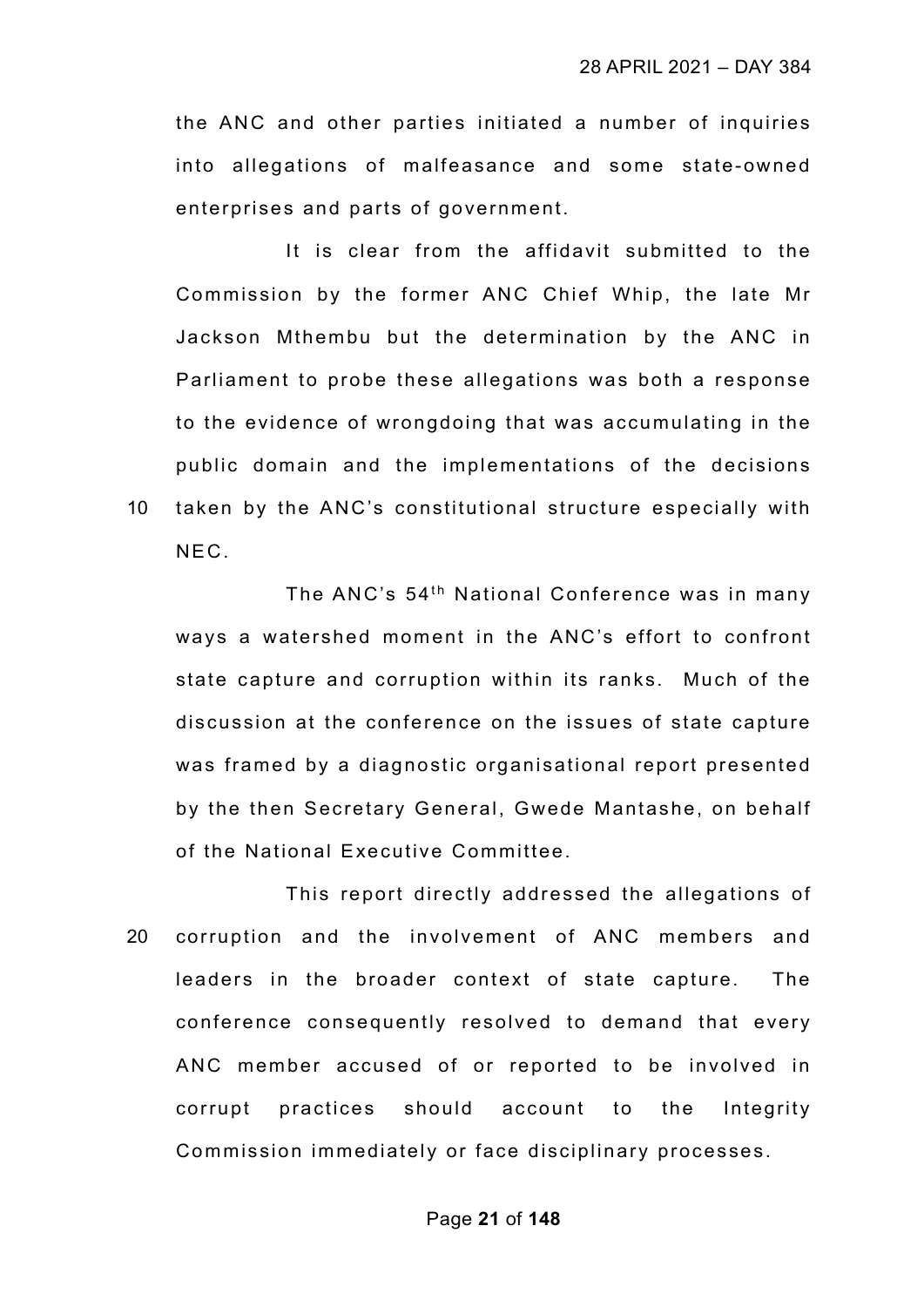It also resolved to summarily suspend people who failed to give an acceptable explanation or to voluntarily step down while they face disciplinary investigative prosecutorial procedures. Also, resolve to publicly exhaust this associate organisation from anyone whether business, donor, reporter or member accused of corruption or reported to be involved in corruption.

It further resolved to ensure that ANC members and structures cooperate with law enforcement agencies, 10 to criminally prosecute anyone of corruption and further it said it requires the ANC deployees to Cabinet. That is National Cabinet. Especially the Minister of Finance, the Minister of Police of Justice, the Correctional Services to strengthen state capacity to successfully investigate and prosecute corruption and account for any failure to do so.

Now these resolutions, in more ways than one, signalled a clear determination by the membership of the African National Congress to acknowledge the organisations failing, to make also a clean break with 20 corrupt practises and to initiate an ethical, political, and organisational renewal of the ANC.

Now following the 54<sup>th</sup> National Conference and in line with its resolution, the ANC embarked upon a process of organisational rebuilding and renewal. This included corrective measures both within the ANC and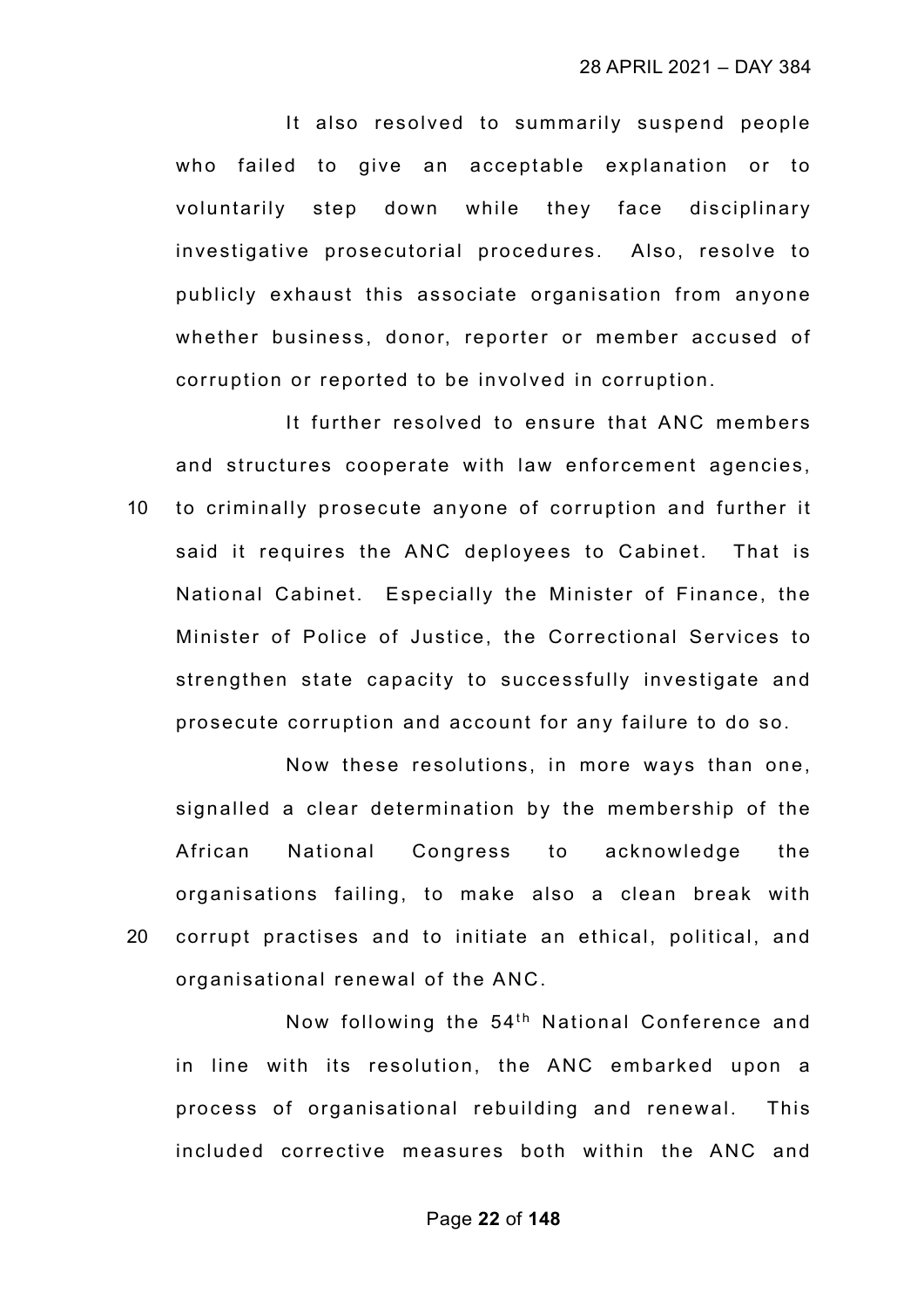indeed the state by the latter I dealt with more extensively in my statement to the Commission in the capacity as the Head of State which was presented.

It is important to note that these measures were informed and inspired by the mandate of the ANC's National Conference which, as you might be aware, is attended by thousands of members of ANC branches across South Africa.

In one of the areas in which the ANC has taken 10 clear action is to require that members of the ANC who are formally charged with corruption, other serious charges must immediately step aside from all leadership positions in the ANC, legislatures or government structures pending the finalisation of their matters.

Such members who do not step aside may be summarily suspended. Furthermore, members of the ANC who are reported to be involved in corrupt and other criminal practises must go to the ANC's Integrity Commission and provide a credible explanation for these 20 allegations or reports.

Should members fail to give an acceptable explanation, they may be suspended subjected to disciplinary processes. In line with the ANC constitution, ANC members who are convicted of corruption or other serious crimes must resign from leadership positions and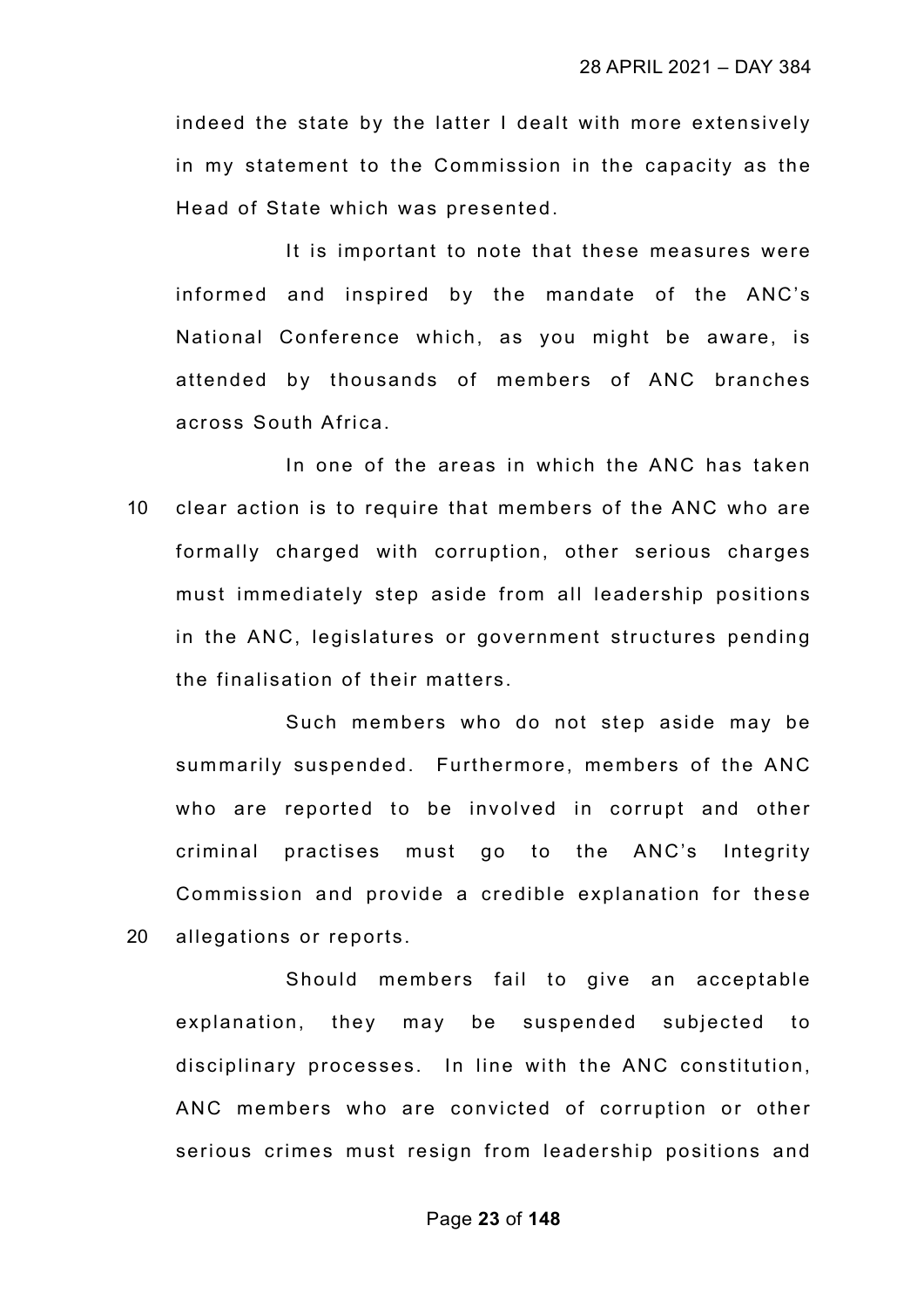face disciplinary actions.

It is worth mentioning that some of these requirements, especially on the so-called step aside provision, have in the past been the subject of much contestation within te organisation. However, there is now broad support within the organisation or its implementation.

At its most recent meeting on the 26<sup>th</sup> to the 29<sup>th</sup> of March, the NEC directed that all members who have 10 been charged with corruption or other serious crimes must step aside within 30-days, failure which they should suspended in terms of Rule 25.70 of the ANC's constitution.

The ANC has embarked on a process of renewal to build a movement characterised by integrity, accountability and the highest standards of ethical behaviour but the process renewal is by itself a process. It is not a one-day event and it is a process that is ongoing.

The rate or progress is determined not only by 20 the existence of political will and organisational capacity but also by the continued existence of invested interest and resistance from those who have much to lose from the corrective measures mandated by the ANC's  $54<sup>th</sup>$  National Conference.

I will now turn to some specific issues that the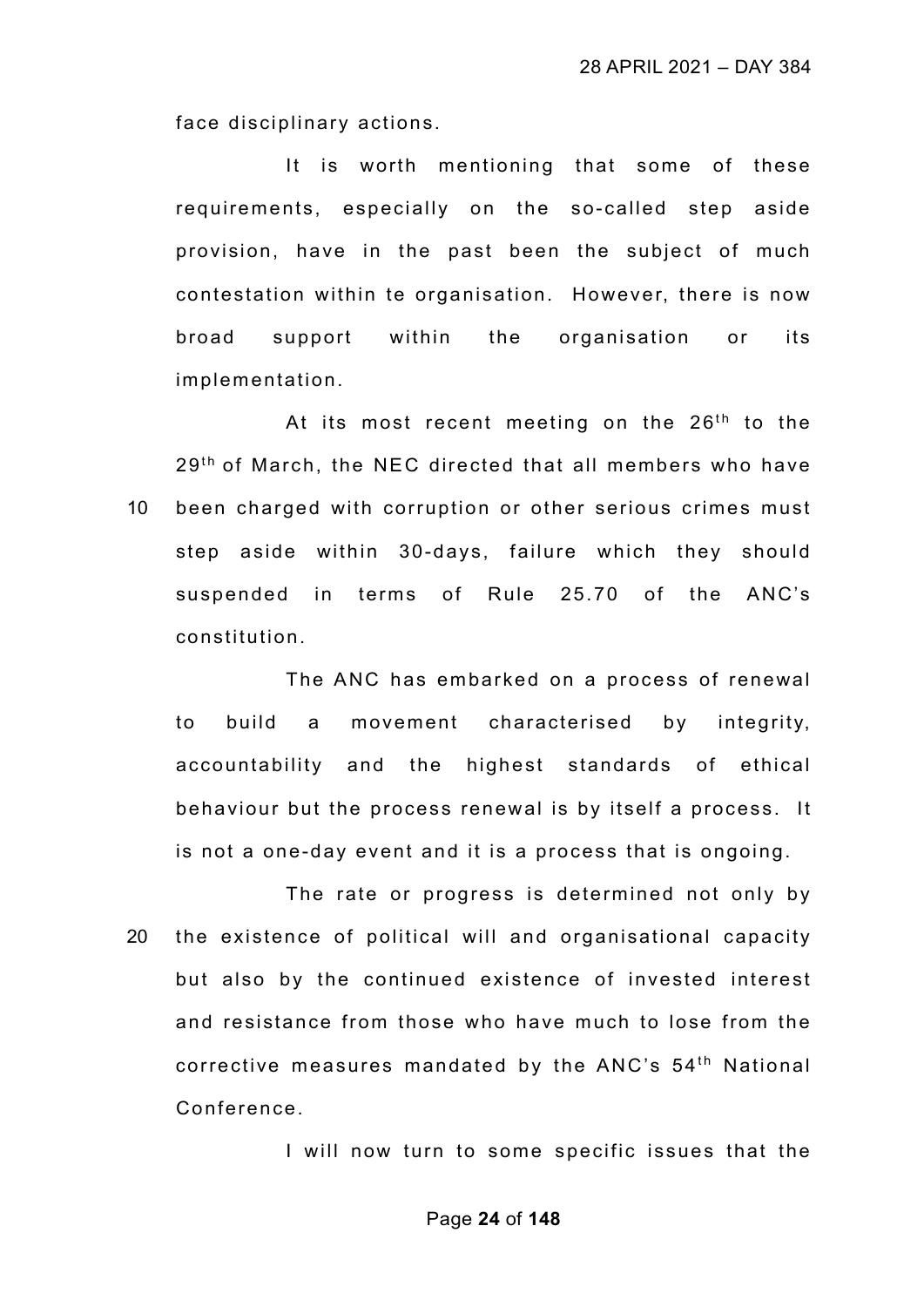Commission has asked me to address. The first of these are the ANC's approach to pave the development and deployment. This issue has been covered in some detail by the ANC National Chairperson, Mr Gwede Mantashe.

His testimony before the Commission, Mr Mantashe described the evolution and the development of the ANC's policies, the principles that informed this approach under structures and processes that the ANC has put in place to manage cadre development and deployment.

10 Since even before the advent of democracy, the ANC has said that in transforming the public service to reflect the values of our democracy and the demographics, or better still, the diversity of our country, we must emphasise professionalism and competency.

This is reflect in our earliest policy pronouncement which were part of the ready to govern document which was release in 1991 as the ANC was preparing to enter government knowing that the level of support that it had would give it a mandate to do so but it 20 was also confirmed at the  $54<sup>th</sup>$  National Conference.

The ANC fully embraces the principle that all public servants should undertake their duties in a fair, balanced and non-partisan manner. It should be noted that the deployment of cadres to strategic positions is not unique to the ANC. It is practised in various forms and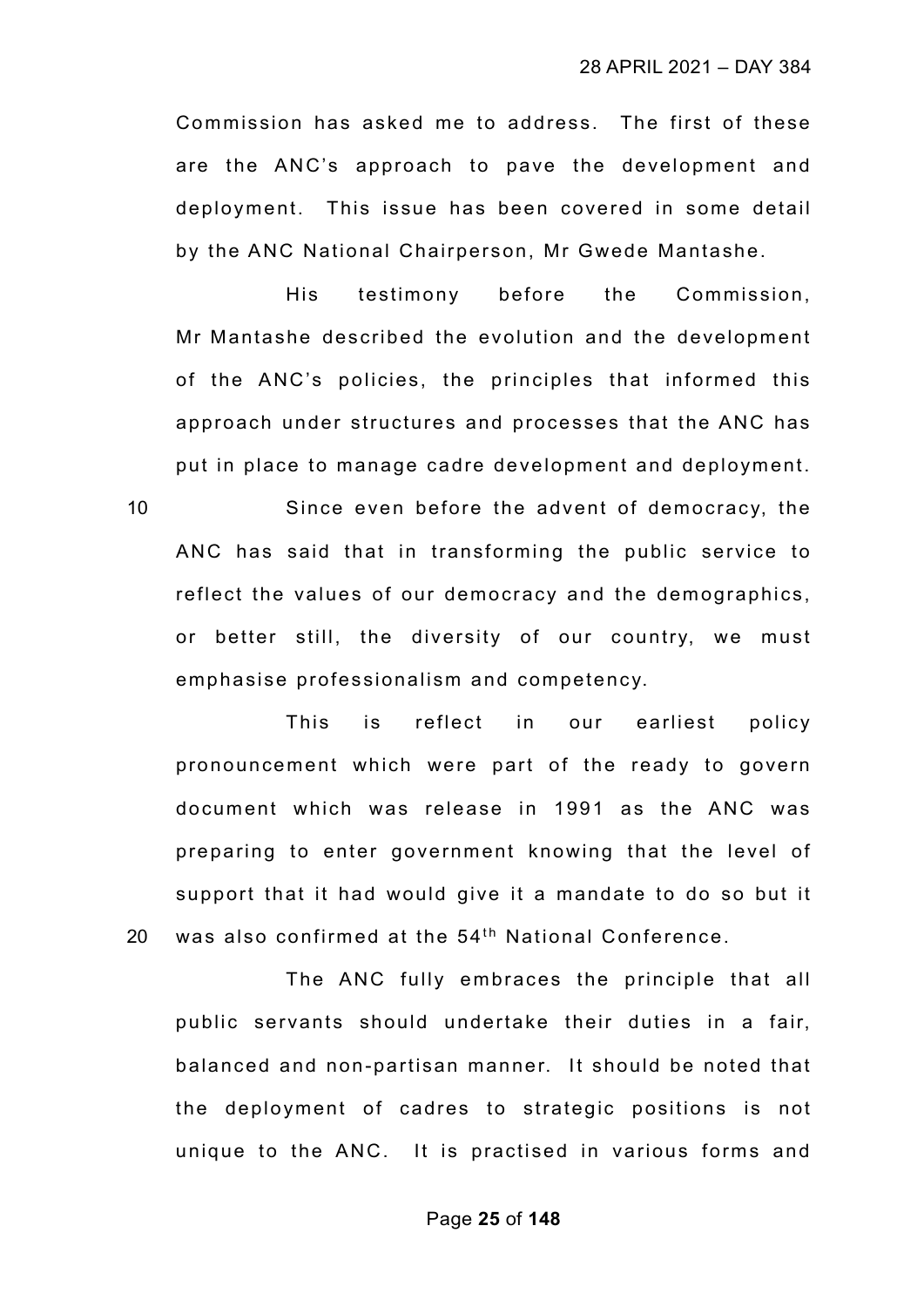through various mechanisms even if not always acknowledged as such by other political parties in our country and also in other countries.

In our view, cadre development has acquired such prominence in part because of the perspective that there should not be political interference in the selection of people who work in the public sector. However, international practise suggests a more nuanced approach to this matter.

10 For example, an OECD working paper on public governance published in 2007 written by a number of scholars including one called Martinsen, said that with specific reference to appointments of senior public service staff:

> "Political involvement in administration is essential for the proper functioning of a democracy.

> However, public services need protection against being misused for partisan purposes.

20 They need technical capacity which survives changes of government and they need protection against being used to impair the capacity of future government to govern."

In identifying suitable candidates for positions in public entities, the ANC does not seek to circumvent to

#### Page **26** of **148**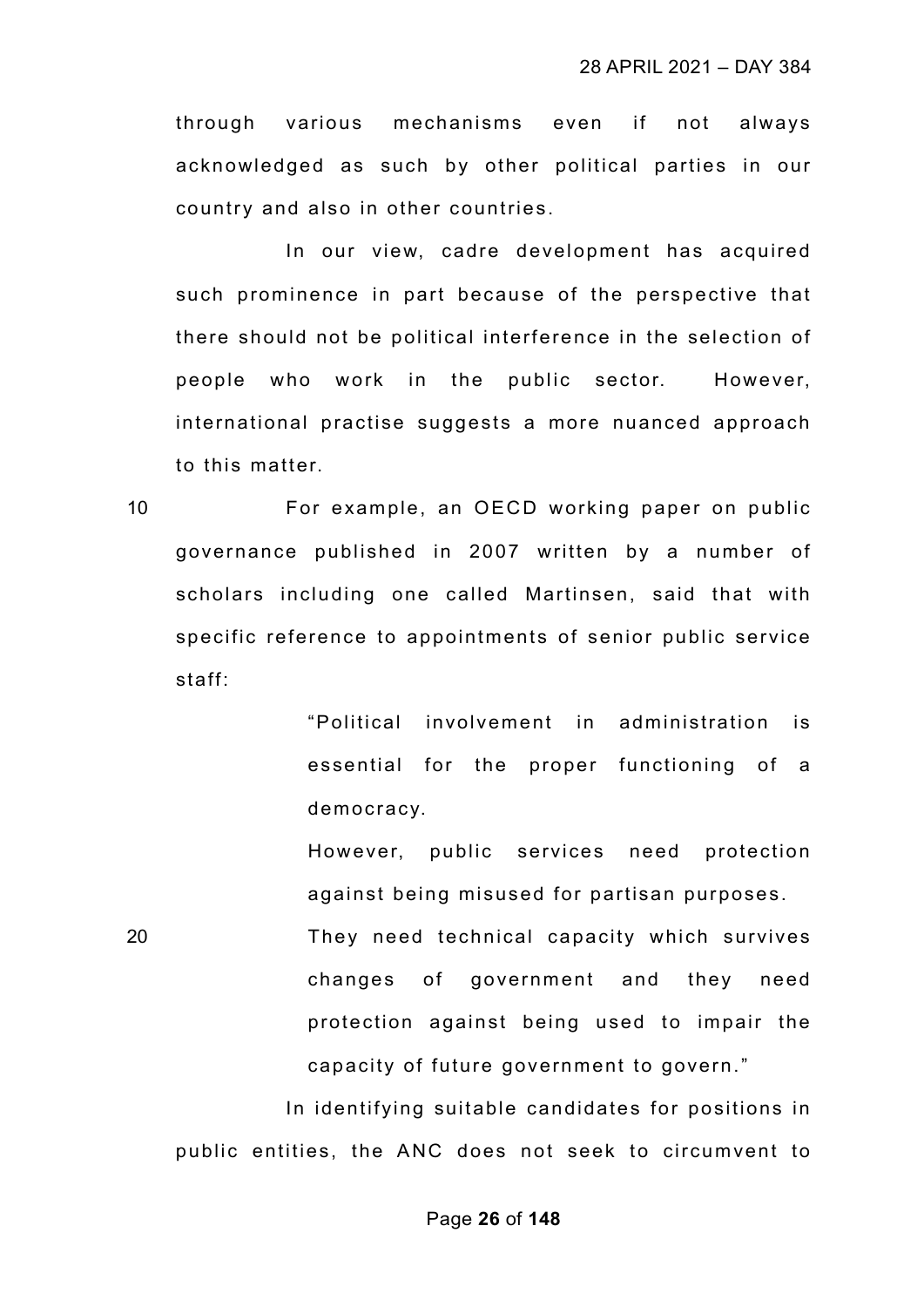establish an often legally mandated processes for the appointment of individuals for these positions. Candidates are expected to submit their applications, meet the necessary requirements and be subjected to the normal processes of recruitment, selection, and appointment.

Even with these requirements, there are several instances where individuals appointed to positions may not have been fit for purpose or may not have had the necessary experience or qualifications and this much I am 10 prepared to accept.

The ANC's 54<sup>th</sup> National Conference recognised this problem and resolved that the married principal must apply in the deployment to senior appointment based on legislative prescripts and in line with minimum competency standards.

It is the ANC's view that the practise of cadre development should not be inconsistent with the principles of fairness, transparency and merit in the appointment of individuals to public entities. Cadre deployment cannot be 20 faltered in principle. It is a common feature of democratic practise around the world and I think it properly describe and is not diluted to various other intents and forms.

It is a useful process used by governing parties around the world to make sure that the mandate that they had been given by the populous is carried out but we could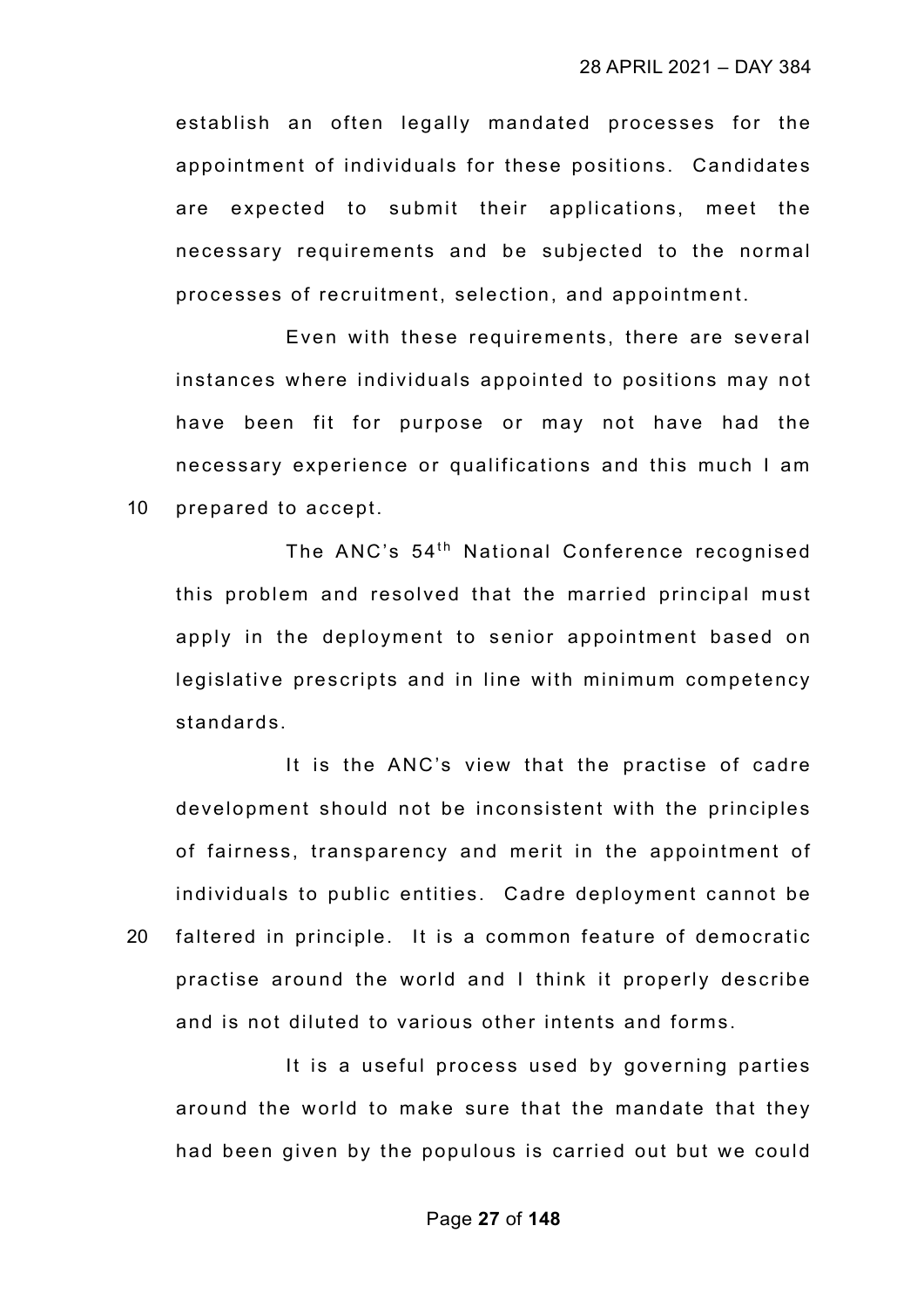concede that there are weaknesses in this practical implementation that make the case for greater clarity both within the political parties and the state.

Ultimately, political involvement in administration of the public service should be and must be circumscribed by legislation, by convention as well as by practice and we should do so to protect both political and administrative positions and to create certainty as to the division within political and administrative responsibilities. There are a 10 number of governments around the world who utilise this very mechanism as outlined in the OECD.

The Commission also asked that I address the funding of political parties. Any successful multi-party democracy requires a diversity of functioning of political parties that are capable of articulating and representing the needs, the interest and the concerns of the electorate. For this, political parties require funding and in the absence of sufficient public funds for this purpose need to rely on donations from their own members, from supportive 20 individuals, and yes indeed, from businesses.

Until adoption of the Political Party Funding Act which took effect on the  $1<sup>st</sup>$  of April 2021, there were few, if any, specific restrictions on donations to political parties and no requirements on the reporting of donations, either publicly or to any particular authority. Like other parties,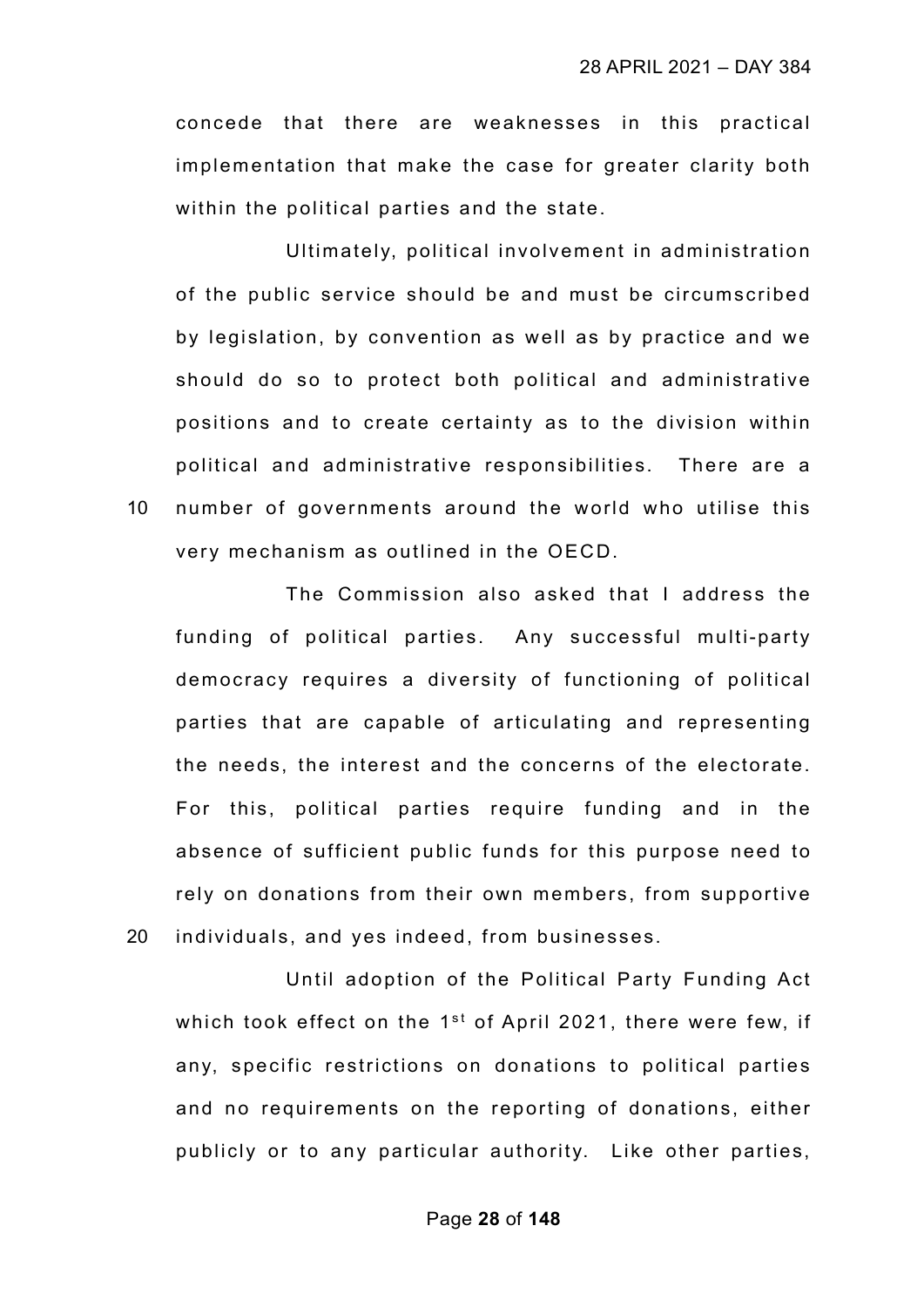the ANC relies on several sources of funding. Many Treasurer Generals who run their financial affairs of various political parties will testify that the running of political parties as the government increasingly costly, expensive, and requires a lot of funding.

These includes funds allocated to represented political parties which are administered by the IEC, membership subscriptions as well as levies that are levied on members who are deployed by the Parliament of various 10 places, fundraising initiatives, like, in the ANC's case, the Progressive Business Forum, funding dinners and other events, and donations from individuals and companies.

Despite the absence of any official policy on donations, there is an expectation based on the ANC's constitution, its principles and its values that the ANC would not knowingly accept monies that are a product of a criminal act, are offered in exchange for favours or are from a source known in illegal or unethical activities.

The ANC has long recognised the risk presented 20 by the lack of regulation with respect for political funding. The lack of transparency in donations to political parties increases the potential for corruption and the exercise of improper influence on political activity and government processes. It wants to address this problem that the ANC resolve at its 52<sup>nd</sup> National Conference that: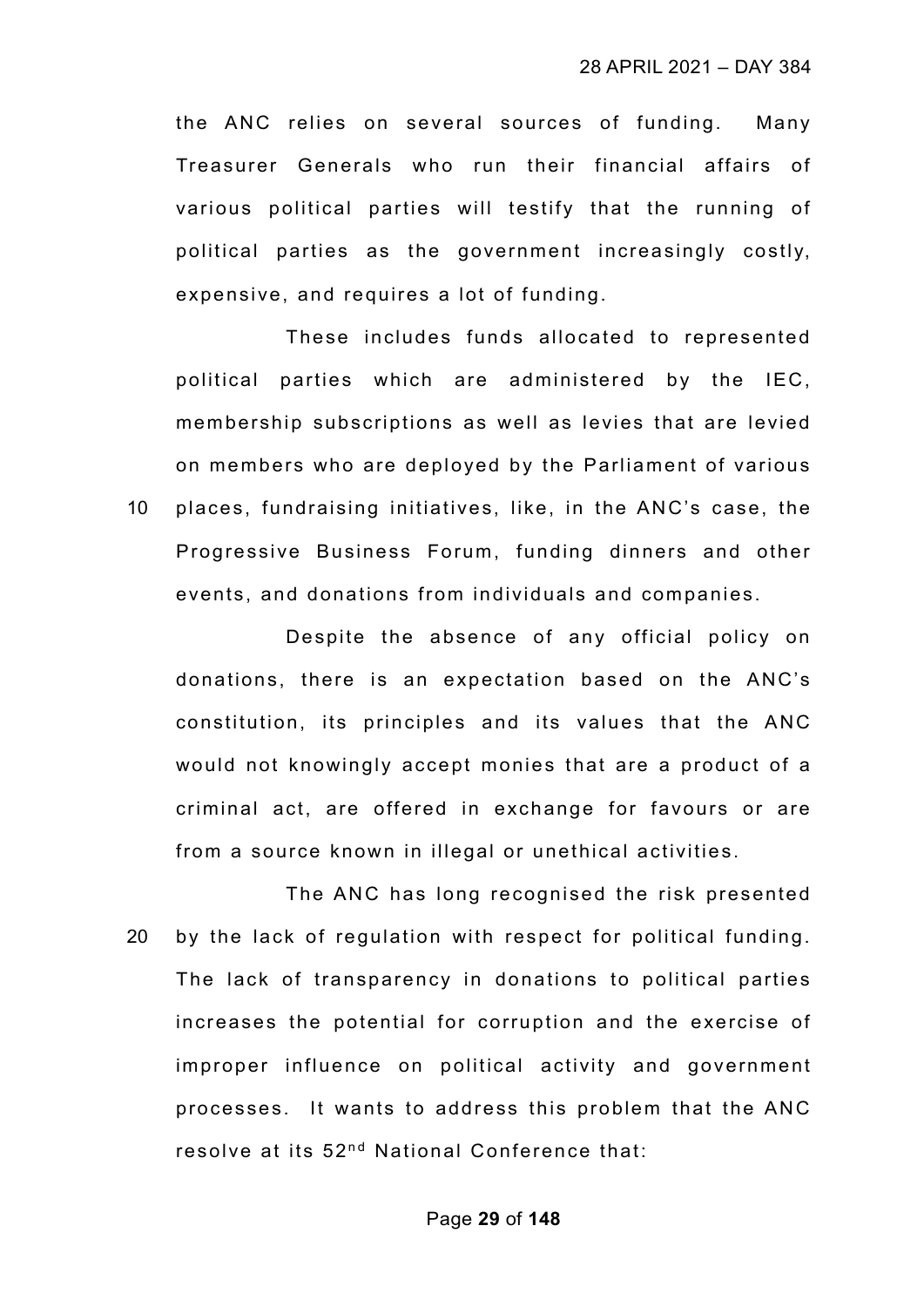"The ANC should champion the introduction of a comprehensive system of public funding of representative political parties in the different spheres of government and serious society organisations.

This should include putting in place an effective regulatory architecture for private funding of political parties and civil society groups to enhance accountability and 10 **transparency to the citizens.**"

It was not until the next ANC conference in December 2012 that the Political Party Funding Bill was introduced into Parliament to achieve this purpose. We believe that the Political Funding Act will have a farreaching implication for the integrity and transparency of our political system and will help to rebuild public trust in the political process.

While the Political Party Funding Act deals with donations to political parties, the ANC has also identified 20 weaknesses in its approach to the funding of internal party contests. That is leadership contests. Specifically, it has noted that its guidelines on the conduct of internal leadership elections are not suited for the conditions of the time that we live in and has initiated a process to review its policies on this matter.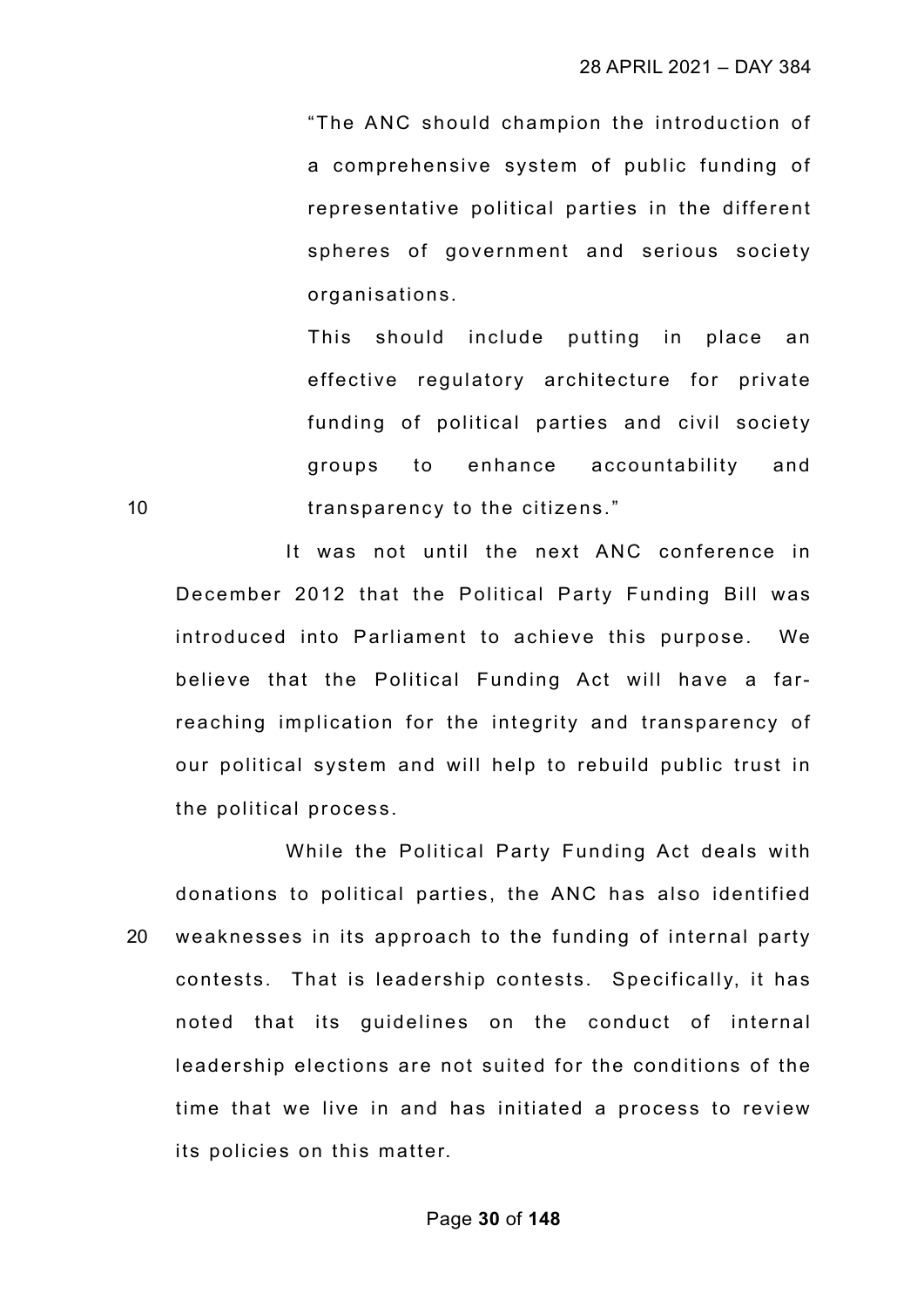The issue form part of the discussion documents published last year in preparation for the ANC's upcoming National General Council. I am raising this issue during the MEC meeting of 26 July 1990. I said as President:

> "In the absence of clear, appropriate and realistic guidelines, our leadership contest will continue to play themselves out in the shadows in conditions of secrecy and mistrust, encouraging patronage and factionalism."

10 In conclusion. The position of the ANC on leaders and members who have been complicit in acts of corruption or other crimes is clear. Their actions had a direct violation, not only on the laws of the republic, but also of the ANC's constitution, its values and principles and the resolutions and decisions for the ANC's constitutional structures. Such members must face the full legal consequences from their action. They cannot rely on the ANC for support or protection, nor may they appeal to the principle of collective responsibility.

20 In accounting for their actions, they must be accountable for their actions themselves because the ANC did not and could never direct its members or leaders to commit acts of corruption. While the ANC distances itself from those within its ranks who have been involved in corruption or who are complicit in state capture, the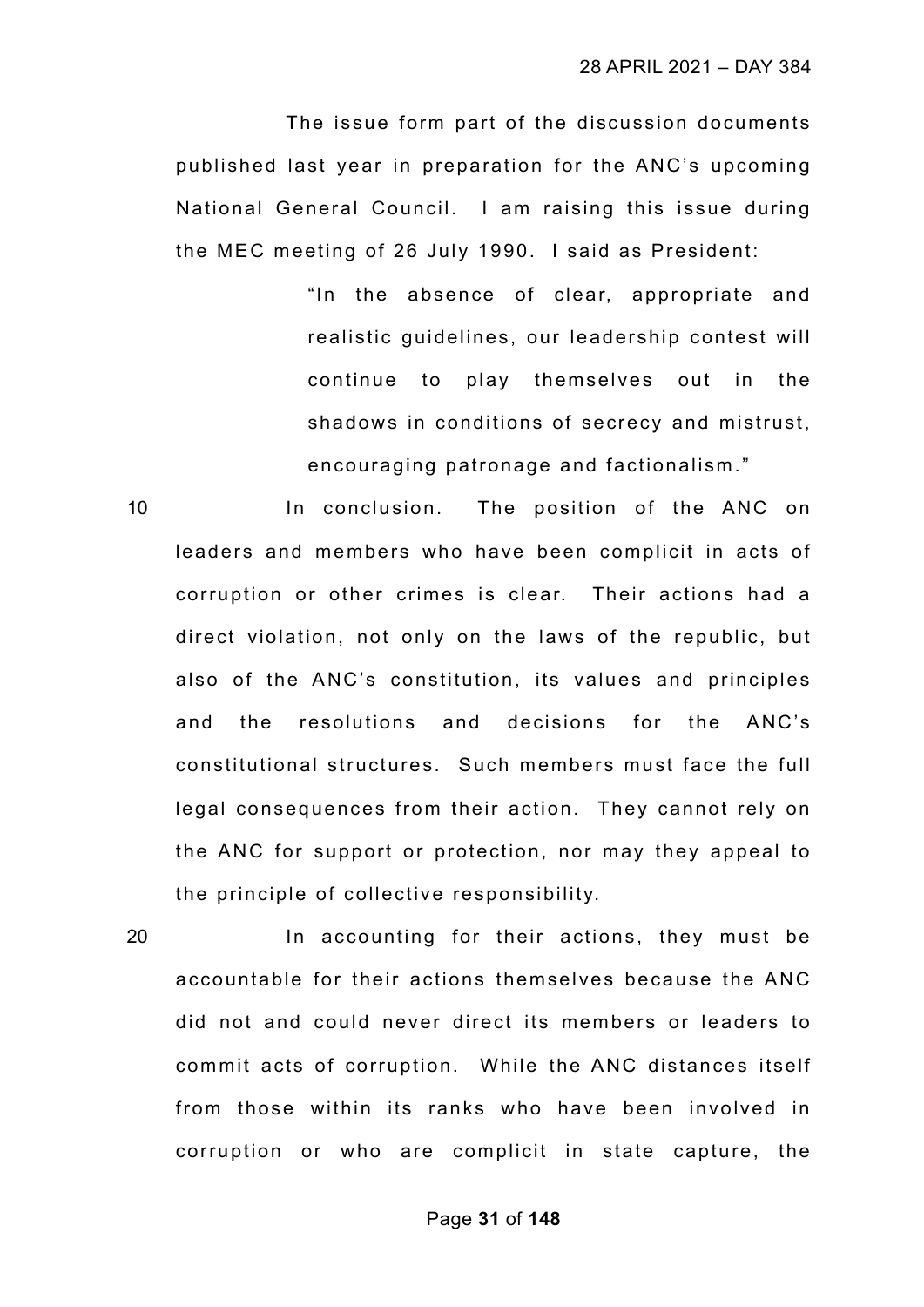organisation must and does acknowledge that it must provide explanations for the matters currently under investigation by the Commission.

We should do so because state capture took place under our watch as the governing party. It involves some members and leaders of our organisation and had fertile ground in the divisions and weaknesses and the tendencies that have developed in our organisation since 1994.

10 I should say, however, that the vast majority of ANC leaders, ANC cadres and ANC members are vehemently opposed to corruption in all its manifestations but we all acknowledge that the organisation could and should have done more to prevent the abuse of power and the misappropriation of resources that defined the era of state capture.

Particularly the period under review by this Commission, the ANC does admit that it made mistakes as we have admitted in our various conferences. We made 20 mistakes as it sought to execute the mandate that it was given by the voters. It had shortcomings and living up to the expectations of the people of South Africa in relation to enforcing accountability and in generating a culture of effective of consequence management.

The leadership of the ANC newly elected at its 54<sup>th</sup>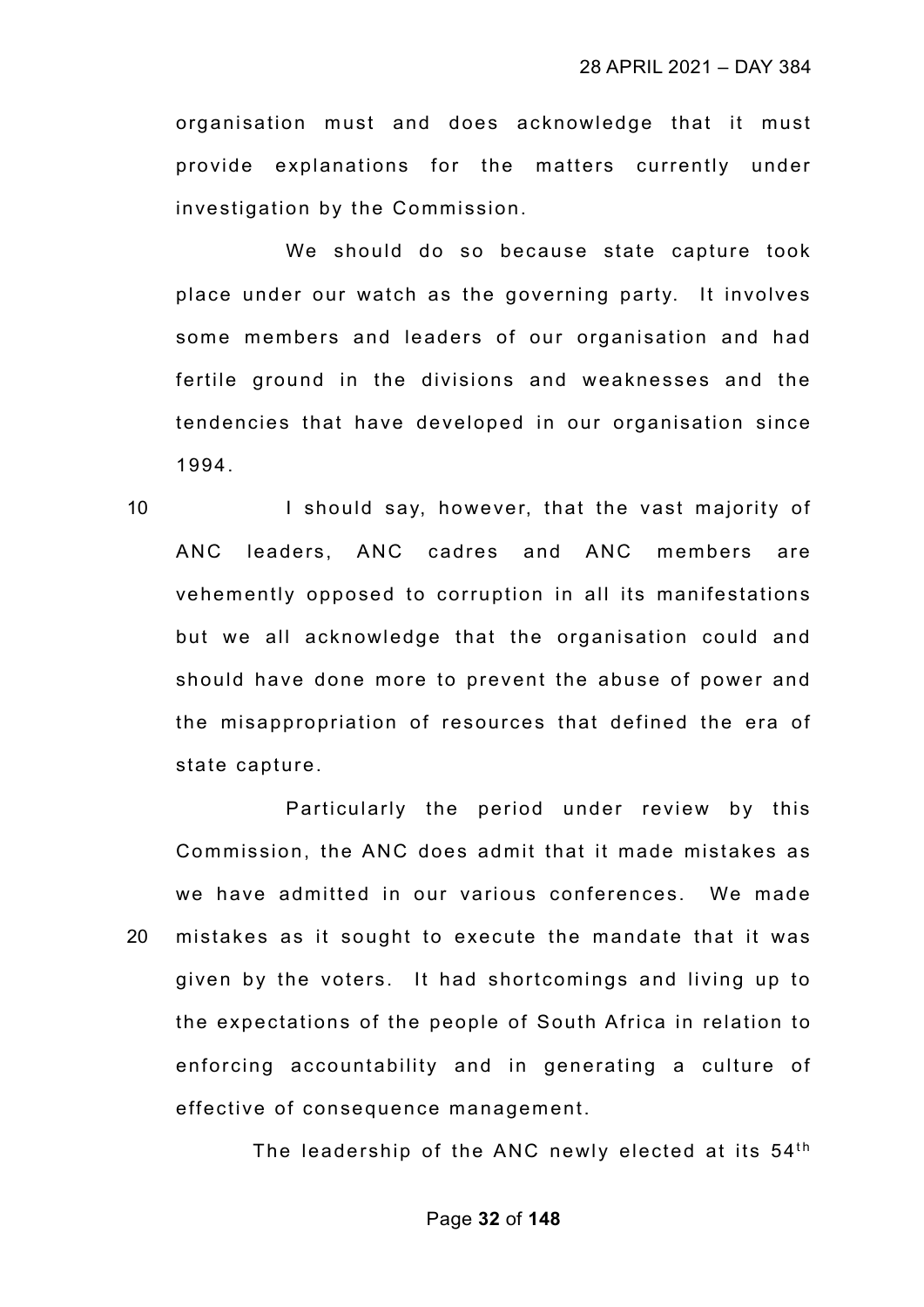National Conference, we acknowledge these shortcomings as an organisation and we did acknowledge that at our  $54<sup>th</sup>$ National Conference and we do so now. For this, we acknowledge to the people of South Africa that we did not always live up to the values and the principles that have defined the glorious movement that we belong to for over more of a century of its existence.

We are, however, determined and we undertake to work alongside all South Africans to ensure that the era of 10 state capture is relegated to history and that the excesses that took place may never, never, never ever occur in our country. I thank you, Chairperson.

**CHAIRPERSON**: Thank you, Mr President. We are at nine minutes past eleven, we normally take an adjournment at quarter past eleven, I think we should take an adjournment now so that when we resume then we can continue. We are going to take the adjournment now, we will resume at twenty five past eleven. We adjourn.

#### **INQUIRY ADJOURNS**

#### 20 **INQUIRY RESUMES**

**CHAIRPERSON**: Let us continue.

**ADV PRETORIUS SC:** Thank you, Chair, Mr President. By way of introduction it appears from your statement and your opening statement in addition to public statements that there are indeed three issues that the Commission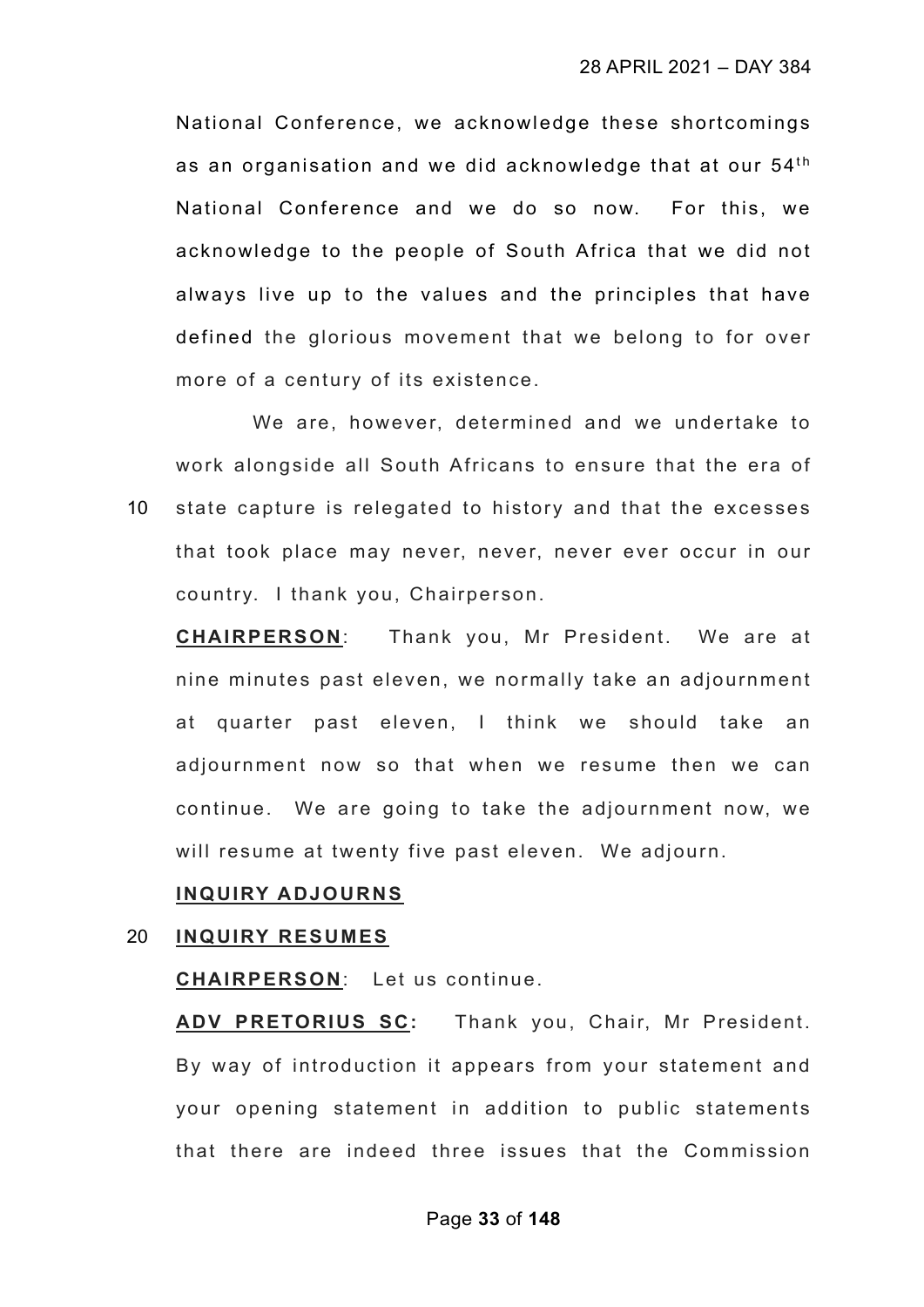should properly investigate.

The first is to understand what happened in the period under review and we have three years of evidence before the Commission and we have certain statements in the opening and in your general statement in that regard.

But the second is perhaps more important for present purposes and that is to understand how things could have happened and it is that regard that many of the questions will be put before you, Mr President. In other 10 words, what were the circumstances and events that allowed these things to happen which appears by public consensus, as you say, to have conceded to – be to conceded to have happened.

And the third element that is also very important, it may have to stand over to a large extent to the second session of your evidence as how can these things be prevented from happening again. So we will cover all three issues but concentrate principally on issues two and three.

Of course we will also ask questions of what you 20 knew was happening in terms of the – or in relation to the terms of reference and in relation to the third question, we will also ask what you, as President, the ANC and the executive which you are leading are doing or intend doing or think should be done to prevent it happening again and many of those elements are already in progress, for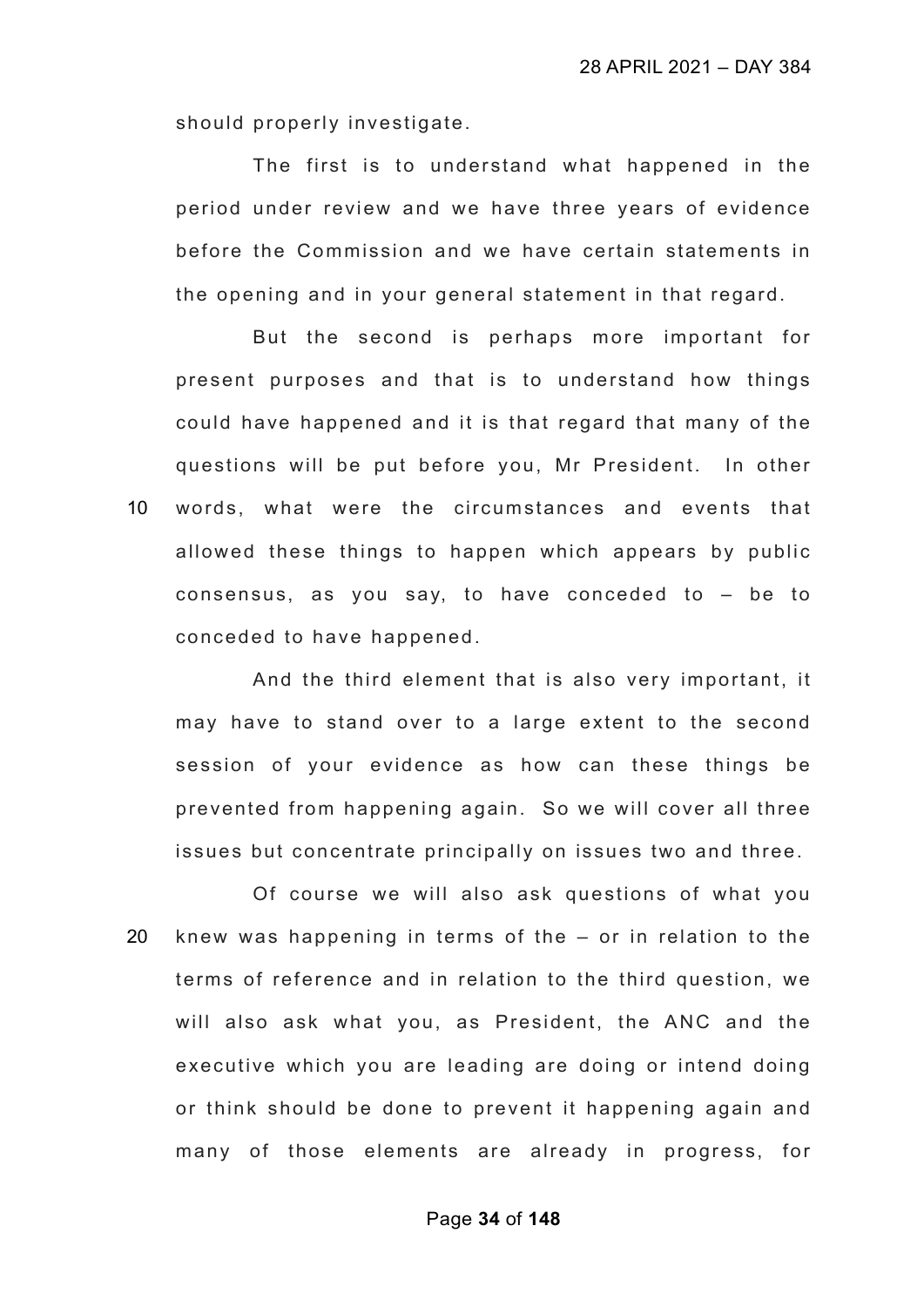example matters in relation to law enforcement agencies, the Political Party Funding Act and others but there are other questions that will arise out of that and the object will be to ask on your part for evidence that will allow the Commission and the Chair in particular to understand what best are the remedies that it can recommend. But having said that by way of introduction, Mr President, there is a unique element to this evidence, this is your Commission, this Commission is reporting to you and in that sense it is 10 a unique situation but notwithstanding we hope that you

will help us do our job for you properly.

**CHAIRPERSON**: Of course it is a Presidential Commission in his capacity as President of the country and not as President of the ANC.

**ADV PRETORIUS SC:** Yes, well that is also true, Chair, so maybe I should reserve that question for the next session.

Mr President, what we have done in response to your statement is look at certain paragraphs in the 20 statement and to deal with matters arising from those paragraphs and in particular your statements in those paragraphs but if we leave anything out in the sequence please alert us to it so that we can then go back and everything can be taken in its proper sequence. So the first issue that we do have to raise is on page 12 of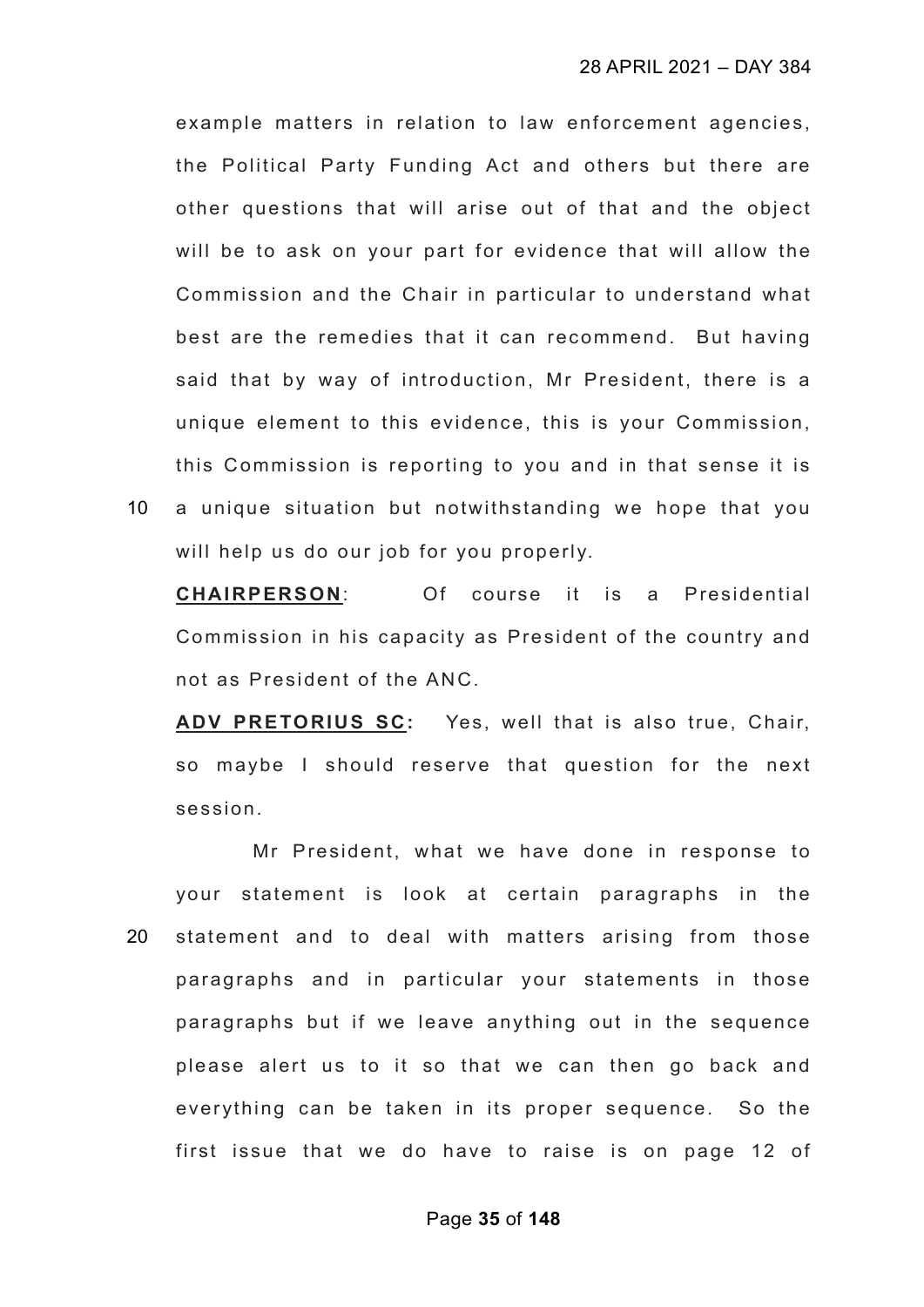bundle 1, EXHIBIT BBB1, but if there is anything before that you no doubt will alert us to it. This is the introductory portion of your statement.

**CHAIRPERSON**: I am sorry, Mr Pretorius, you said page 12?

**ADV PRETORIUS SC:** Page 12.

**CHAIRPERSON**: You explained to the President the black numbers and red numbers?

**ADV PRETORIUS SC:** Yes. We will be dealing – there 10 are two sets of numbers on each page, we will be dealing with the numbers at the top left hand corner and we have taken the liberty of using the acronym CR there.

**CHAIRPERSON**: My page 12, Mr Pretorius, starts with:

"In the course of this Commission's work…"

**ADV PRETORIUS SC:** Yes.

**CHAIRPERSON**: Is that the right page?

**ADV PRETORIUS SC:** Yes.

**CHAIRPERSON**: Okay.

**ADV PRETORIUS SC:** In paragraph 21 on that page, Mr 20 President, you say:

> "In such circumstances political parties do not merely represent their members but often act as instruments to advance the needs and interests of entire sections of society. This is among the reasons that the ANC describes itself as a liberation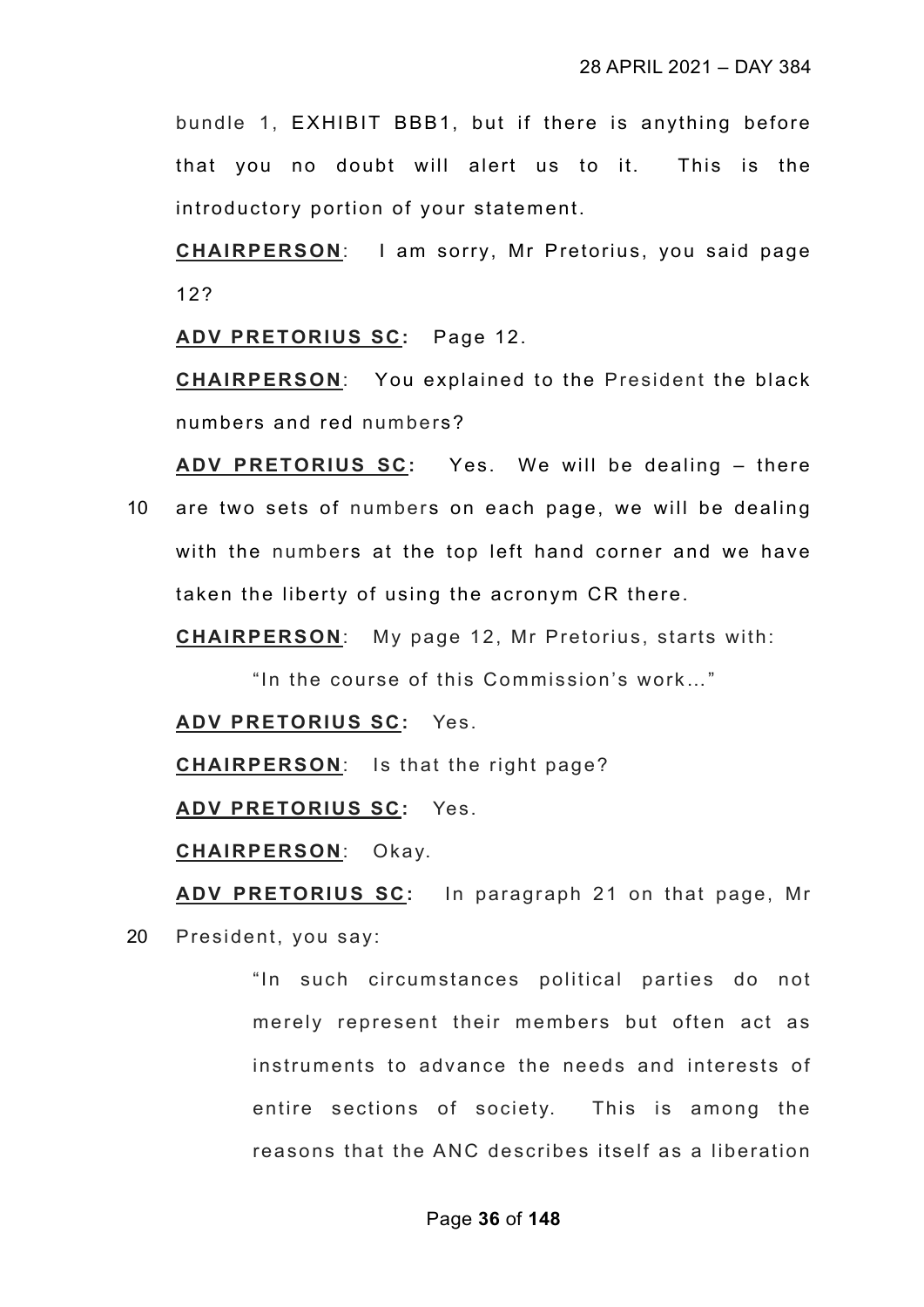movement first and foremost that, among things, contests elections as a registered political party."

I understand from this paragraph as well as parts of your opening statement that the party is itself in terms of liberation, constitutional policies and principles the development of the South African society in accordance with this principles as a leader in society. There can be no doubt about that fact and, as I understand it, that would be the justification that the party holds for adopting the stance

10 that it is entitled to and does seek to control the leaders of power. Do you have any comment on that? Is that common cause?

**PRESIDENT RAMAPHOSA:** With reference that you make to paragraph 21, indeed the ANC characterises itself as a liberation movement which we really have been from formation and largely because we were set up to achieve certain objectives and those objectives remain current, to be executed and you could say, in part, some of them have been – now have a democratic dispensation but we still 20 want to pursue a truly non-racial South Africa. That has not yet been truly achieved.

We are also a liberation movement because we seek also to attain a non-sexist South Africa, sexism is still rife in our country and it is also compounded by a continued violence that is perpetrated against women. But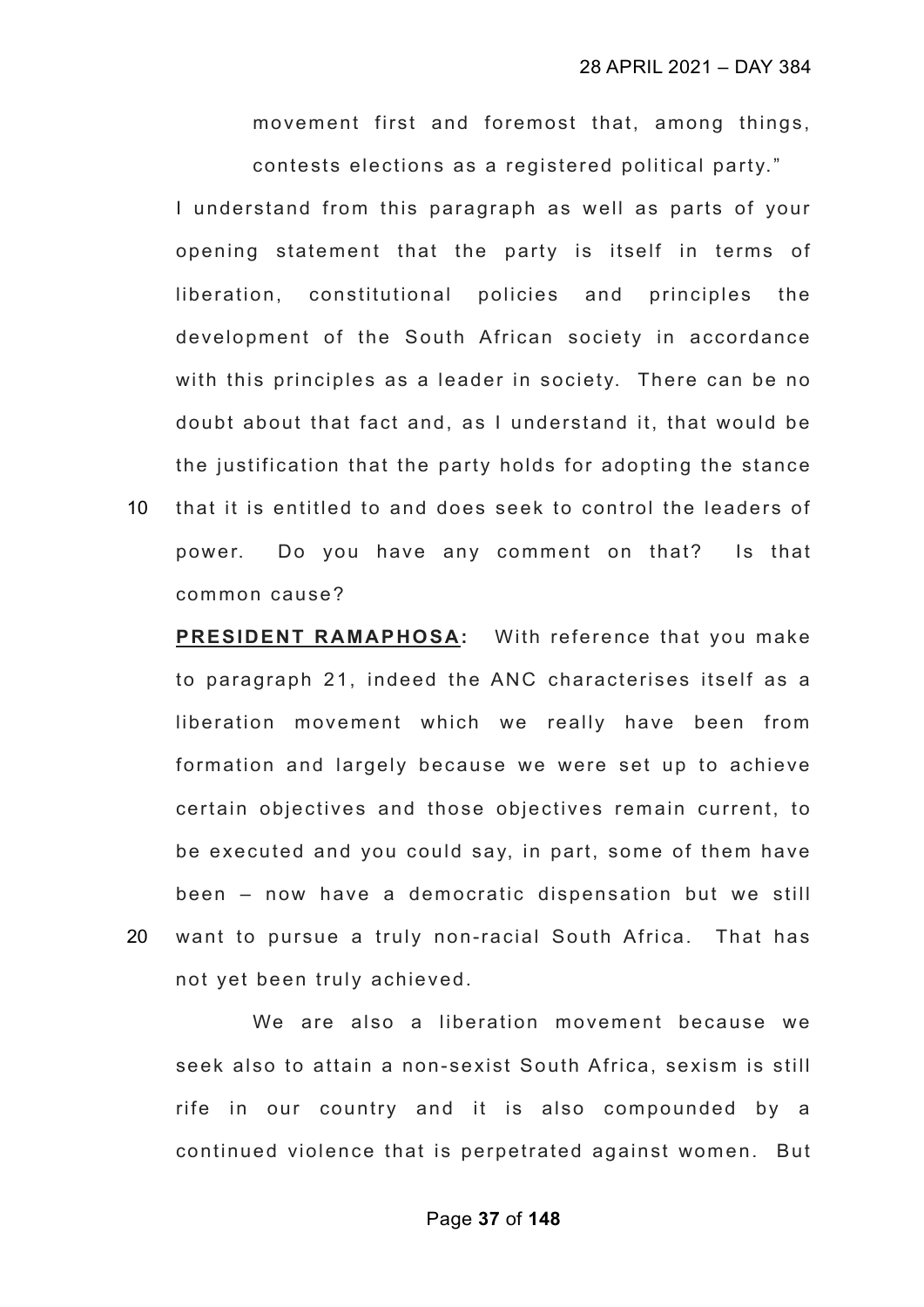more importantly, also, to attain a prosperous South Africa, that is an overarching objective and that remains what the ANC has as its objective, that characterises it as a liberation movement. But in the midst of all this, it still has to be a political party that contests elections and in doing so, it then is supported by millions and millions of South Africans, so when it acts it needs to fulfil the mandate that it has set itself out to achieve which is informed by the ordinary people who elected because as we craft our

10 manifestos, we do not do it just merely for ourselves as a party, we go out and gather the views and aspirations of ordinary people and therefore, when we are then elected, we represent the people of South Africa and it is for this reason that we say we hold power not just for ourselves, we hold power and execute power – exercise, rather, power in the interests of the people of South Africa, the many millions who elect us and it is for this reason that we say – and it has been conceded that we are leader of society and what the ANC does and says quite often determines the 20 mood in the country, determines the direction that the country should go, so it is the role that is given to the African National Congress by the majority of the people of this country and they expect the ANC to act in a way where it will lead government and it will lead transformation and

achieve the objectives as set out by itself as a liberation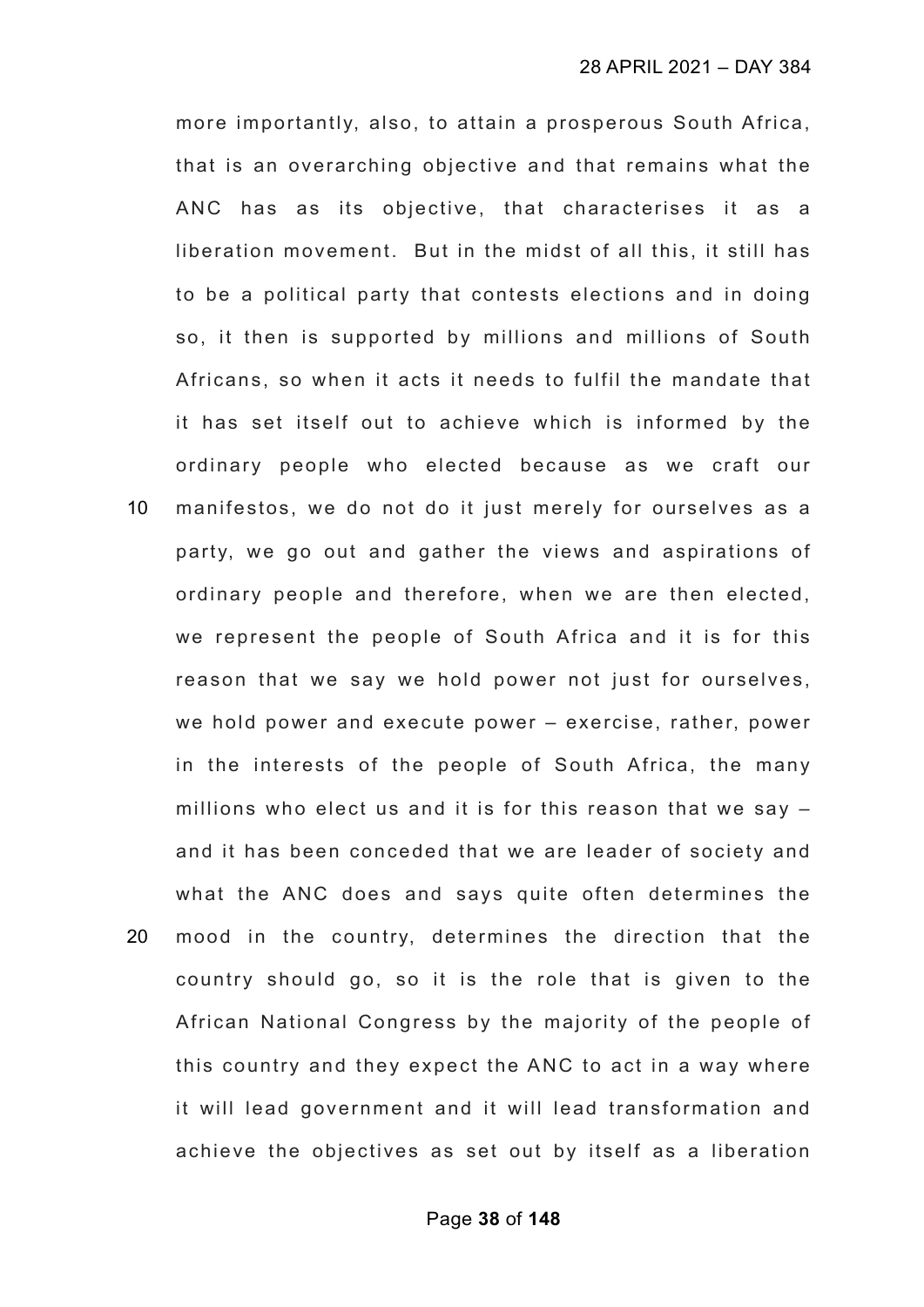movement.

**ADV PRETORIUS SC:** Thank you, Mr President. It may seem what you have said should be taken for granted but perhaps is should not be taken for granted. There are two things that flow from that statement, particularly the latter part of your statement that there is an expectation on the part of South Africans that the party will lead in dealing with policy, problems, solutions and the like and we will come back to that point later.

10 But the second is that the electorate would then be entitled to know how and what – how the ANC intends to go about its business and business of the country, the people and what it is doing in that regard. Is that a fair statement? Obviously there are exceptions, but…

**PRESIDENT RAMAPHOSA:** I would concede that, yes, they are entitled and in other ways we also describe ourselves as the ANC as the parliament of the people. When the ANC was formed in 1912 we – the leaders of past then characterised even that moment as the creation of the 20 parliament of the people because the people, as the whole of the majority were excluded from the so-called parliament that existed there. So yes, people are entitled to know and that is why the ANC for the most point has been one of the very few parties in the country that has been willing and prepared to open, as it were, its chest, its heart to the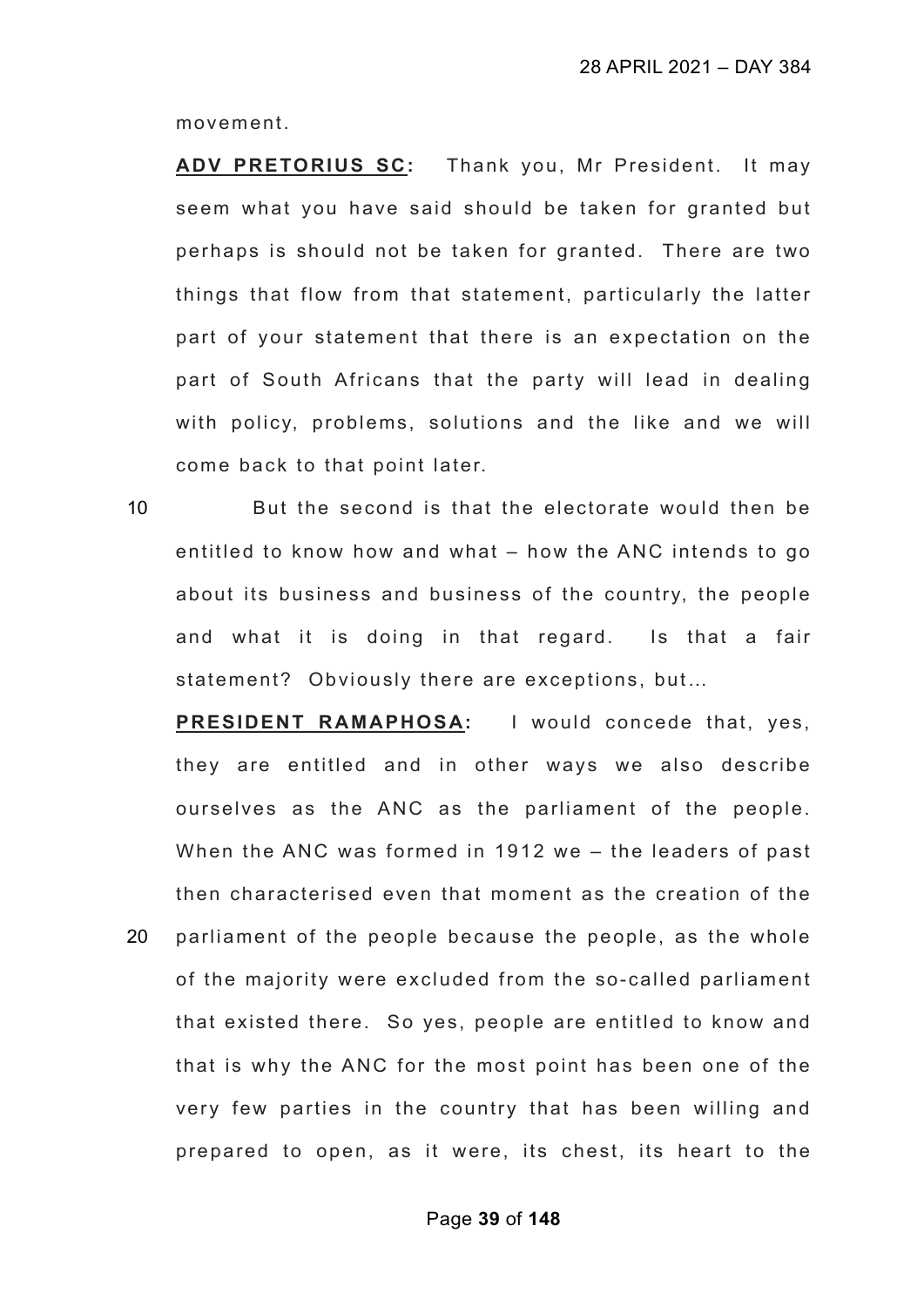people of South Africa and admit its own mistakes and also set out the ways it seeks to correct much as sometimes, because it is a political movement, there will be contestation of some of the issues.

**CHAIRPERSON**: You may keep mic on, Mr President.

**PRESIDENT RAMAPHOSA:** Okay, I will do so.

### **CHAIRPERSON**: Ja.

**ADV PRETORIUS SC:** Then, Mr President, after certain introductory structural remarks concerning the ANC's 10 structures and processes you deal with cadre development and deployment beginning at page 15 and in paragraph – well, perhaps I should presage that with a summary of the evidence – a very, very broad and perhaps superficial, but if it is superficial you will tell me, summary of the evidence in relation to cadre development and "cadre deployment".

On the one hand there has been evidence that the policy goes far beyond mere recommendation and in fact is a policy implemented on the instruction and mandate of the deployment committee. That is one view and there is 20 certain evidence in regard to that. Whether that is exceptional or the rule, maybe we can deal with in due course when we come to detail.

The other view, which is reflected in your statement and other statements, Mr President, is that the deployment committee goes no further than make recommendations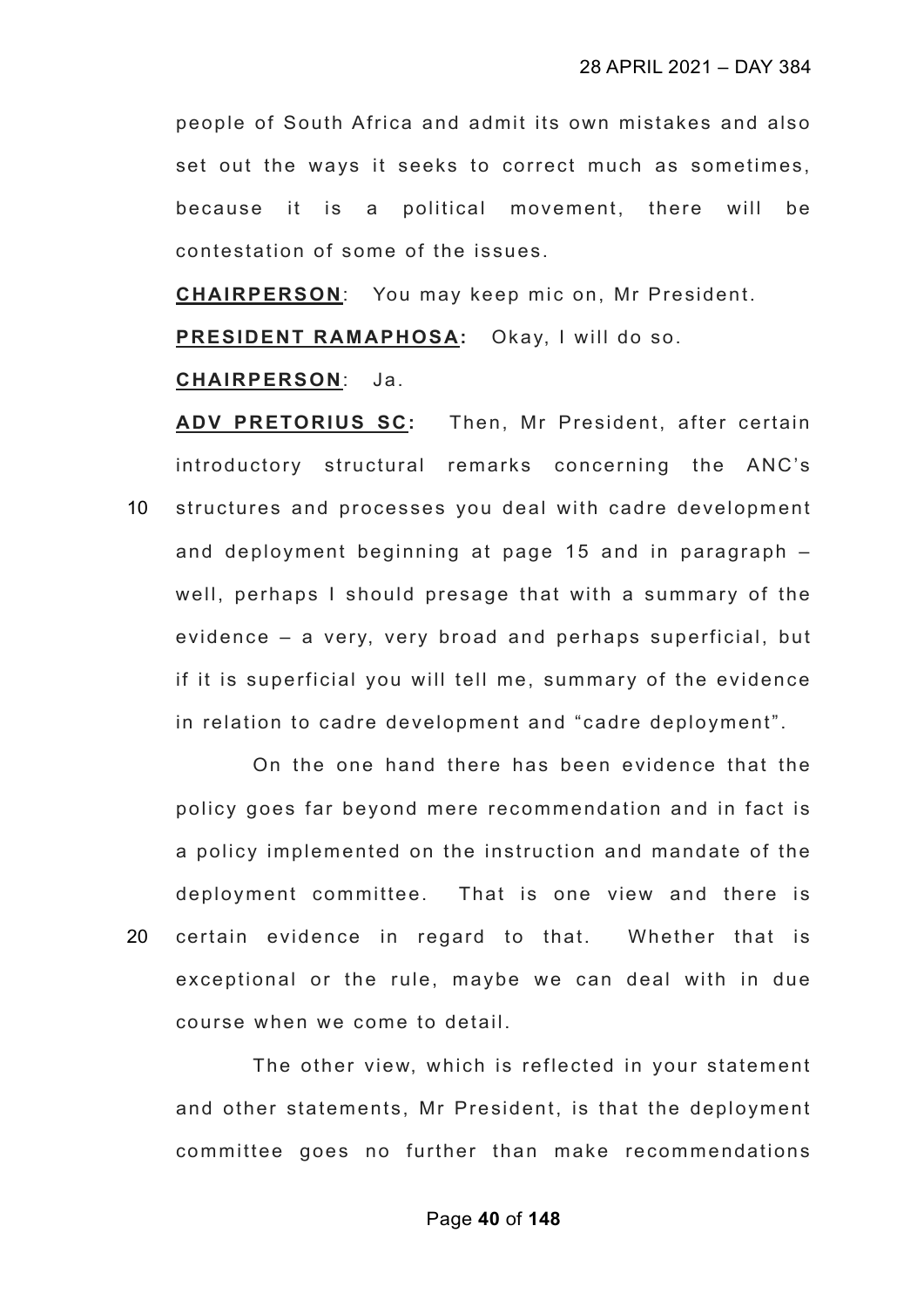and abides by the formal selection processes that take place for example in the public service.

Those are the two extreme views and whether either is correct or not, Chair will have to consider and decide. Or it may be that neither is correct as a general rule and that there is quite a large grey area between. What would your comment be?

**PRESIDENT RAMAPHOSA:** The deployment committee, as I said in my statement-in- chief, should really be seen as 10 committee that recommends, the recommendation committee and having been the Chair of the deployment committee as Deputy President, the process that really gets underway is as follows, and maybe I am simplifying it. The minister concerned, for instance when it comes to say state owned enterprises - or state entities, would come forward and say I need to appoint the CEO of one of the key state owned enterprises and in doing so, they will then have that post advertised, as they should in terms of the regulations and corporate governance and so forth and a 20 message will then be forwarded to yes, the ANC deployment committee, that there is a position that the minister will come to the deployment committee with to articulate what position they need to fill but then they will have triggered the process of – the formal process of filling that position. So the advert then goes out so that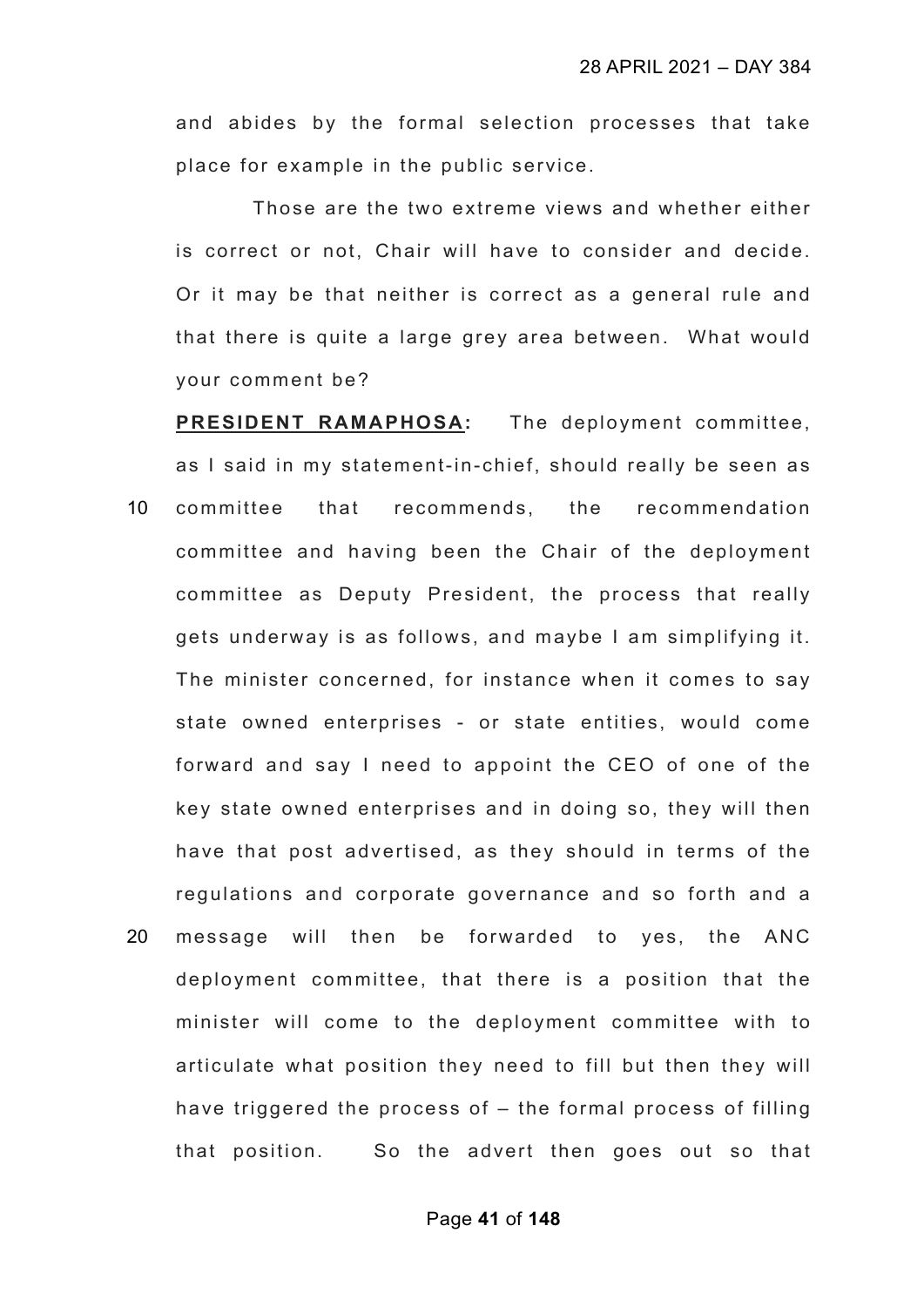whomsoever applies but then internally in the ANC people will then be encouraged to apply that there is a position, if you qualify, you could be one of those who are either shortlisted or whatever. So the minister will then say we have shortlisted a number of people and in the short listing these are people who have been shortlisted. Some of them may not even be ANC members, some of them may well be ANC members and what is then looked at by the deployment committee is to say we really need someone 10 with experience.

For instance, if it is a railway entity of railways and who has been well-trained and well-prepared and all that, and having done that, the deployment committee could well say well, in our view so and so fits the bill. It could be an ANC person, it could be an non-ANC person, completely unattached to the ANC, that we believe that this person can do the work. And then it then goes off, it goes off to the selection – final selection process, that the minister then gets involved in with her colleagues in cabinet 20 because an interviewing panel then is put up and if it is, for instance, a Director General, it happens in cabinet, if it is a state owned enterprise it happens in terms of company rules and what have you. So that then ensues.

And then at times, Chairperson, the desires of the deployment committee are not even fulfilled. They may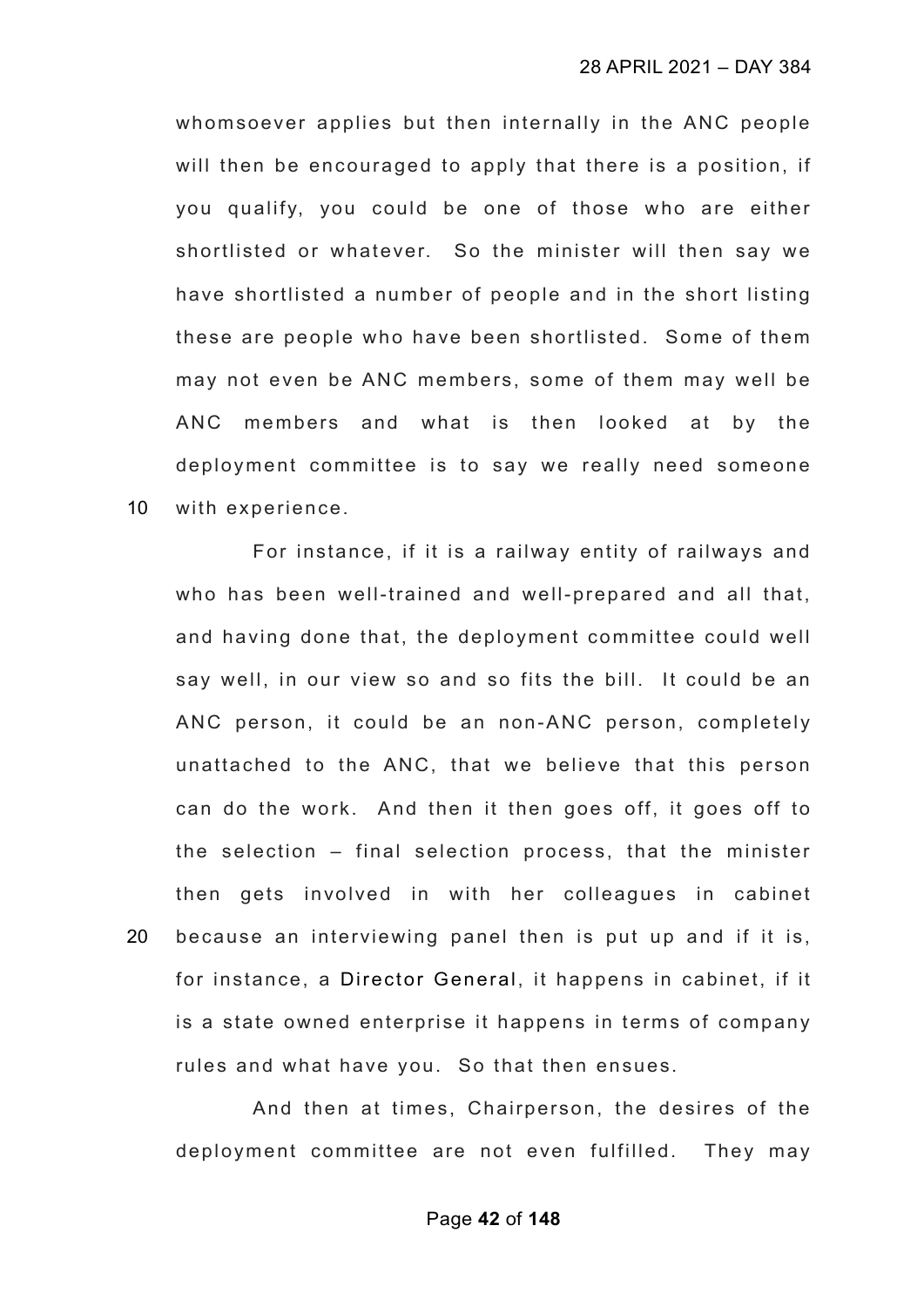well have said we want so and so and it may not happen and we say that should be in terms of the prescripts of the law, corporate governance and the prescripts of the selection process in, for instance, in the public service.

So having chaired the deployment committee, I know that for a fact that in some cases the deployment committee wishes may not happen. So it is for that reason that I describe in the main a deployment committee as a recommendation committee. And it takes into account a 10 whole number of considerations. You could ask are some of them political? Yes. For key positions where we seek to advance the mandate of the governing party? Yes.

But where, for instance, the requirements and the experience of a candidate overrides that. We then say we rely on this person as an South African to execute the task. **ADV PRETORIUS SC:** Whether it always happens that way or not we can explore in due course with some of the more detailed evidence that we have been given but I understand you to have said that the whole process does 20 require some form of statutory or other regulation and we can explore that issue as well in due course. But, for the moment, in paragraph 25 on page 15, your statement reads:

> "The policy of the ANC is aimed at ensuring that the person most fit for purpose is appointed whatever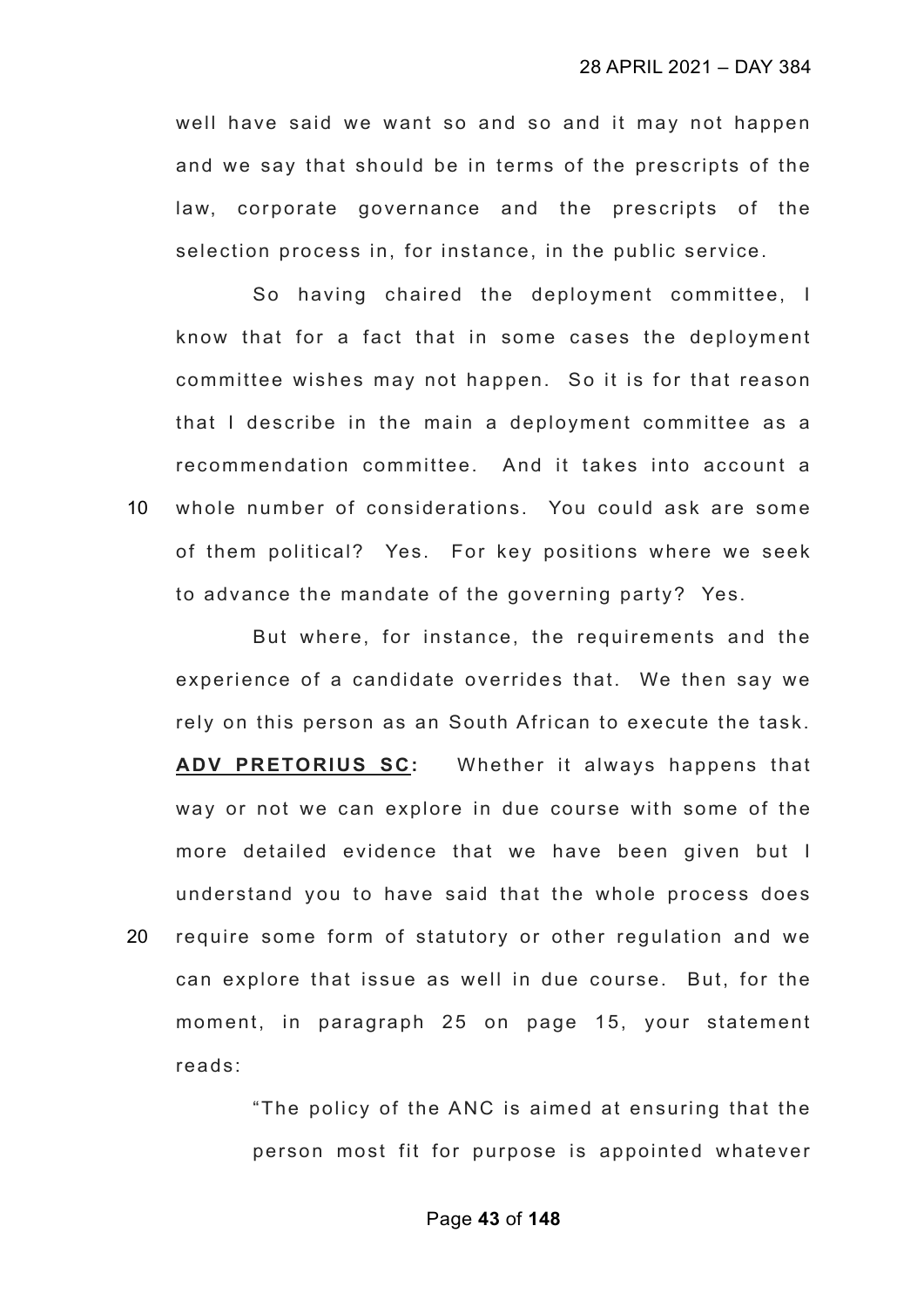critical position has been identified."

And the statement is quite a strong statement, in other words the object of the policy is to ensure, not merely to suggest, that the person most fit for purpose is appointed to a particular position. You have also now recently said that the deployment committee goes out to seek candidates. How does one ensure that a person most fit for purpose is appointed if it is only a recommendation and another body makes the decision?

- 10 **PRESIDENT RAMAPHOSA:** The process of selection of let me put it deployment of people – has evolved, has been evolving and has been a subject of discussion even in our past conference and in recent time, the last conference, the issue of professionalising the civil service, professionalising state owned enterprises and getting people who are fit for purpose has become accepted and has become more current. And as it has evolved, it has evolved from a past that did not necessarily subscribe to that. So, as everything evolves, as everything improves 20 and gets better, this is now where we are. And to this
- effect even the Minister of Public Service has now embraced this process and it is now in the process of being fully implemented in government so we now have a new era, a new dispensation that is going to see to it that we have people who have fit for purpose.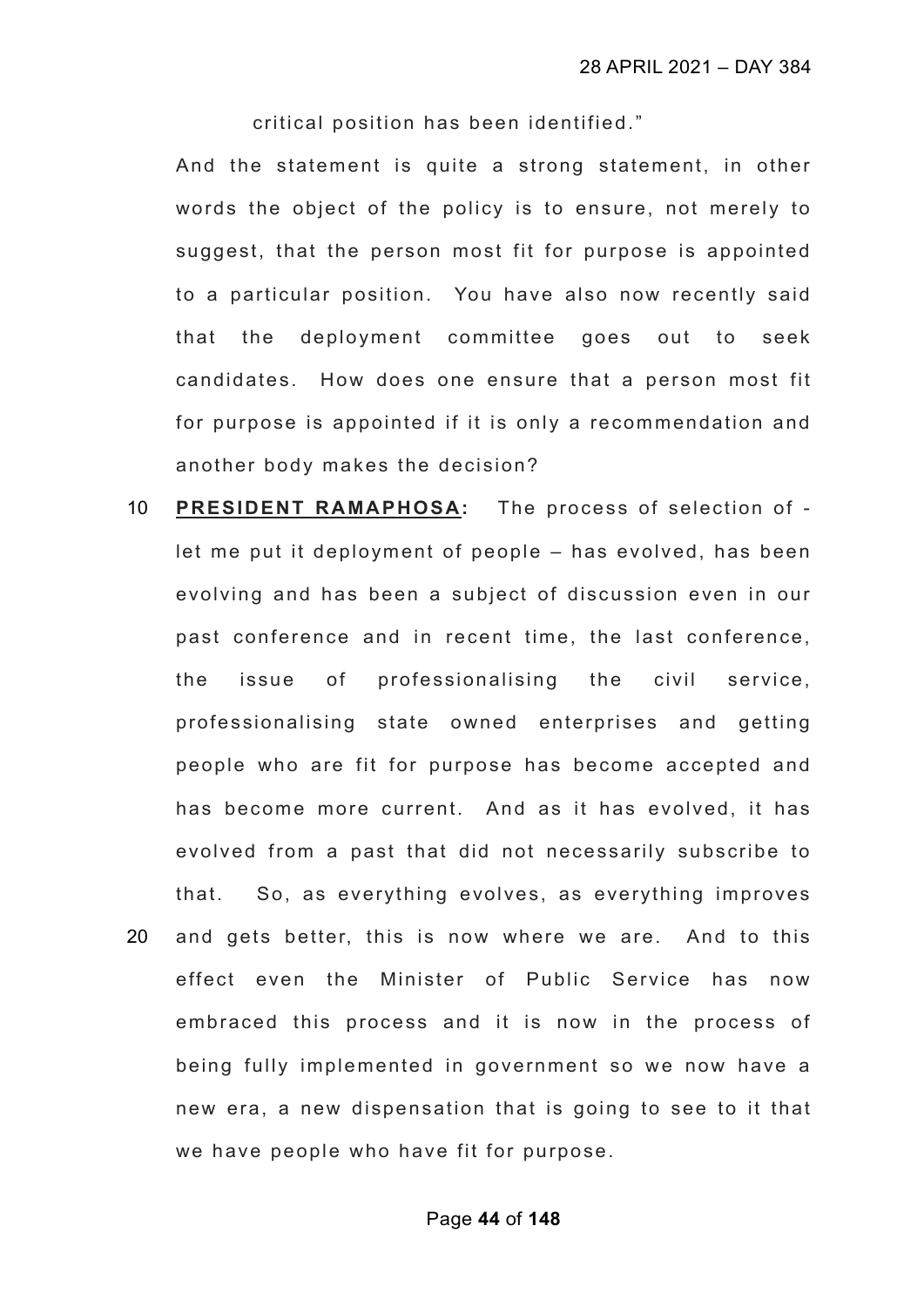So what the deployment committee will now to be doing is to yes, seriously ask itself whether people are fit for purpose. Even as it will recommend certain people who could head any state owned enterprise or head any department as DG, it has to this as a filter and ask itself is that person fit for purpose as it recommends? So I see – I do not see the two things as mutually exclusive, I see this process as being seamless.

Chairperson, we do so because we are serious 10 about correcting what has gone wrong in the past and this is an important plank that we are working on to make sure that we build this up as an important pillar of improving state capability. So when I will speak as head of the state I will talk about how we are going about improving state capability and this is one of the areas that I will address myself.

**CHAIRPERSON**: I am sorry, Mr President. What is the importance, Mr President, of this deployment committee having the power to recommend as opposed to simply 20 identifying potential candidates and encouraging them to apply like everybody and be considered and if they are considered, the most deserving, they get appointed. So what is the importance of the committee having to recommend as opposed to simply saying we know there is this position available, we would like some of our members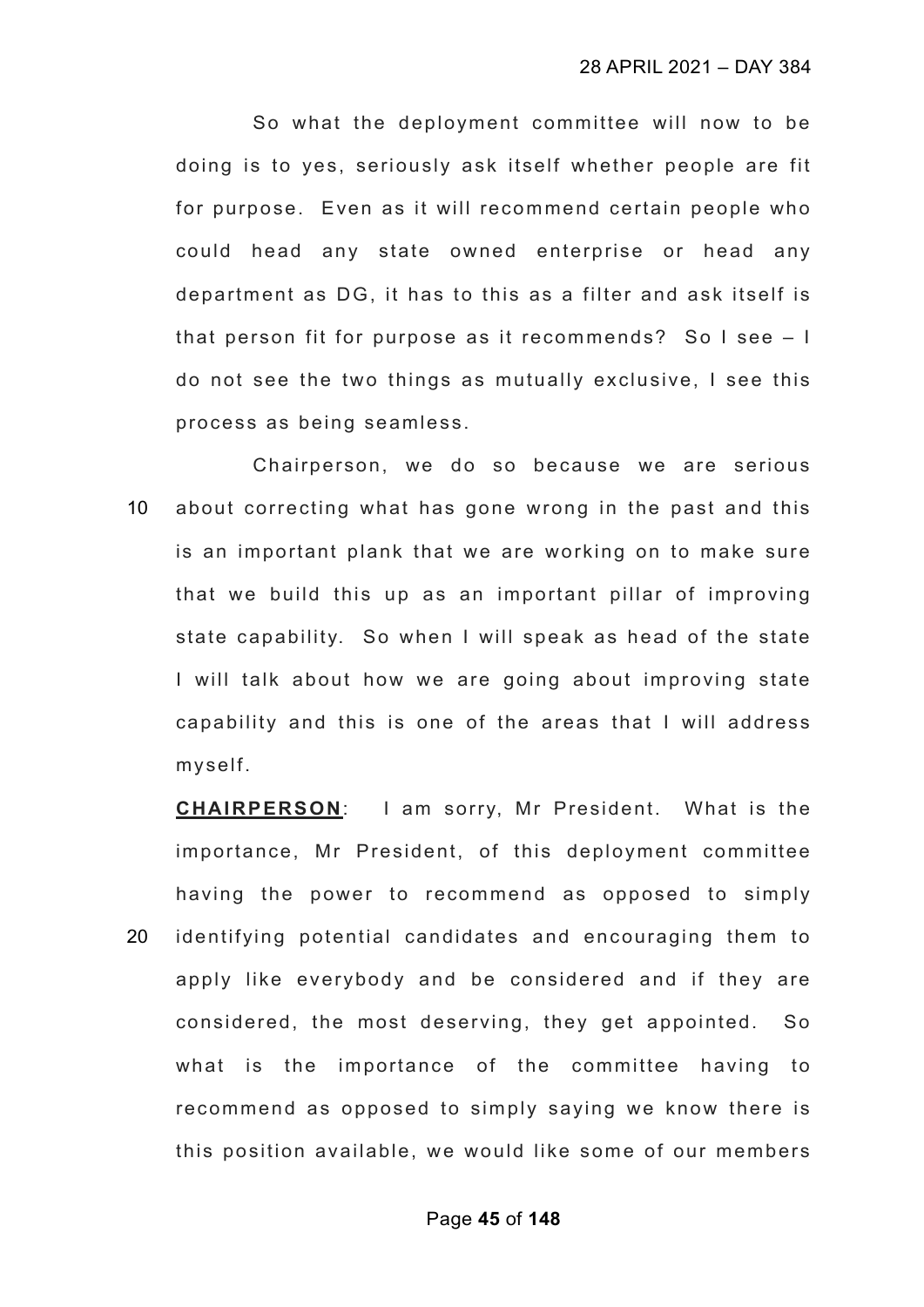that we know are qualified and we think are suitable or, as you say, people in society that the organisation is aware of that it thinks should be encouraged, encourage them to say you apply and you compete with – like with everybody. So if you did it that way, the people that the deployment committee thinks are appropriate will be the among those who will be considered but they will not be coming with the recommendation from the deployment committee that the minister knows about, they will be coming like everybody

10 but the deployment committee and the organisation should be covered because it has made sure that people that it thinks should take those positions are there with others and competing there.

**PRESIDENT RAMAPHOSA:** With respect, Chairperson, I hope you do not think that I am pedantic when I say maybe the two are not mutually exclusive.

### **CHAIRPERSON**: Yes.

**PRESIDENT RAMAPHOSA:** And I say so advisedly because as previous chair of the deployment committee we 20 did have a situation, some situations were – the deployment committee will have identified two or three really suitable candidates and would say all of them, their names should go forward and in the end the final decision is then left to the final selection process in government. So what you are saying is that could the deployment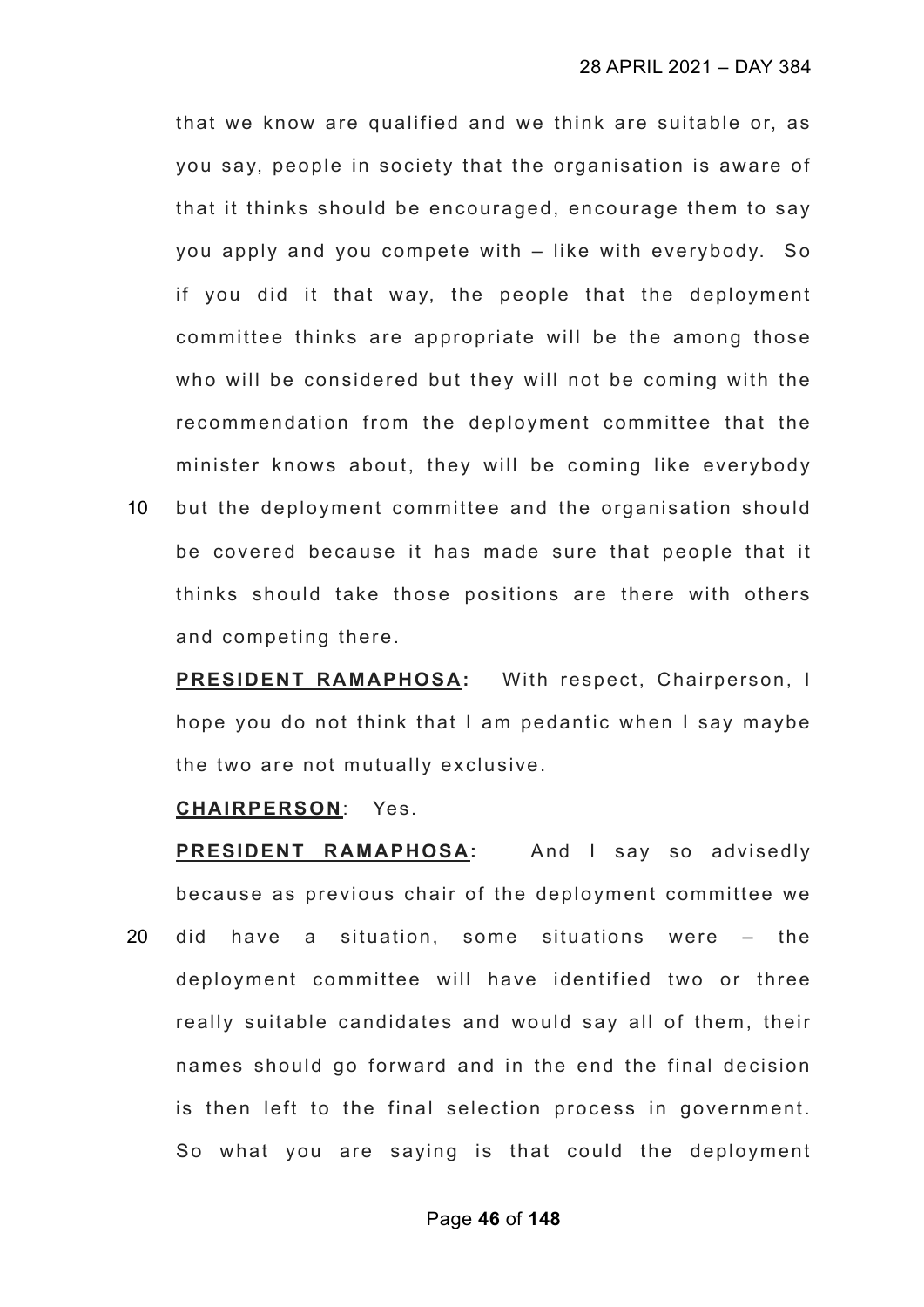committee not just identify instead of recommending, I would say the two are not mutually exclusive, it is impossible where two or three names have been sent forward and in other situations it has been a recommendation of one or so, so – and I take that and it is not impossible for the deployment committee to function in that way because all that it really seeks to do and should seek to do is to get whoever is fit for purpose, particularly now in this new, if you like, reformed era of making sure

10 we do have people who are really good and fit for purpose who would be able to execute the task at hand without feeling that they need to pursue – advance certain side interest.

**CHAIRPERSON**: Well, that question arises in my mind because it would seem to me that where a minister is the appointing authority, for example…

## **PRESIDENT RAMAPHOSA:** Yes.

**CHAIRPERSON**: And he or she knows that among the candidates there is this candidate who enjoys a 20 recommendation of the deployment committee and remember, the deployment committee is chaired by the Deputy President of the party and the Deputy President of the country because that is how it works at the moment.

## **PRESIDENT RAMAPHOSA:** Yes.

**CHAIRPERSON**: It seems to me that it might put some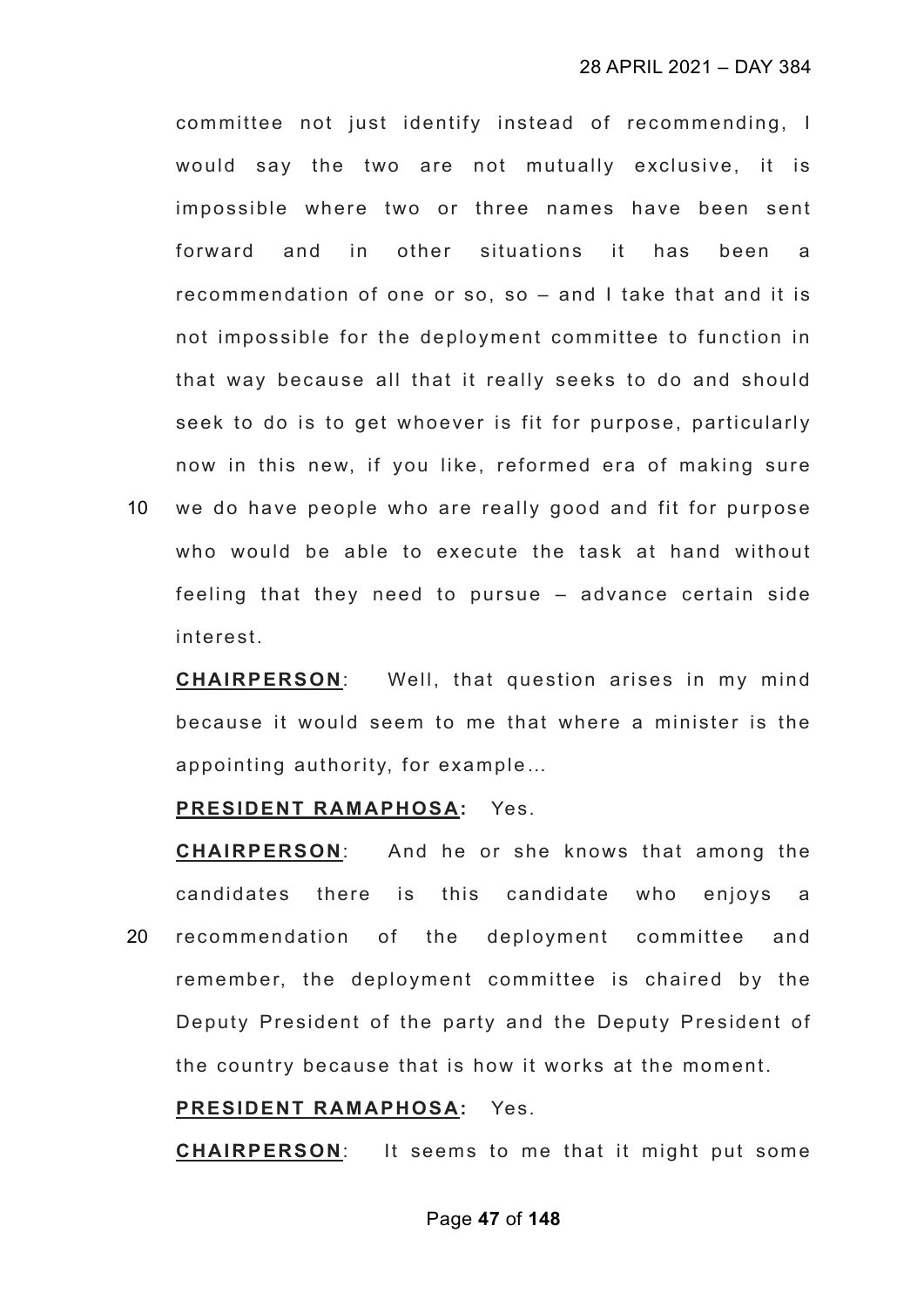pressure on the minister to take this candidate unless one of the other candidates really excels. So, in other words, this candidate seems to come with an advantage that nobody else knows about other than the deployment committee and the minister. So the other candidates think we are all competing on an equal footing but this one already enjoys a recommendation from the deployment committee, of course a recommendation that has been made by the deployment committee, not knowing the

10 strengths and credentials of other possible candidates and then the minister is aware, the committee chaired by the Deputy President thinks this is the person who should – or recommends that this person should be appointed. Would you want to say something about that?

**PRESIDENT RAMAPHOSA:** I do indeed.

### **CHAIRPERSON**: Yes.

**PRESIDENT RAMAPHOSA:** I do want to say something, Chairperson, and I will paint to you the practical experience that unfolds at the deployment committee and it 20 is good that you actually cite the situation of a minister who will come to the deployment committee. Quite often ministers come to the deployment committee, having gone through a process, a pre selection process themselves and the various other officials or committees embedded in their own ministry, where they sift through a number of say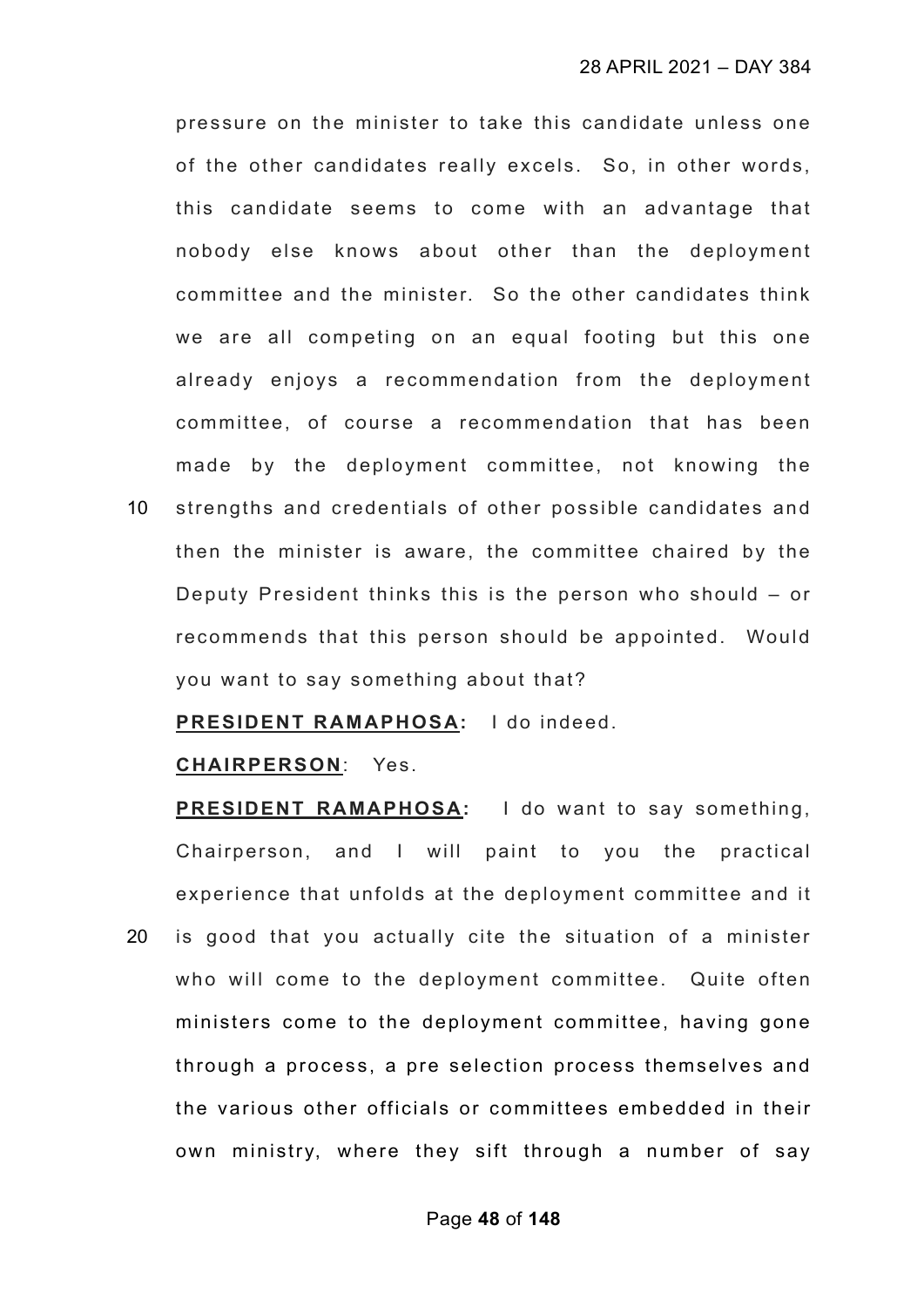possible names.

When they come, they seek to convince the deployment committee about certain candidates who may be short listed. So in the end, quite often it is not even at the instance of the deployment committee. It is at the instance of the minister, who knows and should know the skills, the experience that are fit for purpose for the task that they manage or they run in the ministry.

So they would know for instance, the CEO of an 10 entity what the requirements are and the deployment committee does not know in full. So they come to the deployment committee and seek to convince the deployment committee and even put up a pitted not fight, but argumentation of why the persons that they may want to see appointed should be recommended by the deployment committee.

So that is the practical experience that I have had. So the deployment committee, in the end it will tell people that apply, there are these positions and but it is the 20 deployee in that ministry or in that who manages that state owned enterprise, who would know in greater detail, in finer detail precisely what is required.

So they seek to convince the deployment committee. So if you like, the deployment committee therefore plays a recommendation role, but it also plays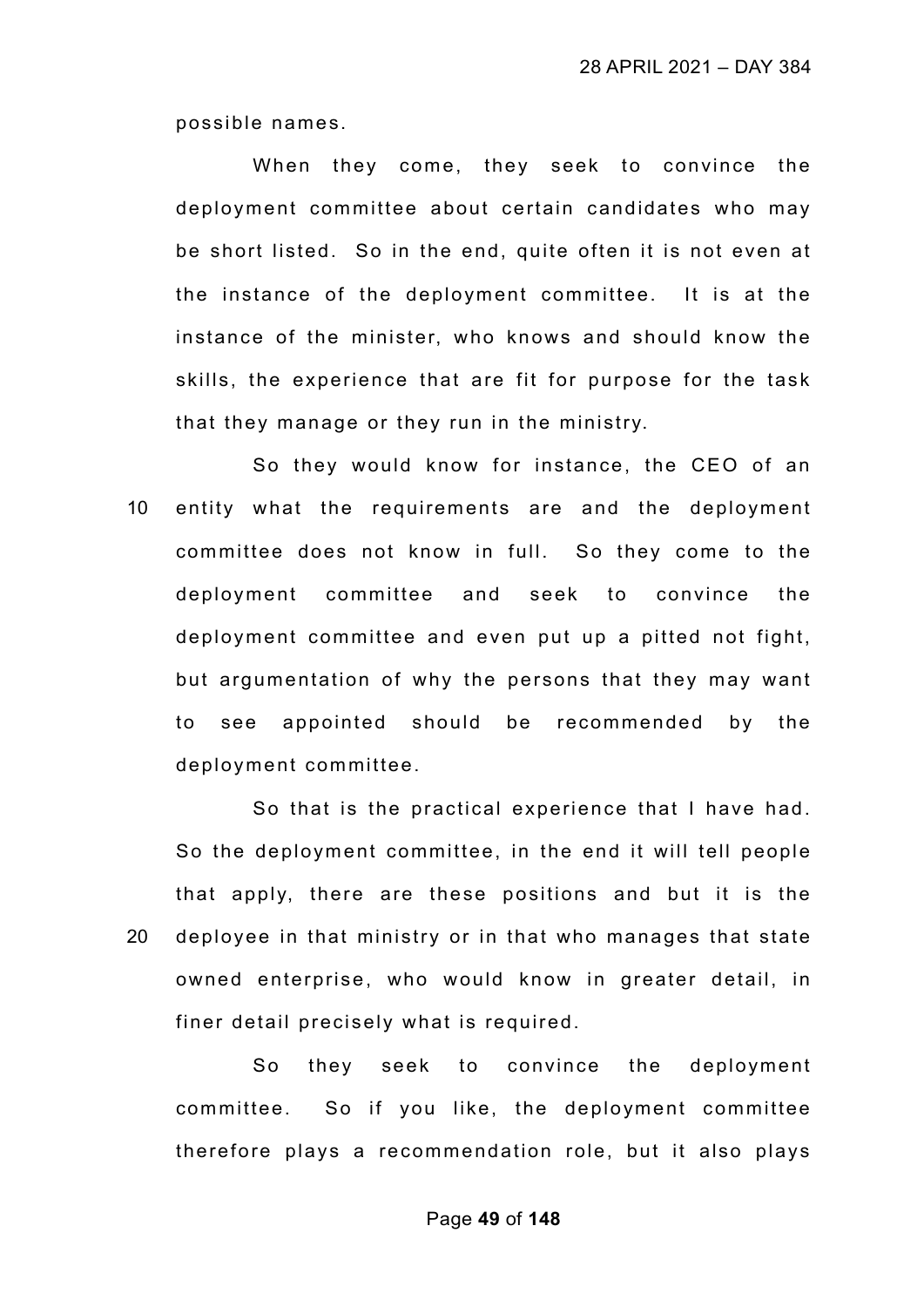more of a reactive type of role. You could ask is there any desirability for the deployment committee and we would say yes, there is because it should serve as a filter.

We are a political organisation and what we do in government is very political, so you do need that political filter but it should also not be a political filter that will go ahead and appoint people who are not fit for purpose. It should be a filter that will make sure and if you like, it should be a quality type of assurance, that in the larger 10 scheme of things we are going to have people in senior

positions who are going to execute the mandate as set out in the manifestoes of the governing party.

**CHAIRPERSON:** Now the two approaches, you said they are not mutually exclusive.

#### **MR RAMAPHOSA:** Ja.

**CHAIRPERSON:** And I agree. I have already indicated what possible criticism can be directed at the approach as you have described it.

## **MR RAMAPHOSA:** Ja.

20 **CHAIRPERSON:** Namely that the candidate recommended by the deployment committee has this added advantage, and I assume that is not known to anybody, other than the deployment committee and the appointing authority, the minister.

I may be wrong on that. What criticism would you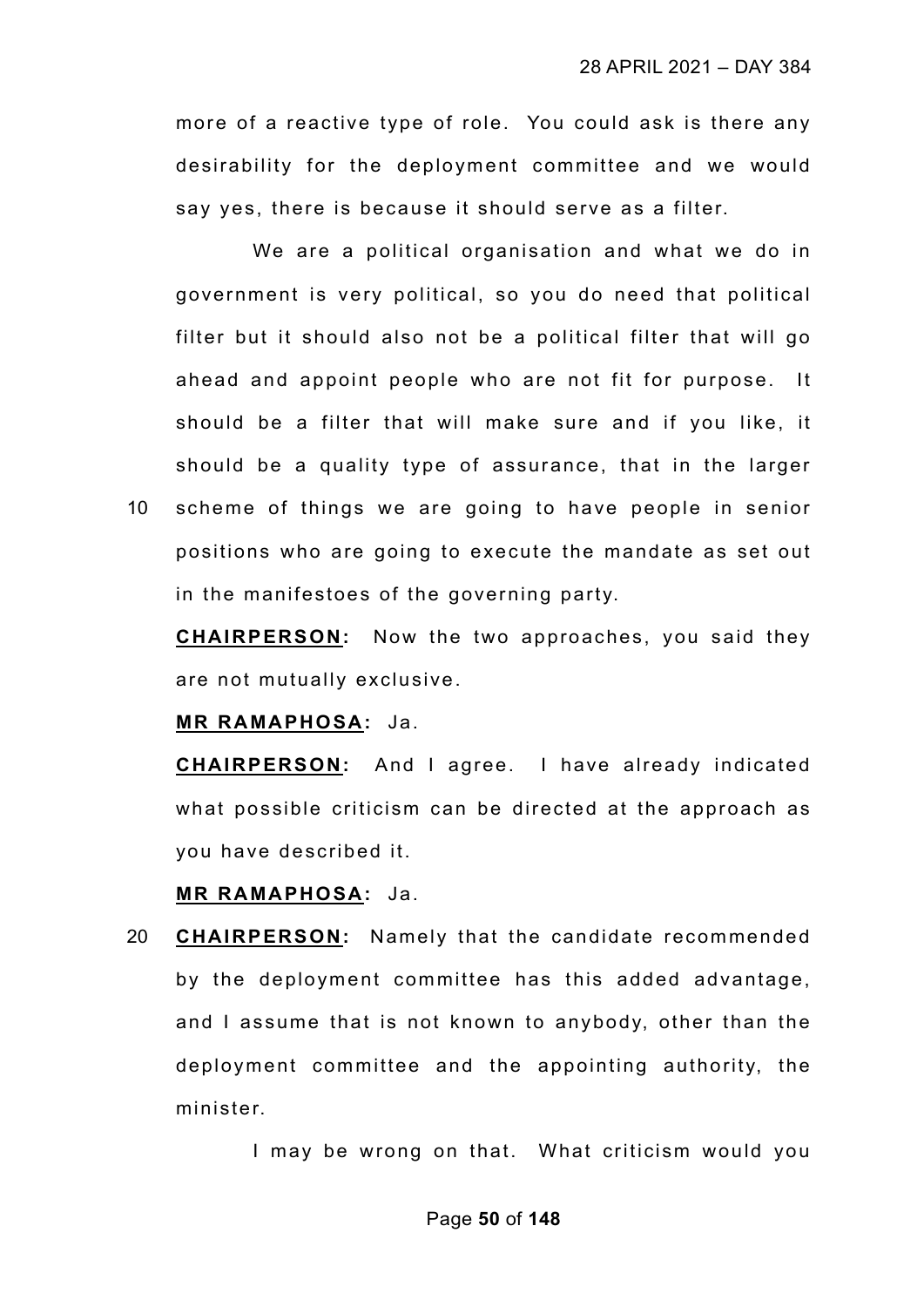have with the other approach, which simply says your interest as an organisation in making sure that you, that certain strategic positions are occupied by people who understand your policies and so on and so on.

That would be taken care of if you encourage candidates, suitably qualified candidates to apply, but once you ... once they have applied, why do you not leave it to the process and the appointing authority and the appointing authority is your own cadre who is supposed to 10 understand the policies of the ANC and he or she will then look at all of this.

But in that way the candidate does not come with some extra added advantage. Would you have criticism for that approach and say it would not be suitable?

**MR RAMAPHOSA:** No, I would not except that what often happens, it is actually the minister who ...[intervenes]

**CHAIRPERSON:** Who comes to you.

**MR RAMAPHOSA:** Who comes and say I am recommending the following and the deployment committee

20 then examines that and it is often convinced ...[intervenes] **CHAIRPERSON:** About the ministers.

**MR RAMAPHOSA:** Oh yes.

**CHAIRPERSON:** Yes.

**MR RAMAPHOSA:** And I have been in situations where the minister would come back maybe two to three times.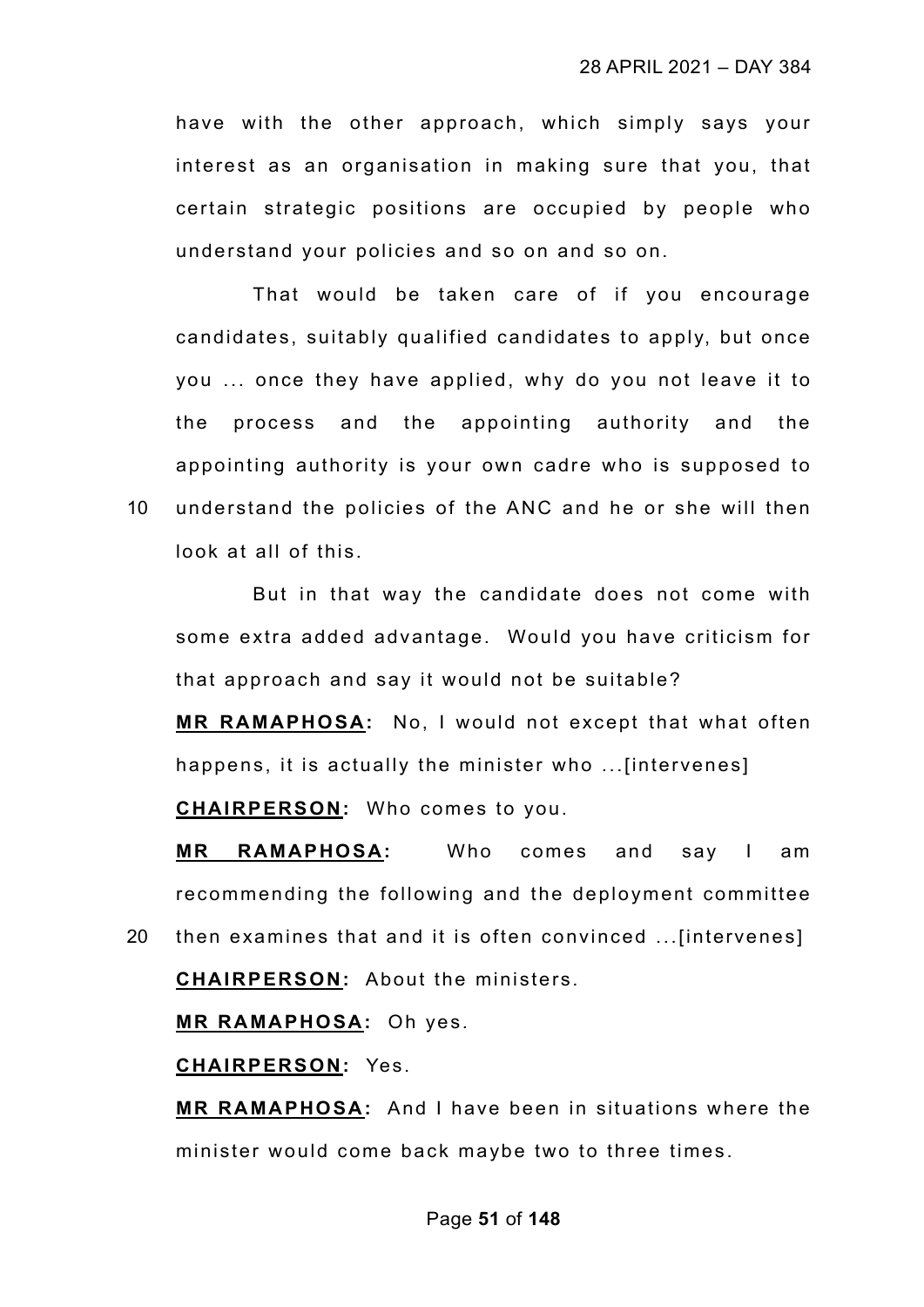**CHAIRPERSON:** Ja.

**MR RAMAPHOSA:** And say ...[intervenes]

**CHAIRPERSON:** I want this one.

**MR RAMAPHOSA:** This is the best one.

**CHAIRPERSON:** Yes.

**MR RAMAPHOSA:** And I want to convince you and even bring further documentation to prove the case.

**CHAIRPERSON:** Yes.

**MR RAMAPHOSA:** And then I am not suggesting that the 10 minister brow breeds the deployment committee into submission, but ...[intervenes]

**CHAIRPERSON:** Ja.

**MR RAMAPHOSA:** That is how it often happens.

**CHAIRPERSON:** Okay.

**MR RAMAPHOSA:** But having said that, your point is a good one and I would say yes, because I do not really see the two being so mutually exclusive, particularly because of the role that the minister does play.

**CHAIRPERSON:** Yes, yes.

20 **MR RAMAPHOSA:** As the minister should because they are the executive authority who has been deployed to do precisely that.

**CHAIRPERSON:** Mr Pretorius?

**ADV KENNEDY SC:** Thank you Chair. Perhaps it bears mention Mr President, that there are three issues that we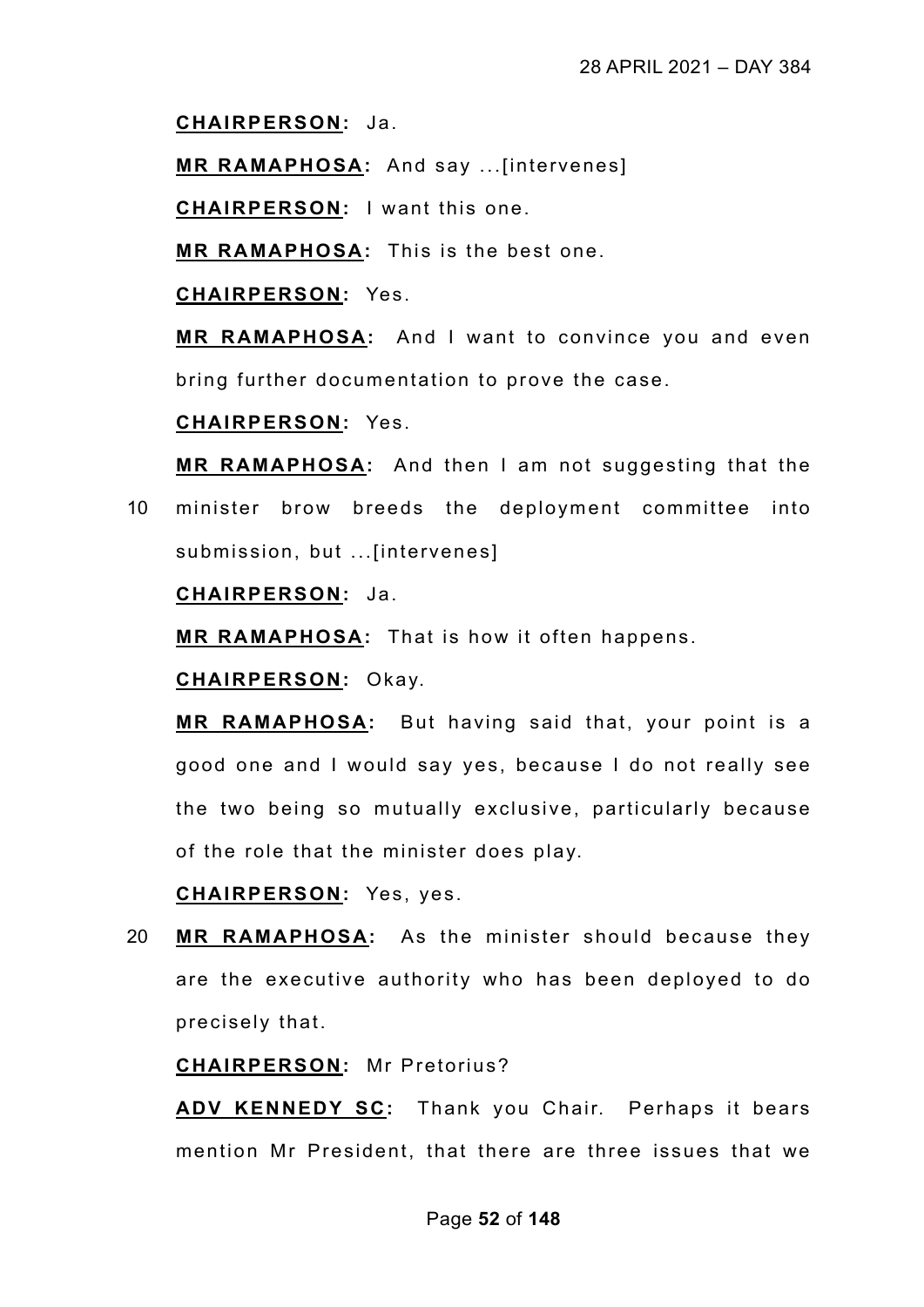will canvass in the time allowed. The first issue is, as you have elaborated in some detail, how is the system designed to work? How should it work.

The second issue is how, whether in part to the greater or lesser degree that may be debatable, how it did work in the past. What problems arose. You have mentioned some problems and we will come to it in a moment.

So that one can understand how best the third issue 10 can be addressed, and that is the regulation that you yourself have proposed in your statement towards the end and we will get there. There is another distinction that is quite important to bear in mind, and that is there are various categories of quota and quote deployment.

The first is executive positions, for examples ministers, deputy ministers and the like. The second is members of public service. EG's and employees employed in the public service, at whatever level and we will come to that as well, and the third is state institutions.

20 The Captain Nine institutions, other institutions, whether at the hands of parliament or the president. Perhaps we should be aware of those distinctions when, well I certainly will try and be aware of them when I am putting questions to you about that.

The deployment policy of the ANC is I presume a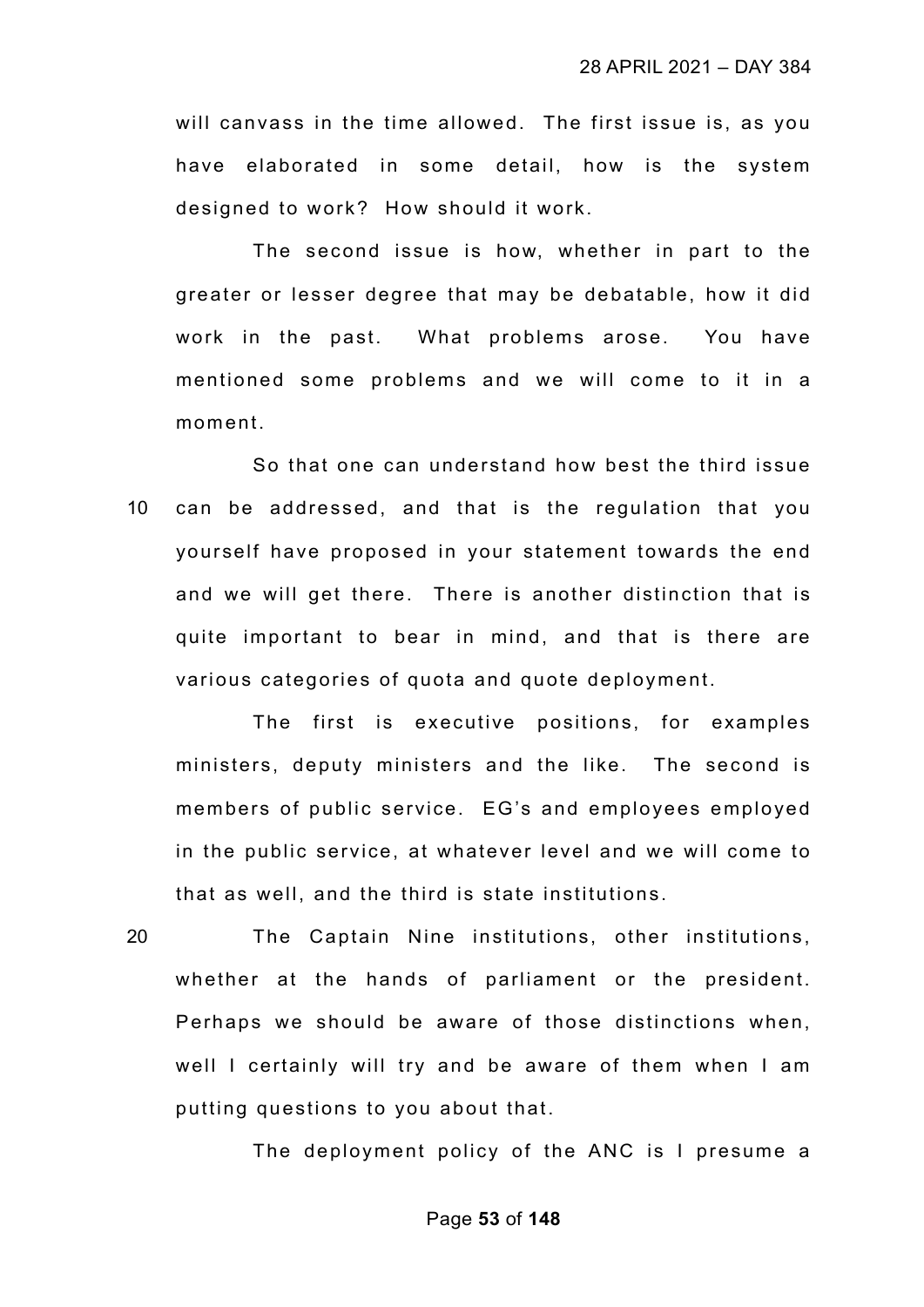developing document. It is contained in your bundle, at page 122.

**CHAIRPERSON:** Did you say 182 Mr Pretorius?

**ADV PRETORIUS SC:** 122.

**CHAIRPERSON:** Paragraph 122?

**ADV PRETORIUS SC:** No, no on page 122.

**CHAIRPERSON:** Page 122, okay.

**ADV PRETORIUS SC:** Is this the deployment policy of the ANC?

10 **MR RAMAPHOSA:** Yes.

**ADV PRETORIUS SC:** And does it have a date or is it a developing document? Has it grown over time? I see if you look at page 138, there is a reference to 2018 in paragraph 67.

**MR RAMAPHOSA:** Yes. It is what I would call a living document. Living because as the ANC develops its own policies and polishes those policies up, so are these types of policies also being panel-beated into better shape. If I can put it in that way.

20 **ADV PRETORIUS SC:** Right. That point we can deal with perhaps at the end in more detail Mr President, but if one could ... if I could ask you please to go to page 105. This is a different document. This is the ANC constitution.

# **MR RAMAPHOSA:** Yes.

**CHAIRPERSON:** What page Mr Pretorius?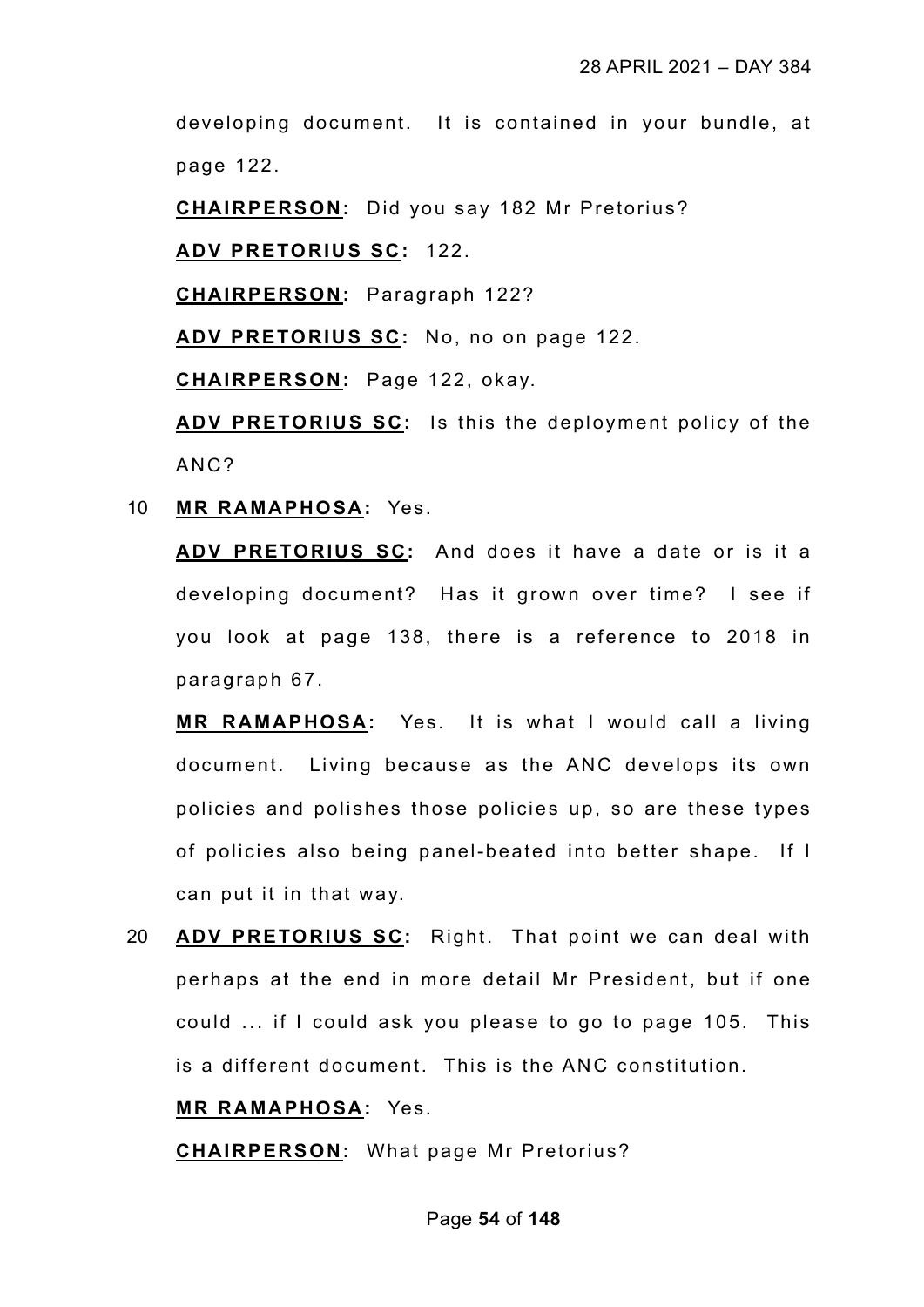#### **ADV PRETORIUS SC:** 105.

**CHAIRPERSON:** Thank you.

**ADV PRETORIUS SC:** To paragraph or Clause 25 17.20. This is the ANC constitution. That is how it is identified in your statement.

### **MR RAMAPHOSA:** Yes.

**ADV PRETORIUS SC:** This, paragraph 25.17 appears on the face of it to be a list of active misconduct, which would apply to members of the ANC for which disciplinary 10 proceedings or in respect of which disciplinary proceedings may be instituted.

25.17.20 says:

"In the case of a public representative breaching his or her contract of deployment concluded with the NEC."

Does that creature still exist? Contract of employment with the NEC, or please tell us about it.

**MR RAMAPHOSA:** Ja, this presupposes a public representative. An elected public representative. Public 20 representatives are substantively supposed to have a contract with the NEC. When I was secretary general and I think even during the tenure of the subsequent secretary general, we presumed the situation where a public representative would literally accept their deployment as a public representative and sign a contract with the NEC.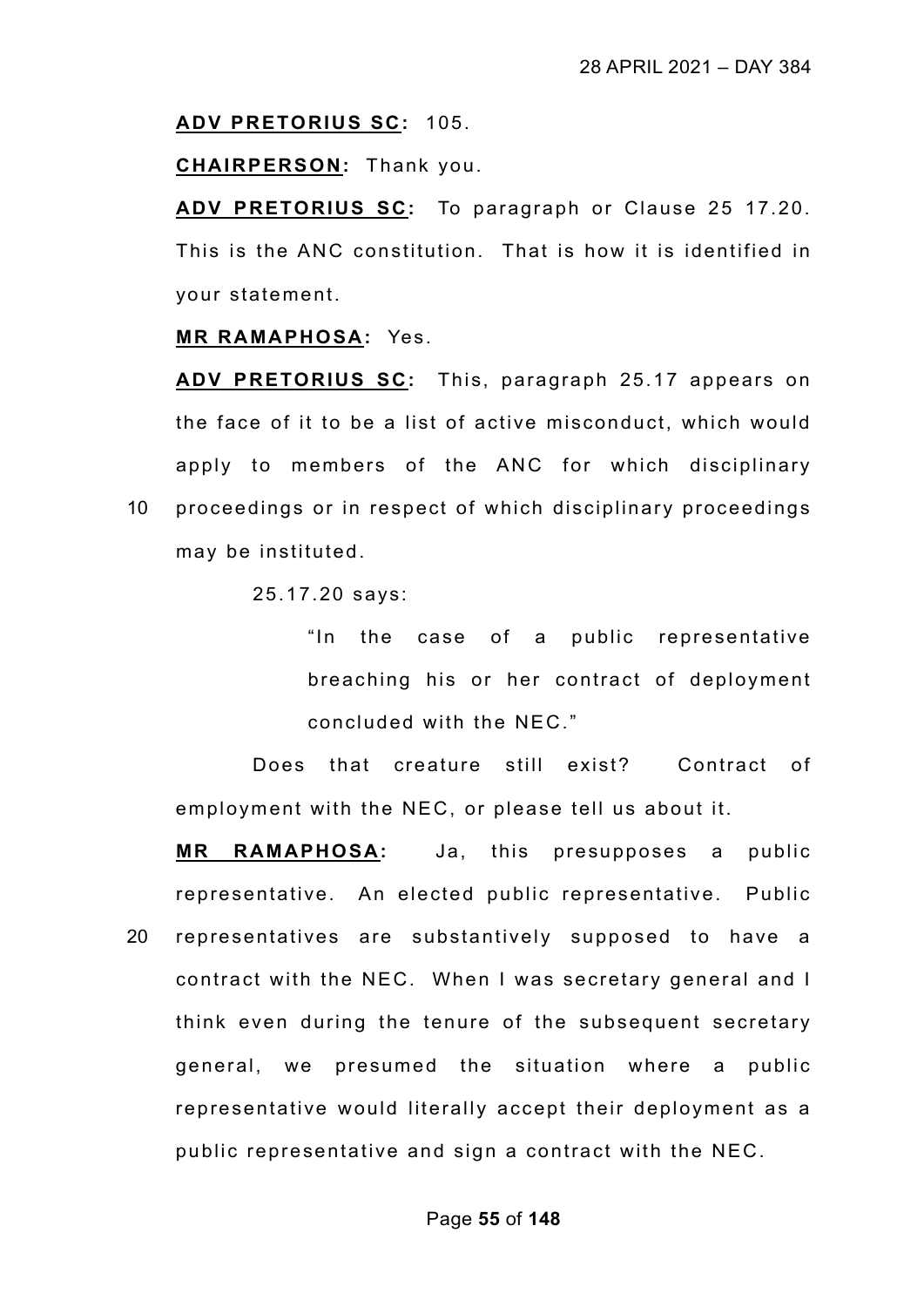In the end, you know with the secretary general where they say I accept my deployment, so that where it comes to a point where they have to be either removed, it is a termination of contract, because in the past we face a situation where some would say I have been elected and I am not stepping down or whatever.

I am not agreeing to being removed. So it deals more with publically elected representatives and not so much with the appointees who would be governed by other 10 provisions, which has to do with the appointment either in the civil service or in terms of company laws in the public enterprise.

**ADV PRETORIUS SC:** Understood. Would the contract of employment have any substantive provisions setting out the duties of the public representatives?

**MR RAMAPHOSA:** Yes, substantively it is supposed to have that, and I was also involved in the preparation and the drafting thereof in the past and I have not really kept abreast with the continuity of such, and I would say that if 20 it has not continued, it is a very good instrument to have, because it helps to regulate the relationship in the end between the organisation and the person who is deployed.

This would also apply to a president, where the president has a contract with the organisation, because even as president or minister or whoever you are, in the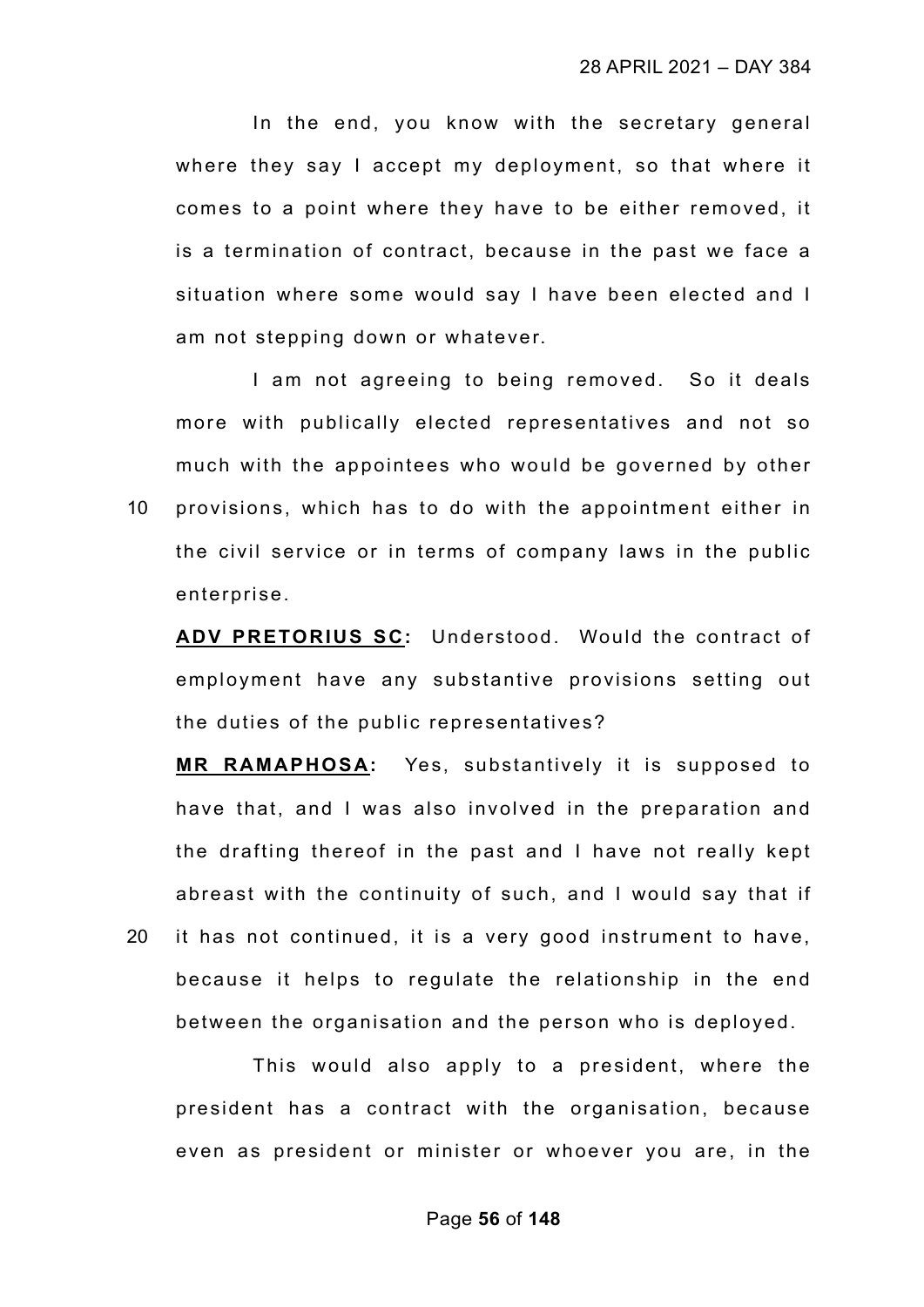end deployed by the organisation because we have that type of political system.

**ADV PRETORIUS SC:** Would it be fair to say or would you accept that the electorate which elects the person to public office, would be entitled to know by what contractual provisions their representative is bound?

**MR RAMAPHOSA:** Absolutely, I would say yes. Just as right now we have even published as you might well know at government level and we can deal with that when I come 10 as president of the republic. Published the contracts I have entered into with the minister.

**CHAIRPERSON:** Well, in passing I must just say Mr President that the commission has struggled a lot to get previous performance contracts of ministers. We to the best of my recollection, we got documents which reflected how they were supposed to look like, and I am not sure that we ever got the ones that were actually signed, but maybe some units of the commission has, because we wanted them at a certain stage, starting from 2010 or 20 2009.

The information I was given at some stage was it looks like nobody knows where those contracts are, but maybe they have been found, I am not sure. But it would be good if the ones that have been signed are kept properly with the public or a commission like this wants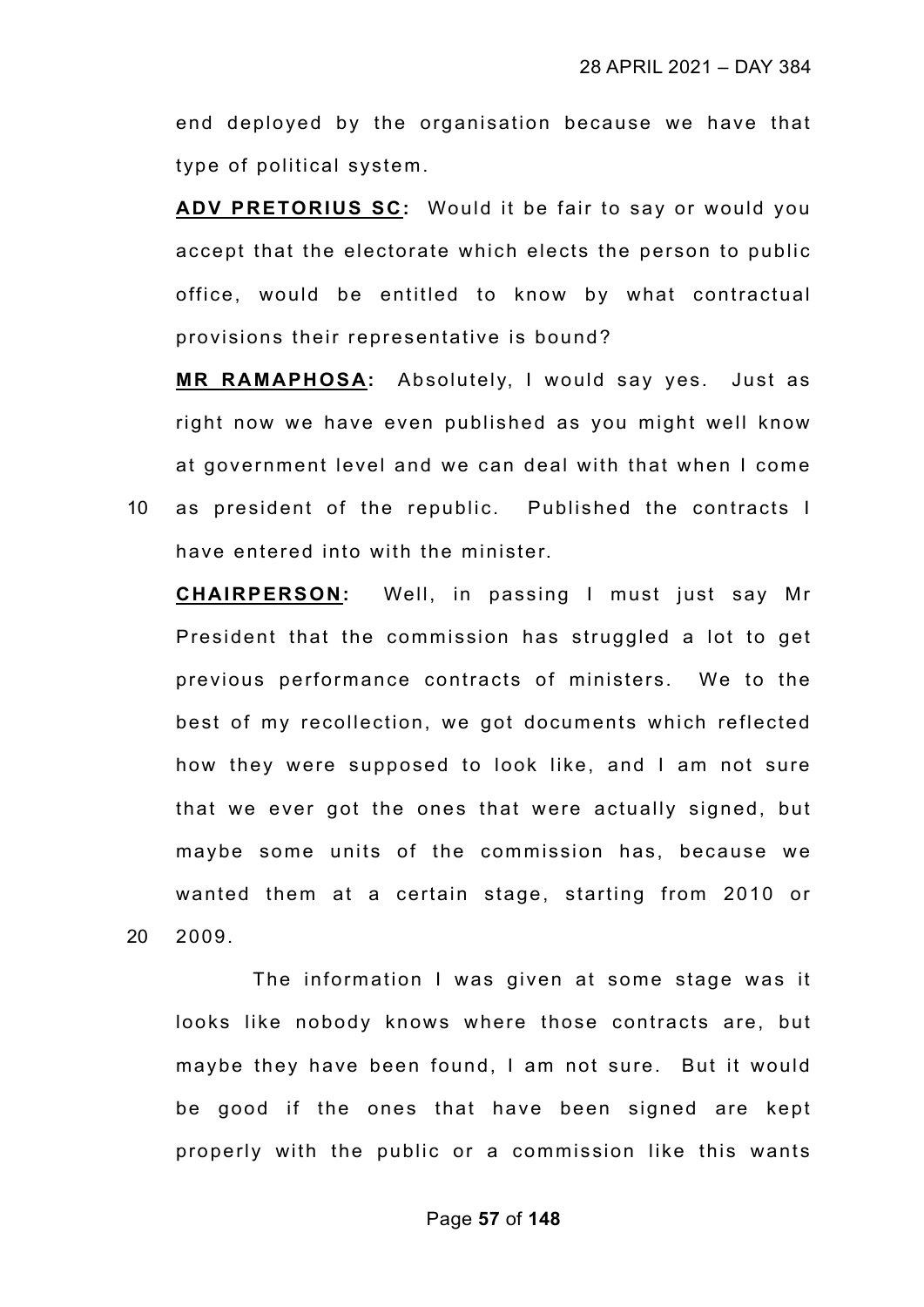them and they can get them.

**MR RAMAPHOSA:** Chairperson, I undertake when I come before you again, I undertake to bring a box full of documents.

**CHAIRPERSON:** I also hope Mr President, in the box will be included performance assessments of ministers during that time.

**MR RAMAPHOSA:** We are in the course of doing performance assessments now.

10 **CHAIRPERSON:** Now, ja.

**MR RAMAPHOSA:** Yes. So you may find a very incomplete process.

**CHAIRPERSON:** Alright.

**ADV PRETORIUS SC:** Including presidents.

**MR RAMAPHOSA:** Including presidents, yes.

**CHAIRPERSON:** Ja.

**MR RAMAPHOSA:** Maybe I will ask the Chairperson to assist me.

**CHAIRPERSON:** Mr Pretorius?

20 **ADV PRETORIUS SC:** May I ask you to go back to the deployment policy at page 124?

**MR RAMAPHOSA:** Yes.

**ADV PRETORIUS SC:** Paragraph 9 of the deployment policy says:

"Our immediate goal as set out in strategy and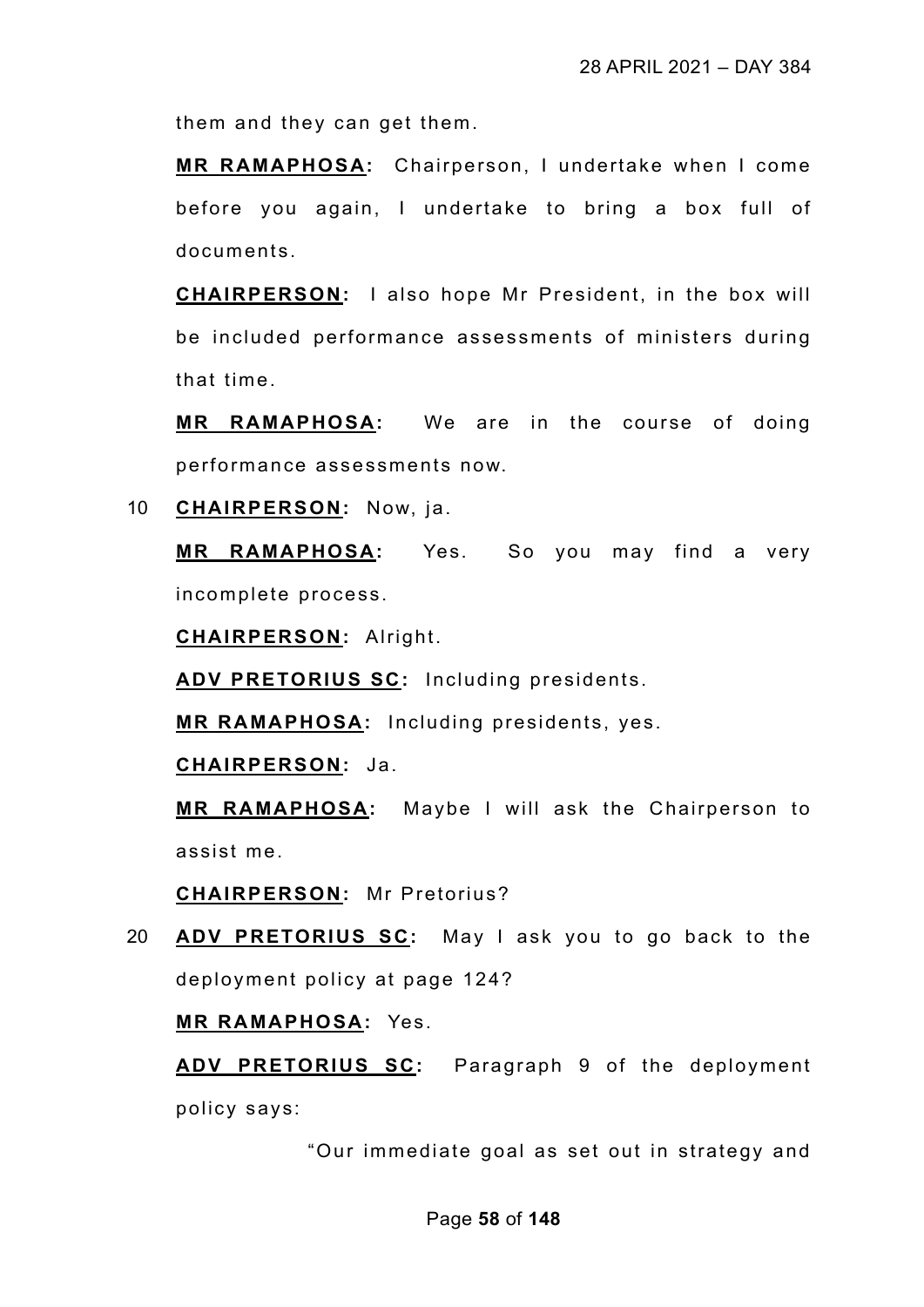tactics, is to deepen the hold of the liberation movement over the leaders of state and begin to impact positively on other centres of authority and responsibility, outside the immediate realm of state institutions."

Now can you assist, what are those other centres of authority and responsibility/

**MR RAMAPHOSA:** This put simply is a political speak about the ANC exercising its leadership role in society. 10 That the more we perform well, in the state that will have a cascading impact on a whole number of other institutions, be it whatever is your supporting bodies and all that, and we will all start working in a harmonious way.

With the ANC imposing this very positive developmental approach to how we should develop the country going forward. So that is what is envisaged here. It is more political.

**ADV PRETORIUS SC:** It does talk about positive impact.

**MR RAMAPHOSA:** Precisely.

20 **ADV PRETORIUS SC:** Rather than direct control.

**MR RAMAPHOSA:** Ja, positive impact which is the leadership of society.

**ADV PRETORIUS SC:** Right, and then in paragraph 10 the policy reads:

"The following are the key centres of authority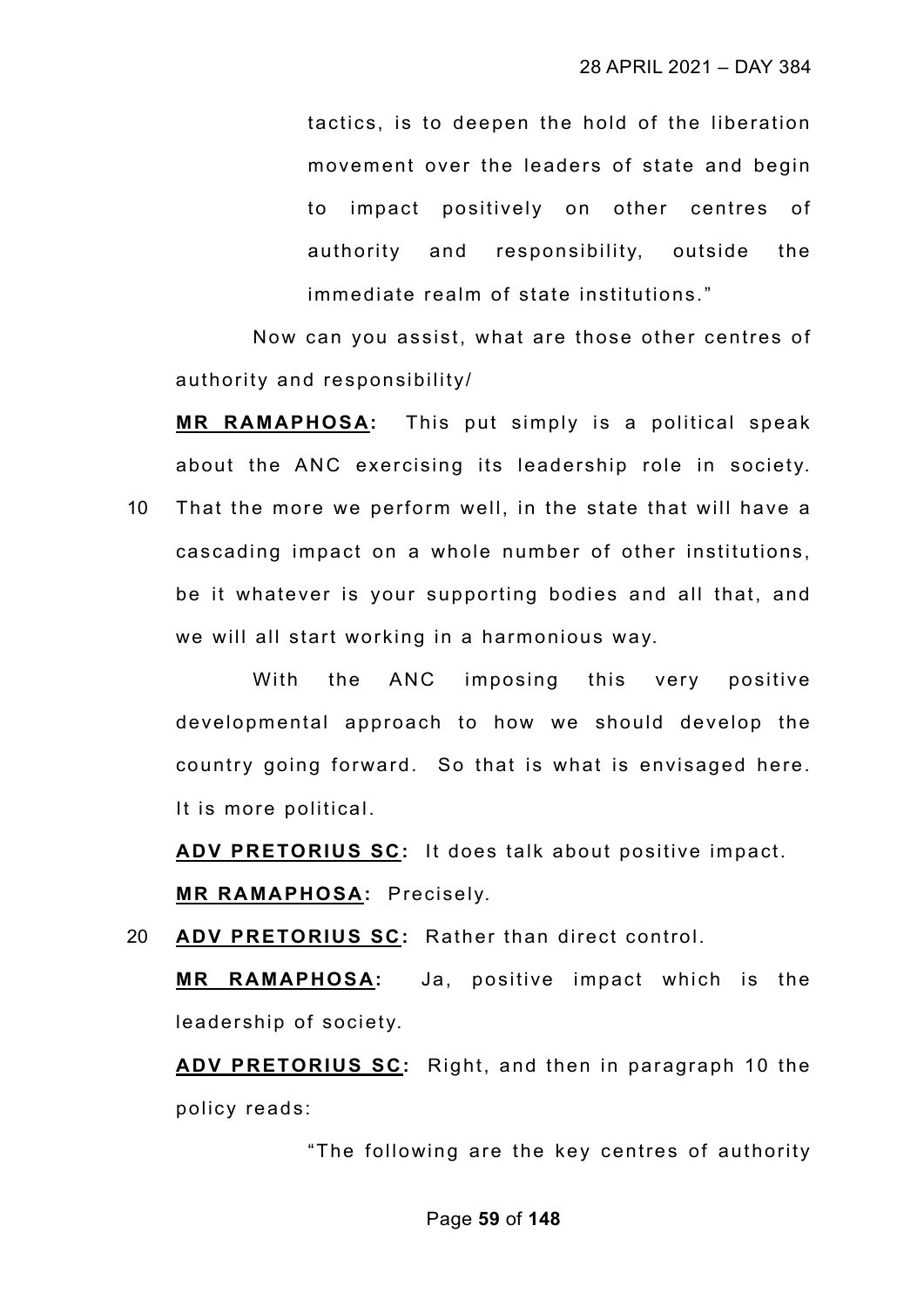and responsibility within the state and should be given priority."

10.1, cabinet.

10.2, the entire civil service but most importantly from director level upwards, and

10.3, premiers and provincial administrations."

Then over the page it goes on to legislatures, local government, parastatals, education institutions, independent statutory commissions, agencies, board and 10 institutes, ambassadorial appointment and international organisations and institutions.

That list from 10.1 to 10.10 does that entire list fall within the scope of activity for the deployment committee or is that list, should it be interpreted differently?

**MR RAMAPHOSA:** For the most part, yes it does. But I say for the most part advisably, because in some instances the deployment committee never really get involved or concerns itself with this. If you like the deployment committee has set itself its own limit that we will only limit 20 ourselves in terms of how we function or recommend people to these key positions.

For instance, the deployment committee does not get involved in the appointment of ministers to cabinet. That is left to the president, but the president does consult his immediate colleagues which are the officials of the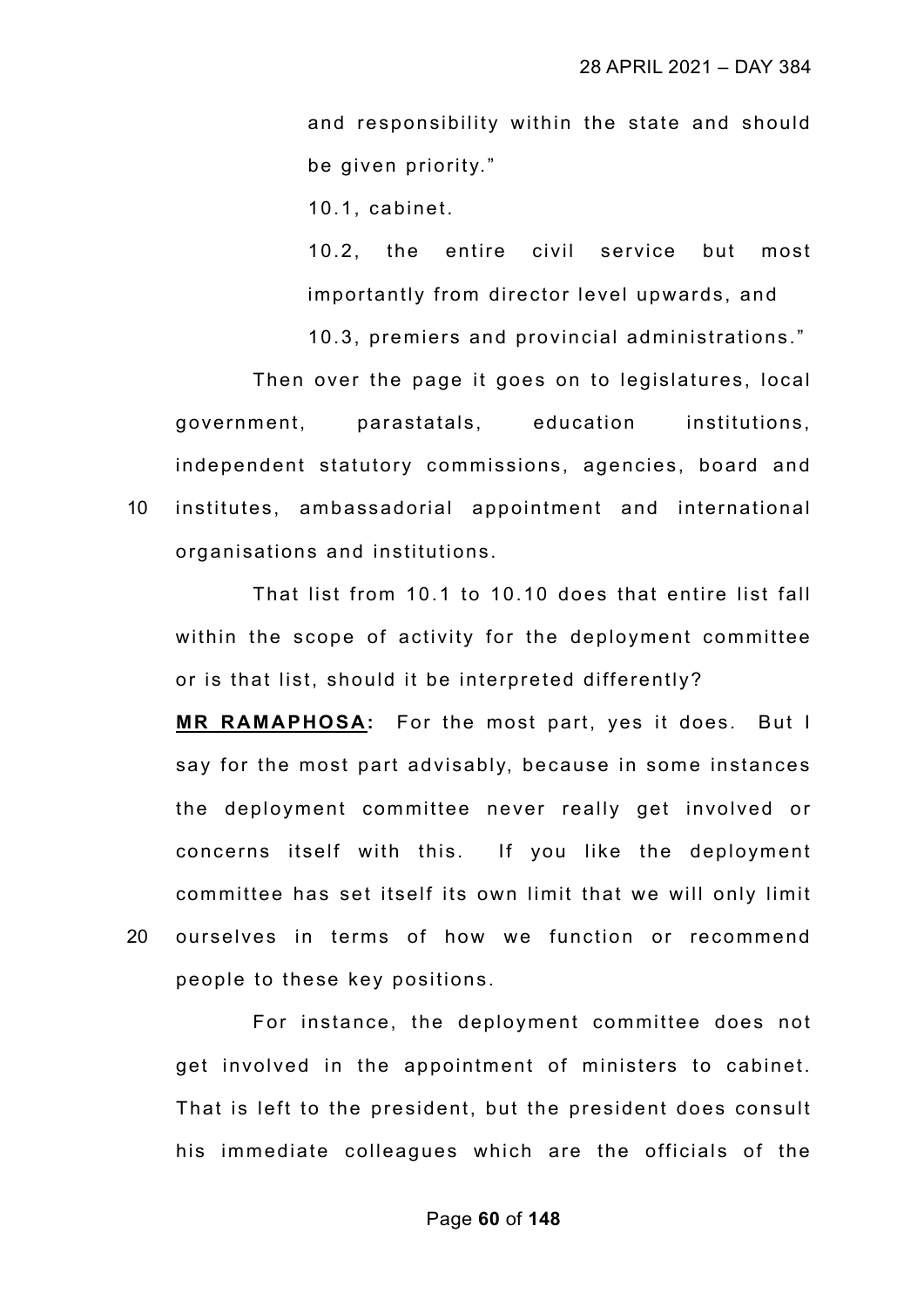ANC, but in the end in terms of the government system we have, it is the decision of the president and the president alone.

So the deployment committee does not get involved in that. When it comes to the entire civil service, that has to be read to mean the top leadership of the civil service, because it could never, it is not possible for the deployment committee to involve itself in the appointment of you know secretaries or you know, directors and so 10 forth.

But it does however get involved in the appointment of directors general, and to some limited extent to also deputy directors general, but for the most part, the civil service appointments are done within the civil service itself and in the end, even the minister does not also get involved in the appointment of directors.

It is the director general who gets involved in that. Of course with premiers, yes. It is the deployment committee. Provincial administrations hardly ever. The 20 positions of DG of the provincial administration is done at the provincial level.

The legislatures, there is a process of if you like deploying people there are legislatures as well. The national parliament and provincial and local, which really does not even, the deployment committee does not really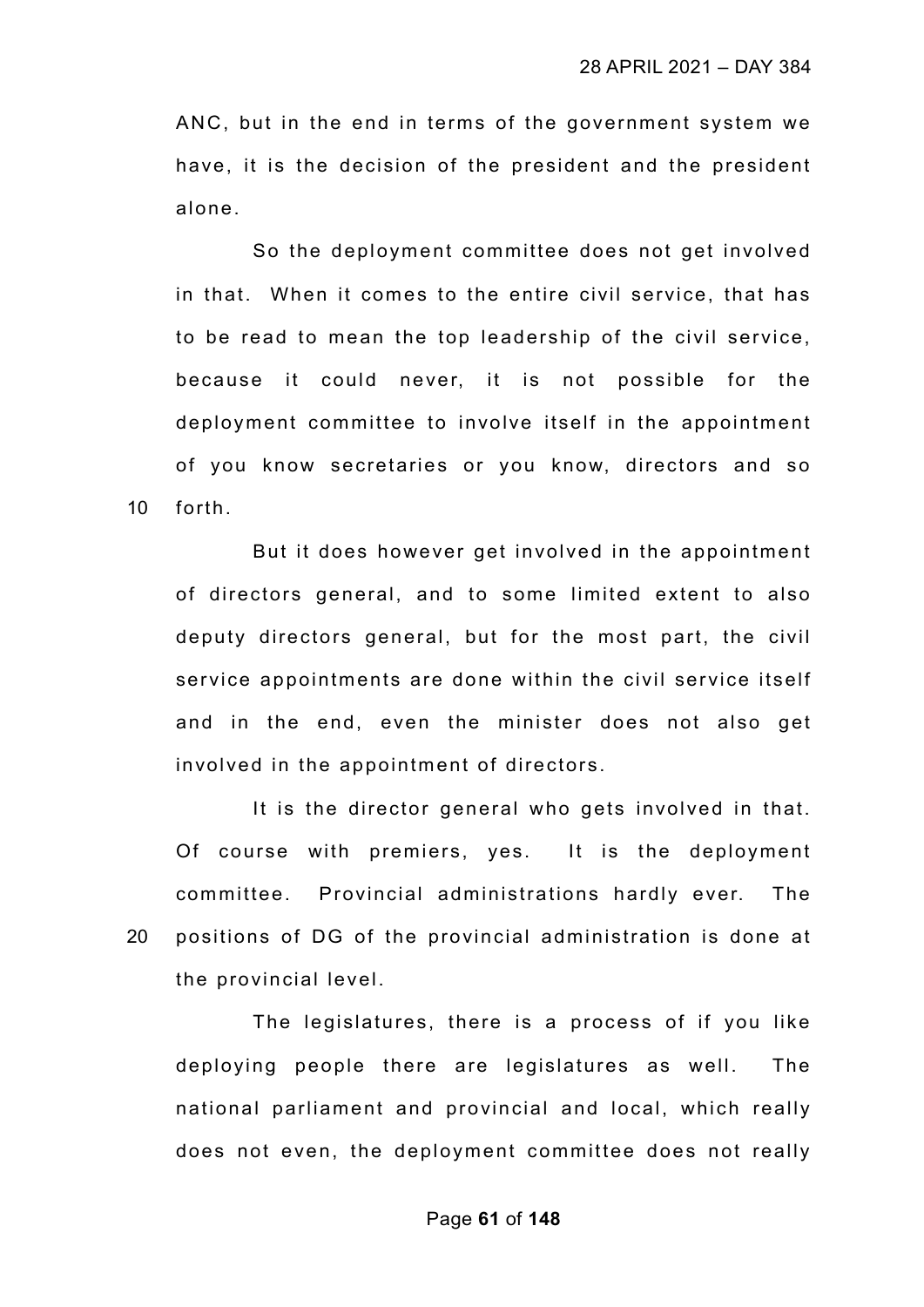get involved with that, because that is more of a very vigorous and robust democratic process that is involved there.

Local government and I explained somewhere in my affidavit, something quite innovative is now being done, as this has evolved in the ANC, where it is no longer only the branch committees, it is also the community that gets involved in the final selection of people who should go into local government.

10 Parastatals, yes. They key top positions. Education institutions, hardly ever. The deployment committee like with cabinet, hardly ever get involved. Independent institutions, only to the extent of your top key one, and for instance you will be interested to know that when it comes to the judiciary it is left to that process that we have in the law.

Ambassadorial appointment. Those will be recommended and they are always often recommended by the minister. The minister, and in the end because 20 ambassadorial appointment are at the instance of the president.

It is the president who appoints ambassadors, because in terms of our system, they represent the president in where ever they are deployed. So that too is a process that he is engaged in, and the president in those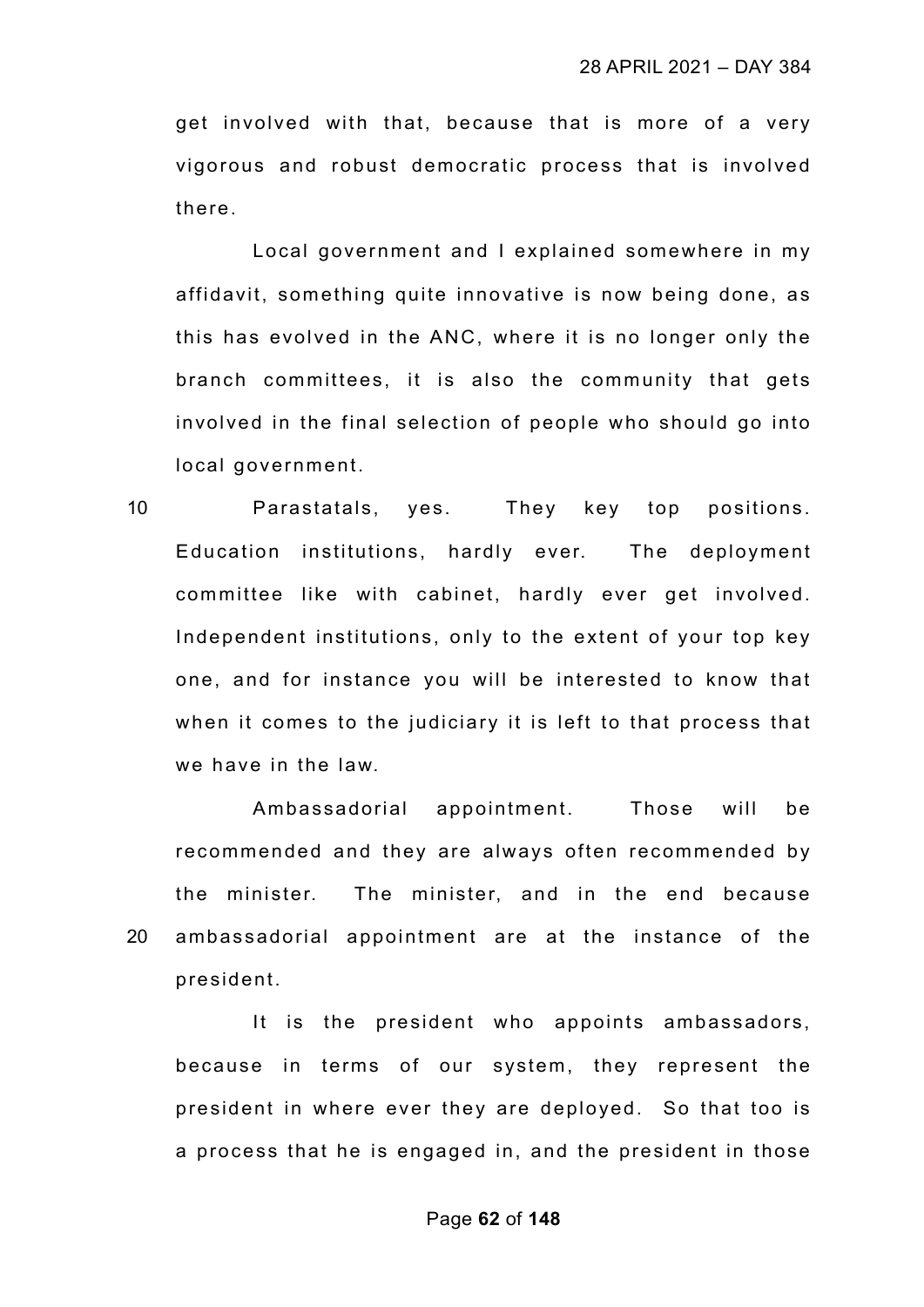cases takes the final decision, but he will also have discussed it with some of the colleagues.

So international organisations is even a much more complicated one, because we do not appoint people to international commission organisations. All we can do is to recommend, and after that, it is left to the board as it were. **ADV PRETORIUS SC:** Yes, there has been some controversy on the latter point in relation to the Bricks Bank, but we did not go there at present. I note the 10 judiciary is not mentioned in paragraph 10 as one of the institutions falling within the scope of the policy.

But in relation to that scope, I understand you to be saying that that scope is, it does not although very broad and although would in terms of its policy statement, permit the deployment committee to intervene in those areas. As a matter of practice this is not done.

Is that correct?

# **MR RAMAPHOSA:** It is.

**ADV PRETORIUS SC:** For example the entire civil service 20 is mentioned here.

**MR RAMAPHOSA:** It is not done. It is just the very top key positions as I have said, yes.

**ADV PRETORIUS SC:** Well perhaps a closer integration between policy and practice may be looked at.

**MR RAMAPHOSA:** Absolutely.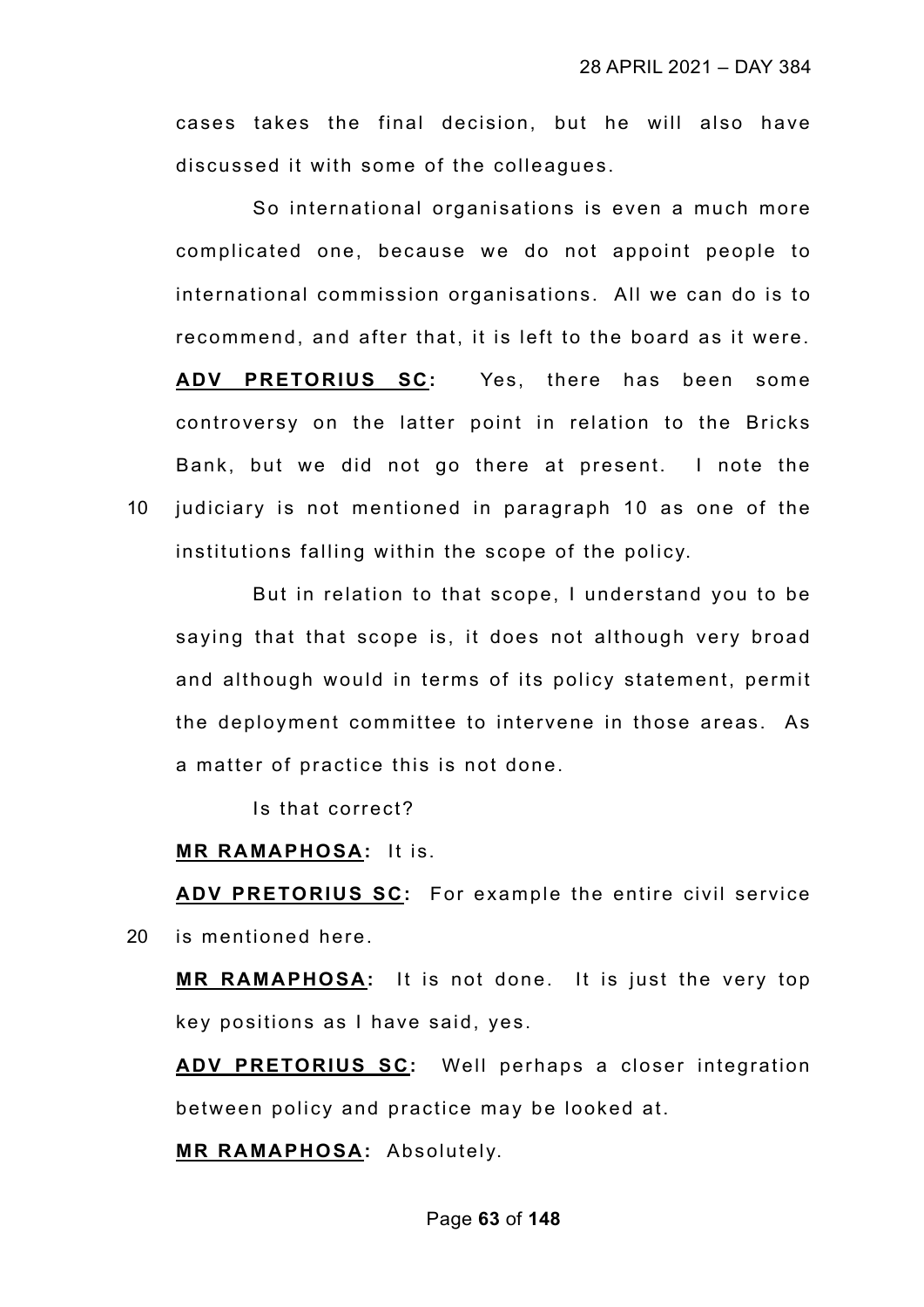**ADV PRETORIUS SC:** If I could take you to another paragraph, on page 133. Para 47. This refers to strategic centres of deployment and paragraph 47 reads:

"Deployment within each of the five pillars requires its own sets of strategic discussions. For example within the state sector, what principles should inform the deployment of cadres to institutions with judicial or investigative functions and how should cadres 10 be deployed to perform such functions, relate to the organisation.

There is a second point made later on, but we can come back to that. That seems to indicate that there is at least a discussion taking place in terms of the policy about judicial and investigative functions, persons deployed to those functions and how they should relate to the organisation.

Firstly, are persons deployed at least in the sense of being identified and encouraged to stand for 20 appointment in the judiciary?

**MR RAMAPHOSA:** In the judiciary, no hardly ever. Hardly ever and I think much as it might have been thought of, it has never really resulted in that, because the appointment of people in judiciary in our country, is so well managed through the dispensation we have through the judicial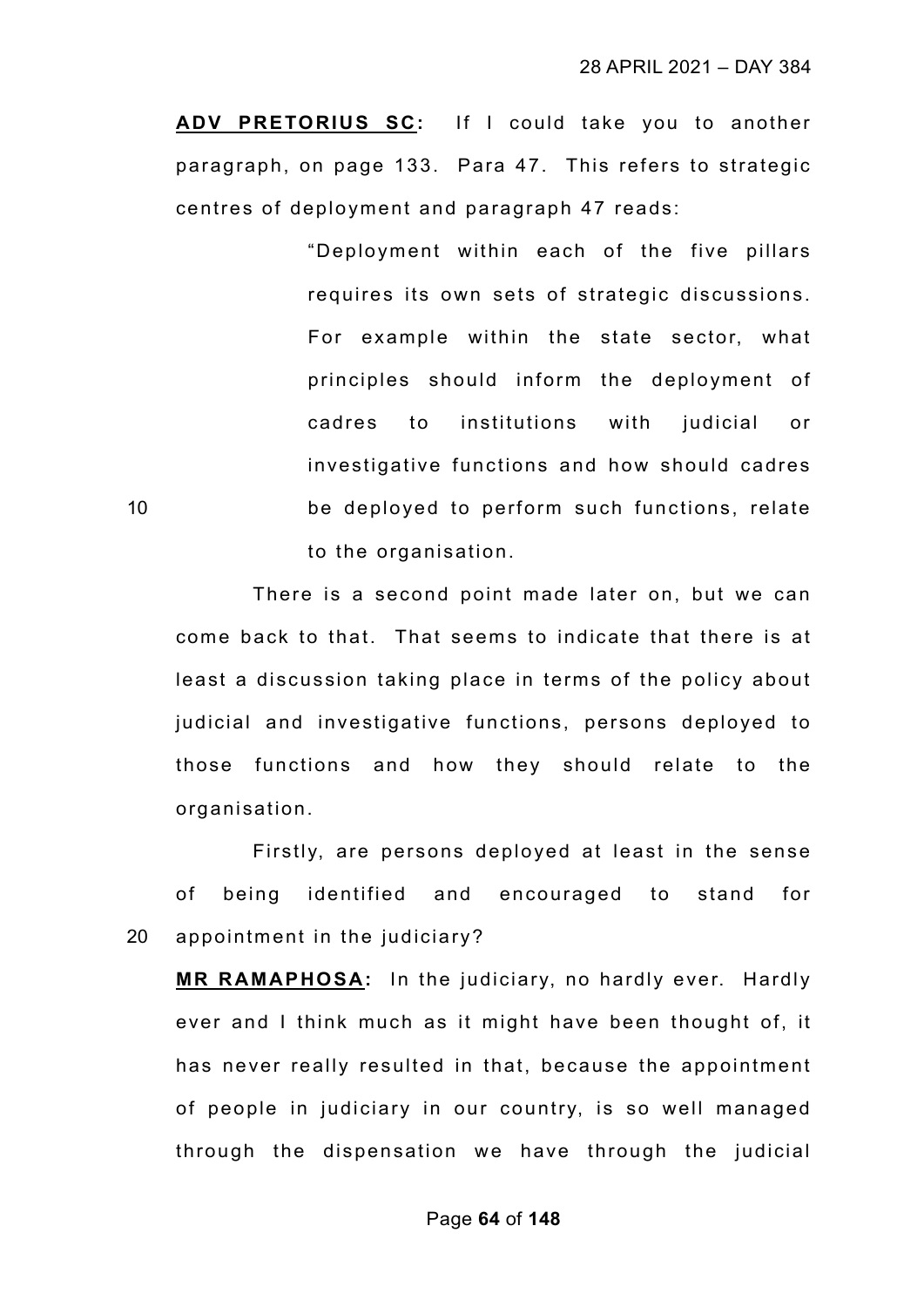services commission which manages all these matter so well and in the end my full understanding is that whenever there is a vacancy there is a lot of activity amongst the legal organisations and fraternity who encourage one another, that why do you not apply, why do you not apply, why do you not seek to be chief justice or whatever.

So that is what I believe happens. So that one has if any, has actually been very much likes touch and not at all in as far as I am ...[intervenes]

10 **CHAIRPERSON:** Would those members of the judicial service commission who may be members of parliament, ANC members of parliament, not be expected to talk to the ANC, to say here are candidates for various positions that will be interviewed in due course.

Does the ANC have preference in terms of candidates? Do you know whether anything like that does happen?

**MR RAMAPHOSA:** Not as far as I am aware.

**CHAIRPERSON:** Okay.

20 **MR RAMAPHOSA:** We have always relied on what I have said now, yes.

**CHAIRPERSON:** Okay. Mr Pretorius?

**ADV PRETORIUS SC:** And again there appears to be at least on the face of it, and you may correct me if I am wrong, a disconnect between what the policy reads and the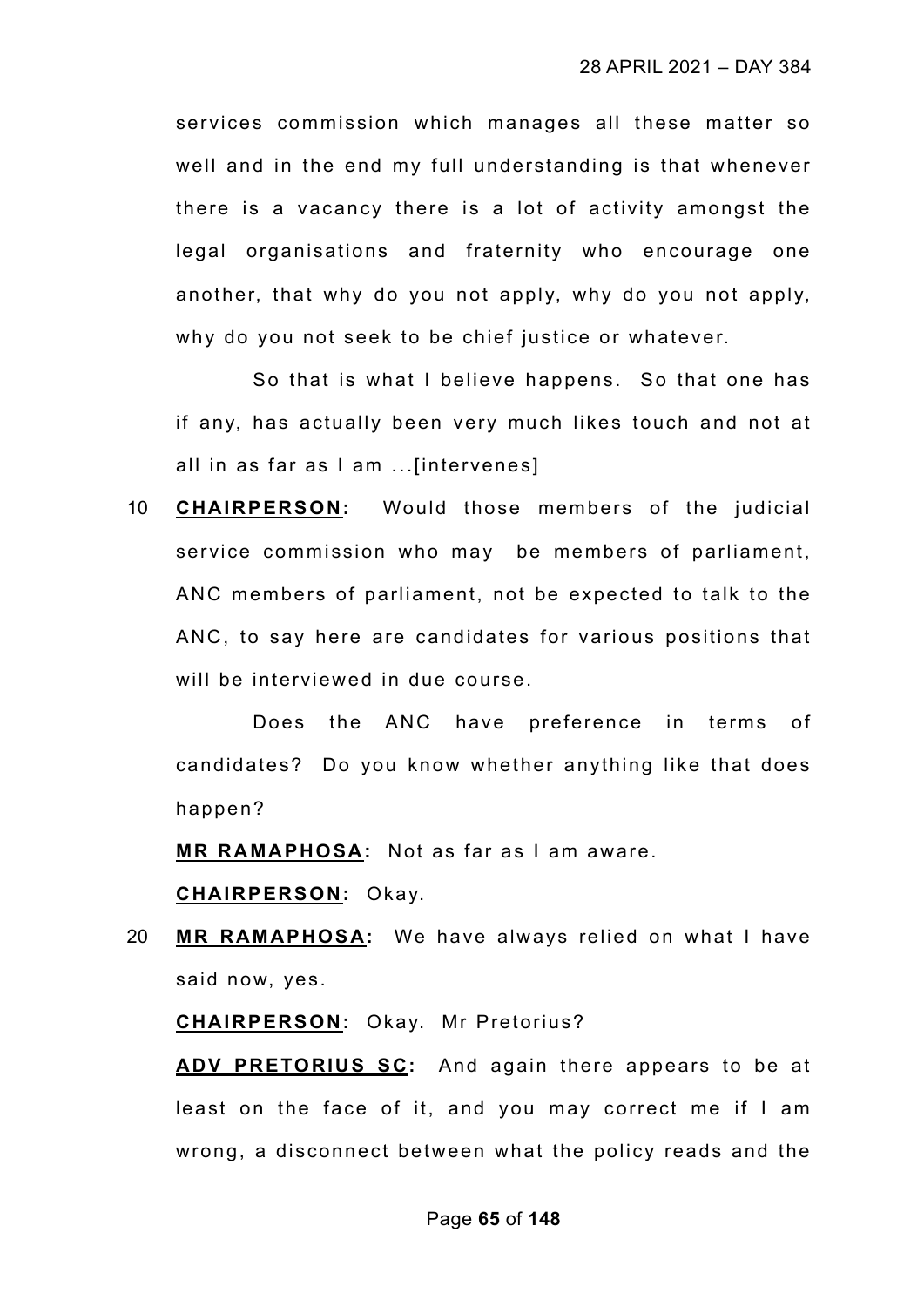practice. You concede that?

### **MR RAMAPHOSA:** Yes.

**ADV PRETORIUS SC:** The JSC, the judicial services committee, positions on the JSC. Are they subject to the activities of the deployment?

### **MR RAMAPHOSA:** No.

**ADV PRETORIUS SC:** No. Then a second point is made which does not necessarily relate to the first point. It says:

10 "Within the "economy" the potential for cadres to accumulate capital in their personal capacities as manifest, should such capital accumulated by deployed cadres be regarded as under the command and control of the movement and if so, how."

Is that something that should not stand or what do you say about that?

**PRESIDENT RAMAPHOSA:** The – I think this is impractical, wholly impractical and to the extent that this 20 may have been inserted here it could have meant that those who may well have been put in certain positions in the economy are meant to manage those centres very well, because it is improbable that anybody once you have accumulated capital for yourself you know acting in the economy you would then account to the organisation. It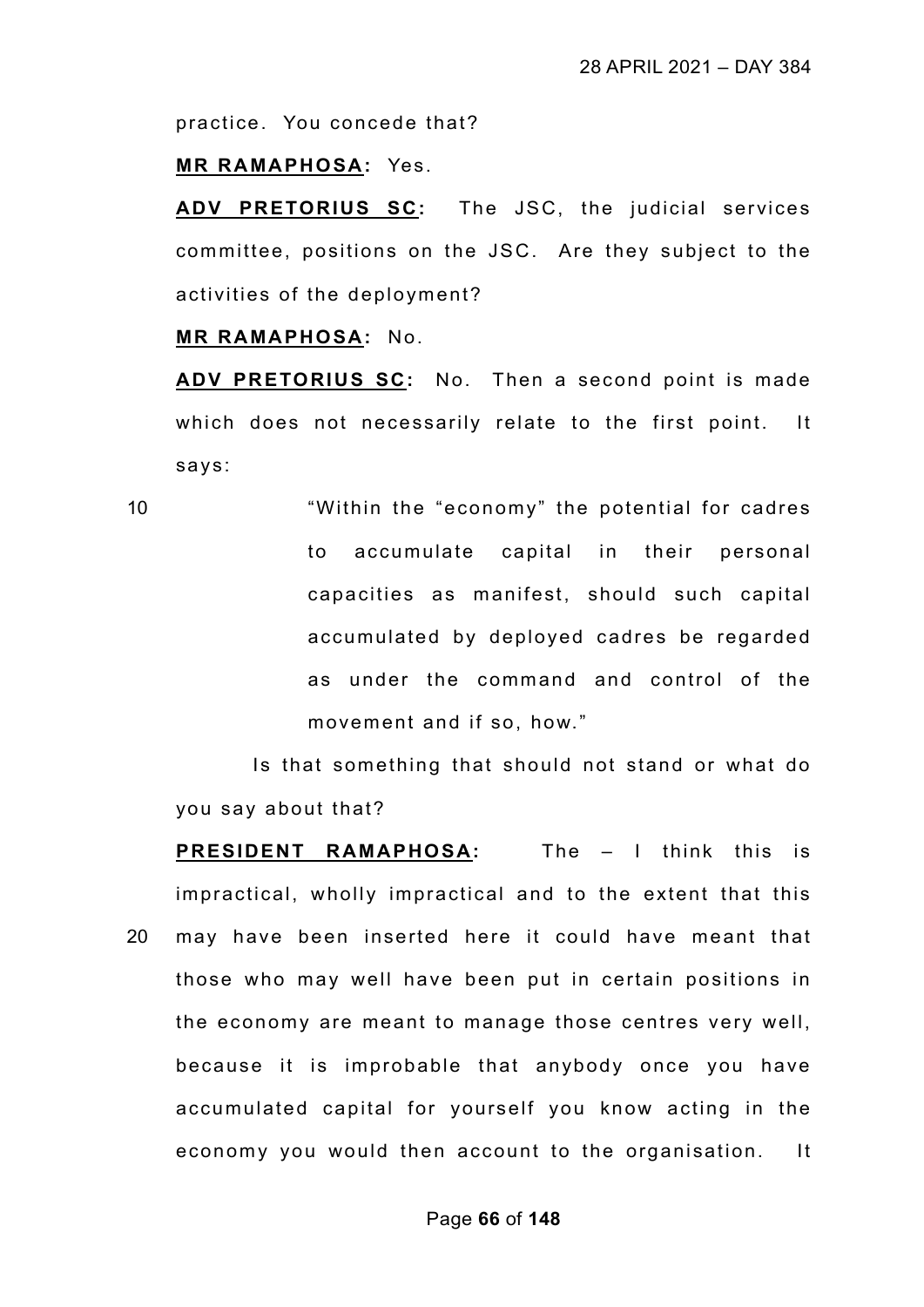never happened.

**ADV PRETORIUS SC:** Well, it says two things, it suggests in the first sentence that there is an expectation that cadres and deployed cadres might accumulate personal wealth, whether that is in Government our outside Government it doesn't say but the second point is that there's a thought, at least expressed here, that the policy says that, well we should at least or consider whether that money should come to the movement, is that an 10 appropriate clause?

**PRESIDENT RAMAPHOSA:** No, it is wholly misplaced because as I say it is improbable and could never have happened because if people are in business, they do …[indistinct] on personal accumulation processes and if they so want to donate money and give money to the movement then they should be able to do so and not that they should inherently be expected they should because they never would.

**ADV PRETORIUS SC:** Paragraph 56.1 on page 135, again 20 black number, I've just made the mistake of reading red numbers myself, 56.1 it says,

> "Cadres should be ready to be deployed where the movement deemed it necessary to deploy them",

That is quite a strong statement and veers towards the hard interpretation of the deployment policy, do you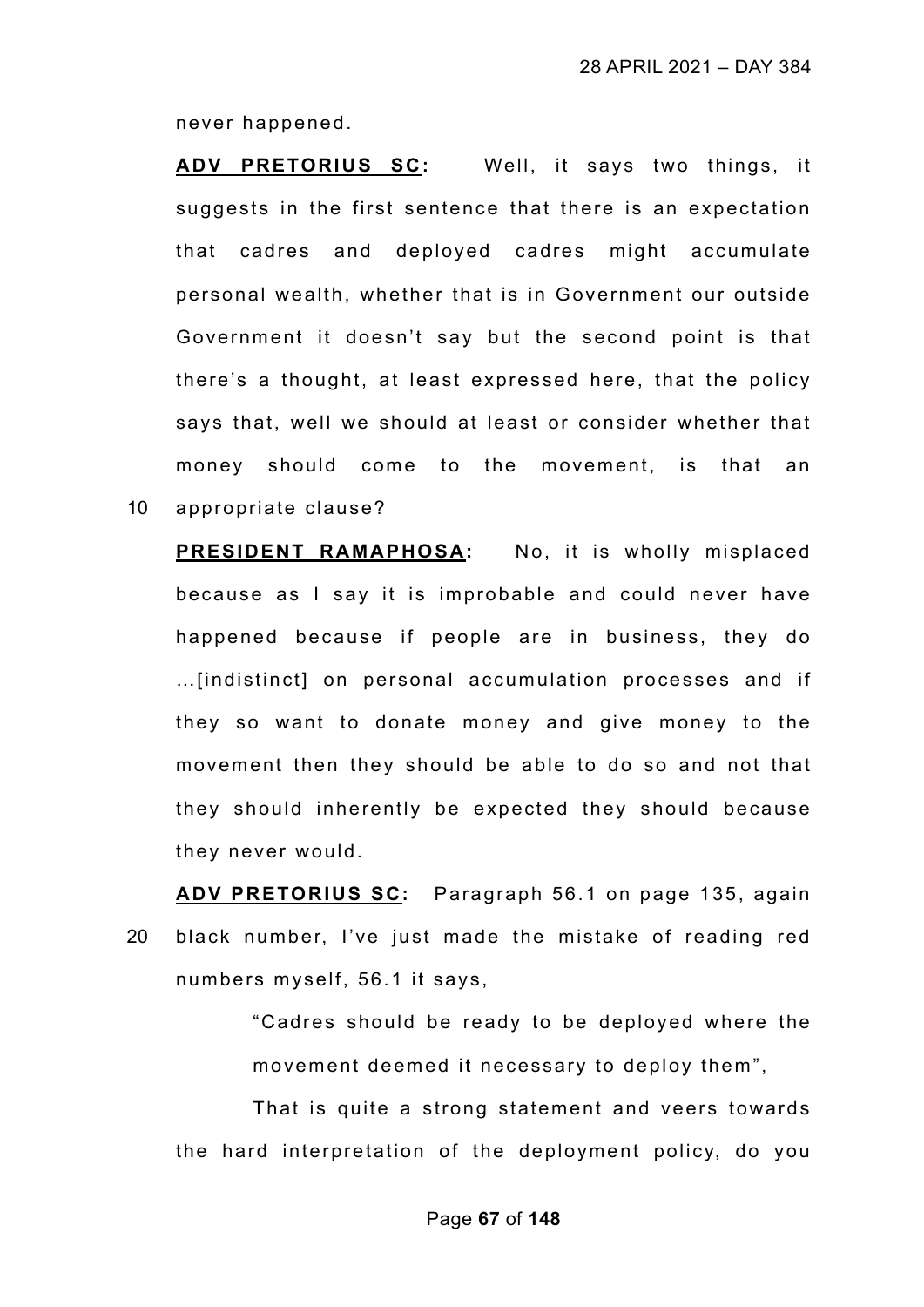have any comment?

**PRESIDENT RAMAPHOSA:** Well, this really should be seen in a historical context and this is where the ANC acting as a liberation movement when it was banned and in exile you were deployed wherever and you could not question where you were deployed and if you were – for instance Umkhonto we Sizwe you would be told you were going to be deployed on the Mozambican front or Lesotho front or wherever and you go, no question asked because 10 you are the NS soldier and similarly people who were not in the armed forces would be deployed anywhere you'd be deployed to London, to Moscow wherever and this is a remnant from the past but today you actually do engage the discussion with a comrade and say, we would like to deploy you wherever but when – as President I appoint

Cabinet, I say this is where I want you to go and quite often no question asked in fact no question asked, people are deployed as they are informed by their upper leader. So, in other situations there are discussions because you 20 have to take into account the circumstances of the comrade. You've got to take into account their skills space, you've got to take into account a whole number of other things. So, my answer to this would be, yes and no and the no part would represent the considerations that

you need to have and the yes part, in certain deployment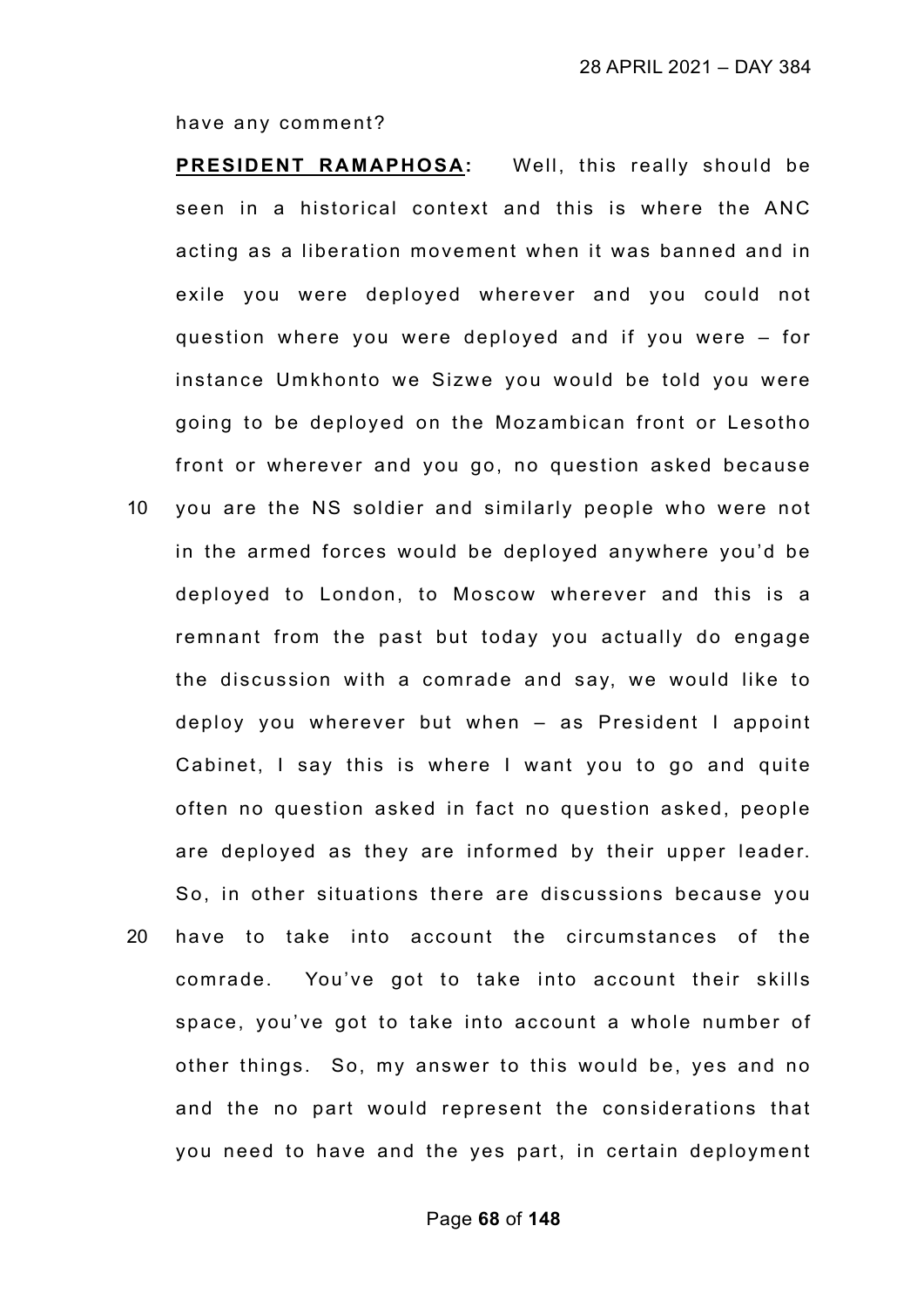situations you've got to agree to go where you are deployed.

**ADV PRETORIUS SC:** Well, perhaps, as you've pointed out, Mr President, in a modern and democratic economy as opposed to the history or the historical situation in which the party found itself, perhaps it could be qualified or…[indistinct – dropped voice].

**PRESIDENT RAMAPHOSA:** Precisely.

**ADV PRETORIUS SC:** Paragraph 60 on page 136, this is 10 perhaps more of a commentary rather than a strict expression of policy, but it reads,

> "The ANC's range of national and regional deployment committees ebbed and flowed over time as the movement battled intra organisation positioning, optimisation of state governance, factionalism, careerealism and over the page opportunism, desperation for employment and the organisational dilemmas of having to act against corrupt comrades",

20 Clearly – or perhaps I'm being presumptuous but if I am, you will tell me so, Mr President, clearly this is an expression of the problems faced in fact, in the history of the application of the deployment policy, am I correct in that?

**PRESIDENT RAMAPHOSA:** Yes, you are correct, I mean,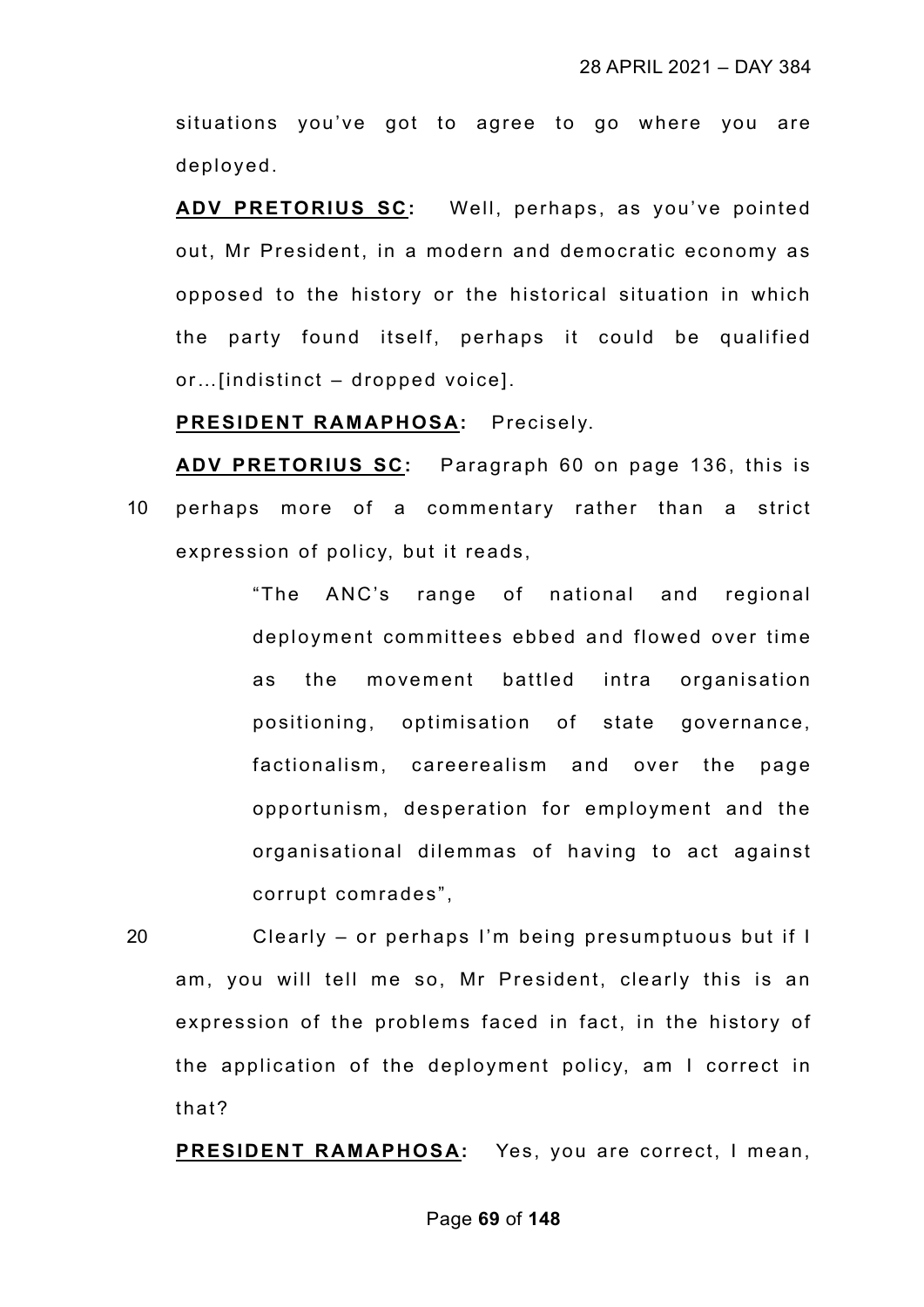as you correctly say, Chairperson, this is commentary and this is apt commentary because truth be told we have had to deal with issues like that, the deployment committee and as the ANC broadly, careerealism, opportunism and some of these deployments have caused internal ructions within the ANC because we are a living organisation composed of people with interests and people with aspirations and ambitions. So, in the end you've got to manage all of that, very, very delicately and carefully so it is apt commentary.

10 **ADV PRETORIUS SC:** Well, how would factionalism arise?

**PRESIDENT RAMAPHOSA:** Factionalism arises because members of the organisation, like it happens in any organisation would have different perspectives, different interests and some of the perspectives may be ideological some may be just organisational and some may even be economic where people have economic interest and they then cluster around those interests and become, say, a grouping within the organisation and become a faction that 20 then feed on things that happen in the organisation be they say, different deployments or appointments. So, that then

involves into distinct groupings that could be pitted against each other but then there could also be groupings that have a minimum – minimum sort of agenda that pulls them together but at the other end both ends there are different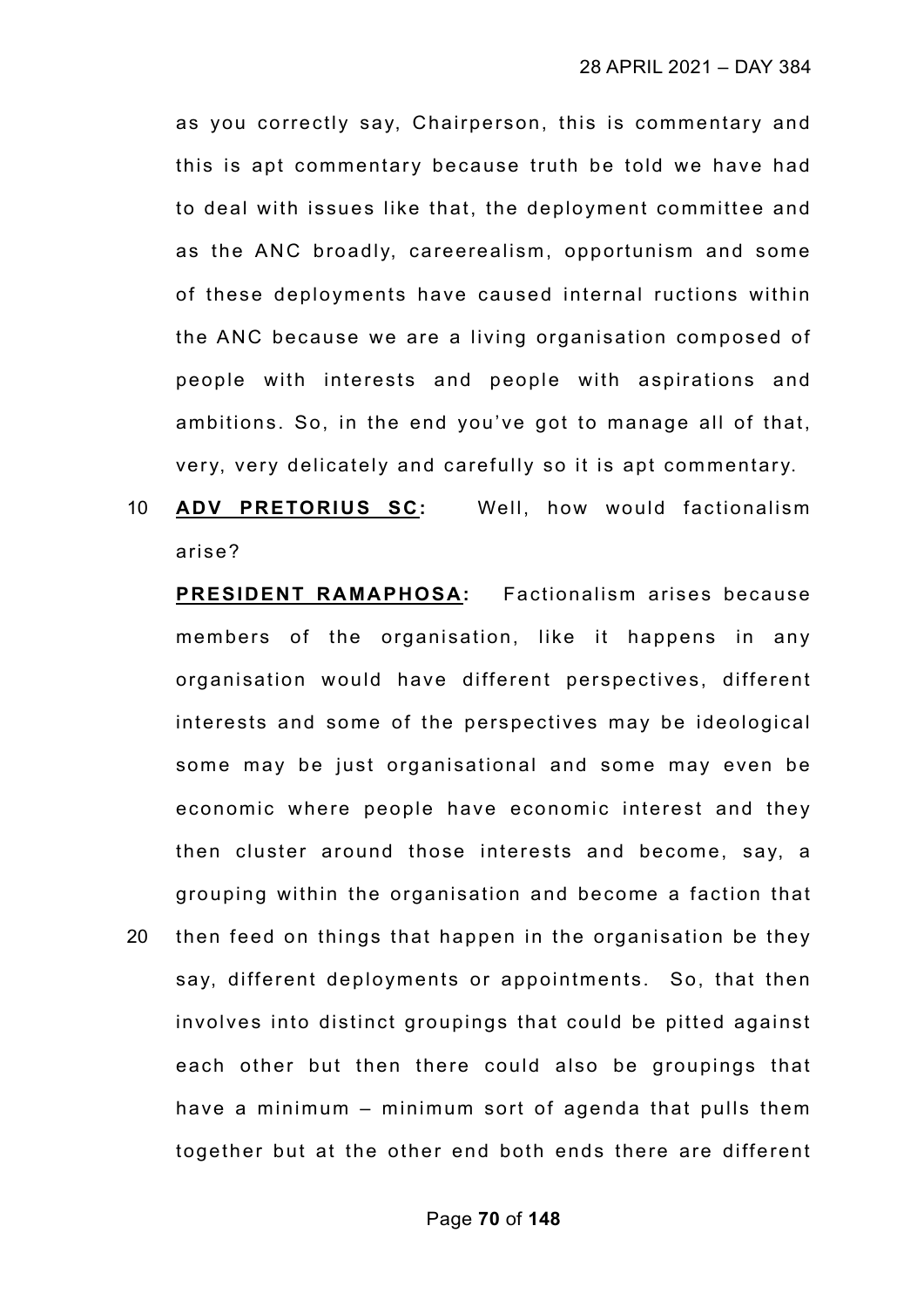ones, ideological, economic, or organisational.

**ADV PRETORIUS SC:** So, is it fair to say that in the history of the party in implementing and developing the deployment policy it has had to face particular factions seeking to further, legitimately, economic interest?

**PRESIDENT RAMAPHOSA:** Well, that does happen and as any organisation would attest to, it is something that can be faced but it really beholds on the organisation whether it recognises that as a challenge and addresses it 10 and I can never say that it has not affected the ANC and it has and it is this that we're now involved in, in our renewal

process that we need to rid the organisation of elements, factions that pursue certain divergent interest to our broad strategic objective of advancing the interests of the people of South Africa.

**ADV PRETORIUS SC:** And, to get to the third large topic, how can it be prevented from happening again, these experiences, I understand from your evidence inform the degree to which regulation is required?

20 **PRESIDENT RAMAPHOSA:** Regulation, Chairperson, is required, regulation at a state level but because the ANC is so broadly supported, it is the leader of society, it has to do things not so much for its own interest but for the interest of the people of South Africa. It, therefore, needs to embark on a renewal process so that it corrects all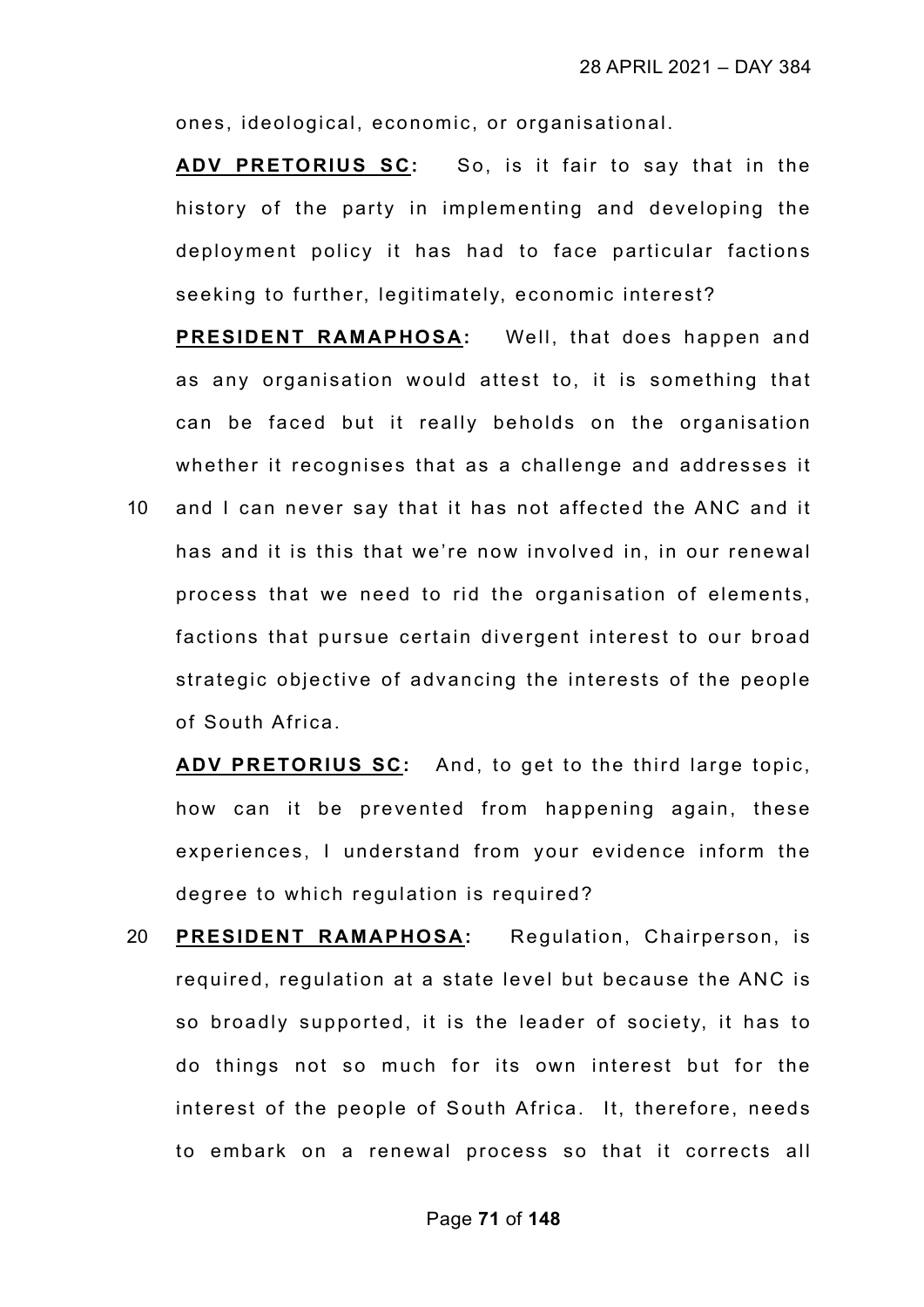these maladies within the organisation and if you like, clean up its own act so that it is much more presentable, even electorally to the people of South Africa and I comment on this in my document that over time we saw the electoral support of the ANC going down largely because of the corrosive corruption that our people found abhorrent and it is this, even at our  $54<sup>th</sup>$  conference that we sought to address. That we've got to arrest this and reverse it and it is for that reason that we embarked on a renewal process 10 to renew the organisation and organisations do go through these ups and downs and that's what we've also gone through, renew our organisation but renewal should not just be in theory it should be in practice, which is precisely where we are now. We are putting into practice the entire renewal process and we – as it were, trying to herd everyone, everyone in the same direction and that is why I

referred to the resolution that we passed at our  $54<sup>th</sup>$ conference, were supported by thousands of members of the ANC who came from right across the length and the 20 breadth of the country. So, what remains now is the full implementation as we move.

**ADV PRETORIUS SC:** Moving between categories again, not to be confusing, Mr President, appointments to Law Enforcement Institutions for example the National Director of Public Prosecution the Commissioner of Police, the head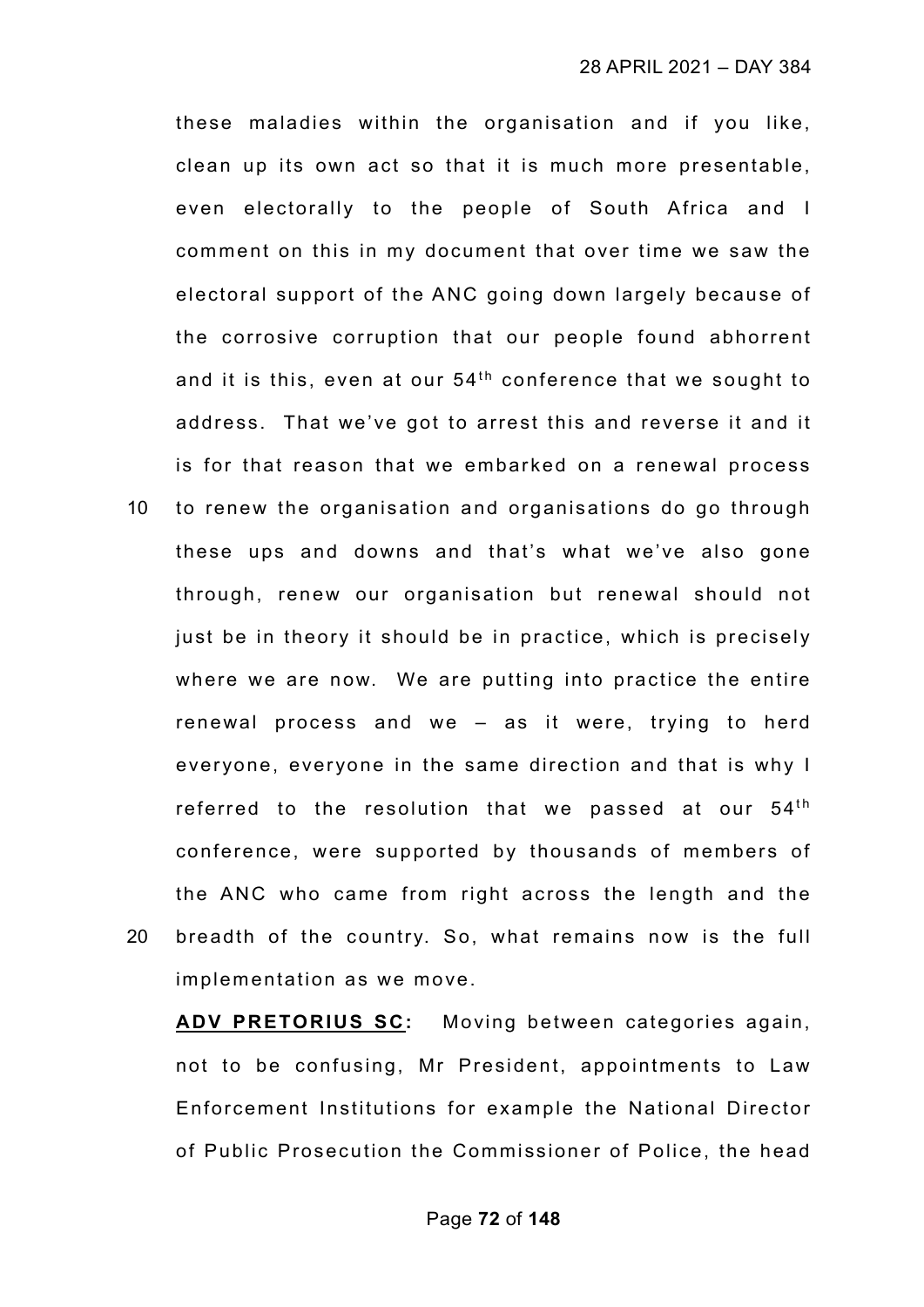of HAWKS, the head of IPID, SIU and others, we know, and perhaps it put a – obtained a mention that in the appointment of the NDPP most recently, a completely new process involving public participation was directed by yourself but let's go back to trying to understand how appointments in the past – and I'm now going before your reign Mr President, in the past did the deployment committee involve itself in appointments to Law Enforcement Institutions, for example NDPP, Commissioner 10 of Police and the like?

**PRESIDENT RAMAPHOSA:** No, not under my Chairpersonship, no it did not. So, we didn't do so, I need, maybe on further reflection, need to maybe correct the impression I may have made when you asked me about those who would apply to the Judicial Services Commission.

**CHAIRPERSON:** Oh yes.

**PRESIDENT RAMAPHOSA:** Ja, because I do recall once where vacancies were mentioned and it was just in 20 passing, I should say that it was in passing and as it should that the deployment committee would look at where are vacancies, but it never resulted or descended into saying this one would be good that one would not be good and so forth and it was just in passing. So, I thought I should correct that.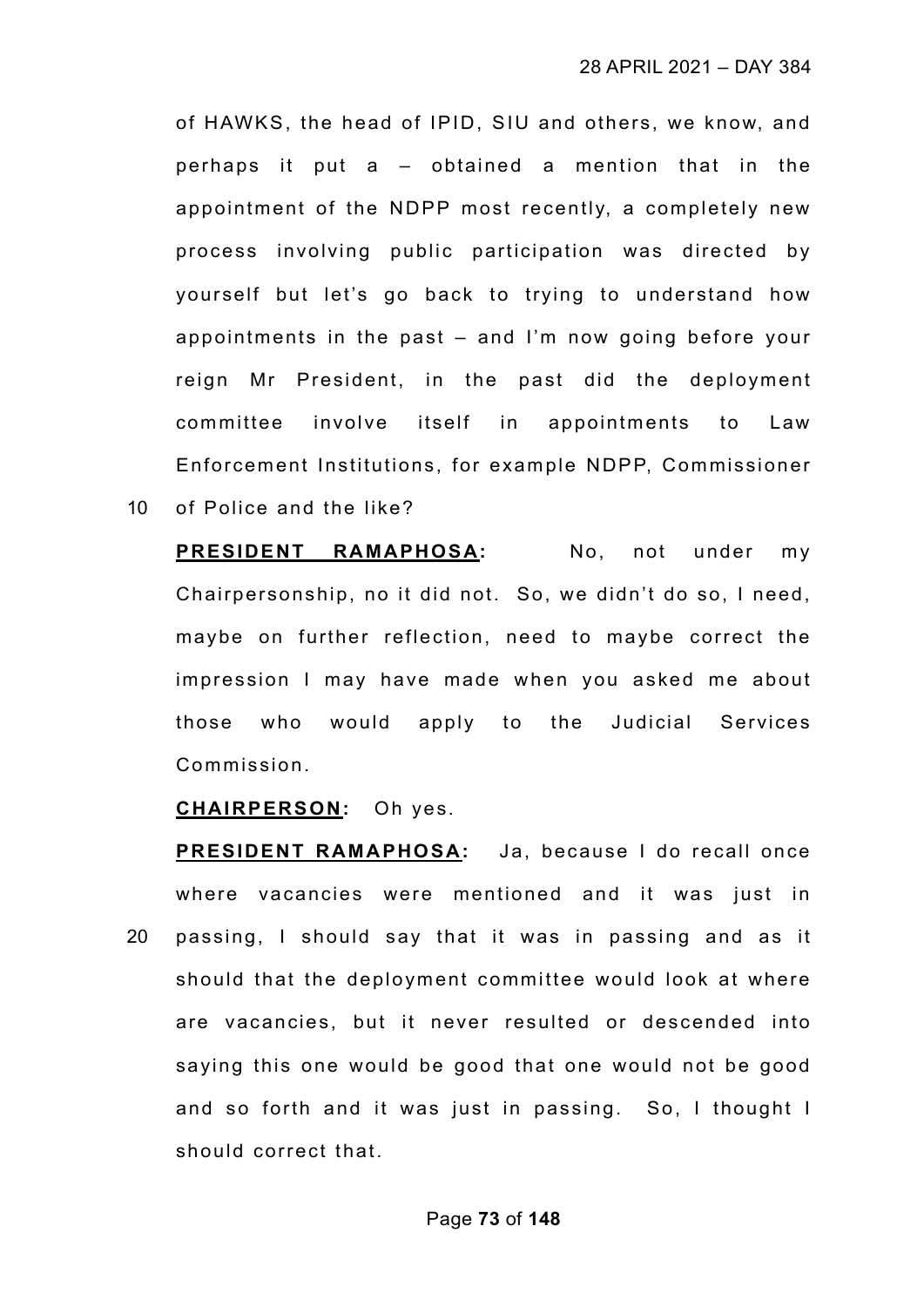#### **CHAIRPERSON:** Okay.

**PRESIDENT RAMAPHOSA:** But having said that my – under my Chairpersonship there was no involvement with Law Enforcement Agencies, like Commissioner of Police, NDPP and so forth, that never was the case.

**ADV PRETORIUS SC:** Right, and of course, there has also been evidence about the direct power to appoint being used for purposes that are, to put it quite plainly, illegitimate and these appointment in Law Enforcement

10 Agencies and the like are the subject matter of other evidence and do not involve evidence concerning the deployment committee and will be dealt with separately but we should not forget about those in an overview in relation to appointments to offices of state but may I raise a further question because we've spoken about how the deployment committee should work, it's architecture and design, as it has developed over time. We've spoken about how it might not have worked or did not work in the past in instances and the extent of those instances may be debated and 20 we've spoken about the need in relation to policies and legislation as you've stated in your statement and have spoken about now needs to be looked at it and perhaps even rewritten but there is a view that has been expressed before the Commission and perhaps your comment on this

view would be useful by more than one witness and a view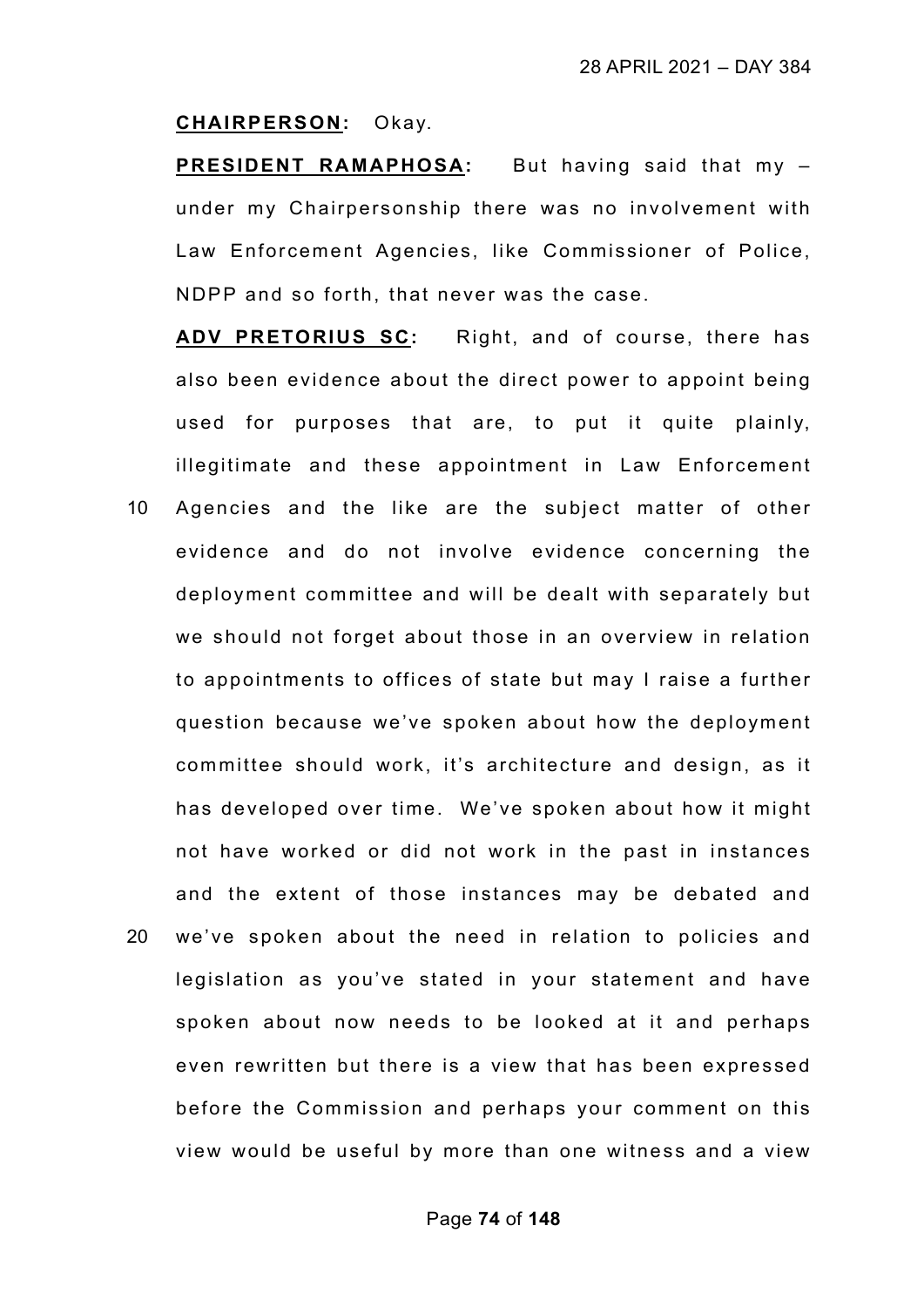that has been expressed publicly that there is no need for a deployment committee anymore and if I may just put those views to you and then ask for your comment. In her testimony, Barbara Hogan stated,

"However, the usefulness of such a deployment committee these days is debatable, how can, just a handful of people possibly have the institutional knowledge and resources to pronounce on suitable candidates, for every senior position in Government 10 and the private sector. It cannot be that closeness to or membership of the ANC or an of its alliance structures or to fractions within these structures should be the determining factors in the selection of candidate for senior positions. In this day and age there are a host of capable black and white professionals, women, and men from which to choose who clearly understand and have an appetite for making the economy grow. Directorships on Boards should never be granted to 20 the favoured few as a reward for loyalty to a party or a faction of a party or as a retirement benefit for the well connected",

There are several items or views in that passage, and you may want to consider it at more length, but do you have any comment?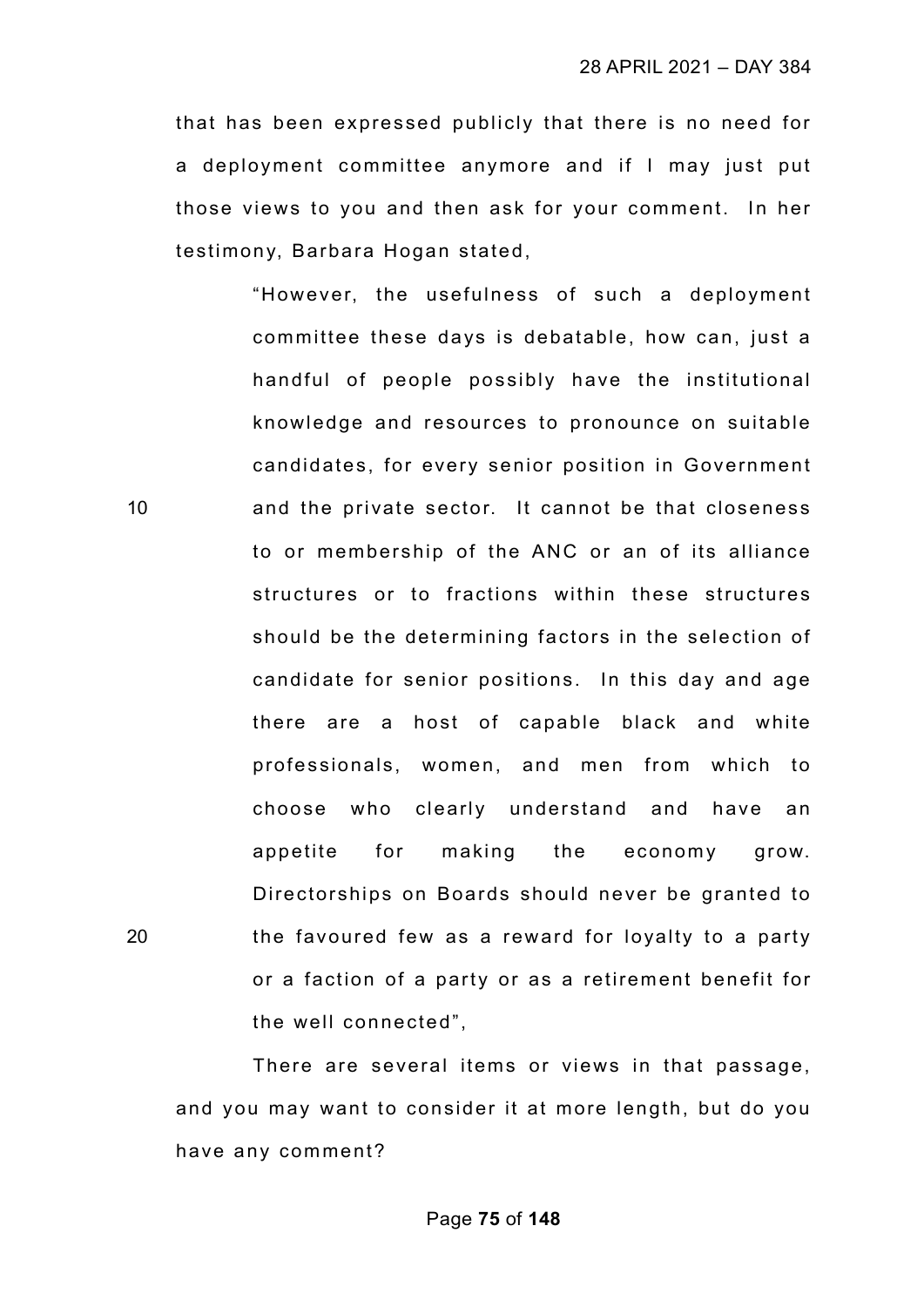**PRESIDENT RAMAPHOSA:** Yes, I do, having listened to what you have referred to as put forward by former Minister Barbara Hogan I would say that, when dealing with these types of matters it's better to be circumspect and not to throw the baby out with the bathwater because if there is something that causes an irritation it does not mean that you just chuck everything out because the deployment committee has a number of considerations that it needs to keep in mind. One of those is, just having in mind the 10 developmental nature of the state that we are creating that we need to focus on this, what we refer to from the OECD paper of the political aspect which, in our book, would be the developmental side of the equation where we need to keep an eye on the mandate that we've been given in terms of our own manifesto in terms of support because you want – let me give you a good example. You want, for instance, the CEO or even Directors, say of an Eskom, you know right at the beginning we wanted an Eskom to electrify the country and make sure that even our people, 20 mostly the majority black people who never had electricity in their lives to have electricity. So, that person must have a developmental as well as a commercial orientation and if you just have someone who has commercial, my grandmother in Limpopo would never have had electricity

because that person would just be infused or you know,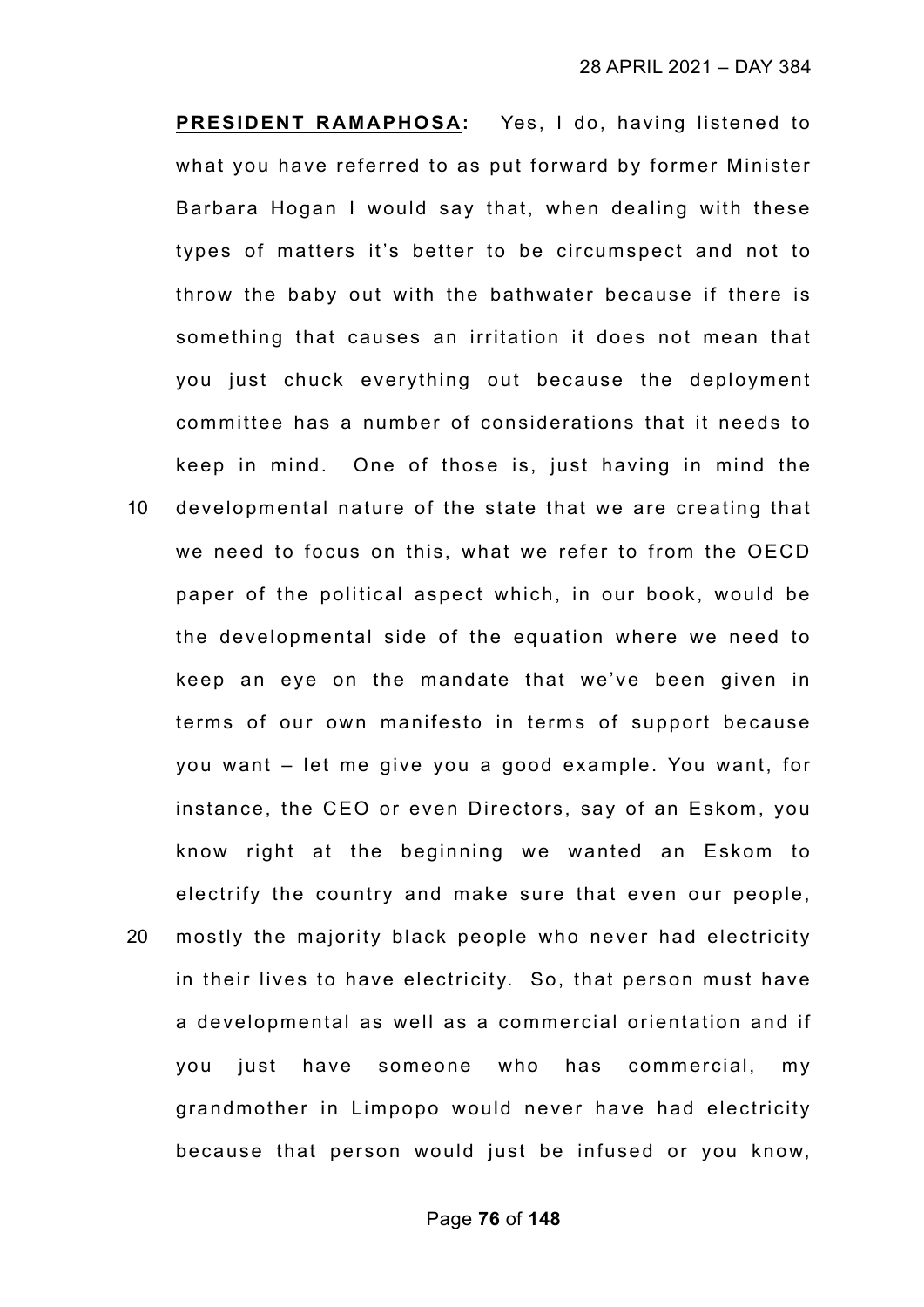focusing on just the commercial that she will never be able to pay because she's a pensioner and dah, dah, dah but you want someone who you know is going to be developmental who is going to have a very clear developmental agenda as well as a commercial one to make sure that that happens. So, in the end it's not necessary that they should be ANC members, no and in fact one would discover that. The other consideration, which is very, very strong in our case, which the

10 deployment committee oversees is the gender balance in all these institutions. We've long gone past where we just have men appointed to various positions so the development, I mean the deployment committee focuses on that and says, do we have a clear gender balance, do we have sufficiently selected women who can get into key positions and it is due to the deployment committee that is today in Government, more – over and over now we have balanced Boards of Directors, we have balanced even in the state we're seeking to balance – it's a matter of 20 concern, for instance, to the deployment committee that the Director General cohort that we have is largely male. So, the deployment committee will intervene and say to those deployed in Government, you've got an over abundance of men in key positions we need to see a balance and – so the deployment committee drives that.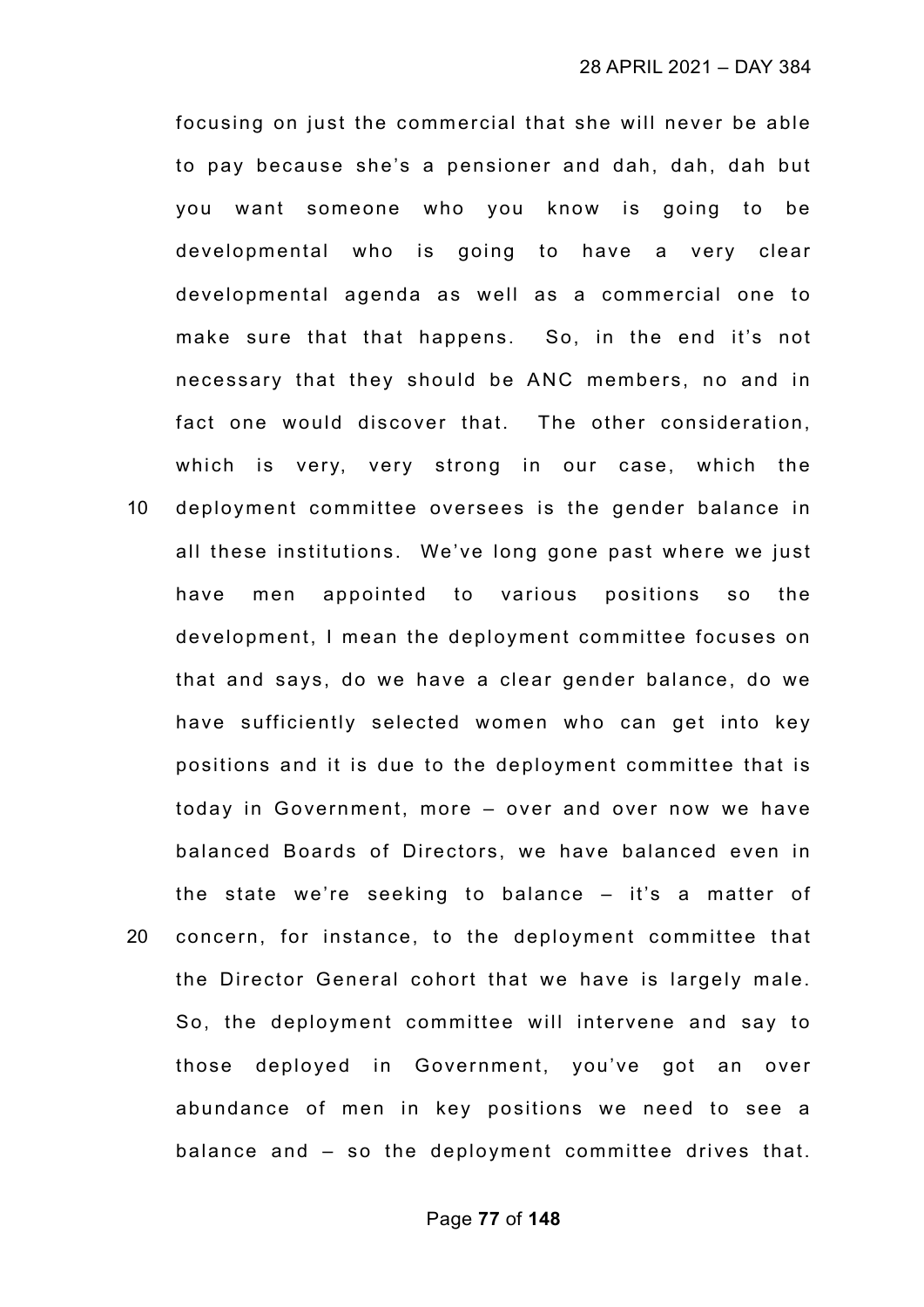So, that is why I would say, yes, we shouldn't just tilt the pendulum one way, it should be balanced, and it should never be because someone is close to the ANC. We should appoint people who are close to South Africa who are South Africans who've got the loyalty and patriotism, but we are also professional who we assure have a developmental type of approach to doing things and who would be willing to promote the ideals that the ANC or the agenda and the mandate that the ANC was elected. So,

10 whilst I hear what Barbara Hogan is saying that, there's no further need I would say, right now there's even more need, however, deployment committee as decided by, even our recent conference must focus on ensuring that there are people who are fit for purpose, who are professional who know their craft who will go and execute their craft without fear or favour and who, themselves, will not be captured by any interest will just be there to serve the people of South Africa.

**CHAIRPERSON:** Well, I should have asked this question 20 earlier, Mr President, what does the deployment committee recommend, does it recommend that a particular person be appointed to a particular position, does it recommend that a particular person be considered for appointment to a particular position?

**PRESIDENT RAMAPHOSA:** Chairperson, it is the latter.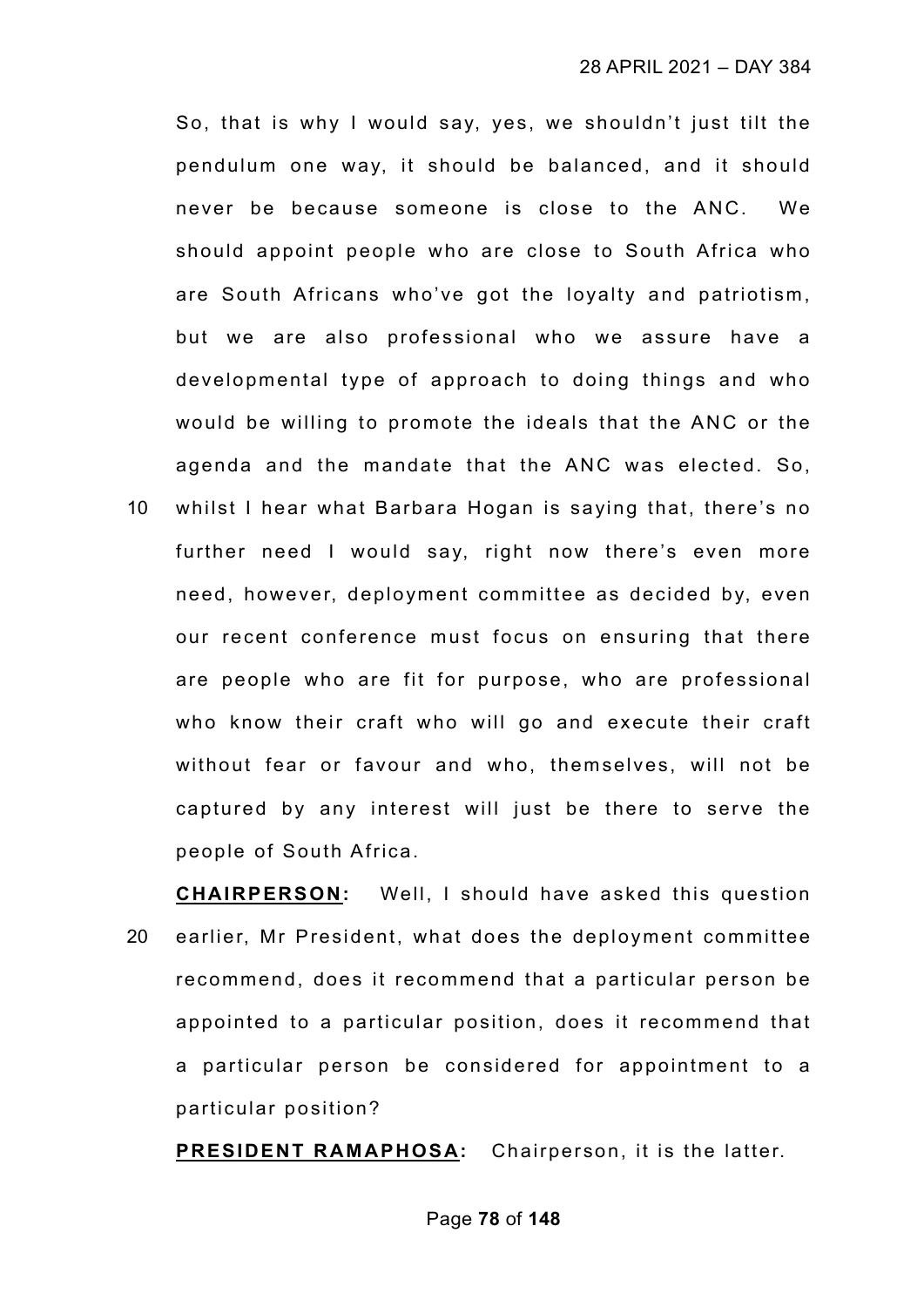**CHAIRPERSON:** It is the latter?

**PRESIDENT RAMAPHOSA:** Yes.

**CHAIRPERSON:** Yes.

**PRESIDENT RAMAPHOSA:** It is the latter because in the end it has to depend on the sort of final selection processes of that given institution or given position, say in Government.

**CHAIRPERSON:** And the processes.

**PRESIDENT RAMAPHOSA:** And the processes.

10 **CHAIRPERSON:** Okay.

**ADV PRETORIUS SC:** One of the points that Barbara Hogan makes in that passage that was quoted that perhaps there are selection committees with expertise more concentrated and more thorough to deal with selection to, for example, particular state owned entity Boards, should it not just be left to them, that was the statement?

**PRESIDENT RAMAPHOSA:** Chairperson, as it often happens, it is in the end left to a selection panel that the Executive Authority that has been deployed in that terrain 20 will put together for instance I've often seen how, for instance, if a Director General has to be appointed the Minister will make sure that the selection panel is diverse but behind that there is another layer that really goes into thorough details and they often rely on external entities where external entities go through, in a very expert way,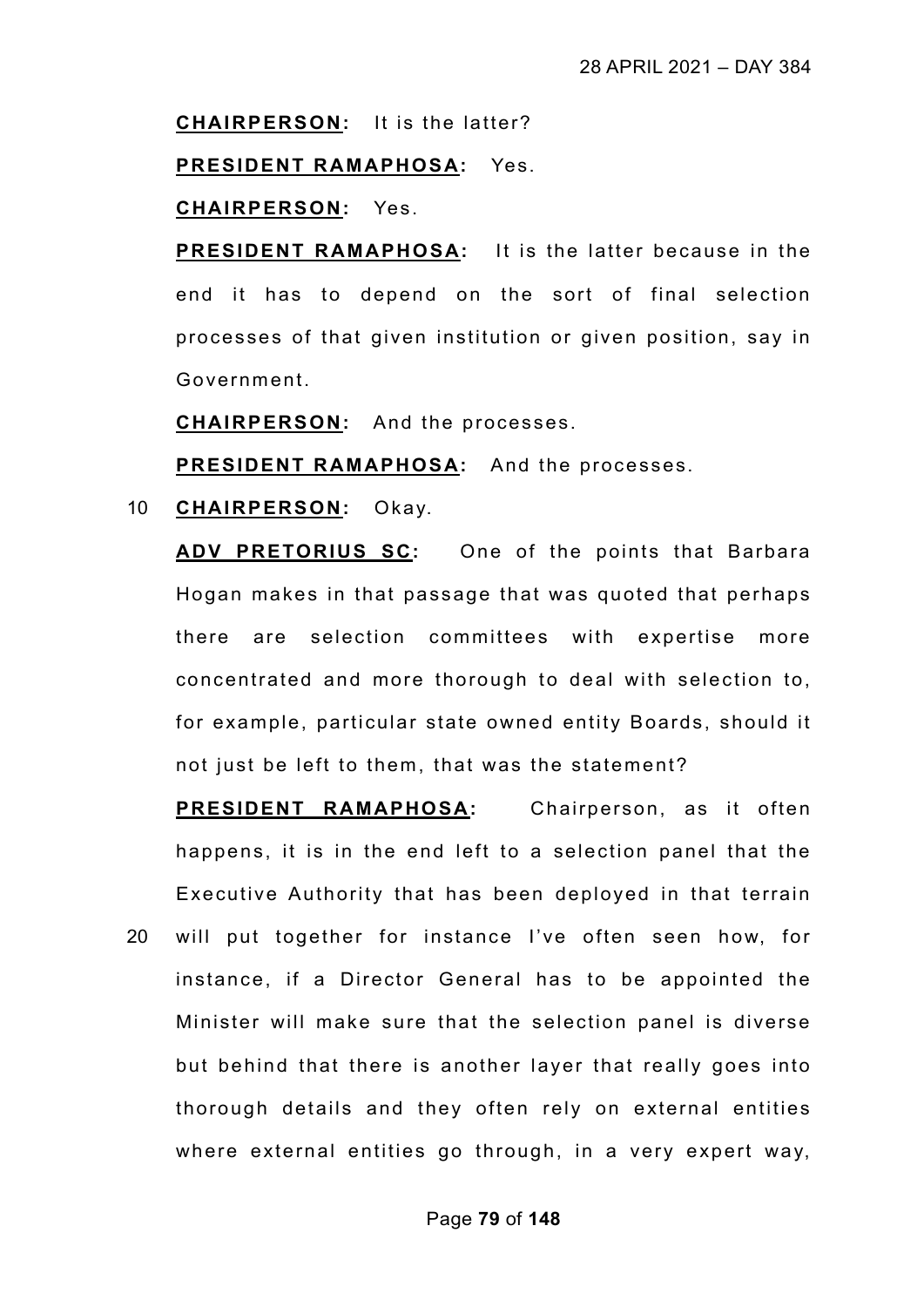the identification of those people who could be appointed and then the selection panel also has a number of, say Ministers and Deputy Ministers who are well versed in that sort of area but let me also say that, you know, the deployment committee is also composed of people who are quite knowledgeable. So, you know the deployment committee of the current period is composed of people from labour, people from labour are usually very sharp on human resource issues, you know, people from political

10 type of organisation, people from community based organisation, women, and the youth so it's a collection of people who are so diverse in their own experiences that in my view, gives rise to a wealth of wisdom in the recommendation of people which should be taken forward. So, whoever is then taken through a number of filters and processes before they are finally appointed.

**ADV PRETORIUS SC:** Would there be any warrant for the regulation about which you speak later on in your statement making special provision for positions which are 20 highly specialised requiring specialist skills and experience, is that catered for or would it specifically be catered for?

**PRESIDENT RAMAPHOSA:** It is something that we need, obviously, in accordance with what I've put forward that we need possibly to regulate that we should consider because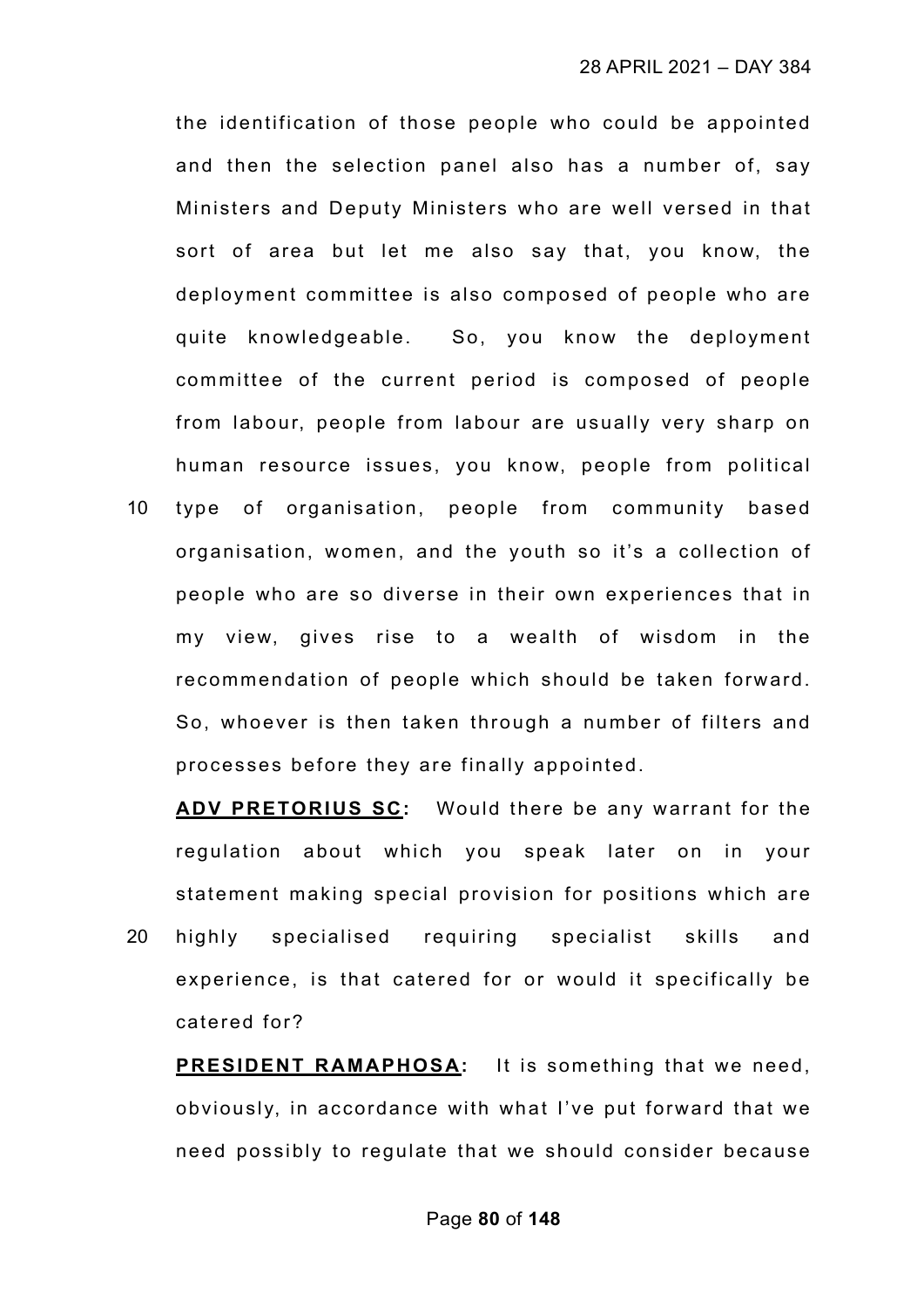when you look at what other countries also do they – some of them go through similar processes and when we talk about the professionalization of the state with a view to increasing or enhancing the capability of the state, this is precisely what we now need to do because we do really, seriously need to ensure that capture of the state does not happen again. So, we need to do things in a transparent, in a convincing way, whilst yes, because we're a political organisation we still keep our eye on the mandate we have

10 and ensuring that it is actually executed. So, it's a wonderful balance in as far as I'm concerned, we should really give rise to something that's quite new, innovative, and really beautiful for South Africa, as we go forward.

**ADV PRETORIUS SC:** Chair, I see it is one o'clock.

**PRESIDENT RAMAPHOSA:** Really?

**CHAIRPERSON:** Yes, okay.

**PRESIDENT RAMAPHOSA:** I thought it was five o'clock already.

**ADV PRETORIUS SC:** It is only one o'clock.

20 **CHAIRPERSON:** Let us take the adjournment and we will resume at two o'clock.

**ADV PRETORIUS SC:** Thank you.

**CHAIRPERSON:** We adjourn.

**REGISTRAR:** All rise.

## **INQUIRY ADJOURNS**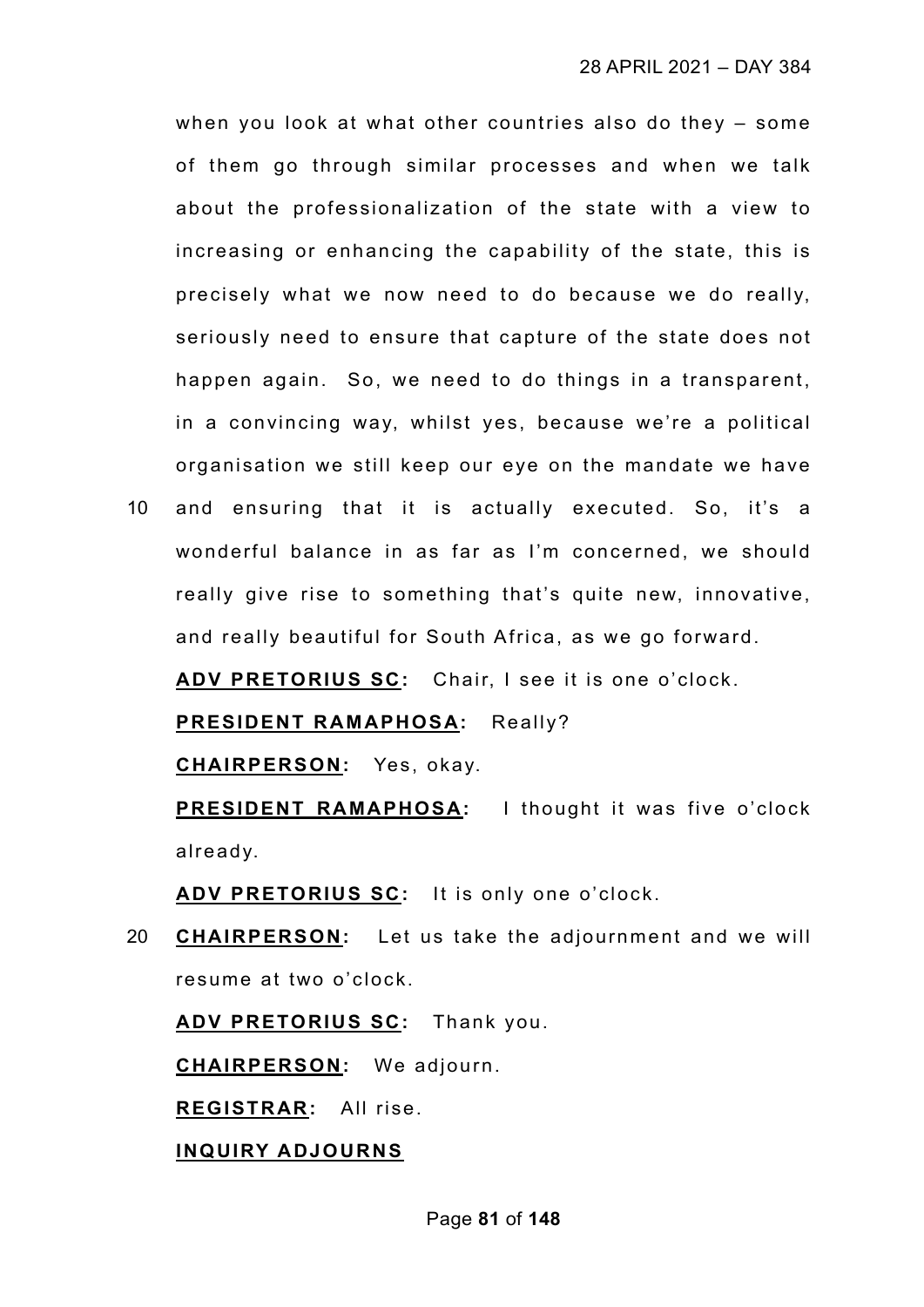#### **INQUIRY RESUMES**

**CHAIRPERSON:** Before we proceed Mr Pretorius I think we must have in mind how far we would go this afternoon and I do not know whether the arrangement with the President and his team is that we would stop at four or five or whether if necessary he would be available for us to proceed beyond that time and I do not know your own situation and your team.

I am mentioning that because

10 1. I do not have an evening session this evening. So if the situation was such that we can beyond five o'clock I would be available but the President might have other plans because he might have worked on the basis that we would stop maybe at four or five. But tomorrow we do have an evening session.

So I am mentioning that in case if we do not use some time after five – after four today tomorrow might not be enough. I am just giving that information so that while we proceed everybody would be ready that when we come to four o'clock 20 whether the answer would be we can go up to five or we stop at four or whether what the position would be.

So you might have canvassed that with the President or his team.

**ADV PRETORIUS SC:** Yes Chair it has been rather tentatively raised with the President's team on this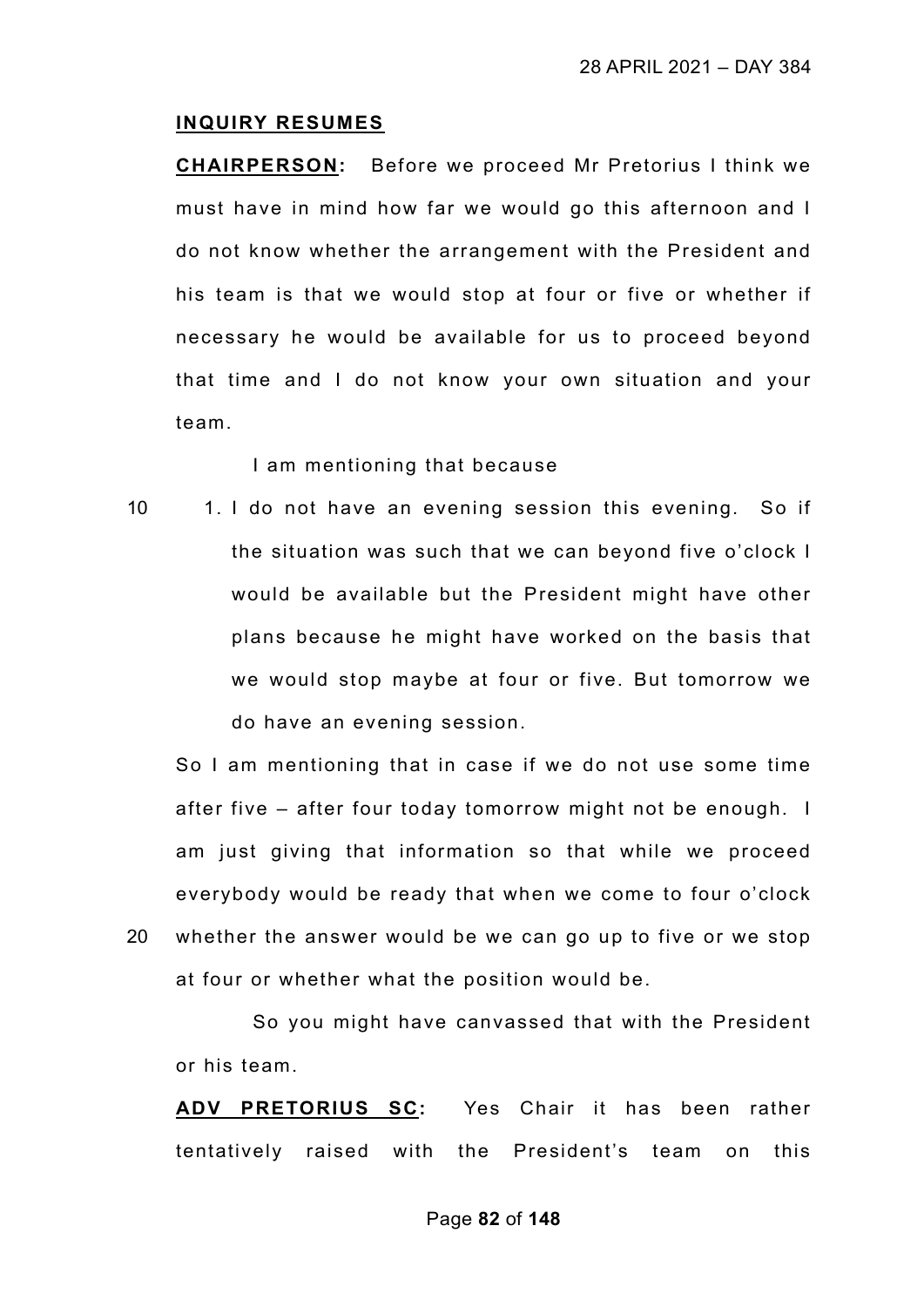understanding that he does have a country to run

**PRESIDENT RAMAPHOSA:** Yes.

**ADV PRETORIUS SC:** But…

**CHAIRPERSON:** Ja.

**ADV PRETORIUS SC:** I am sure that they will express their views.

**CHAIRPERSON:** Yes.

**ADV PRETORIUS SC:** Either now or when the time comes.

**CHAIRPERSON:** Yes. Well Mr President you will indicate 10 what your situation is when either now or later on. So all I was saying is tomorrow we have an evening session so we would have to finish by five o'clock but in case tomorrow might not be enough we might go beyond four o'clock; beyond five o'clock today but only if that suits everybody because there might have been other plans if that had not been discussed.

But if we have to stop at five that is fine as well. Okay alright.

**PRESIDENT RAMAPHOSA:** Thank you Chairperson. We 20 had envisaged that we would stop at four.

### **CHAIRPERSON:** Yes.

**PRESIDENT RAMAPHOSA:** But I guess maybe to – to be accommodative because there are other issues we have to attend to five o'clock should be fine.

**CHAIRPERSON:** Yes. Yes. Well we could stop at four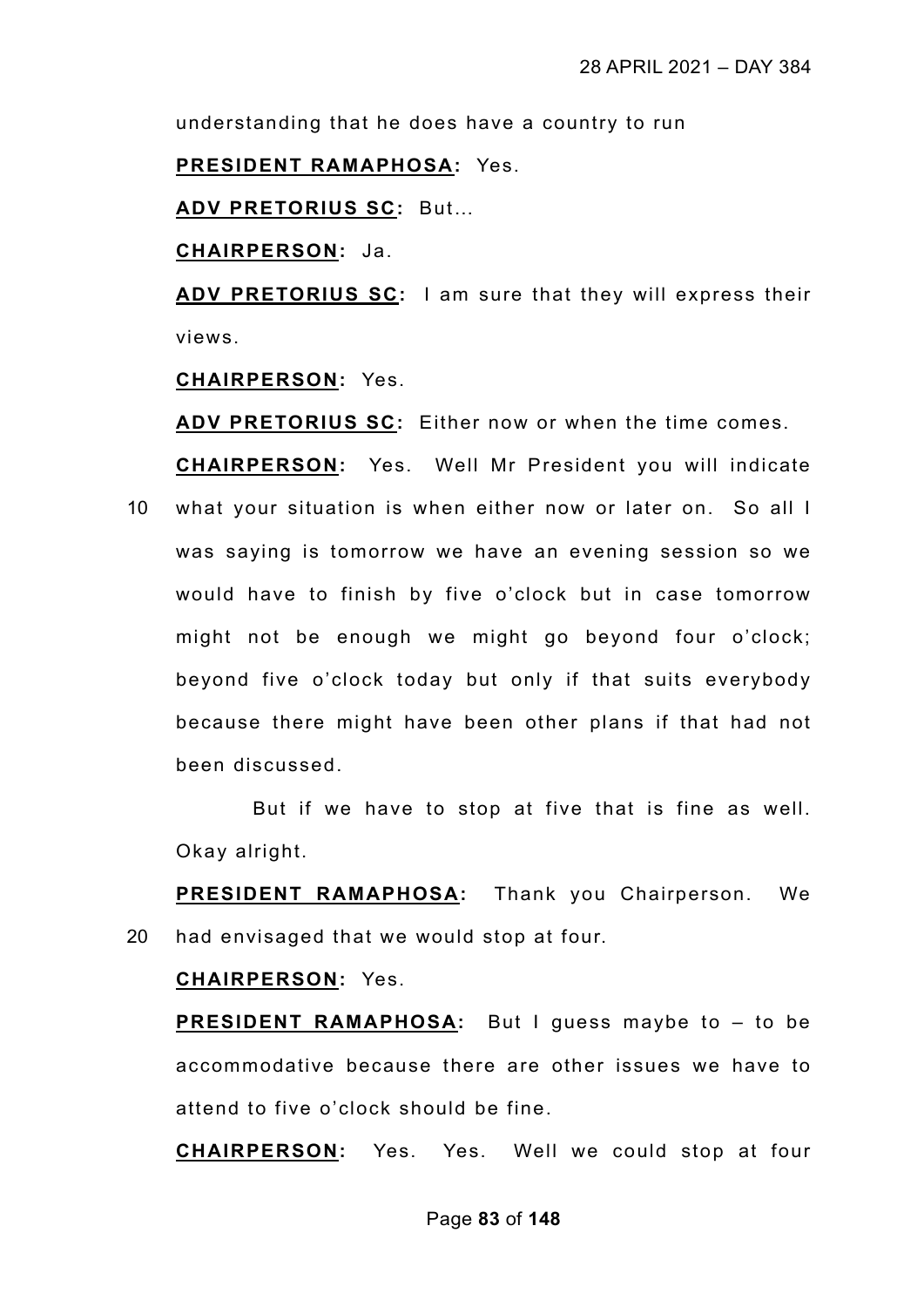strictly speaking the day session goes up to four but we normally stretch it a little bit but if from your side you are comfortable with going up to five maybe we should do that. But it just depends I do not want you to be under pressure because four o'clock is generally the normal time.

**PRESIDENT RAMAPHOSA:** Ja I would wait for another message that will be sent from my office.

**CHAIRPERSON:** Okay.

**PRESIDENT RAMAPHOSA:** About that and then we will 10 indicate that.

**CHAIRPERSON:** Okay no that is fine. Even at four o'clock we – I will ask.

**PRESIDENT RAMAPHOSA:** Okay.

**CHAIRPERSON:** What the position is

**PRESIDENT RAMAPHOSA:** Okay.

**CHAIRPERSON:** And if we have to stop at four we stop at four if we can go up to five then we go up to five.

**PRESIDENT RAMAPHOSA:** Thank you.

**CHAIRPERSON:** Okay alright. Thank you. We may proceed 20 Mr Pretorius.

**ADV PRETORIUS SC:** I wanted to move on Mr President to a statement made by Mr Enoch Godongwana in an interview he gave to a television station on the  $15<sup>th</sup>$  of April 2021 I do not know if you are aware of it. But he said the following and pointers first one ultimately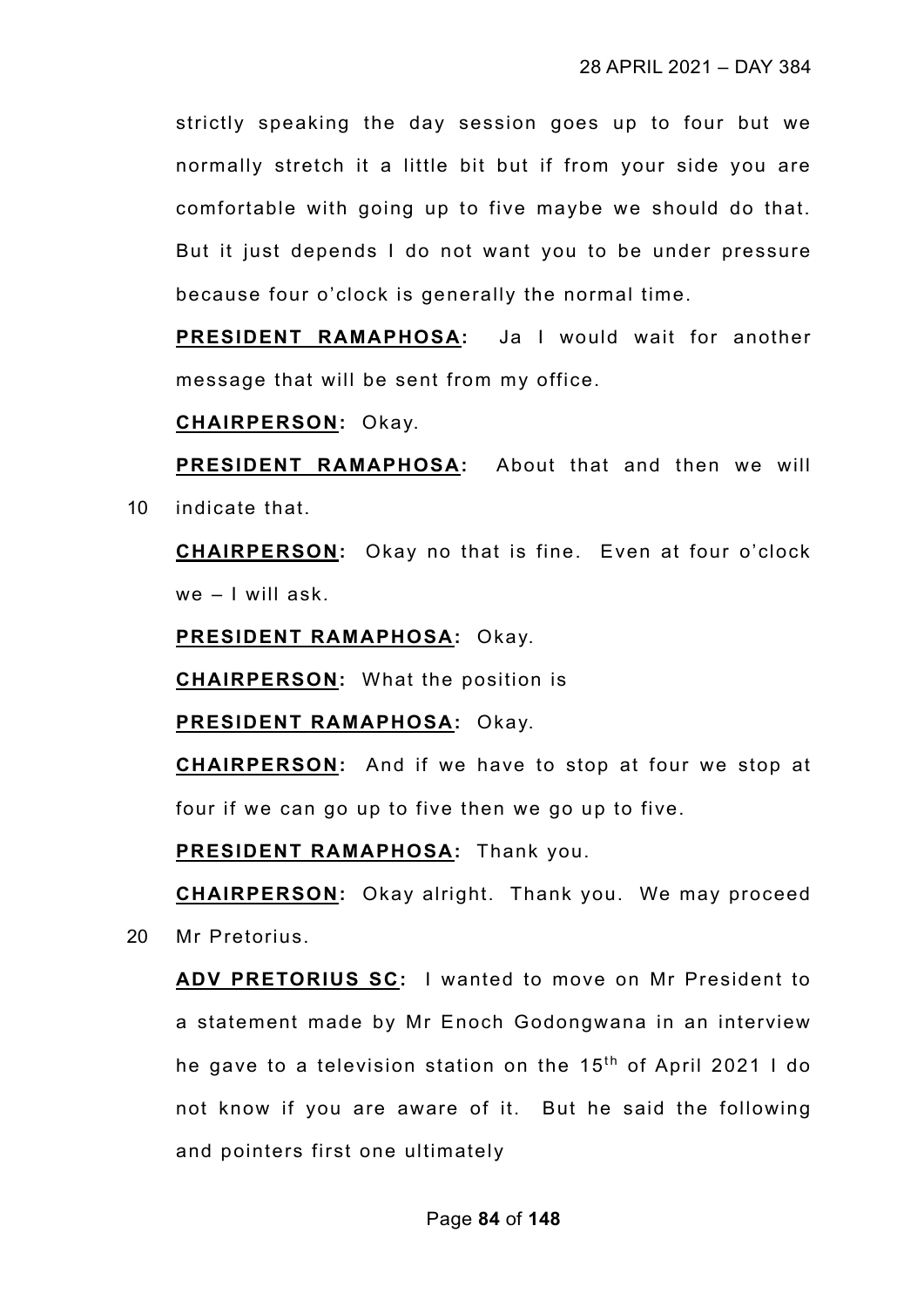"The objectives of the time were to change the demographics of the Public Service. Secondly to ensure that the transformation agenda is carried out."

He is talking about deployment.

"The question one may pose and the current conjecture is have these objectives been achieved? If we look at the demographics of the civil servants as we speak they are 10 clearly transformed from that perspective therefore that objective had been achieved.

If we look at the second transformation orientation I think there is no doubt that it diffused into the public service as a whole. So somebody may then say is there is a necessity to continue doing so? These are debates that we should be engaged on as you are aware the moment the Minister of Public Service is looking at 20 introducing a policy of what is called a professional civil service. The debate which is taking place in South Africa at the moment will impact on the form and content of the deployment policy."

Simply put he is speaking about the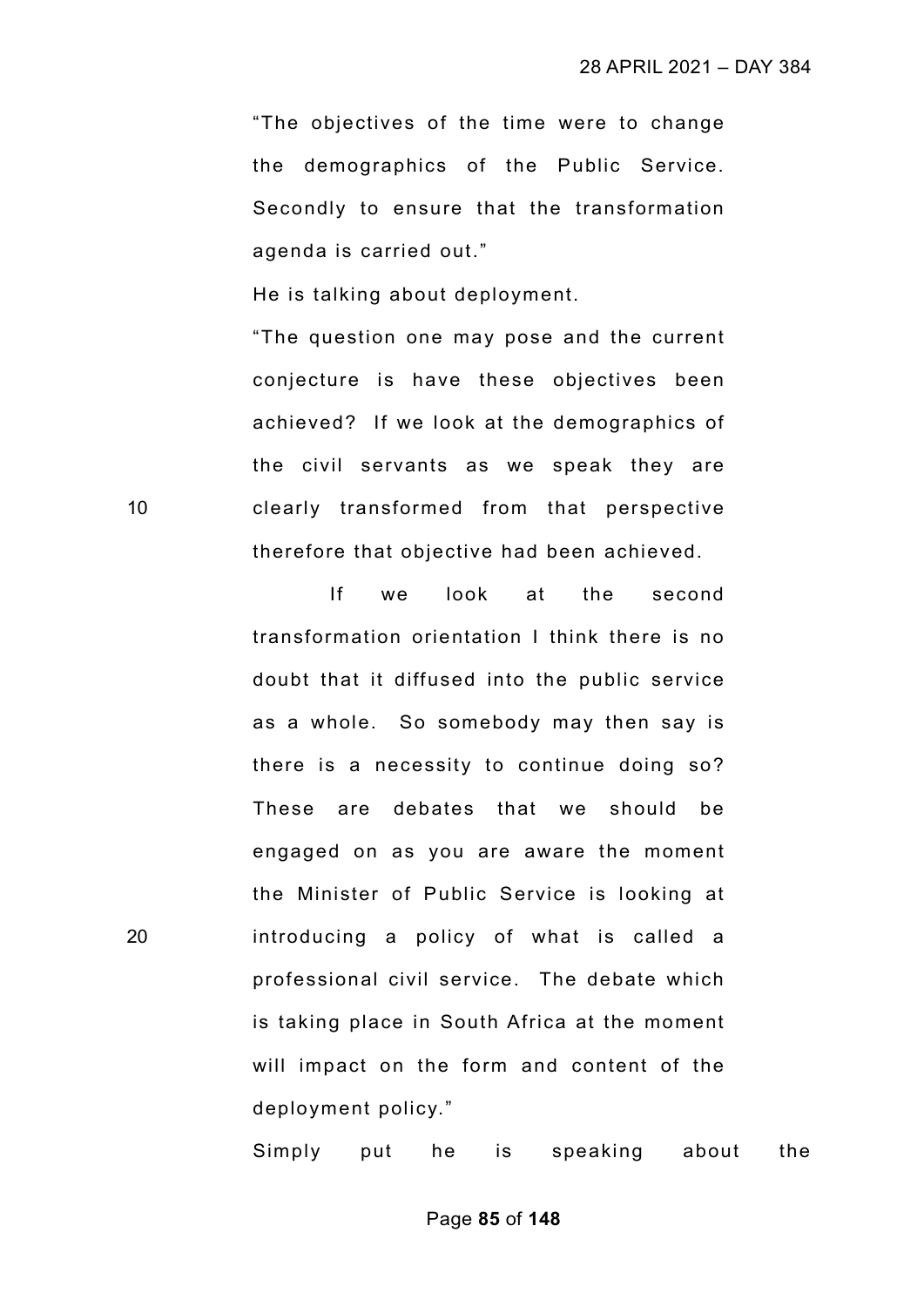professionalization policy which perhaps we can talk about later not now in this context. But he is asking the question and I would like to ask you whether this question is being asked within the ANC at the moment is whether deployment is necessary at all?

**PRESIDENT RAMAPHOSA:** Thank you Chairperson. I did become aware of what Mr Enoch Godongwana did say and he starts off his assertion on the basis that transformation was central to the necessity to have a Deployment 10 Committee and this started off 1994 because you will recall when we came into government we found an all-white headed civil service and it really cut across from the top to near the bottom and the bottom was largely black people and the top – the middle and the below middle were all white.

And in the main male as well so it was pale males who dominated the civil service so it was therefore necessary to have a Deployment Committee that would address that anomaly.

But today we continue to need that type of 20 intervention because what we are seeking to do is to build a diverse nation. A nation that is united across the various if you like cultures that we have in our country but also gender.

And transformation is not a one day affair; it does not happen all at one go it is a process that happens over time. And it does need to be guided; it does need a strategic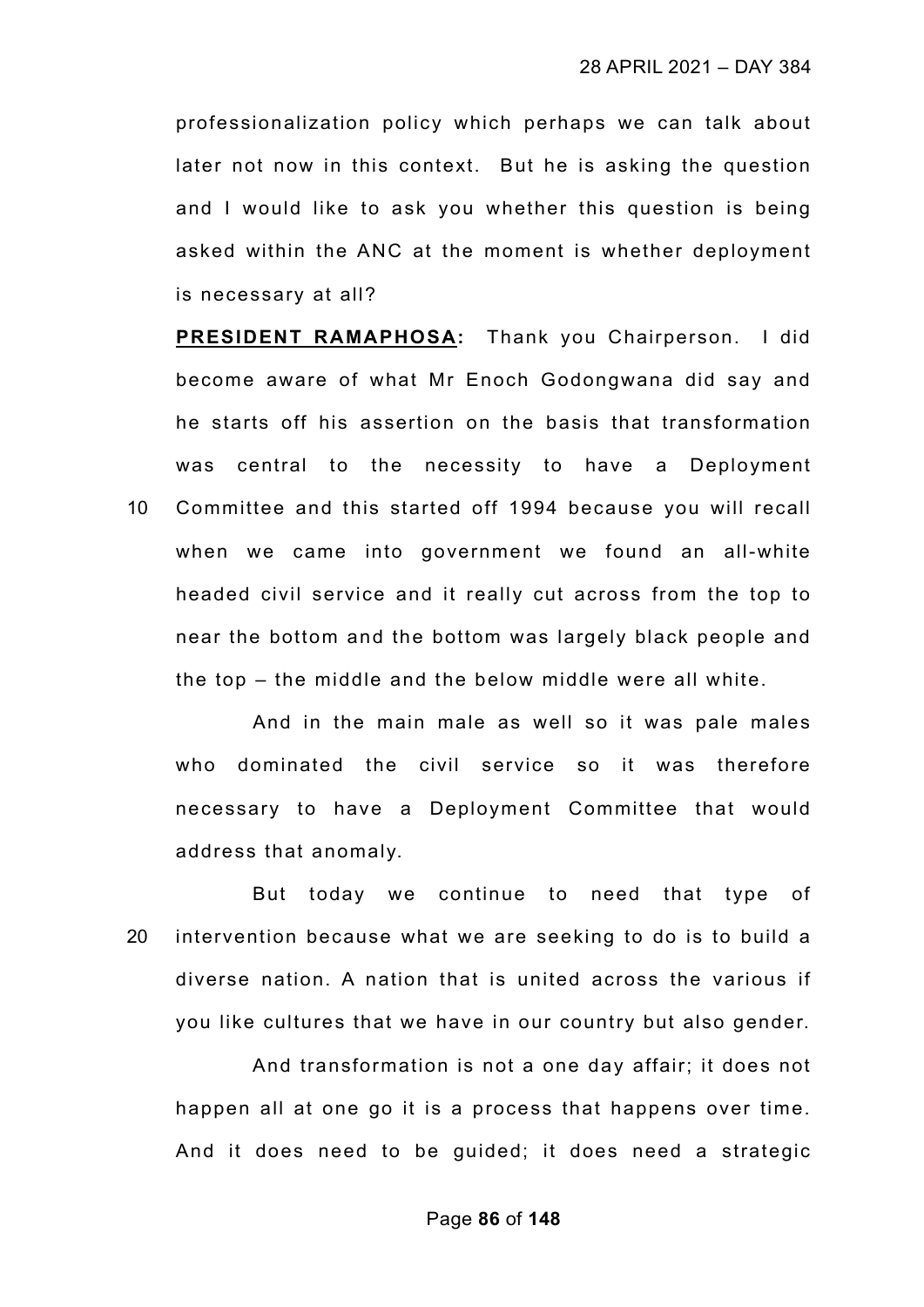intent and for instance one of the key issues I should have alluded to was not only the gender issue but also a demographic mix.

Each time when the demo – the Deployment Committee meets it looks at that. Are we able to have a diverse sort of Deployment of people? So that we do not have an all let us say African components of the civil service leaving aside white, coloured and Indian who make up what South Africa is all about.

10 And you therefore need that Deployment Committee because that is part of our transformation process.

Now the Deployment Committee asks itself those questions and seeks to create that balance because I have also seen that even in the government circles sometimes it is lost – that focus is lost and we have always believed that it can be better inspired and it can better led from political party point of view.

And this Chairperson is not unique only to the ANC. If you were to look at what has also happened to other 20 political parties and I can think of a party that is also in government alongside say the ANC like the Democratic Alliance. They do have that as well. They do in the end get approval process for the appointment of people from the party and sometimes and this occurred when a case had to be handled by the Public Protector and Mr Bredell had to say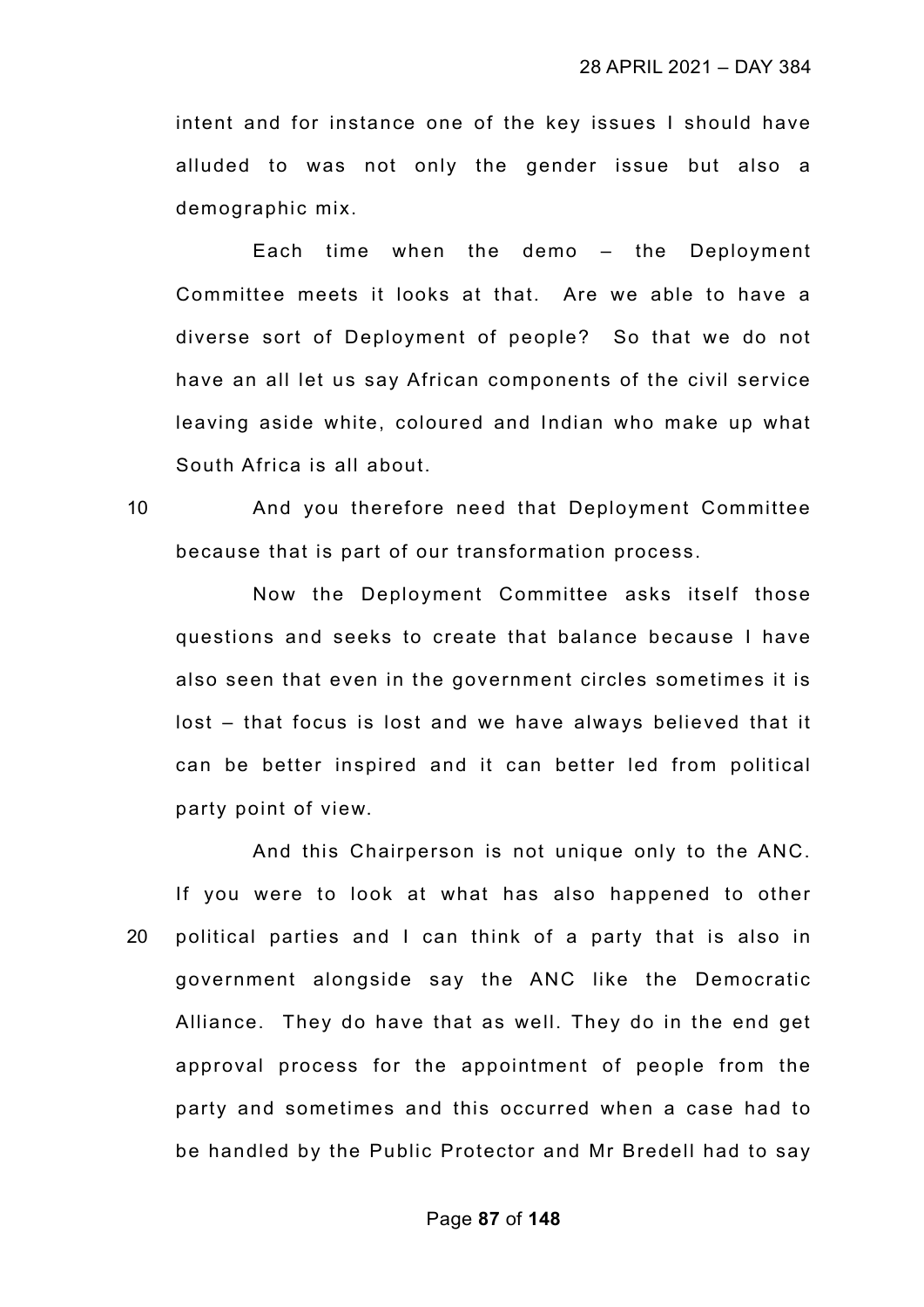this cannot happen until an arm or a structure of the Democratic Alliance had to give its nay or yeah.

So without getting into those processes I am just alluding to the fact that the Deployment Committee in other organisations is there even if they may not call it that and I guess the ANC in its exuberance has gone ahead to say we will call it a Deployment Committee and there had been other cases it happened as it happens.

I know for instance and I have referred to it in my 10 affidavit that even in other countries I know for instance with – with the UK particularly under Margaret Thatcher the question needs to be asked is that person one of us? And there is even a book written to that effect One of Us.

And what that meant was even in her governance of the UK they always sought to find people who were one of them and so this is not unique to the ANC and you could never say that in Margaret Thatcher's era they were going through a hard core transformation process and maybe it was soft, harsh but they still needed to have one of them and 20 in our case we are not necessarily saying they must be one of us we are saying we would like to see that all these requirements are met because they are important for the development of our country and nation building and making sure that those who are given key positions in our state are representative of who we are as South Africans. Thank you.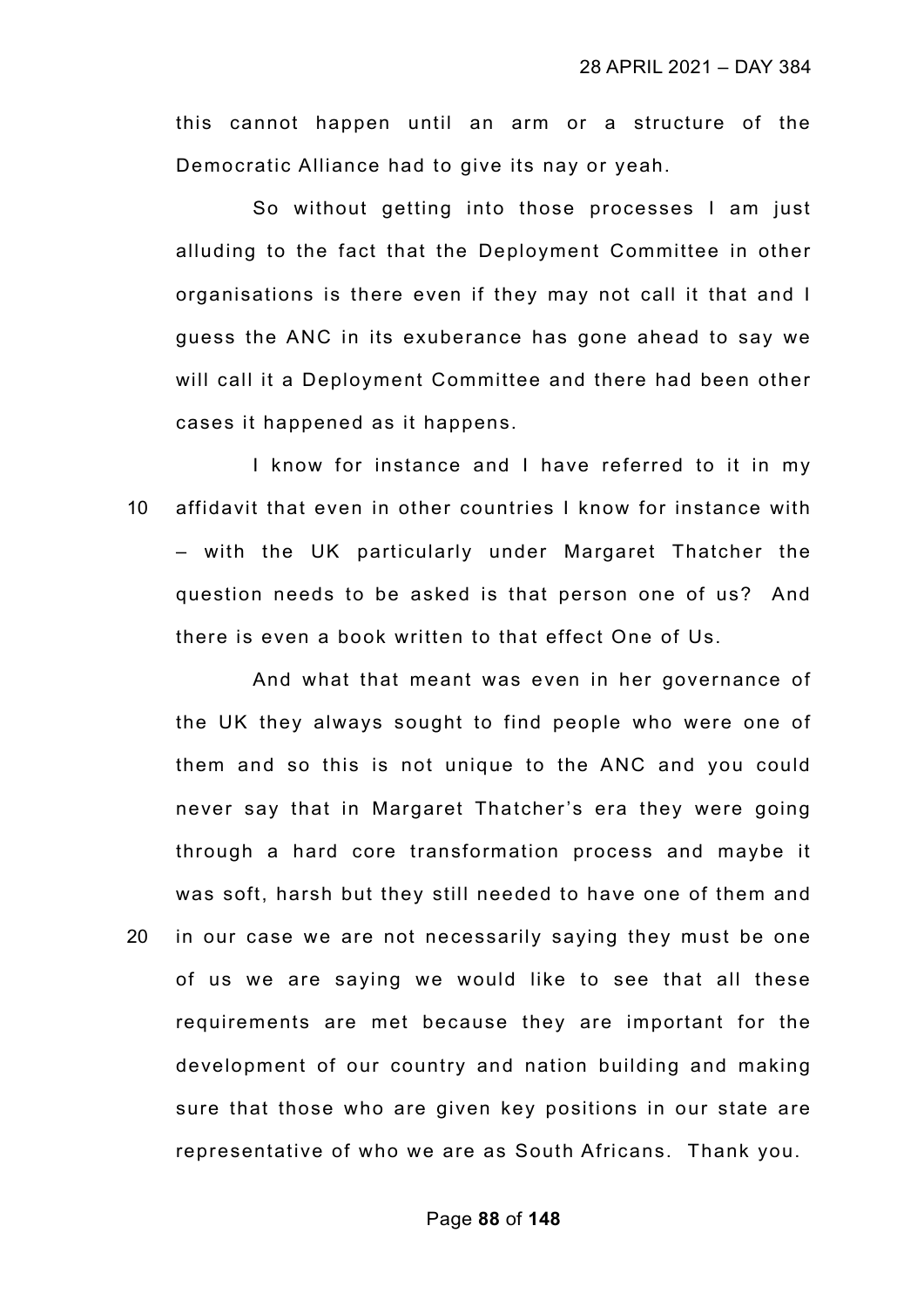**ADV PRETORIUS SC:** In paragraph 32 on page 17 you…

**CHAIRPERSON:** Are you back in his affidavit?

**ADV PRETORIUS SC:** Yes Chair.

**CHAIRPERSON:** Okay.

**ADV PRETORIUS SC:** Another issue is raised that maybe significant in this discussion Mr President and that is the quote you had placed there by Matheson of the OECD that is the Organisation for Economic and Community Development times and it is an international organisation that has many

10 countries as members. Is South Africa a member? I know it is quoted in the survey?

**PRESIDENT RAMAPHOSA:** No we are not a member we are associated – they have always sought to have us as a member so – but we are not a member of the OECD.

**ADV PRETORIUS SC:** Anyway the quote here deals with the issue of the political loyalties of public servants.

# **PRESIDENT RAMAPHOSA:** Yes.

**ADV PRETORIUS SC:** The responsiveness of public servants to the policies of the current executive and what 20 this says in your statement is the following:

> "Political involvement in administration is essential for the proper functioning of a democracy. Without this an incoming political administration would find itself unable to change policy direction."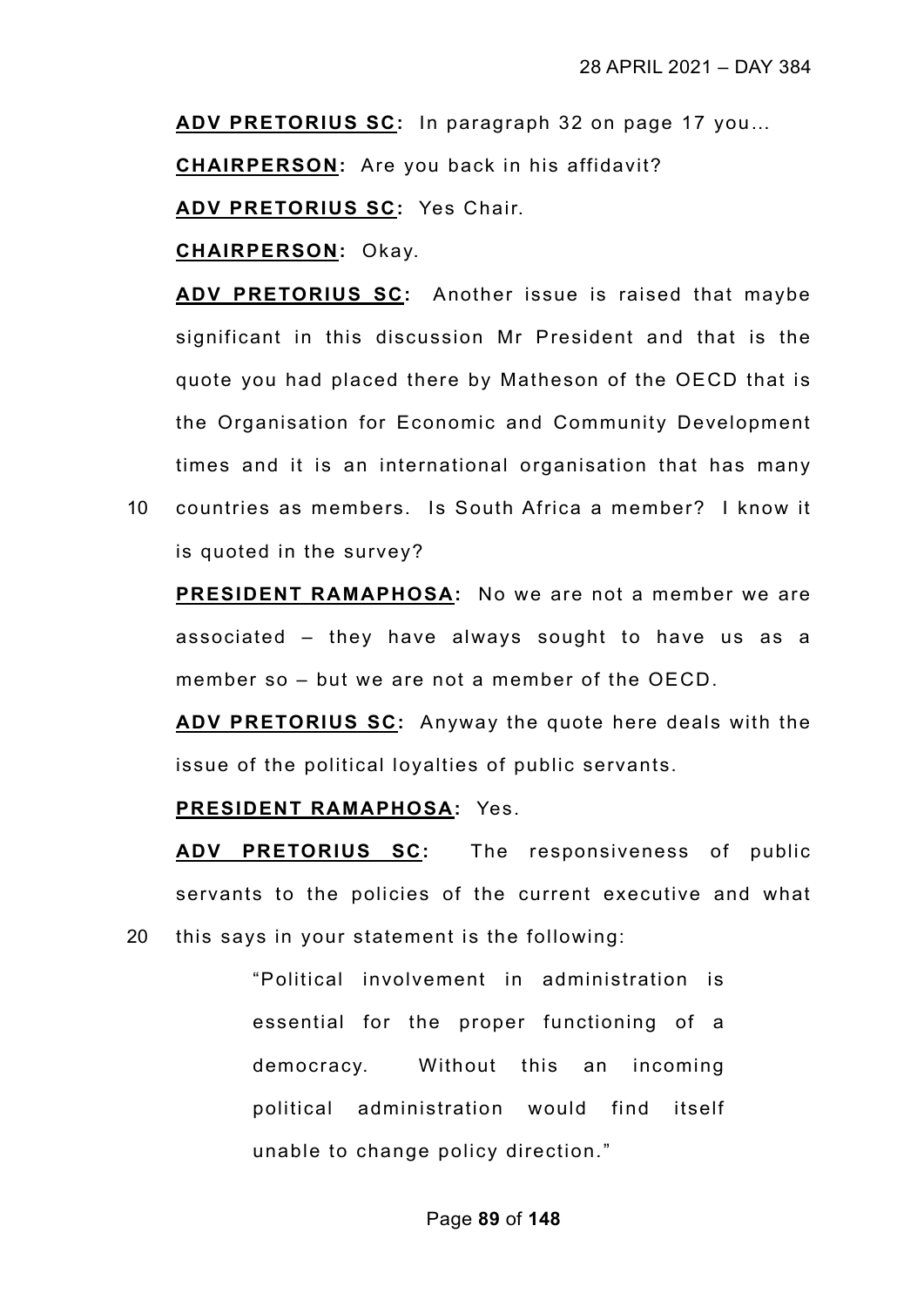That is the import of that quote there are some caveats which follow but they more strongly stated and I see that in your opening statement care was taken to deal with that issue clearly well prepared.

But in Matheson and it is in Bundle 2 if you need to look at it he says the following:

"In their quest for legitimacy democratic regimes find themselves having to balance two values that can be in some tension. Fair 10 and political partisan public service delivery and subject to the law – importantly subject to the law – the responsiveness of public servants to the policies of the current executive."

Now we know that that is dealt with in our constitution to a degree to which the public service must fair and partial and independent and hopefully that will be reflected in legislation in time.

He goes on to say:

20 "Neutrality in the sense of political nonpartisanship and public administration is of course a pre-condition for ensuring that regardless of their political orientation citizens are treated fairly and in an equitable manner. Operationally it is delivered by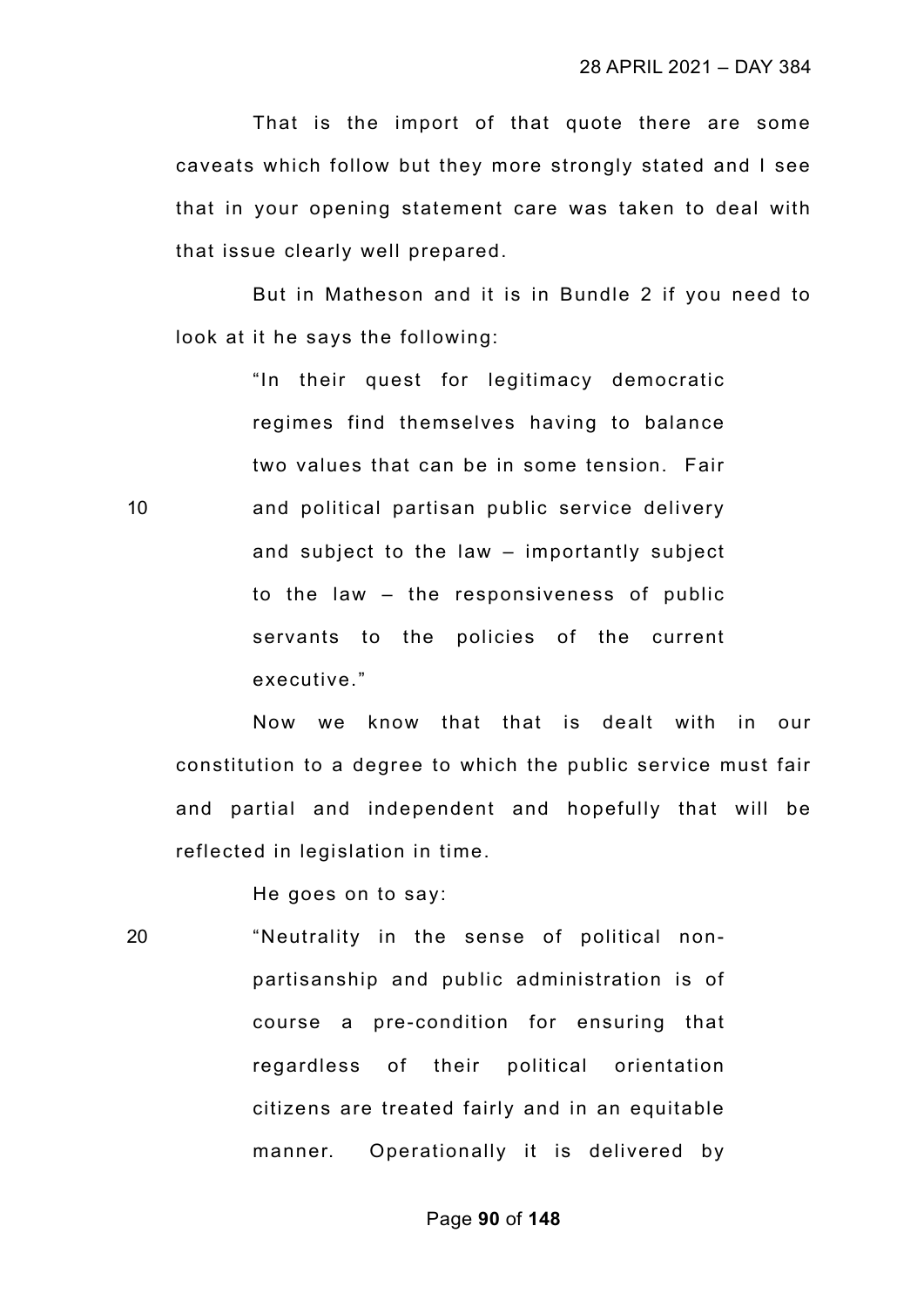emphasising professionalism, merit and competence amongst public servants. These values are important to the level of justice and continuity and public administration. Arguably a significant determinant of how much trust citizens place in their system of government. At the same time public servants must be accountable to the government for the effective delivery of its 10 programs and responsiveness of the administration to the government of the day within the law and its constitutions as key to the effective implementation of government policy.

And the report goes on to show how different countries have developed institutional arrangements which balance these two concerns to avoid the extremes of a self-serving public service immune to 20 political leadership on the one hand or an over politicised public service hostage to patronage and serving partisan rather than national interests on the other."

Now there is clearly a tension expressed. It was mentioned in your opening statement Mr President. To what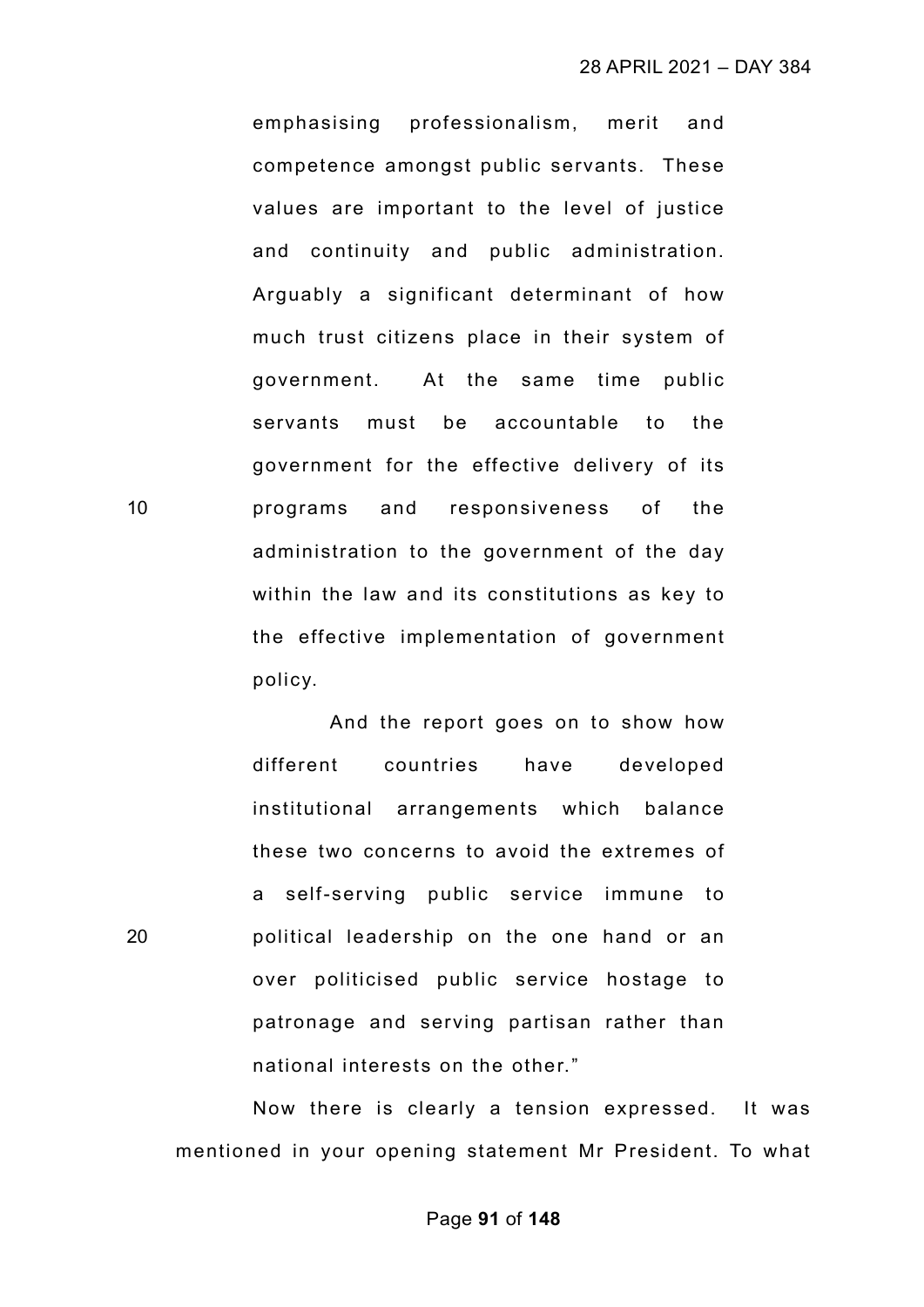extent and leave aside the history are the future plans of the party seeking to balance those two considerations and how will that be achieved?

**PRESIDENT RAMAPHOSA:** Well there needs to be balance between what I would say the political involvement of the governing party that I spoke about with ensuring that there is proficiency – technical proficiency, fairness in terms of service delivery and that those who execute such are able to be neutral enough and not to be biased in a partisan way.

10 Now that is quite important and it is what we want to engender going forward to ensure that when it comes not only to service delivery but also to for instance appointments of people be it for public employment projects that public servants should be colour blind when it comes to that.

They should not be partisan, they should seek to serve the people of South African with neutrality, with fairness and they should demonstrate their own technical capacity and capability.

That is so necessary for them to do so because the 20 people that we serve are not blind when something is done on a partisan basis they see it and once it is done that way it basically means we are failing the people and we are therefore even violating their own basic rights as citizens of our country.

So we need to guard against that and we need to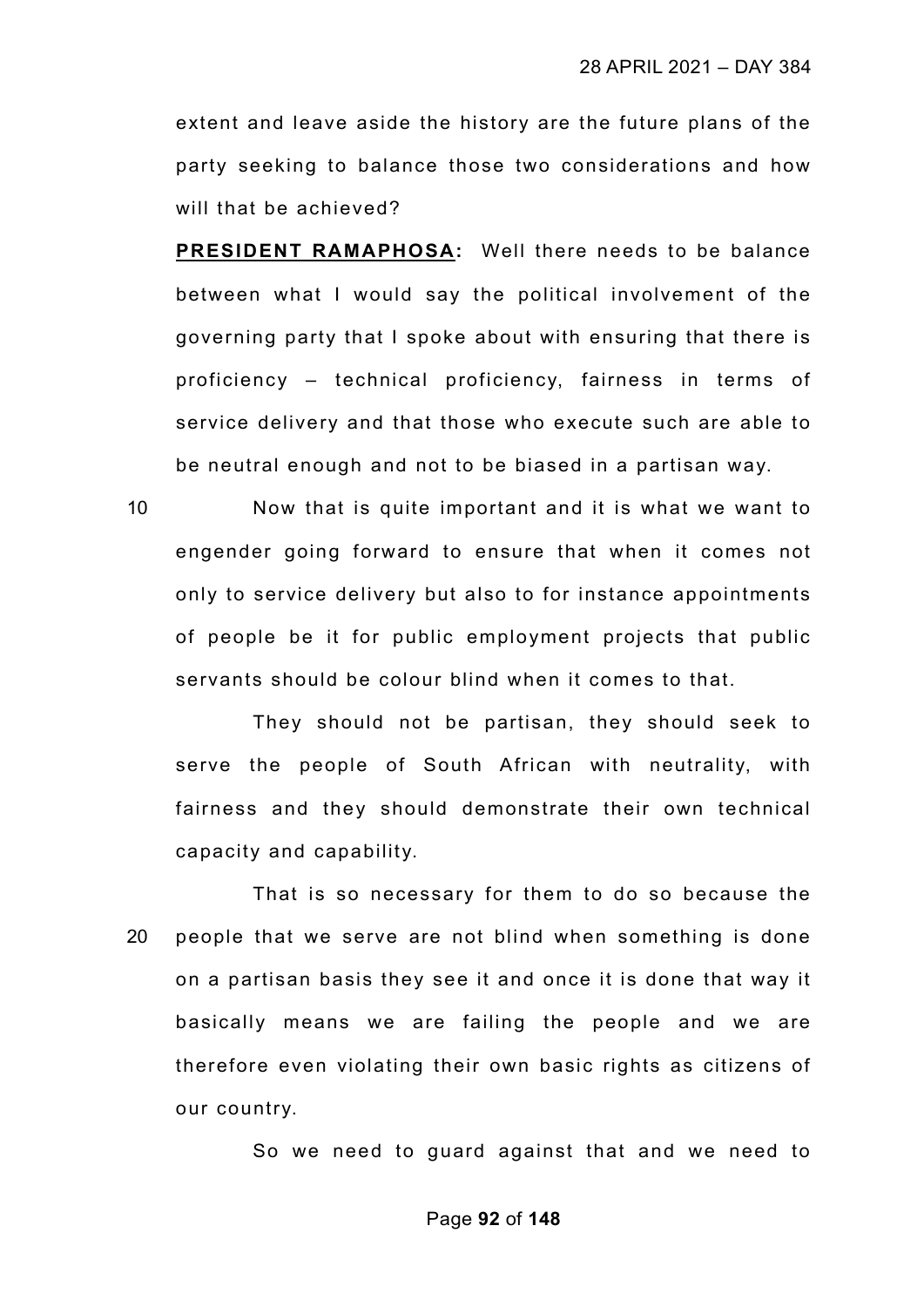inculcate that culture and we will  $-$  we will seek even to  $-$  to have that approach also encoded in regulations also in legislation to the extent that we can.

It is so important and that is why I in my statement in chief if you like referred to the OECD and Matheson at 00:19:39 that they put the case so well in that document that much as you can have political involvement particularly when as a governing party you want to ensure that your mandated positions are adhered to. You do however need to balance

10 that with that technical proficiency in non-partisanship as you implement because a party like the ANC needs society and it cannot be seen to be partisan in favour of certain people when it executes ..

**CHAIRPERSON:** Sorry Mr President.

**PRESIDENT RAMAPHOSA:** It is not my fault.

**CHAIRPERSON:** Ja no it is not yours Mr President. Will everybody please switch off their cell phones. Okay let us continue.

**PRESIDENT RAMAPHOSA:** So it is therefore important and 20 I would agree with Mr Pretorius that we do need to have that balance but I would say that balance needs to be – to have a foundation and that foundation is what I spoke. Thank you.

**ADV PRETORIUS SC:** Right. Mr President you have spoken about a move or intention to introduce a policy of professionalization of the civil service what problems would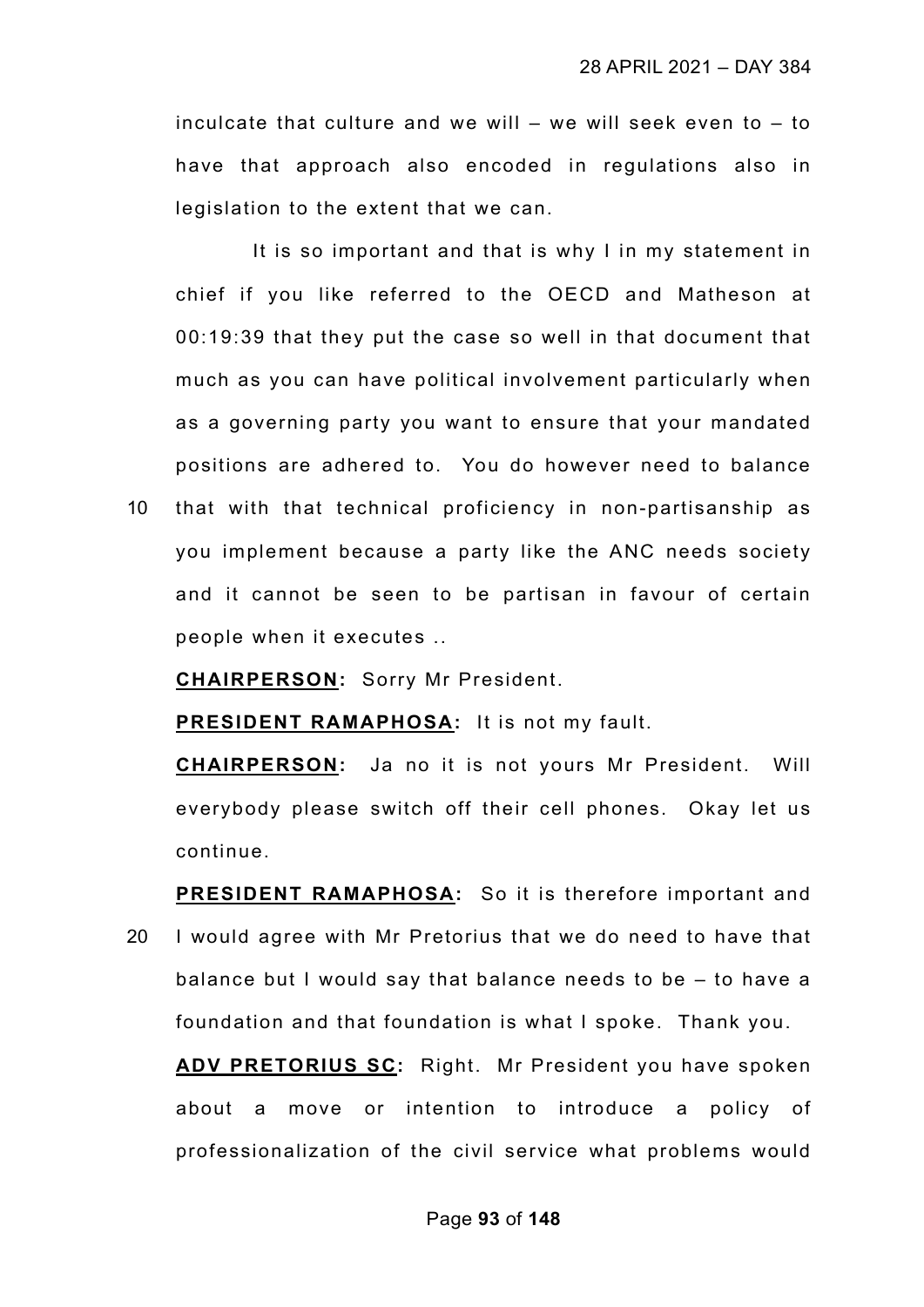that move seek to address and what is envisaged?

**PRESIDENT RAMAPHOSA:** It would seek to address the problems that we have had where and I think Minister – Mr Godongwana refers to that in his – in his interview where we do have and admittedly so we do have some people in our civil service who are ill-qualified, who are not that fit for the purpose, who do not have those qualifications that are necessary. Now we want to professionalise the civil service and that will happen in a variety of ways and we are not 10 talking about chucking people out we are talking about

capacitating those people, having them properly trained and that is why the school of government – the National School of Government has moved into top gear now – moved into top gear in the sense that it is a really literally come alive in terms of its curricular, offerings, in terms of ensuring that many cohorts in the civil service do attend certain courses and we do want to move to a point where you know nearly everyone in the public service from President right down does attend lessons and courses at the School of 20 Government on an annual basis where I even as President would know that I do need to go and spend a week at a School of Government and to address that incapacity that we have say for instance the grouping of people who are illqualified to be capacitated, courses should be crafted for

them and they should acquire the necessary skills so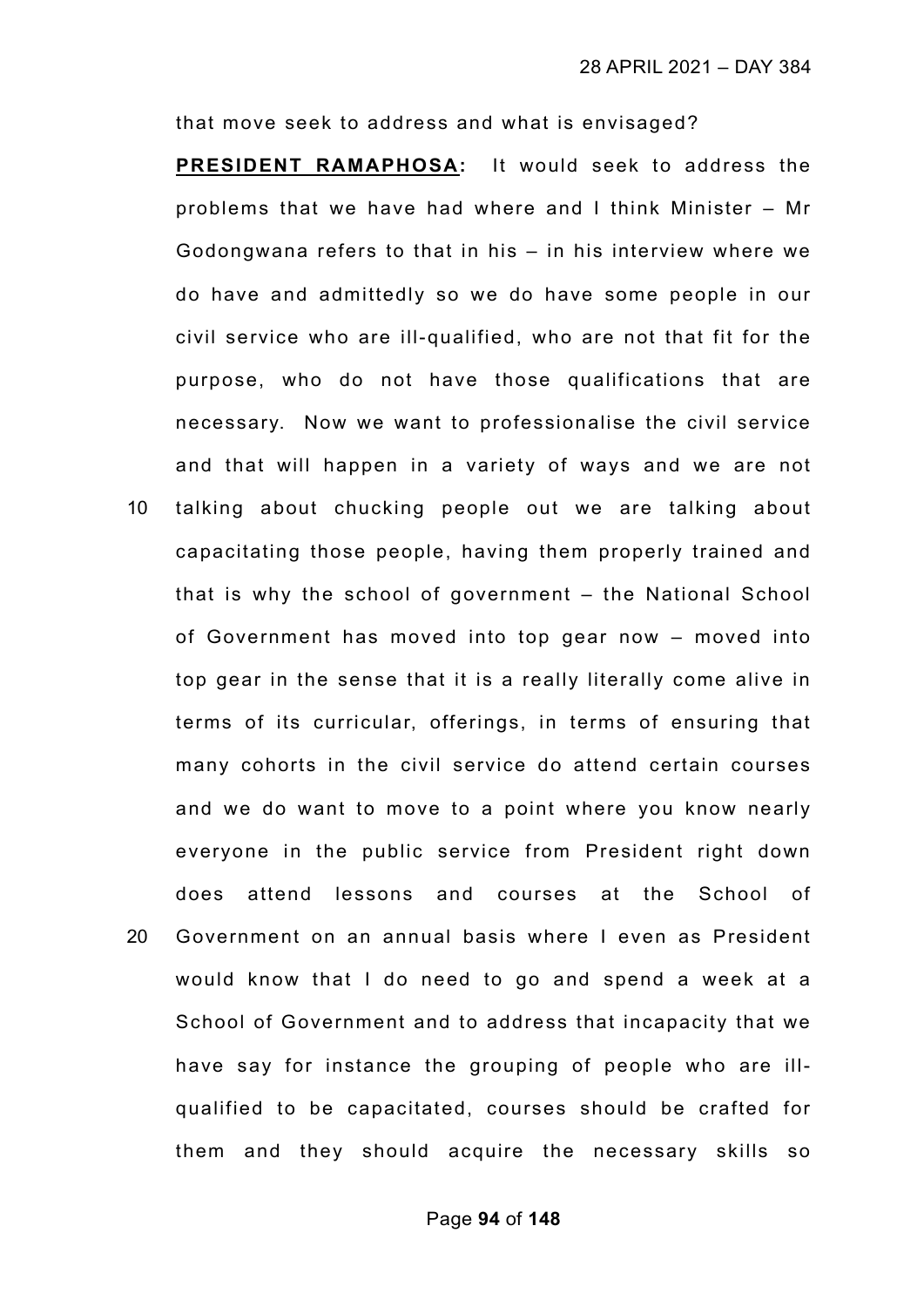professionalising the civil service that would be part of that process.

But also going forward it would mean that we then appoint people who are fit for purpose. People who are well experienced but of course when we get say young people into the civil service the issue of experience is not something that it is actually something that the young people have said please discard that because we want to come in and once we are in then you should equip us with all the necessary skills 10 and I have agreed with young people that exactly what we should do and we should now find a way of encoding that.

But in the end professionalising the civil service means that we want to increase the capacity of the state. That is something that I am really if you like obsessed about because many of the challenges that we face in terms of implementation of our decisions and our policies revolves around the incapacity that we have in the state.

And it is a fairly straightforward matter that we can address through this professionalization, through getting 20 people who are fit for purpose, who have the experience and the expertise and if need be we go out and seek them out and head hunt them so that we bolster the capability of the state.

And that way I think we will – we will have achieved a great deal in this era of deforming processes that were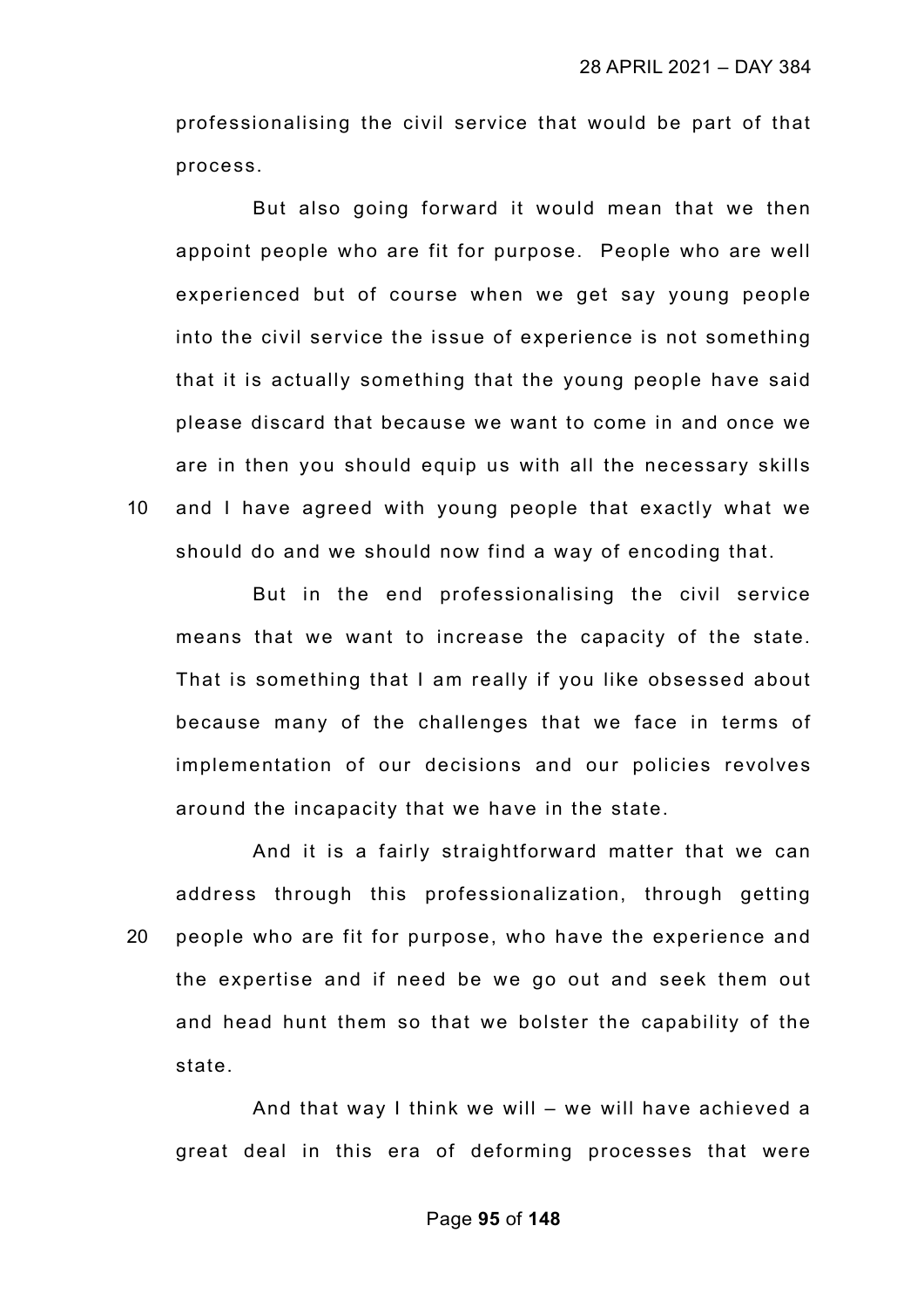damaged in them.

**ADV PRETORIUS SC:** Yes. In your preparation Mr President you have no doubt been forewarned that the answer to the Parliamentary question by the Minister of Public Service and Administration Mr Mchunu in a reply to a question he stated:

"According to information from Purcell that the quantum system for government employees as at 15 February 2021 there are 10 currently a total of 9477 senior managers employed in the public service. Out of this total 3301 members do not have the required qualifications. However it needs to be stated that many departments do not capture the qualification information on Purcell and therefore the information in the tables below are skewed. This information also excludes the Department Of Defence And State Security Agency."

20 However the statistics need to be adjusted rather there does seem to be a quite serious problem about qualifications in the public service and is that problem recognised?

**PRESIDENT RAMAPHOSA:** That problem is recognised and that is precisely the problem that we will now address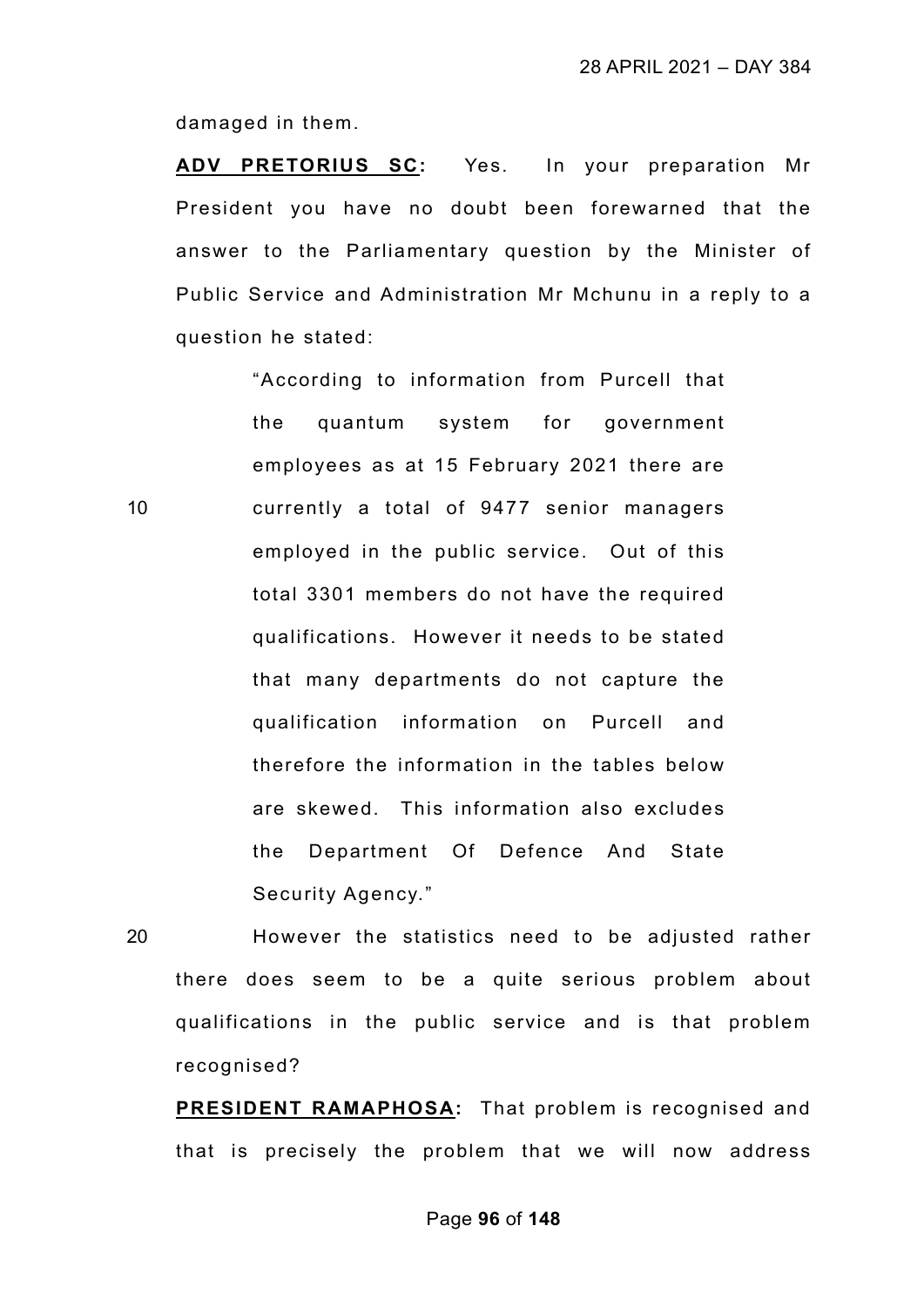through the professionalization for the public service.

Now it is a lot of people 3301 and I would say we are not about to chuck those people out. If anything we as the state are to blame for having brought in people who are illqualified. We therefore need to address the problem but we need to address it humanely. We need to address it taking into account the mistakes that we have made and the human rights or the rights of those people as per worker/employer and what then calls on us to do is to be innovative. To be 10 very creative of how we are going to capacitate all these people.

And it is not like you know they are done the heads or they do nothing they are doing something and we just need to – we channel their capability, their knowledge and the ability to do the work. So it is recognised and that is precisely what we are now going to be addressing.

The good thing Chairperson is that we have recognised the problem and often when you address problems and try to find solutions you should first know what 20 you are dealing with. You must know your business. You must be able to count what you are dealing with and once you have done that then the solutions will come quite more easily and then able to execute them.

**ADV PRETORIUS SC:** Mr President thus far in relation to the issue of deployment we have dealt with elements of the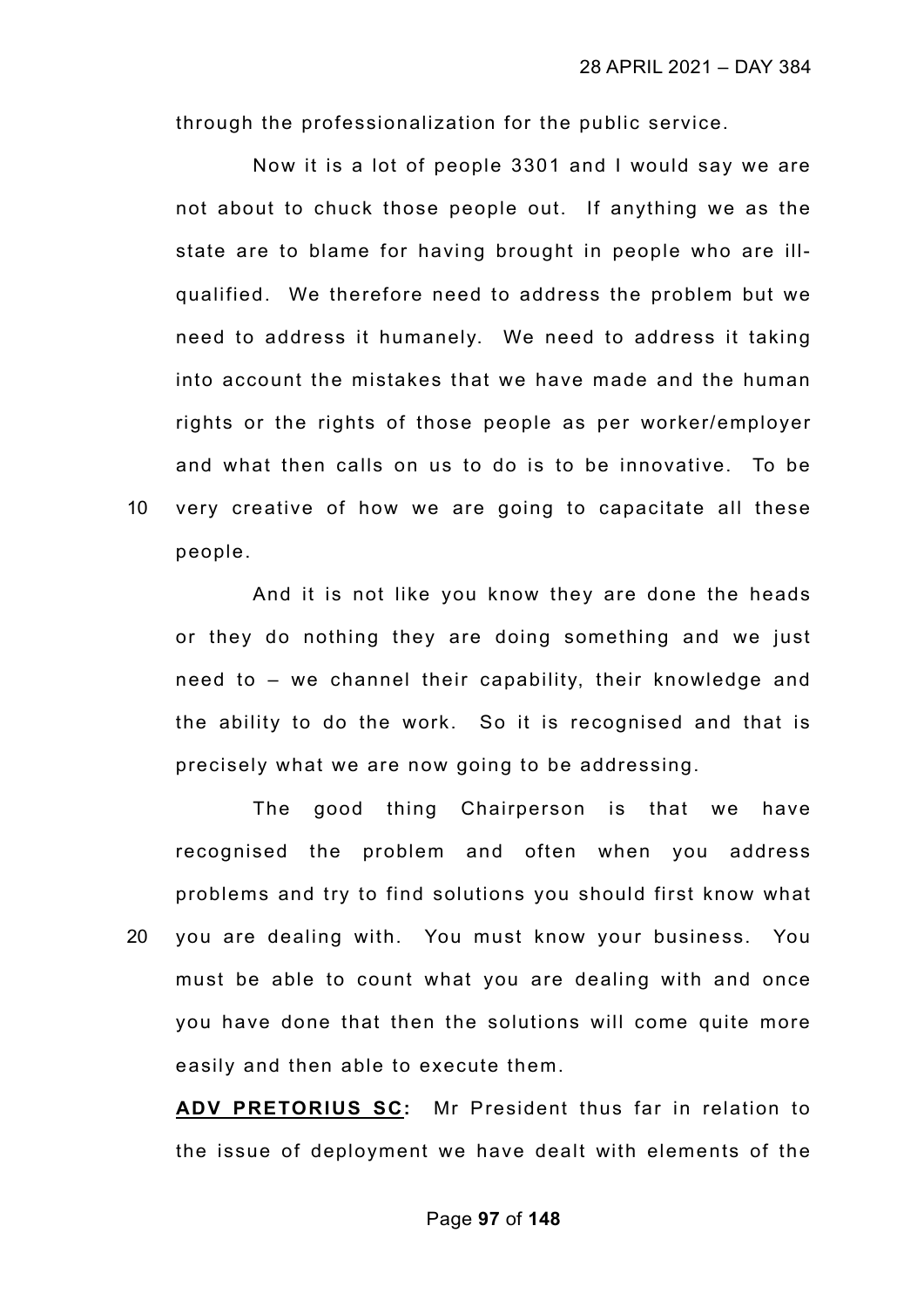hard definition of employment that it is much more than recommendation.

#### **PRESIDENT RAMAPHOSA:** Ja.

**ADV PRETORIUS SC:** And we have dealt with the softer definition which is that it is recommendation only and we have looked at the exceptions that fill the space between and I think there has been a fair statement on your part if I may comment that regulation in the form of legislation and policy reform is – is underway. But there is an aspect of 10 appointments that may well fall right outside the question of deployment and that is what has happened in the period under review in the past and we have heard some three years of evidence of appointments which may have something to do with a definition of patronage – you have used that word patronage and we will come to that in due course in a different context. But if we look at appointments particularly within state owned entities in the past ten years and I am going to just recite a few for you and ask for your knowledge and comment.

20 In Transnet Mr Molefe, Gama, Ramasobudi, Peter, Singh, Sharma, Makwanazi, Shane, Seleke, Mabaso, Denel the entire board including the Chair. PRASA, Eskom, Molefe, Singh, Koko, Matshela, Ngubane, SAA, Dudu Myeni, Law Enforcement, Arthur Fraser, Tom Moyane, Bernie(?) Ntemensa(?), Shaun Abrahams. Now, clearly it would be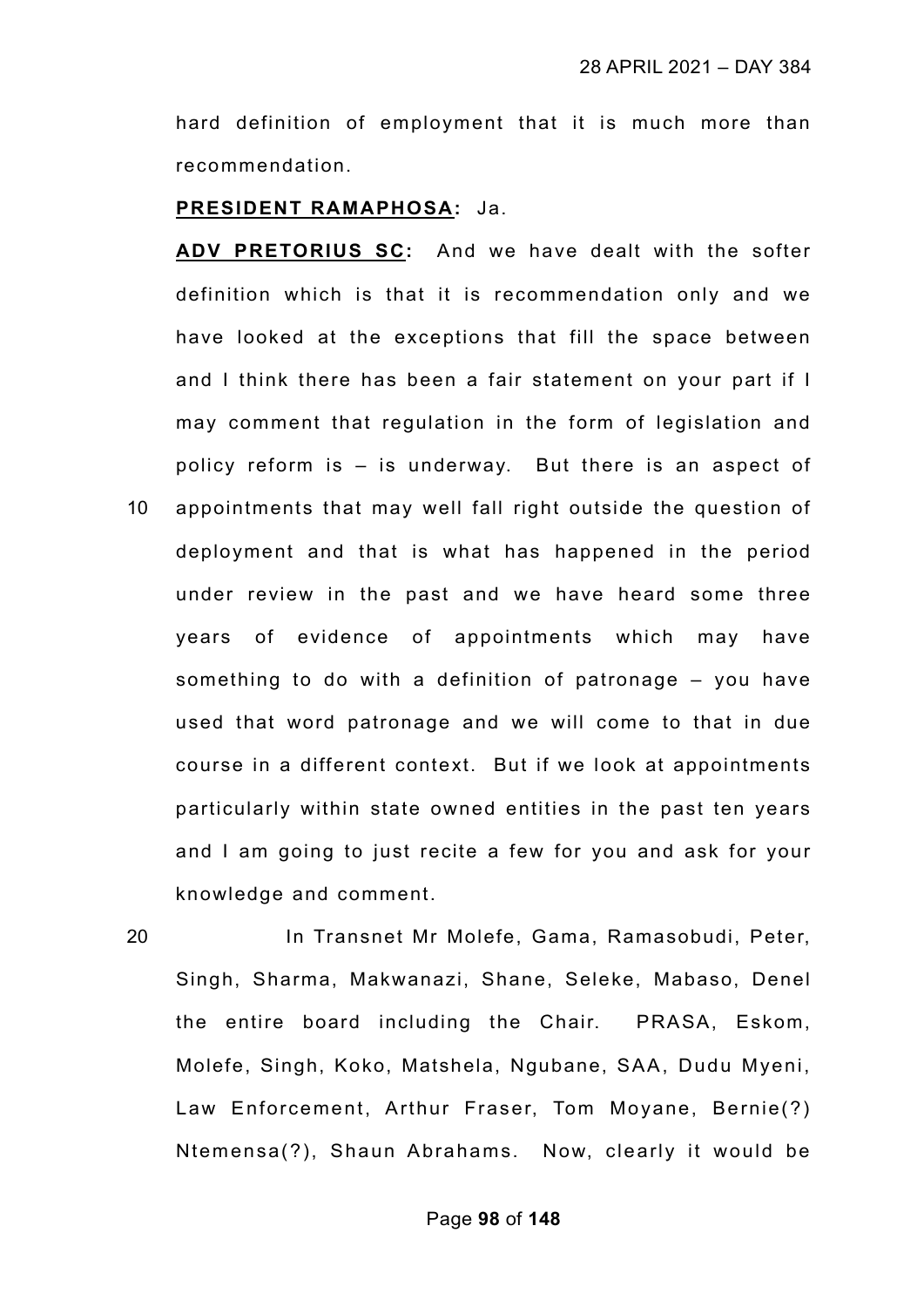unfair to discuss with you all the evidence related to each particular appointment but there is a common thread, certainly, in the evidence that goes through all of these appointments and the dismissals associated with them that have been linked with, certainly, a definition of patronage.

If I could ask you, please, what your knowledge was of these, what your comment is? Let me say, if anything to do with the deployment policy, at the existence of the deployment policy, have any relationship to these 10 appointments and dismissals. I know that I am making a cardinal error in the questioning here but this is a Commission not a...

And I am rolling up a whole lot of questions... [laughs] ...if I carry on the DCJ will take me to task.

**CHAIRPERSON**: It is after lunch, Mr Pretorius. [laughs] **ADV PRETORIUS SC**: [laughs]

**PRESIDENT RAMAPHOSA:** [laughs]

**CHAIRPERSON**: Yes, continue.

**ADV PRETORIUS SC**: Maybe I will be excused for that 20 reason. What was going on here? What was your knowledge?

**PRESIDENT RAMAPHOSA**: Yes. That is quite a broad sweep, I must say. It is a broad sweep because each one would need to be looked at it on its own merits and you will find that a number of those never even featured in the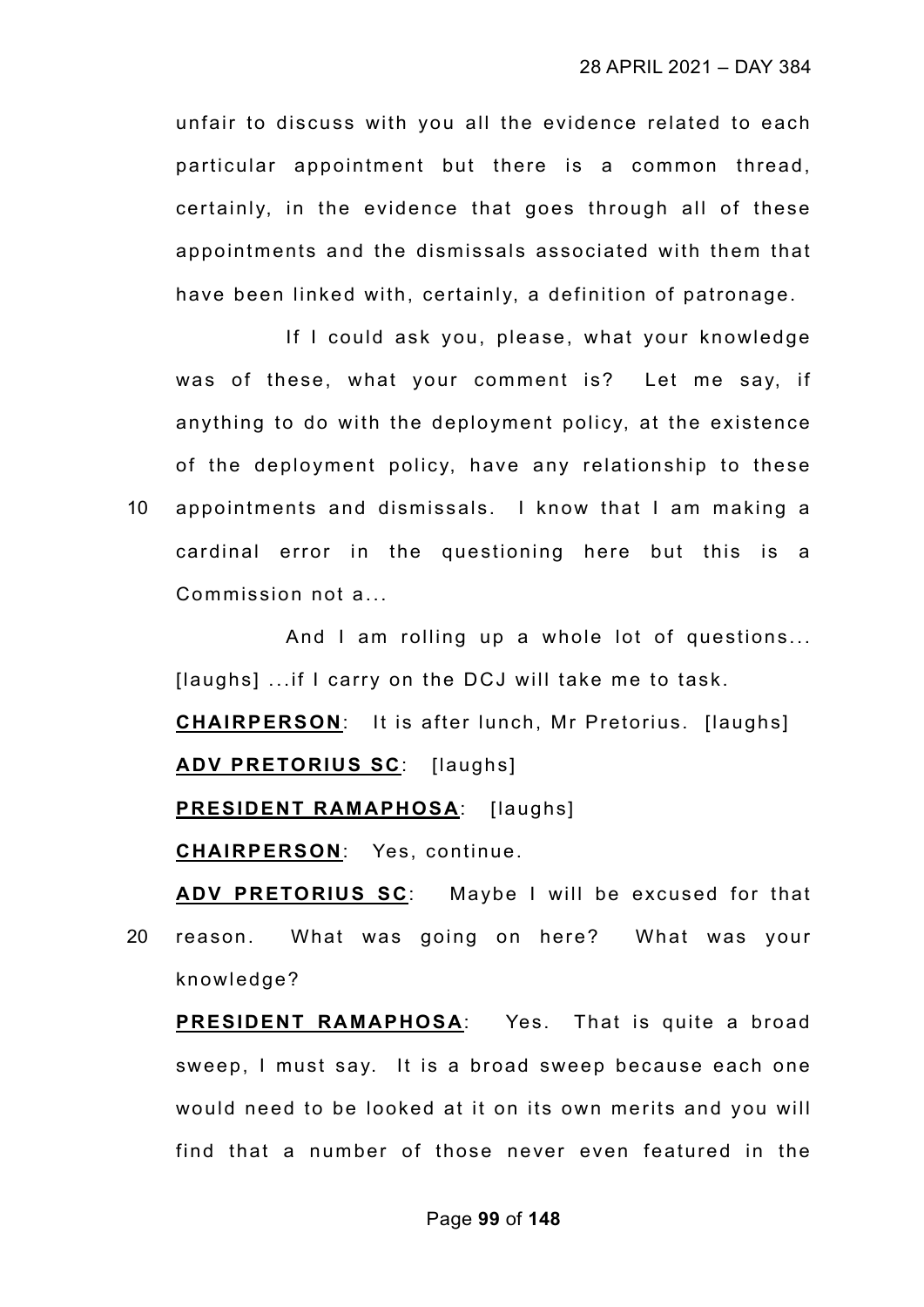Deployment Committee and I will need to do some recalling to see if any of those that you have counted - been featured in my recollection or not really.

And let us accept Chairperson that some of those deployments were done in a particular era and in a particular way and right know as we look at that past slate whether able to look at it and say we actually need to do things differently. Move away from those types of deployment that happened and that ended up being or 10 some of them being deployments that were not fit for purpose, as I said in my opening statement.

So I would not know be able to particularise each one of them because they happened when they did and right now I would say the Deployment Committee would not have dealt with a whole lot of those. And I would say that the Deployment Committee today would deal with matters in a way that we have outlines with professionalism and all that, would be the real focus.

**ADV PRETORIUS SC**: Now, perhaps the problem lies with 20 the question in that it is too broad and too general and in that sense to ask for a particular approach, to put the least, that is least optimistic. But the first point is that there has been evidence that there were appointments influenced by or made by the former President to fit another purpose, an ulterior and illegitimate purpose. Are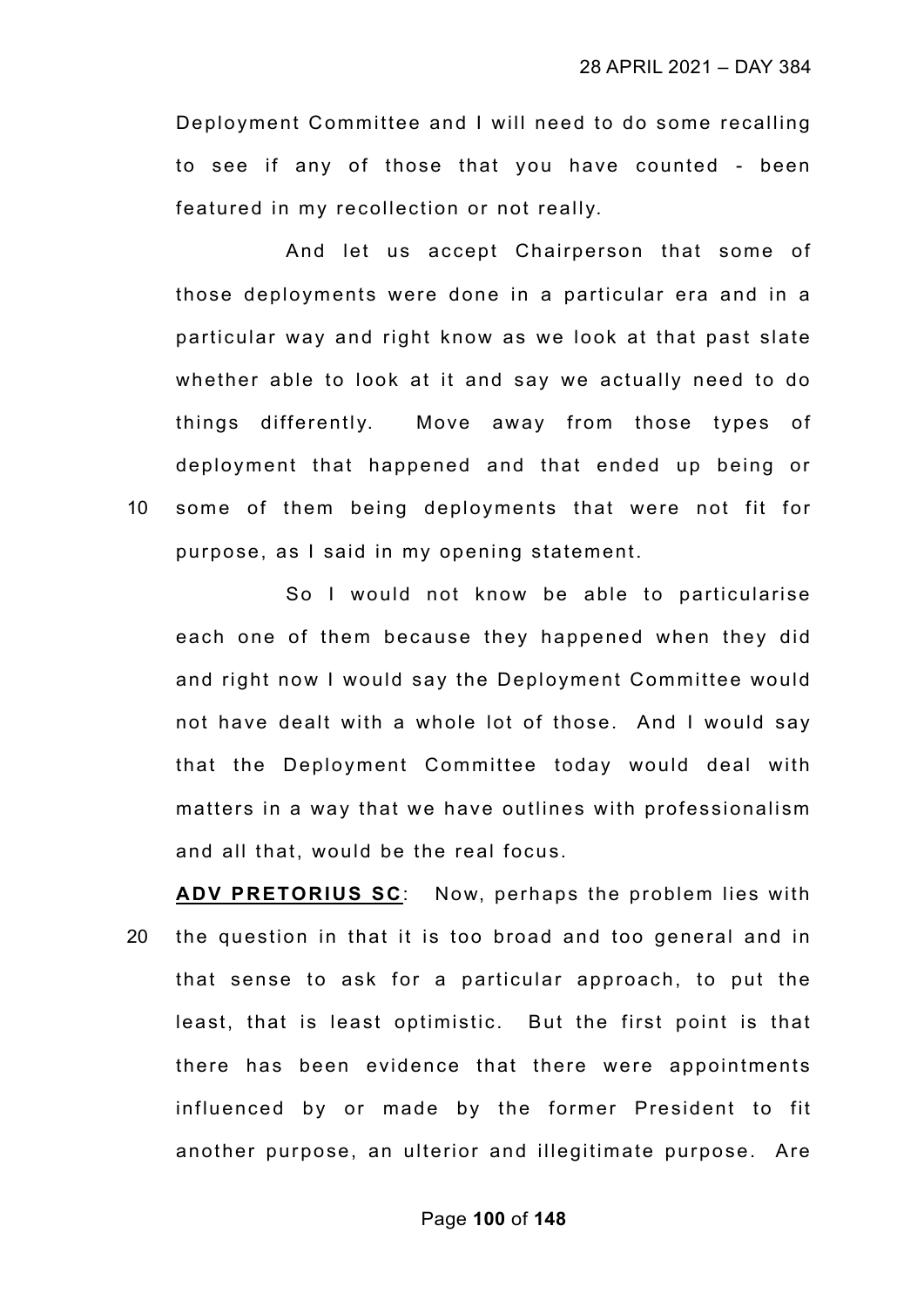you aware of that? Is that evidence known to you?

**PRESIDENT RAMAPHOSA**: No, I was not – you know, as I said in my statement and in my – the bulk of my statement or affidavit and as I said, you know, some of these state capture issues became only evident in time as we moved on. And that is why I even referred to the statement by Minister – or let me call him comrade, Comrade Fikile Mbalula for purposes of the type of evidence I am giving now here. It was when he mentioned 10 in an NEC meeting how he had come to know about his appointment.

Even at that time we were not alive to the fact there was state capture and there was something horrible wrong going on. So some of these appointments would have happened in that course of time and one with hindsight then became aware that there was a common thread and if you joined the dots you would find that there was something that was amiss that was really happening.

So at the time, and some of them would have 20 happened even before I was even Deputy President, the process had been ongoing and only became evident what actually was happening then.

**ADV PRETORIUS SC**: One interpretation of Pastor Wentz(?), Mr President, is that the Deployment Committee, certainly, for a significant period of time during these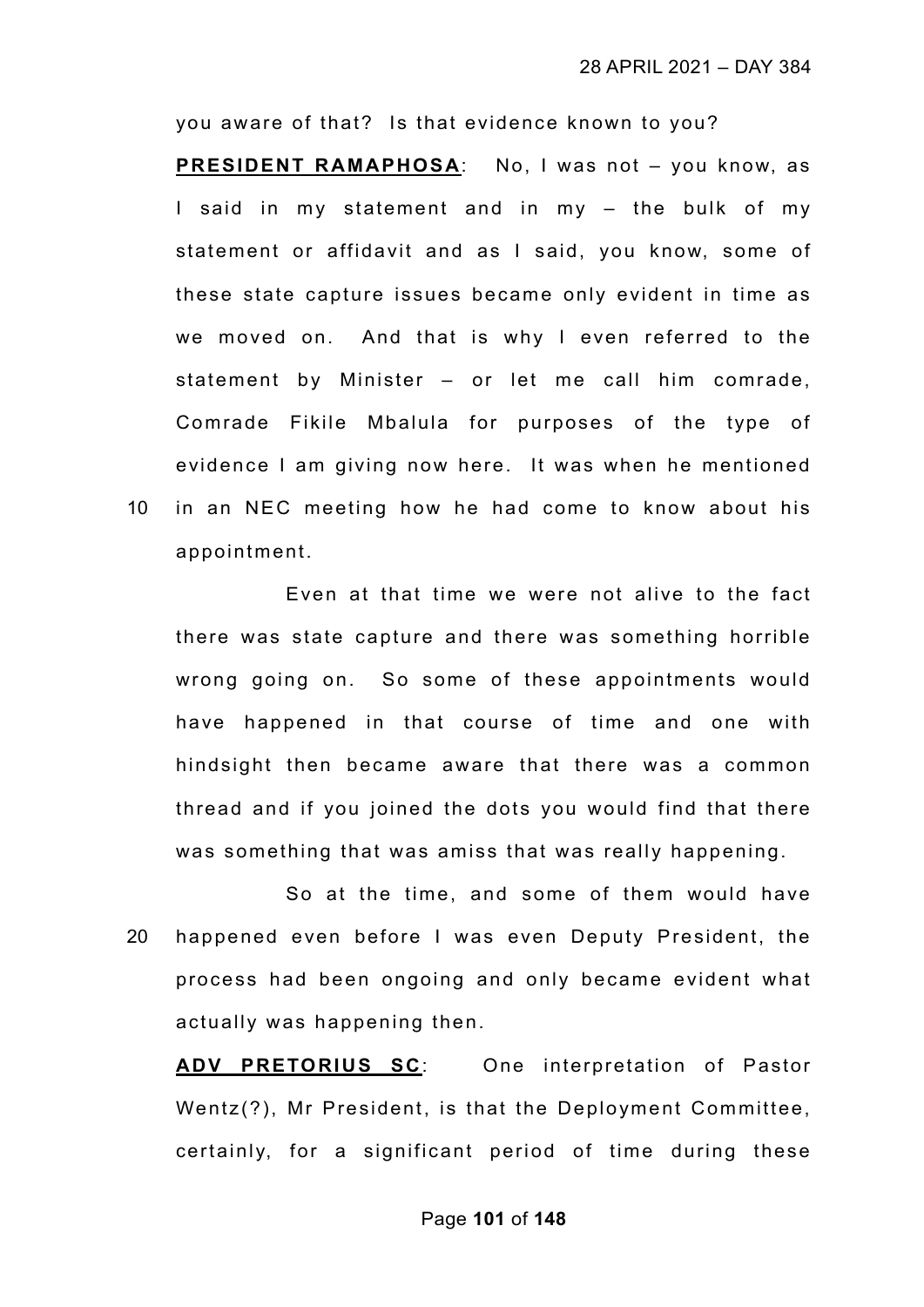appointments and you were Chair at the time of that Committee, as I understand it, was entirely bypassed in these appointments.

In other words, the ideal, as it should have worked, procedures that you have outlined today were not applied and in fact the Deployment Committee was not involved. Was there not then a duty on the Deployment Committee to put its hands up and say to the President: But these appointments are happening without our 10 knowledge. What is going on?

**PRESIDENT RAMAPHOSA**: There were some appointments where the Deployment Committee was not aware. I will give you a very good example where I was involved recently as President of the Republic where in finalising certain appointments, I bypassed the Deployment Committee myself and on realising that, I immediately went to the Deputy President, David Mabuza, and I said: I finalised these appointments without reference to you as the Deployment Committee.

20 And I think I even called the DSG then, Jessy Duarte, and said: I would like to apologise. But more than that, I am even prepared to come to the Deployment Committee and explain myself and I did and I said to my comrades that ordinarily I should have watched these or brought these to you so that you can either make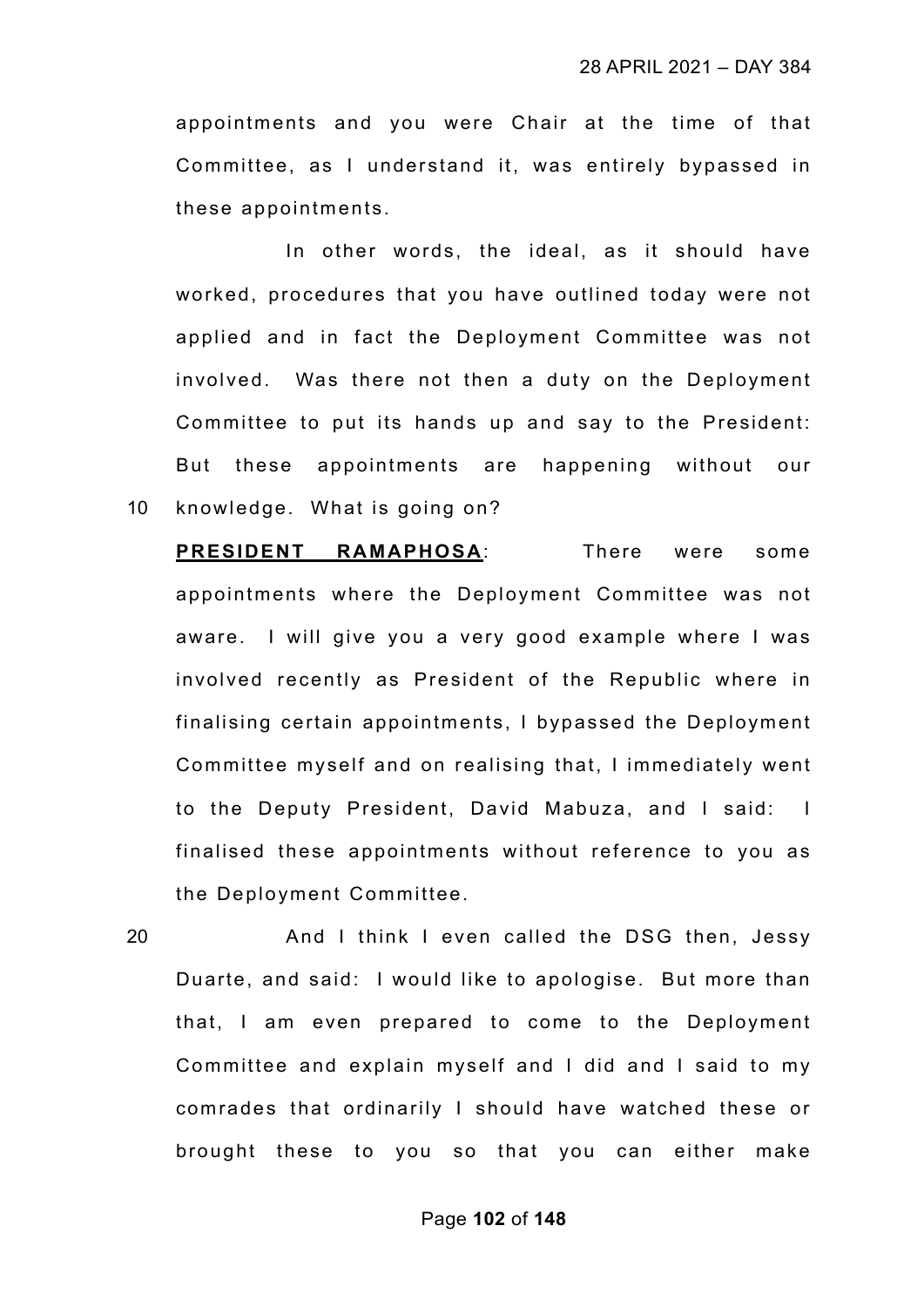recommendations. I did not. I was in a hurry to have these appointments. And it was *mea culpa* and it was accepted as such.

It has happened. I mean, when I was Chair of the Deployment Committee where some deployments were finalised without reference and one will admit that and accept that. And on those occasions, I would personally go to the President and say: President, you have shortchanged me and the Deployment Committee here. We 10 were supposed to be primed and informed about this appointment and that appointment and it would be *mea culpa* but the appointment had been made and announced.

Now the approach that I have taken now is that, it is important to ensure that our structures are involved because they play a key-role in all these processes so that those types of mishaps do not happen. Now I would never say that it was intentional. Like, in my case when I did not approach the Deployment Committee, it was not intentional. It was inadvertent. It was one of those errors 20 that one made and unfortunately one must be able to own up to it.

So there are those that have been made in the past, as you would have heard from the evidence that was presented to you without reference but I thought I should give you a context of how some of these would have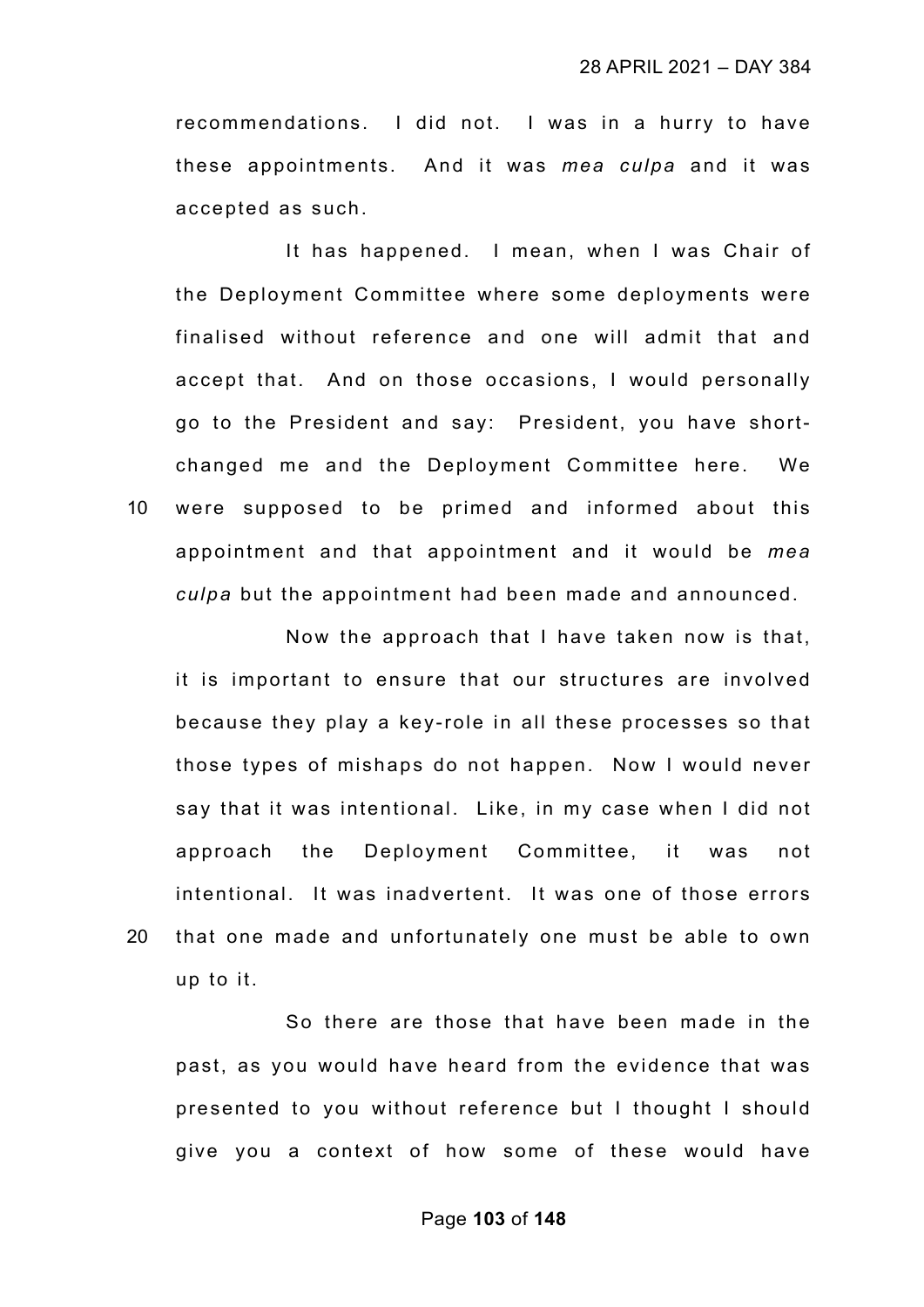happened and they did happen. We cannot deny that.

**ADV PRETORIUS SC**: Alright. Insofar as they did happen and insofar as you have stated you took this up with the former President. The response was an acknowledgment and *mea culpa*, as you say?

**PRESIDENT RAMAPHOSA**: Yes, yes.

**ADV PRETORIUS SC**: Fortunately or unfortunately, we do not have time to go through each one but the general principles are clear.

10 **CHAIRPERSON**: May I ask this Mr President? Does the Deployment Committee ever go public about people it has recommended for appointments in terms of speaking publicly.

**PRESIDENT RAMAPHOSA**: Chairperson, no. It never goes public.

**CHAIRPERSON**: Yes.

**PRESIDENT RAMAPHOSA**: It has never been heard ...[intervenes]

**CHAIRPERSON**: Yes.

20 **PRESIDENT RAMAPHOSA**: ...to go public.

**CHAIRPERSON**: Yes.

**PRESIDENT RAMAPHOSA**: But the Deployment Committee does express its disquiet and dissatisfaction, may I say. In the case that I was involved in, now as President, it was members of the Deployment Committee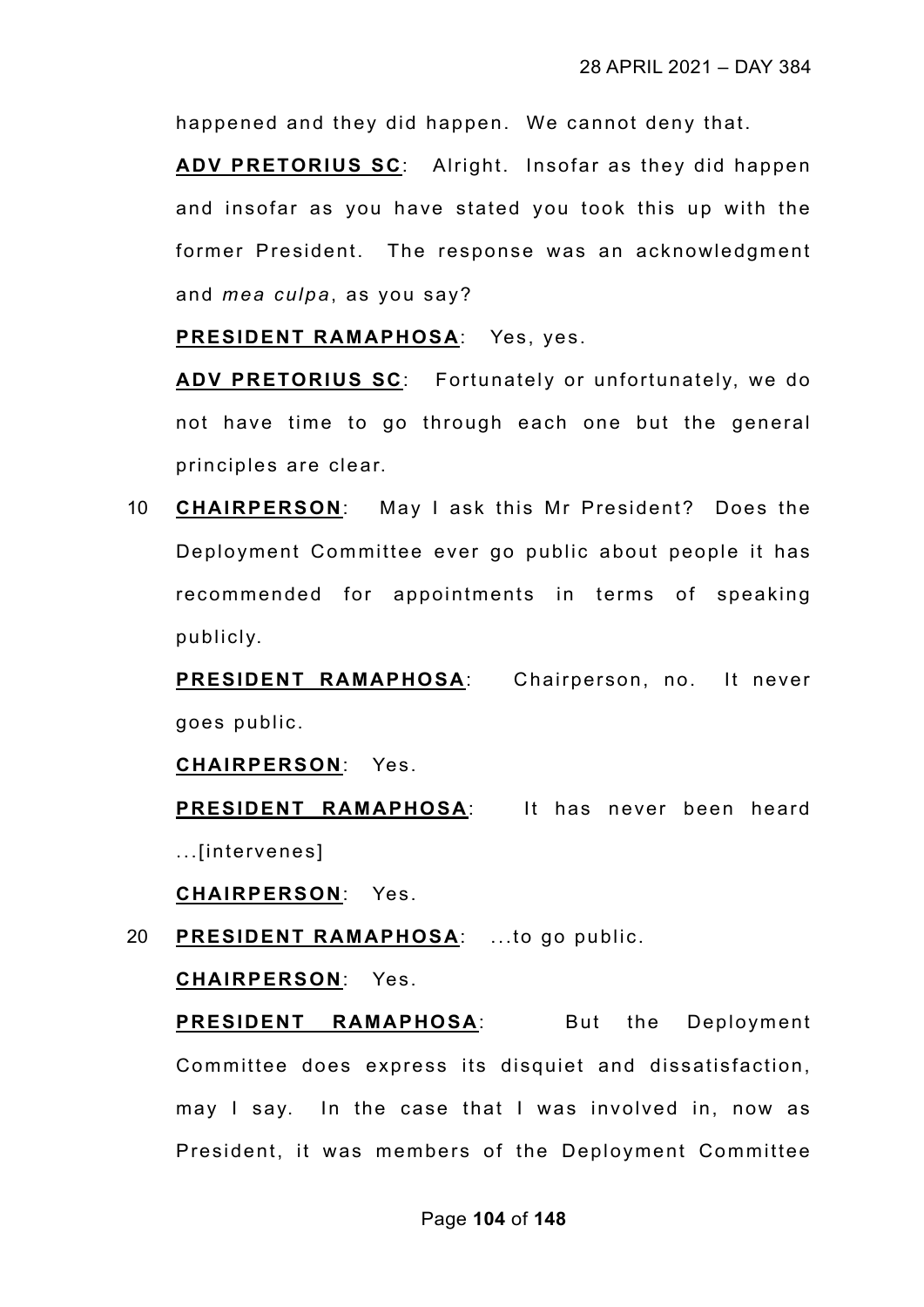who raised the concern which prompted me, finally, to go and address them and that was accepted but they never, not a single one ever goes public.

**CHAIRPERSON**: Well, I raise that because and maybe that can be dealt with later but you may or may not know much about it because I think you would not have been Chairperson of the Deployment Committee at the time. We – I have heard evidence in this Commission relating to, for example Mr Siyabonga Gama, who at a certain stage, I 10 think 2009/2010, at a certain stage was one of the applicants for the position of Group CEO for Transnet who was suspended as CEO of TFR, which is a division of Transnet.

And in the media there was a lot of talk about him and that position and various allegations, but there were reports in the newspapers of a number of senior ANC leaders who reportedly went public saying that Mr Gama should be appointed as Group CEO. And I wondered whether that might be because the Deployment Committee 20 had recommended him and that was maybe the reaction of some of its members who, if they were – if they thought if he was not being appointed.

So I thought you might be able to say whether they ever go public when maybe their recommendation does not seem to be accepted. But you say, as far you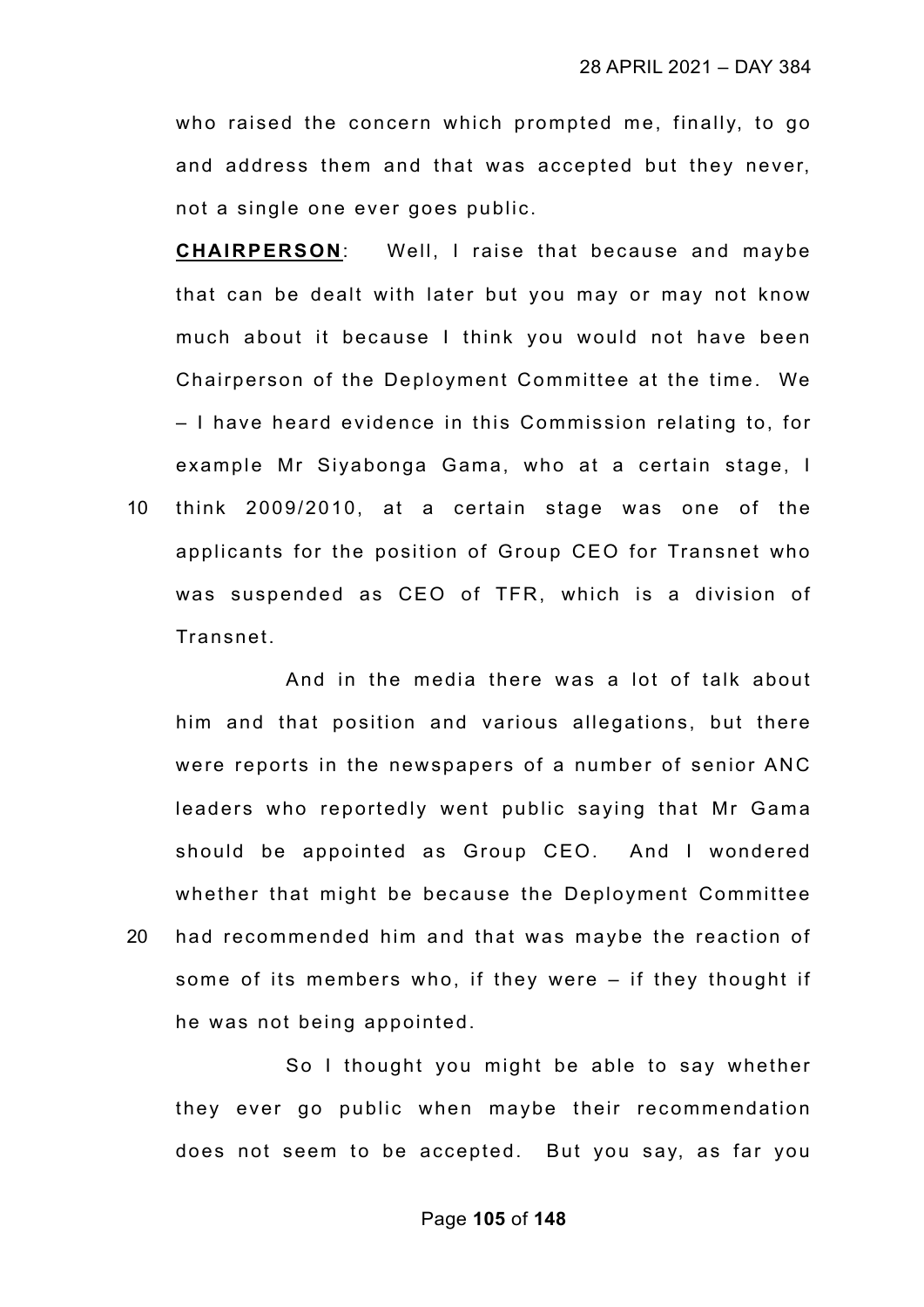know, they do not?

**PRESIDENT RAMAPHOSA**: Yes, Chairperson as far as I know they do not and I guess in Siyabonga Gama's issue, he was then seen as a fairly successful CEO and that would have been something that was generally accepted and he would have been seen as a type of person whose capabilities could have been Head of Transnet.

So there would have been side noises, noises from the side but certainly not from the Deployment 10 Committee because it has always operated as, if you like, a rear dart type of committee.

### **CHAIRPERSON**: H'm.

#### **PRESIDENT RAMAPHOSA**: Ja.

**CHAIRPERSON**: Well, just because we have touched on it. When Mr Mantashe gave evidence we have touched on it as well. But this was a case where, at least at a certain point, there was a black candidate who had been recommended by the Board of Transnet who was seen as a credible candidate but Mr Siyabonga Gama had not been 20 recommended.

And the then Minister, namely, Ms Barbara Hogan was supportive of the candidate that had been recommended by the board but there were reports of criticism of why Mr Siyabonga Gama was not the one who was recommended or who was not been appointed. I think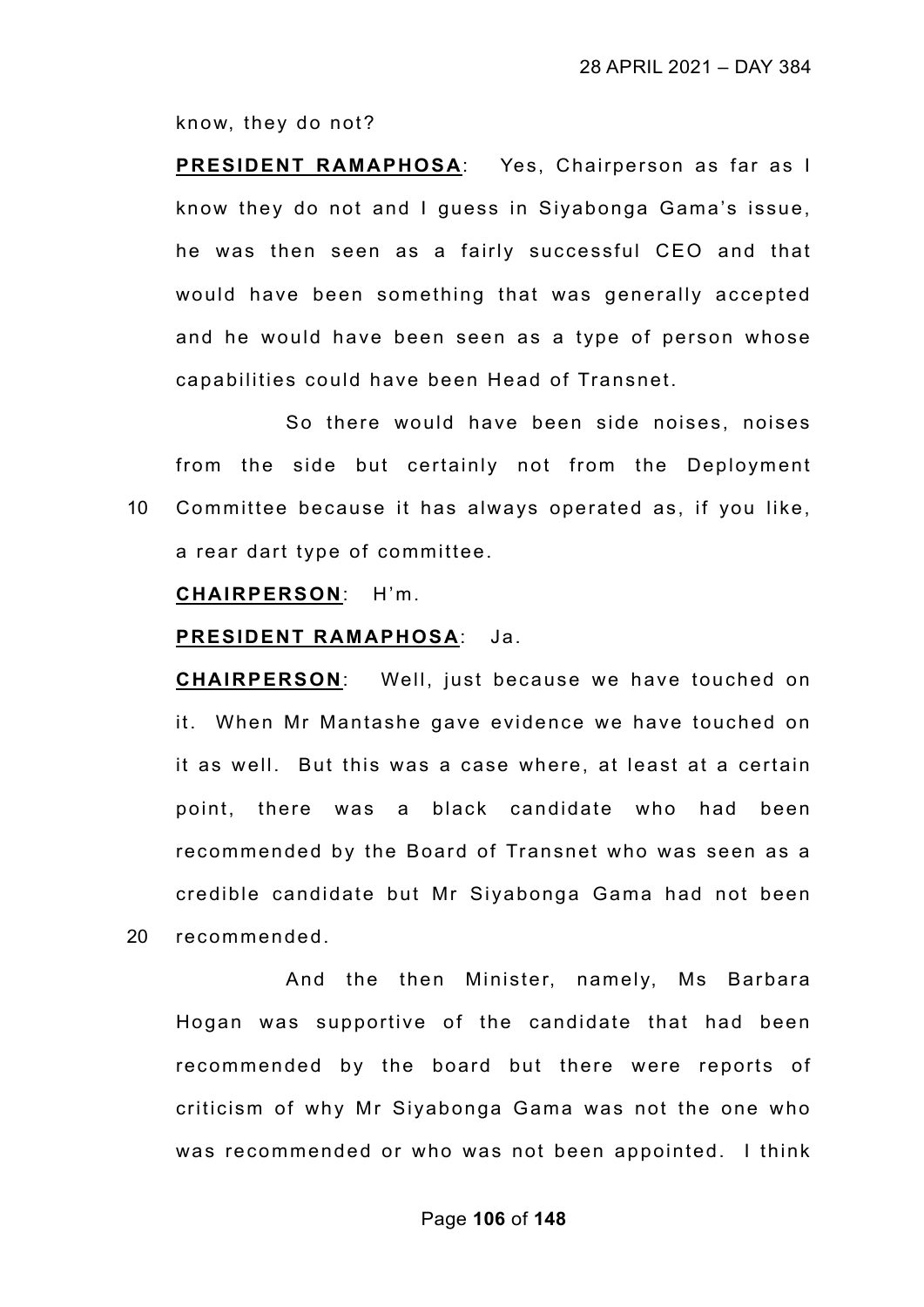Mr Mantashe told me that he had not been aware of a black candidate having been recommended because I think, at least from his point of view, he was looking at the issue of black managers been given opportunities to lead some of these parastatals.

So there was that concern to say, who – if the problem was that there should be change in the CEO's of parastatals, what was the problem? Because here was a black candidate ...[intervenes]

## 10 **PRESIDENT RAMAPHOSA**: Ja.

**CHAIRPERSON**: ...who appeared to be credible and nobody appeared to have issues with him who was recommended by a largely black board that had been appointed by the ANC government.

**PRESIDENT RAMAPHOSA**: H'm.

**CHAIRPERSON**: So what was sort of the issue? But as I say, one, you might not have personal knowledge and two, you might not have been a member of the Deployment Committee at the time.

20 **PRESIDENT RAMAPHOSA**: Chairperson, I certainly was not a member of the Deployment Committee nor was I an official at that stage.

# **CHAIRPERSON**: Ja.

**PRESIDENT RAMAPHOSA**: But what I can address to you is. There was and there is still a concerted move to ensure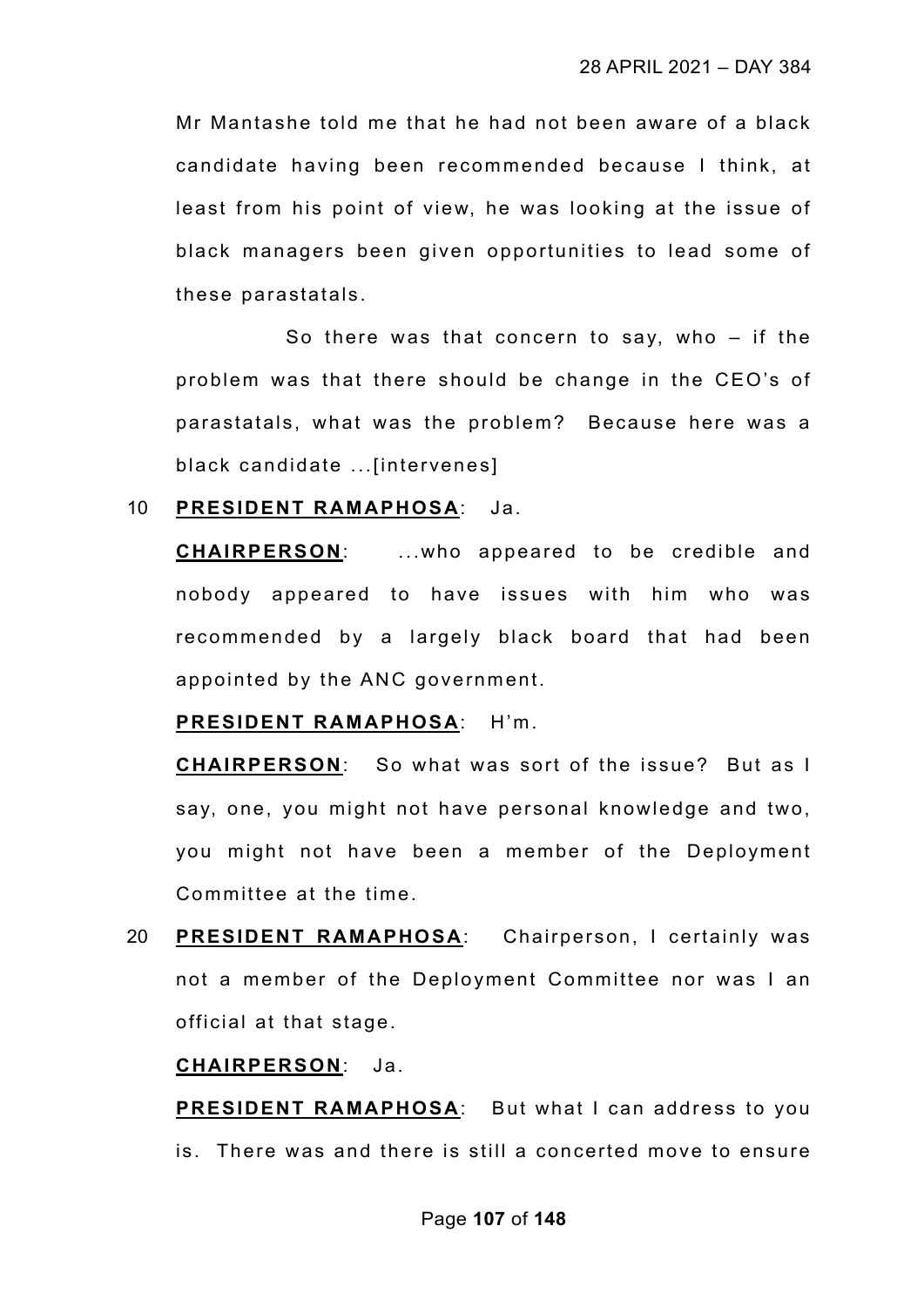that we do have as many black CEO leaders as possible, taking into account the diversity that we need to observe in our state-owned enterprises.

So that to me does not come as a surprise. It is very consistent with the approach that we also currently have that we need to have good diversity. That need to have diversity is so important and of course there are many who feel quite strongly about it to a point where they would say: When we appoint somebody who is not a black 10 African, they take umbrage but we then say but the call for diversity means that we must accept and embrace the fact that yes as much as, and we should, have the majority of the leaders of our SOE's and the DG's in government as being black African.

But we should also ensure that there is a balance because this country is not depopulated by Africans and our policy approach and thrust is for full diversity and we need to accept that that diversity will at times bringing in people who are not black Africans.

20 **CHAIRPERSON**: Yes, thank you. Mr Pretorius.

**ADV PRETORIUS SC**: Thank you. To return to the Gondwana[?] interview Mr President. In the context of deployment, once again, and we have now returned to the former deployment policies and your application. You spoke about patronage creeping in under the guides of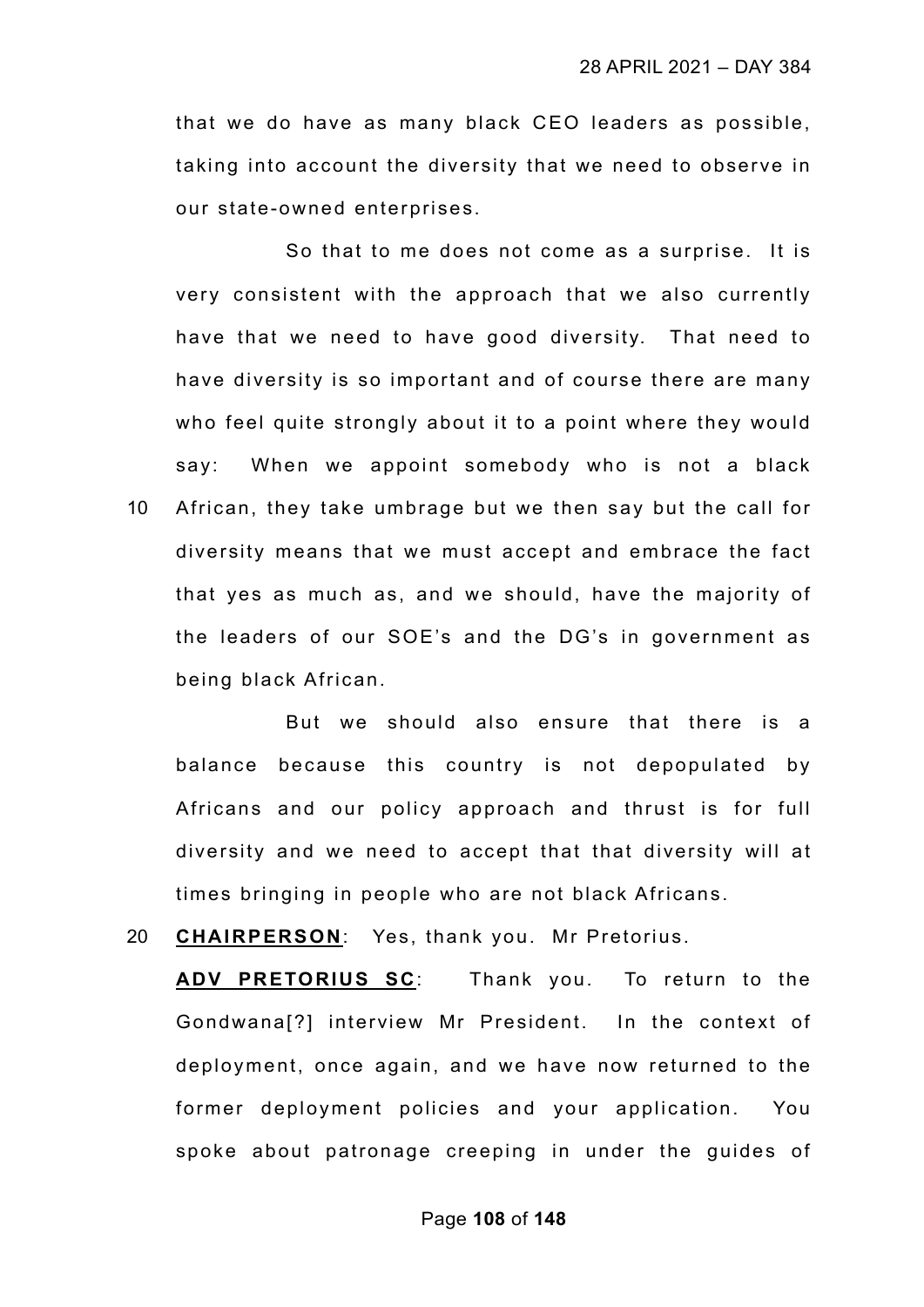deployment and to the best of my recollection you have used that term in this and other contexts. What is patronage? How does it work?

**PRESIDENT RAMAPHOSA**: Patronage would mean that you appoint someone who is not fit for purpose. Who is put in a position to advance certain sectional interests. Someone who you know will never really be able to execute the task properly or someone who is being appointed in return for some other favour or some other process that 10 needs to be met. And that is patronage.

And it goes against the grain of what we want to achieve because we want people who are fit for purpose, who will be able to execute the task, and who are appointed without having some interest in mind which are sectional or even factional. So that is what I would characterise as patronage. I have not looked at the dictionary meaning recently but that is how – that is the political understanding that I would give to it.

**CHAIRPERSON**: Would it include appointing somebody 20 who, as you have put not fit for purpose, who is not qualified of the job or maybe just basic standards, the requirements but the other people who meet and surpass those standards but particularly one who does not qualify because he or she will feel that she or he has been done a favour and therefore owes the appointing authority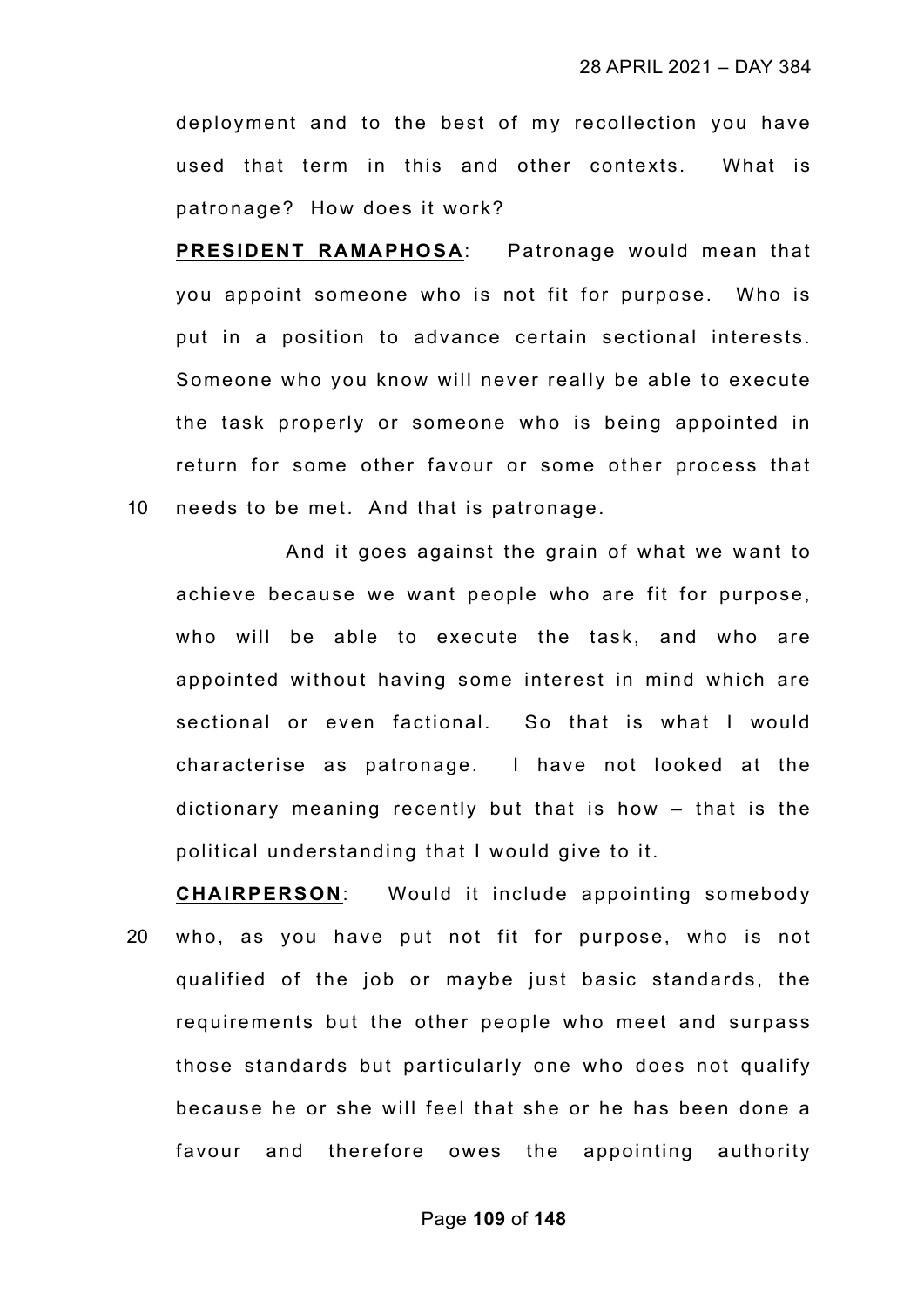something, loyalty. Because otherwise, he or she could not get this job and therefore the appointing authority thinks there are good chances that such a person will be compliant. Does it include that in your view?

**PRESIDENT RAMAPHOSA**: Yes, Chairperson.

**CHAIRPERSON**: Ja.

**PRESIDENT RAMAPHOSA**: Not only be manoeuvrable but be compliant.

**CHAIRPERSON**: Yes, yes, yes.

10 **PRESIDENT RAMAPHOSA**: Be compliant ...[intervenes] **CHAIRPERSON**: Yes.

**PRESIDENT RAMAPHOSA**: I think that is what you said complaint.

**CHAIRPERSON**: Yes.

**PRESIDENT RAMAPHOSA**: And ...[intervenes]

**CHAIRPERSON**: Ja, he would be manoeuvrable.

**PRESIDENT RAMAPHOSA**: Yes, manoeuvrable and be loyal to use ...[intervenes]

**CHAIRPERSON**: Ja.

20 **PRESIDENT RAMAPHOSA**: ...who have appointed them or who would enable their appointment.

**CHAIRPERSON**: H'm.

**PRESIDENT RAMAPHOSA**: And manoeuvrable in a sense where they will do their bidding and they were always be there to guard their interest.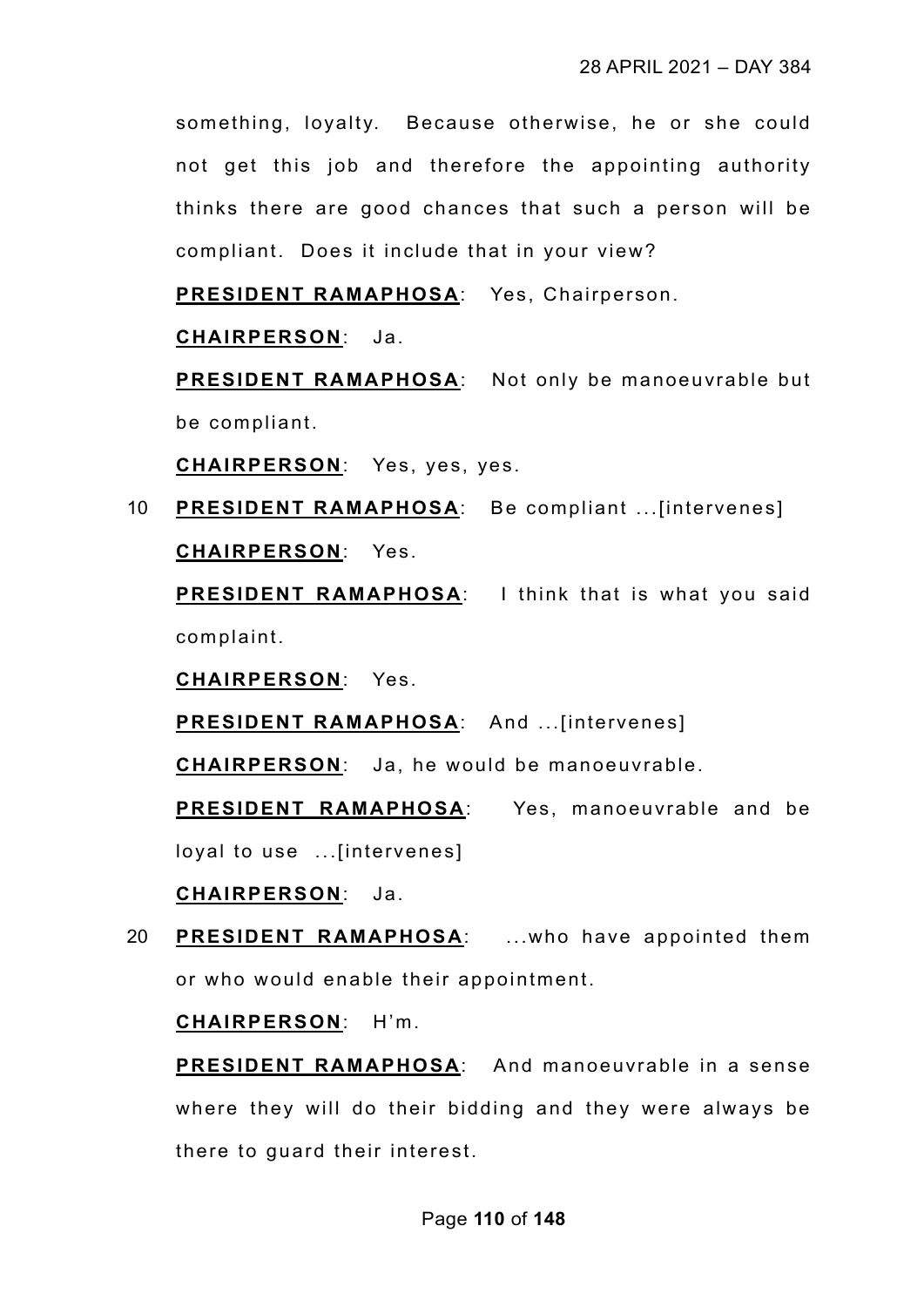#### **CHAIRPERSON**: H'm, h'm.

**PRESIDENT RAMAPHOSA**: And that is patronage and that is the crude diversion of what we want to see in the state.

**CHAIRPERSON**: H'm.

## **PRESIDENT RAMAPHOSA**: Ja.

**CHAIRPERSON**: Mr Pretorius.

**ADV PRETORIUS SC**: Of course, there is the further selfperpetuating element to patronage that a patron receives 10 favours or even receive financial gain, becomes more powerful and then in a greater and more powerful position as a patron.

# **PRESIDENT RAMAPHOSA**: Yes.

**ADV PRETORIUS SC**: Has this happened and if it has, how is it intended to be dealt with?

**PRESIDENT RAMAPHOSA**: Well, as we have said and which we have dealt with in the African National Congress. We recognise that this is behaviour that has ensued and in recognising it we have come to the conclusion that we 20 need to rid our organisation of patronage. And in some cases we even say certain members join other members rather than the ANC.

Those are practices that we want to get rid off so that we free everyone in the ANC to know that they can stand in their own name and right and be appointed to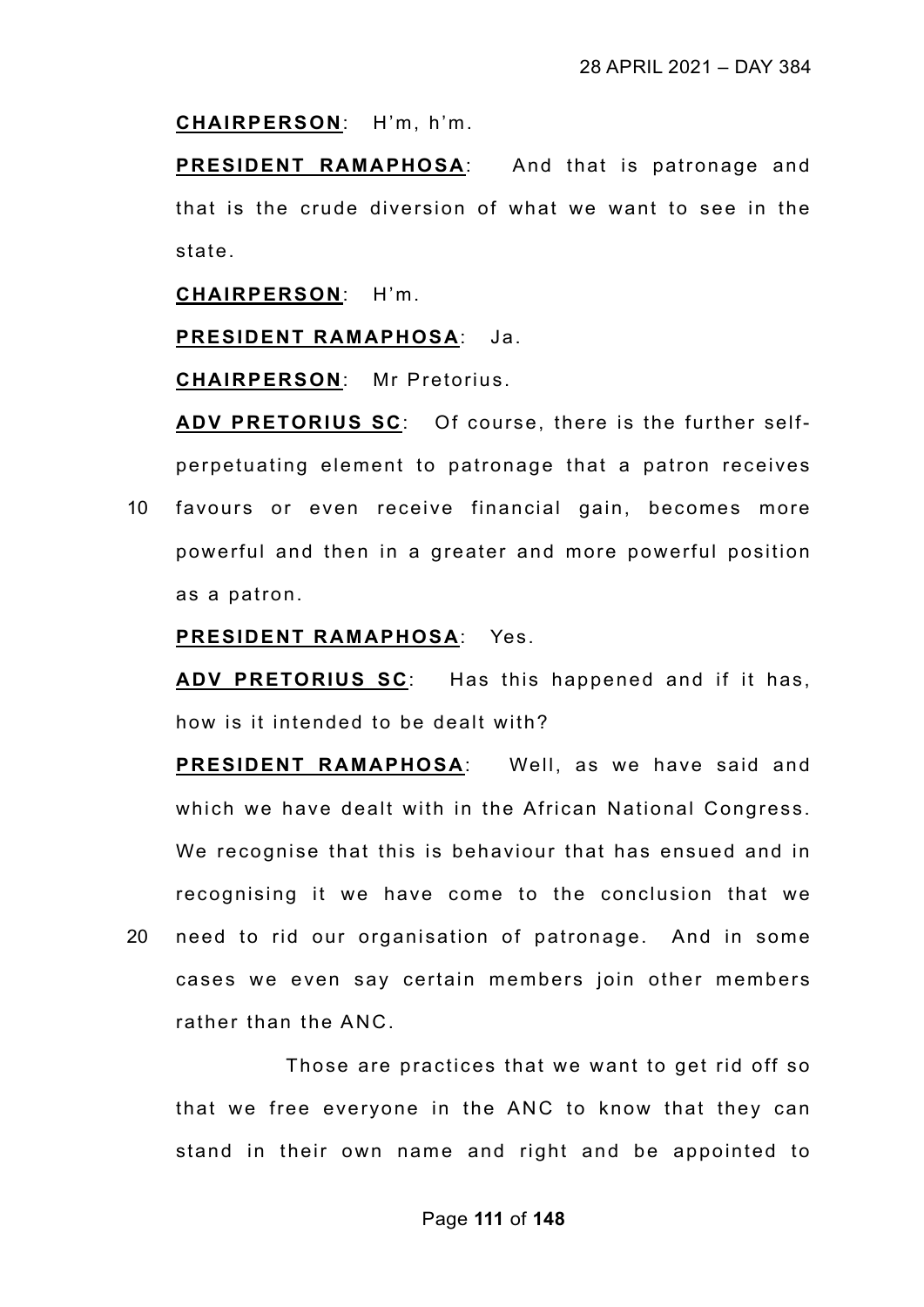positions in their own name and right. And how we do it is to inculpate this morality. And the renewal that we have been talking about is part of that process that there needs to be renewed morality in the ANC to enhance the integrity of the organisation. And without doing so, the renewal process falls flat on its face.

**ADV PRETORIUS SC**: In fairness to those who have given the evidence and in fairness to yourself, Mr President. I need to put to you certain passages from the evidence that 10 have told the Chair of the hard interpretation of deployment. In other words, that it goes much further than recommendation.

And then I would like to put to you, certainly of your own statement, which quite frankly highlights the problems that you face or have faced and do face. The evidence of Lynne Brown in relation to SOE boards, more than one, was to the following effect:

"It must be borne in mind that all appointments to the boards of state-owned entities must also 20 be approved by the African National Congress Deployment Committee where after it gets approved by Cabinet..."

That was her clear and unequivocal evidence. Do you have any comment?

# **PRESIDENT RAMAPHOSA**: [No audible reply]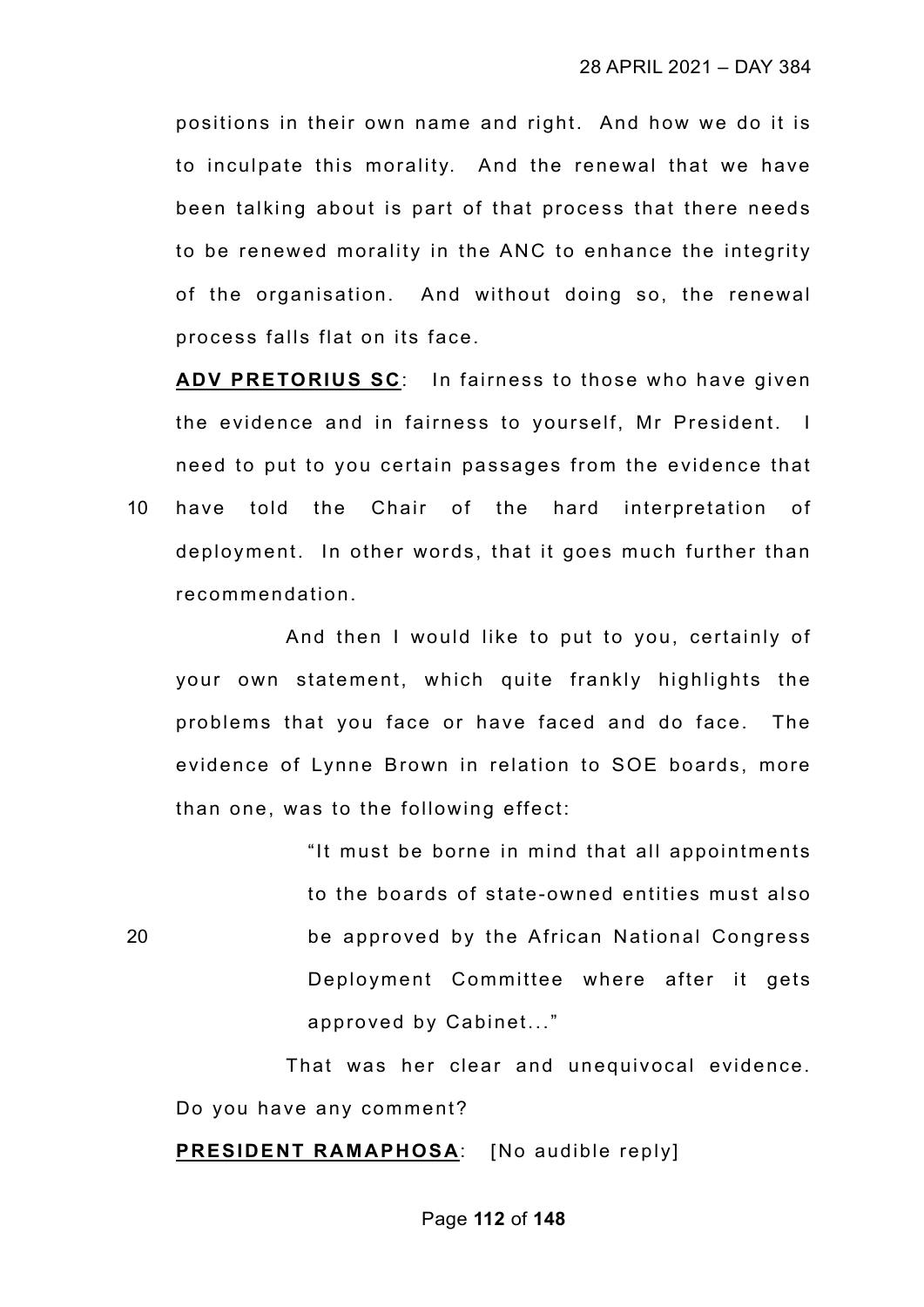**ADV PRETORIUS SC**: And this was in the period 2014 to 2015, at least.

**PRESIDENT RAMAPHOSA**: Yes, that is where the interpretation of this recommendation process would come in. And that is why I referred to the role of the minister because the minister as the executive or it plays a critical role because it is the minister who, in the first instance, knows and realises that the board's tenure has come to an end. I need to replenish the members of the board and 10 these are the skills that are needed. I need or we need accounting skills, corporate governance skills, financial skills, you name it, environmental and so forth and we

need to have a gender balance.

So it beholds on the minister and I deal with this, you know, on an ongoing basis even now as President. It beholds on the minister to then come forward and say: I need to replenish the six members on the board.

And what she will often have to do or be 20 encountered with is. Have you sourced, have you worked out a list, a list of names that should be preferred? And the minister's task is to do precisely that and having done that, a wise minister would then say: I have got like 18 names and I need six or 12 names. They would then put that forward and say to the Deployment Committee – and

## Page **113** of **148**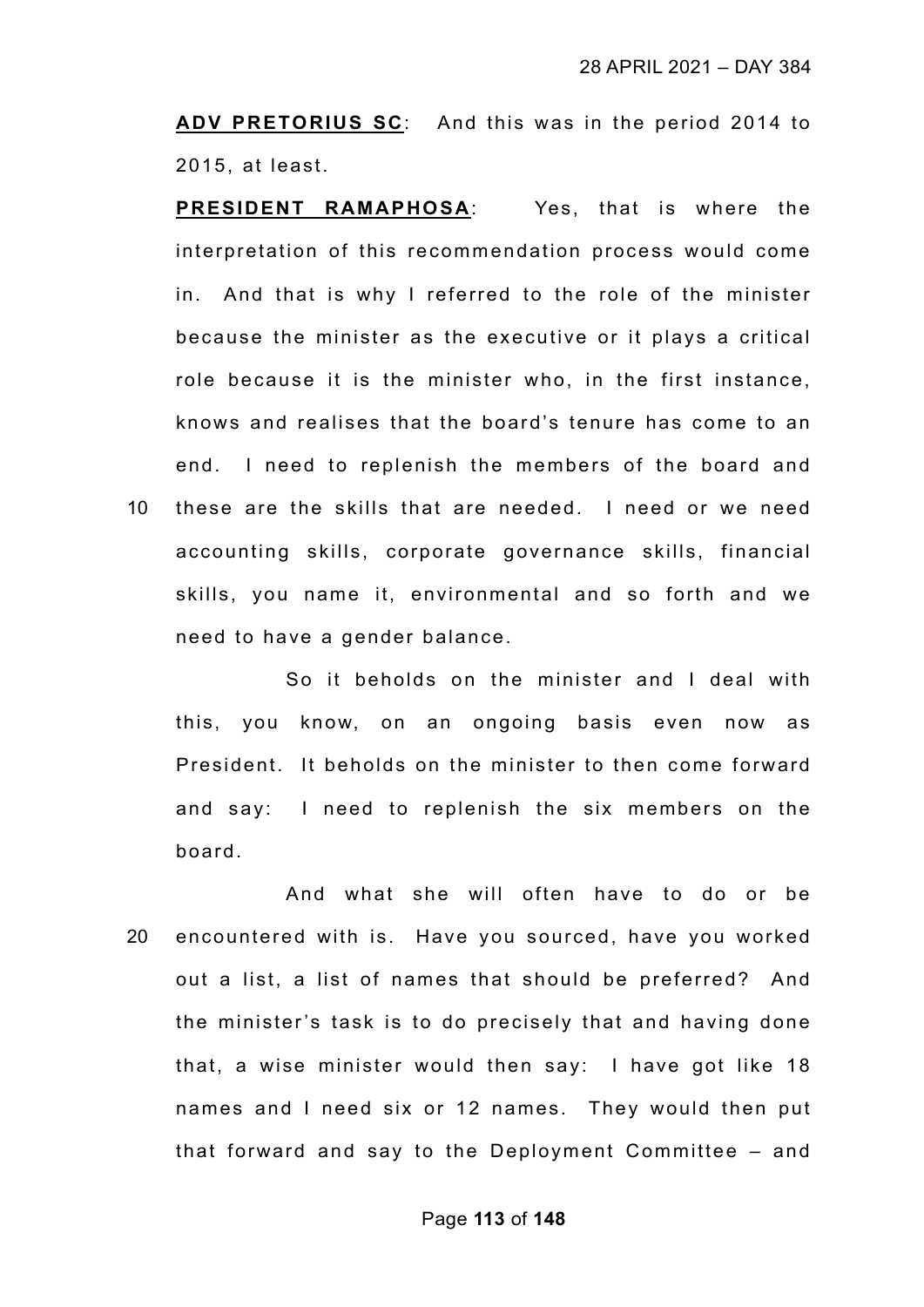then the Deployment Committee would say – and quite often a pamphlet is set out or an advert for people to apply.

And quite often you get many applications and I actually appreciate that because it basically means you are opening up quite a number of these positions to South Africans who can play a role in enhancing governance in some of our state-owned enterprises. And it is the minister who must then summarise all that, bring together a 10 summarised list or preferred list or summarise and then put it forward as a near or shortlist.

And once that has happened, the Deployment Committee would say: Well, we would recommend the following. And sometimes they need six and there is 18, they would recommend: Why do you not go forward with 12 and then let us see what the selection in government then comes up with. And that is where I would say maybe Lynne Brown then says this got to be approved.

But I will, as the former Chair of the Deployment 20 Committee, will be able to say clear emphatically that it is that recommendation process. And as you can hear, it goes through a number of processes and this may be confusing and this may even create doubt in people's minds but that is the actual process as it unfolds and as it happens. And in the end, Cabinet – even with Cabinet –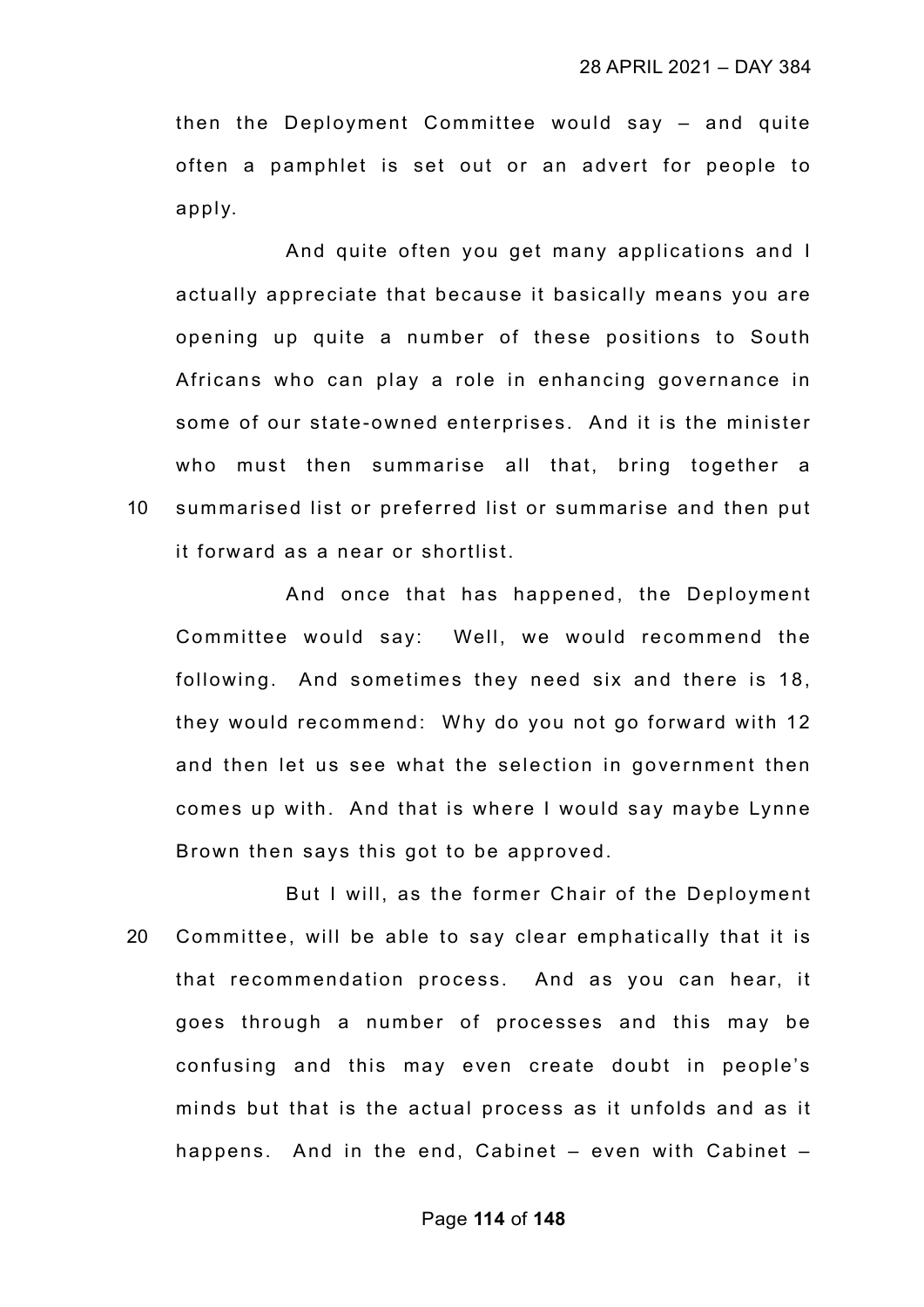Cabinet then will then be presented with say maybe a near final list.

But Cabinet then finally, Chairperson, deliberates on each of the names where Cabinet has a role in deciding because of legislation for that entity. It deliberates on that and some names fall off at Cabinet level and some on those lists are sent back to the minister or Cabinet says: Take this back. We are not about to approve this.

10 And the ministers pull out their hair and be frustrated but that is the rigorous role that is involved in the selection of those people. And may I add deployment committee level, I know of ministers who have been there three times or more just to get a list recommended.

So it is not as easy as that where you just have a list which is underpinned by nefarious intensions, just approved, it is quite vigorous and I have known and I have seen ministers coming out of that type of process just pulling the sweat off their foreheads because it means they 20 have achieved something. It is not an easy process.

**CHAIRPERSON**: Of course, Mr President, now that we are touching on the boards and the role of the deployment committee on the appointment of boards of SOEs, when one looks at what has happened, as the evidence has revealed in his Commission over the past two and half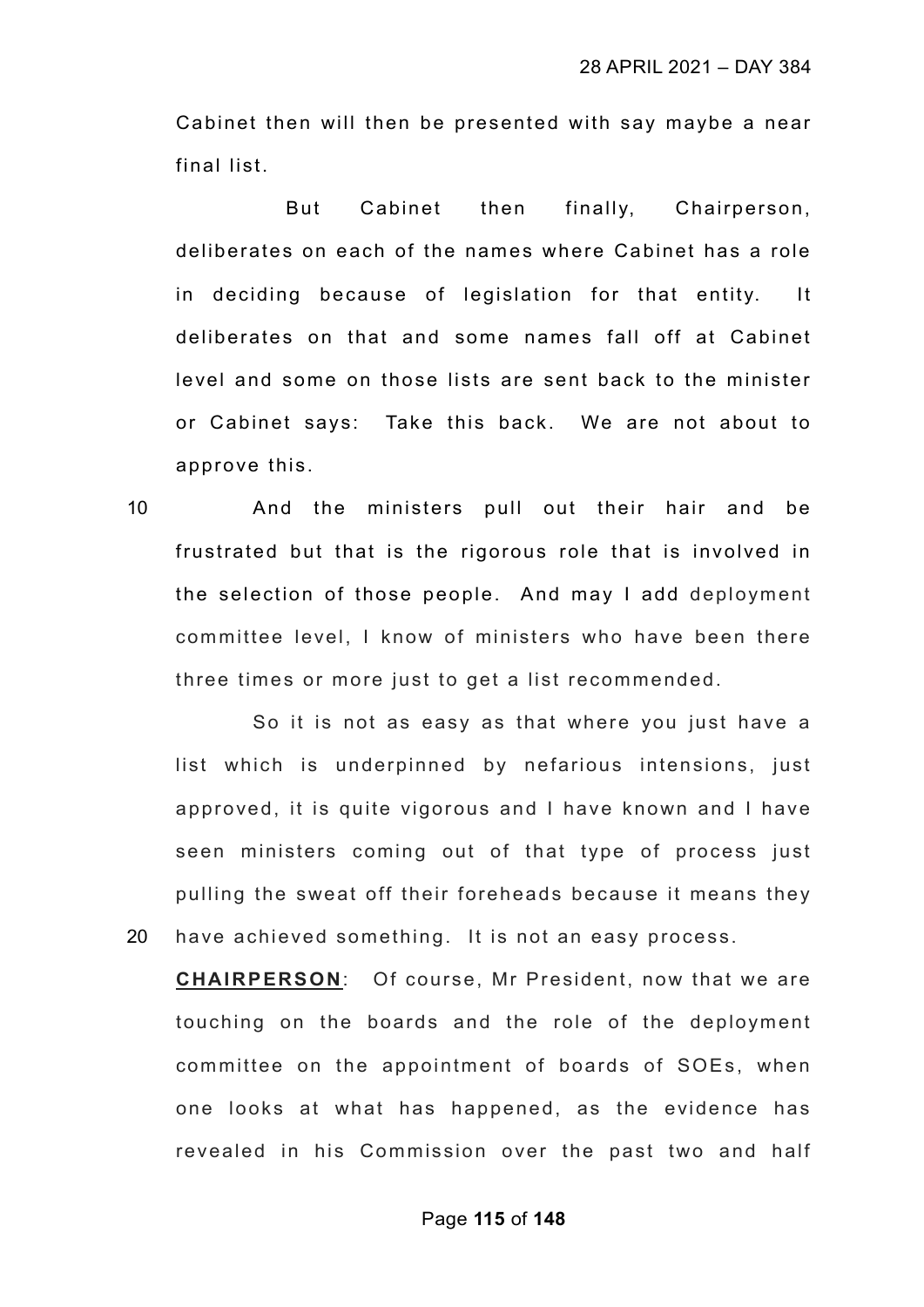years, what has happened in various SOEs, Eskom, Transnet, SAA, PRASA, you name them, over a certain period, you are bound to ask the question how is it possible that in each one of those, these SOEs, the types of boards that were there did not do a, b, c, d. How could all of these things happen while they were there?

And that raises the question of how were they appointed? What criteria were followed in selecting people to be put into those boards? How could these SOEs be 10 where they are now or be where they were a few years ago but in some we can say now when they were – they had boards? It is like – it is like there is something common, common problem with all of these boards that made it possible for the SOEs they were supposed to run to be where they are and therefore, as the Commission, one of the things we – some of the things we want to look at is how do we – what recommendations should be made that would try and make sure that in the future if anything like this were to happen, it should just be one, not all of them.

## 20 **PRESIDENT RAMAPHOSA:** Yes, indeed.

**CHAIRPERSON**: So obviously you go back and say who were the people who were making appointments here? What was going on? So I am just highlighting that as you share with me what the deployment committee's role is and the ministers, there is that question to say the same thing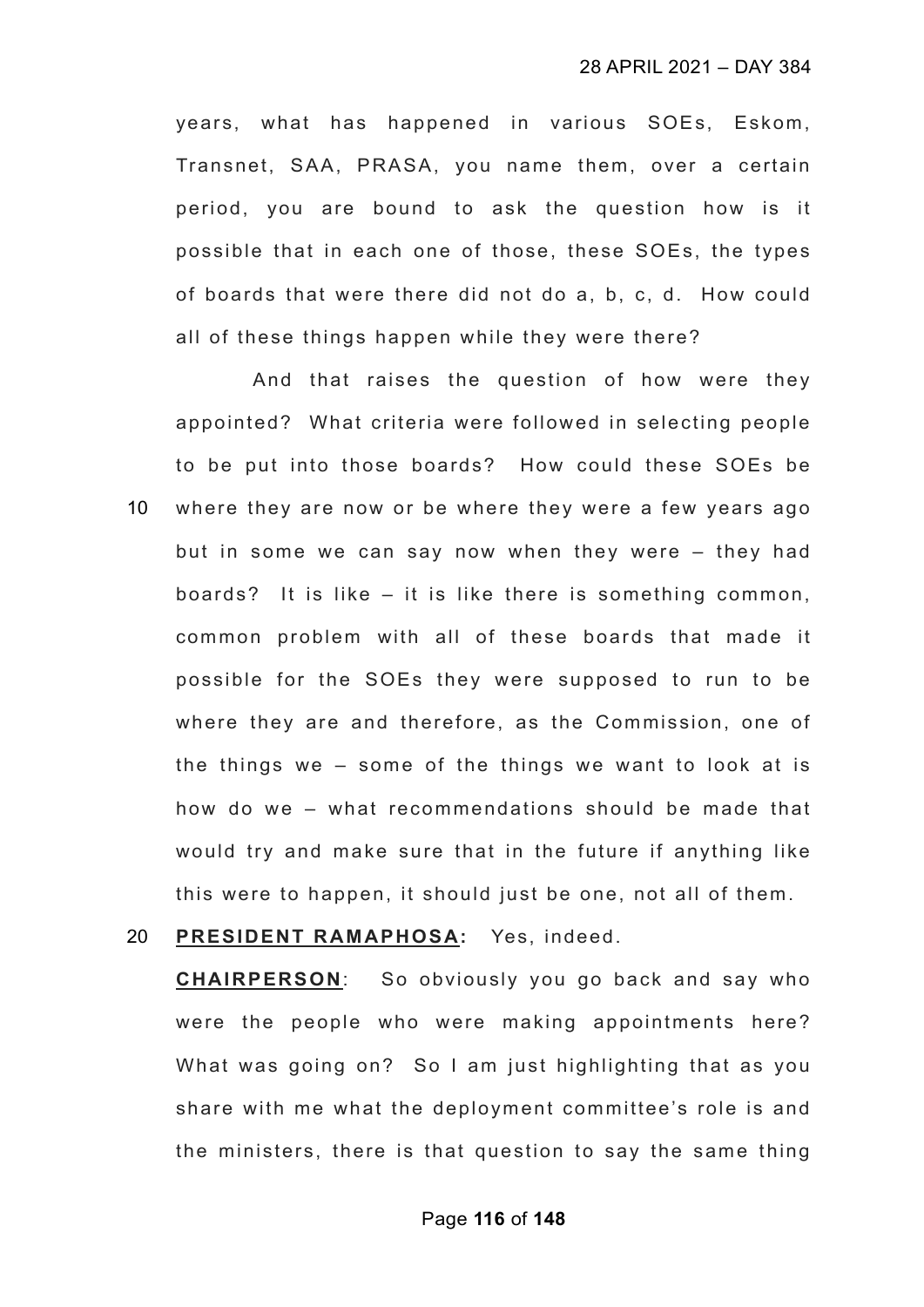happened with SAA, the same thing happened with Eskom, the same thing happened with Transnet, the same thing happened with Denel, same thing happened with PRASA. What was really going on? But there were boards? So you might want to say something, I am just saying that those are some of the questions we are asking ourselves.

**PRESIDENT RAMAPHOSA:** Indeed, Chairperson.

**CHAIRPERSON**: With a view to saying if we do not want to see the same thing happening to SOEs again in the 10 future, we have got to identify what caused these problems and seek to ensure that we recommend measures that will make sure that the same problems do not happen. But as you were saying a few minutes earlier, we have to go to identify where the problem is or what the weakness is in

order to be able to make an appropriate recommendation.

**PRESIDENT RAMAPHOSA:** Quite correct, Chairperson, and I think the work of your Commission is to investigate precisely that. What I can say is that there was massive system failure and some of it could have happened 20 advertently where certain people were put in certain positions to advance certain agendas, as you are investigating now about the capture of some of those entities and – so what you are saying is germane to precisely what your Commission is dealing with and some of it was so hidden, so masked that you just could not see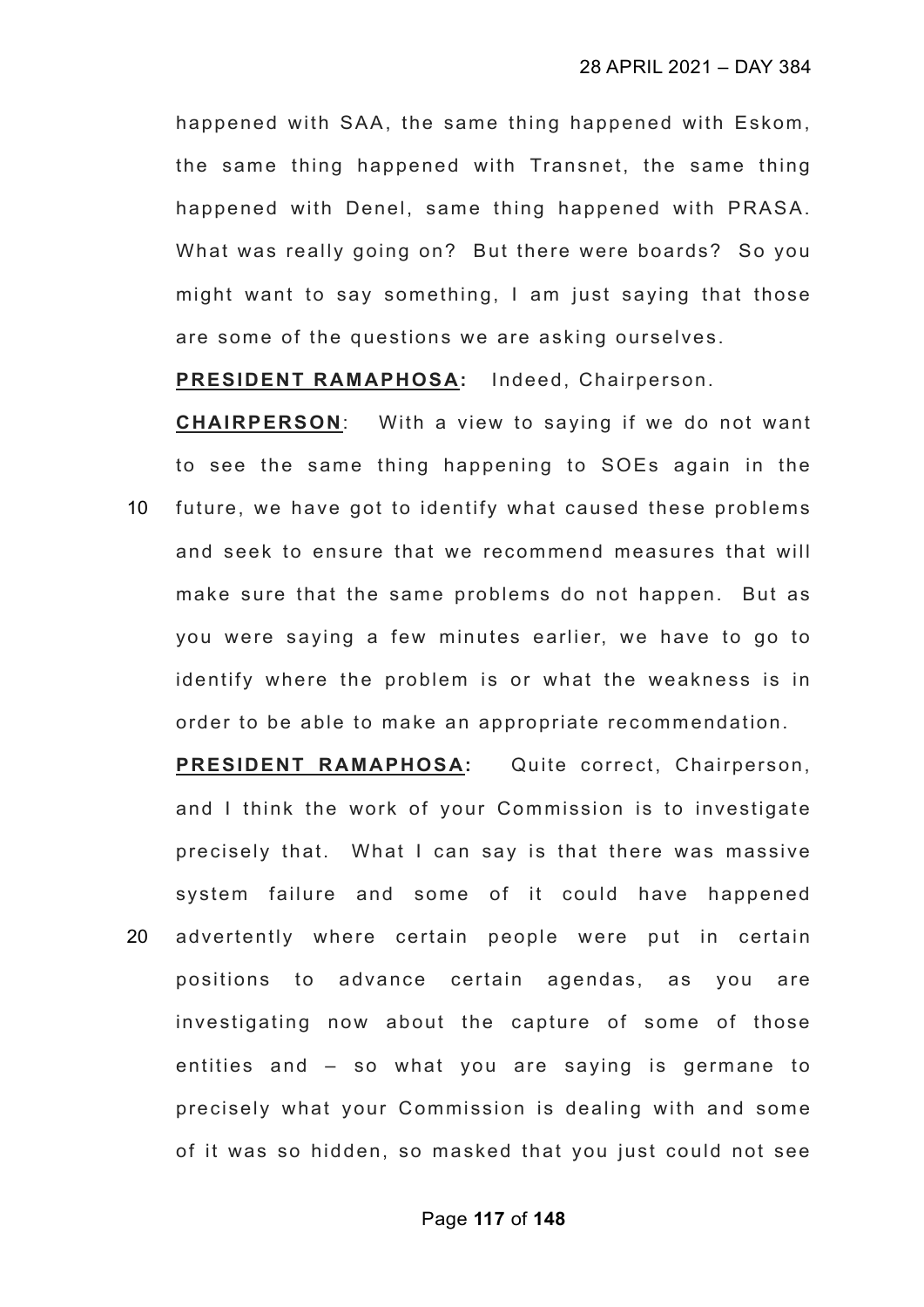that a certain individual was there to advance a particular agenda and that is why we rely on your Commission to ferret the truth out so that we are able to see – but as regards going forward and which is where your Commission will make recommendations and we will be able to overlay some of the form processes that we are involved in, we will want to have a completely new chapter, we must open a new page and be able to say when it comes to state owned enterprises, we have come from a horrible past that 10 converted some of really top performing state owned enterprises into a shadow of themselves today, so we now need to move forward with greater firmness in as far as populating not only the boards but the management with people who are capable, who are focused and, Chairperson, we are already beginning to see that. That future that your Commission will point us forward to is already beginning to happen.

We are starting from a low base but already a number of those state owned enterprises are being 20 reformed, rebuilt, re-birthed, if one can use – reborn, that is, and a structure which possibly we will talk about when I come back as President of the state, the structure we will put in place by the state owned enterprise council is looking precisely at that so that the rules and regulations that we have put in place should not only be theoretical or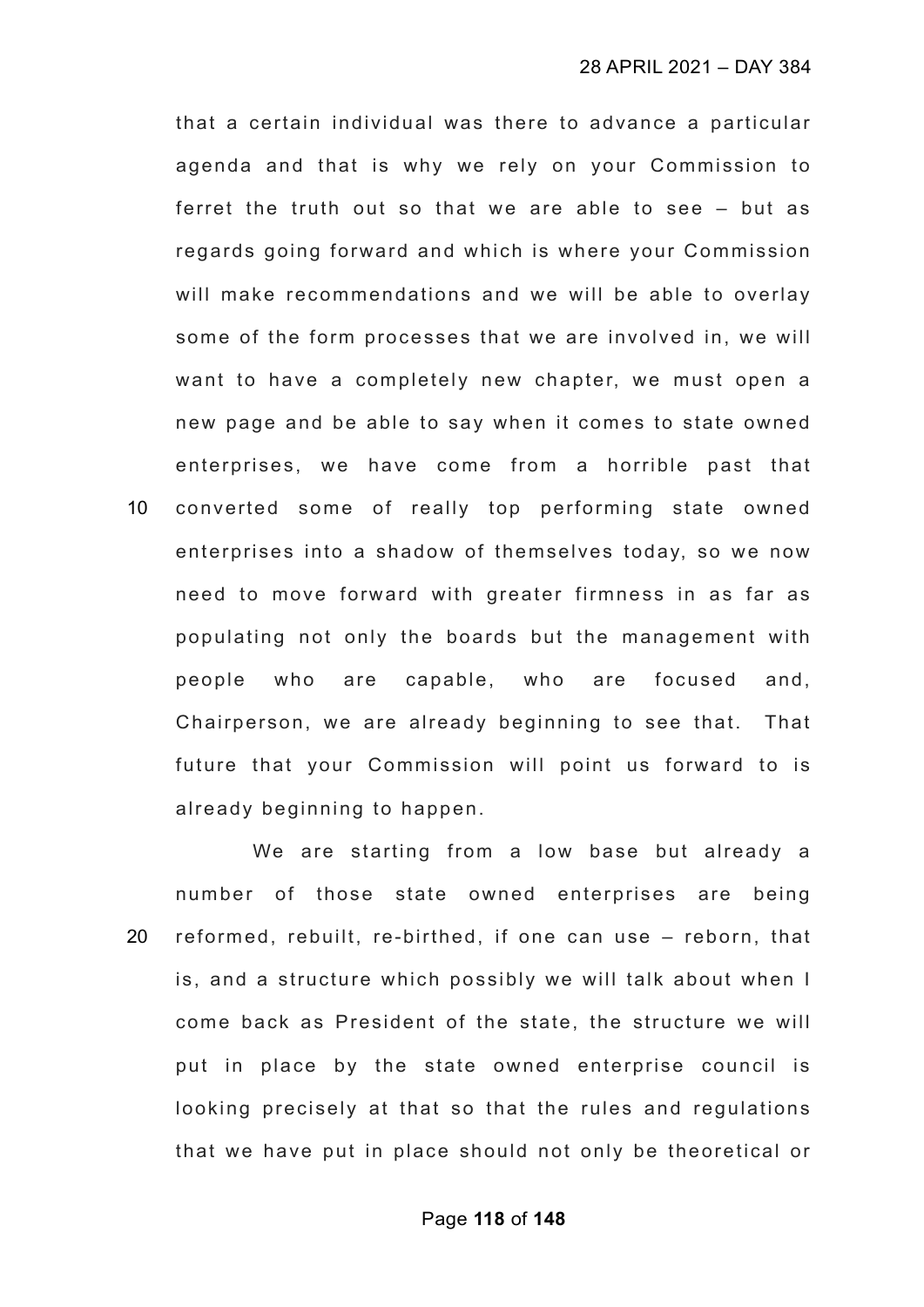in name only, they should now be, for lack of a better word, practilasised[sic] and implemented.

So those are issues that are top of mind to me, personally, and they are also top of mind to the ANC because it is only when these state owned enterprises function properly with proper boards and having identified South Africans who are loyal to the constitution and to the country that we will be able to reform them.

So basically I would say we no longer want people 10 who will be appointed to advance certain agendas and we will be scrutinising everyone more thoroughly and completely to make sure that we do have people who are fit for purpose and the term fit for purpose is what should be operative here. It is an English term but it is a term that is very applicable to correct the wrongs of the past so that is how we are going to proceed.

**CHAIRPERSON**: Well, I mention this for the session that will come later probably end of May, Mr President.

### **PRESIDENT RAMAPHOSA:** Ja.

20 **CHAIRPERSON**: And the legal team may or may not have included this in the scope but I mention it, that one of the things that I want to know is, in regard to various SOEs, is what the executive know because this the situation was deteriorating from a certain point, one expects that there would have been regular reports to the relevant minister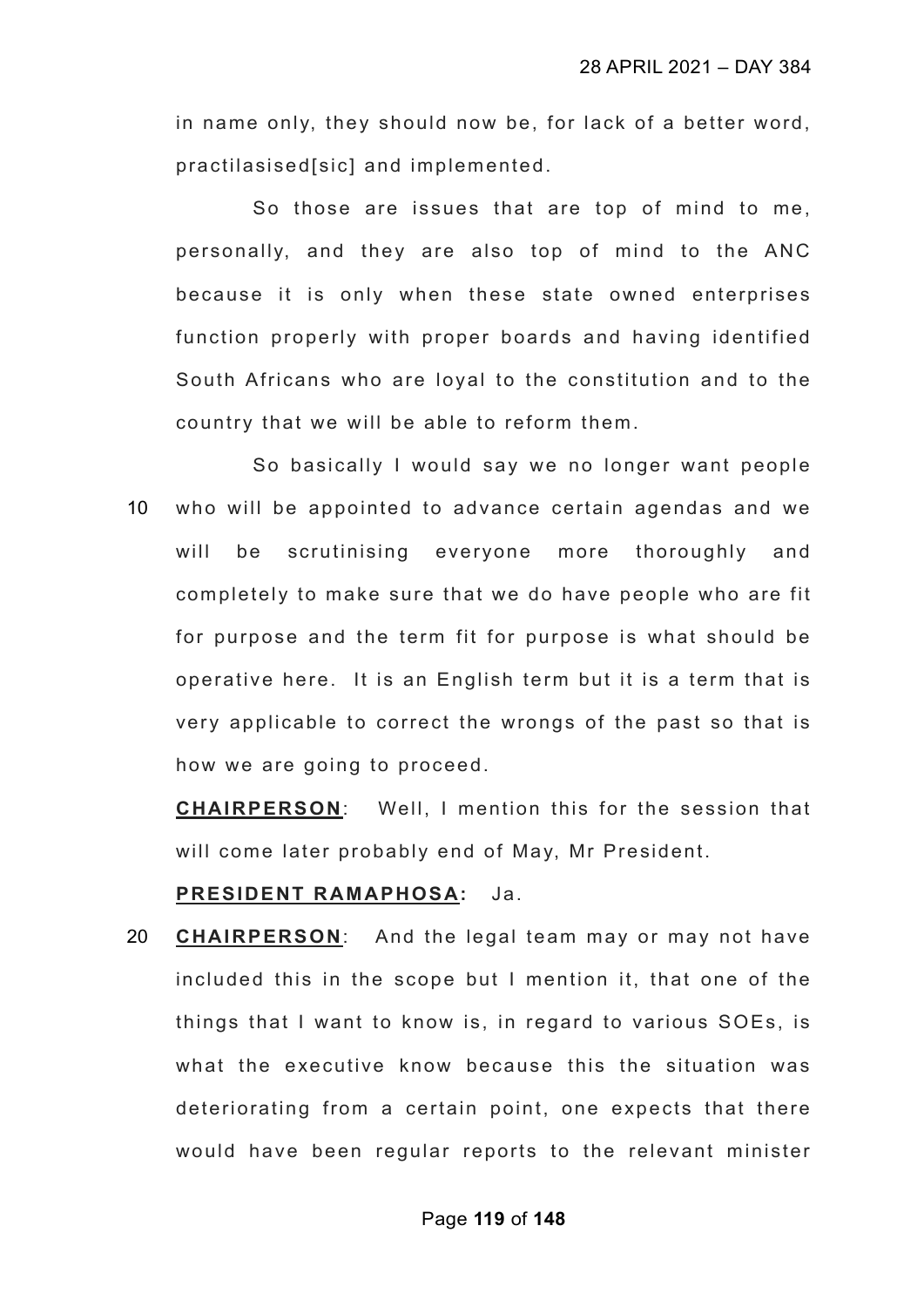and to cabinet, you know, to the President and to the cabinet to say this is what is happening in that SOE, this is what is happening in that SOE and I would be interested to know, apart from the President, what was cabinet saying about the situation as it was deteriorating over a certain period of time? So that would be very useful because one wants also to see whether the situation could have been arrested at a certain stage if certain information was known to cabinet and cabinet did not act or what the

10 position is but I am just mentioning it, that that would be for the next session.

**PRESIDENT RAMAPHOSA:** I am happy to give you a liner on that.

**CHAIRPERSON**: Yes, yes.

**PRESIDENT RAMAPHOSA:** Because I think we will deal with it at the next session.

### **CHAIRPERSON**: Yes.

**PRESIDENT RAMAPHOSA:** What we have had in the past – and I will just mention that in short, because we will deal 20 with it , is that we had a very silo style of work where, you know, almost everybody kept to their name and where there was no – a cross-dimensional type of collegiate involvement and I will be able to tell you, when I come back, that we are ridding ourselves of that so that there is more of a sharing of knowledge and experience in the work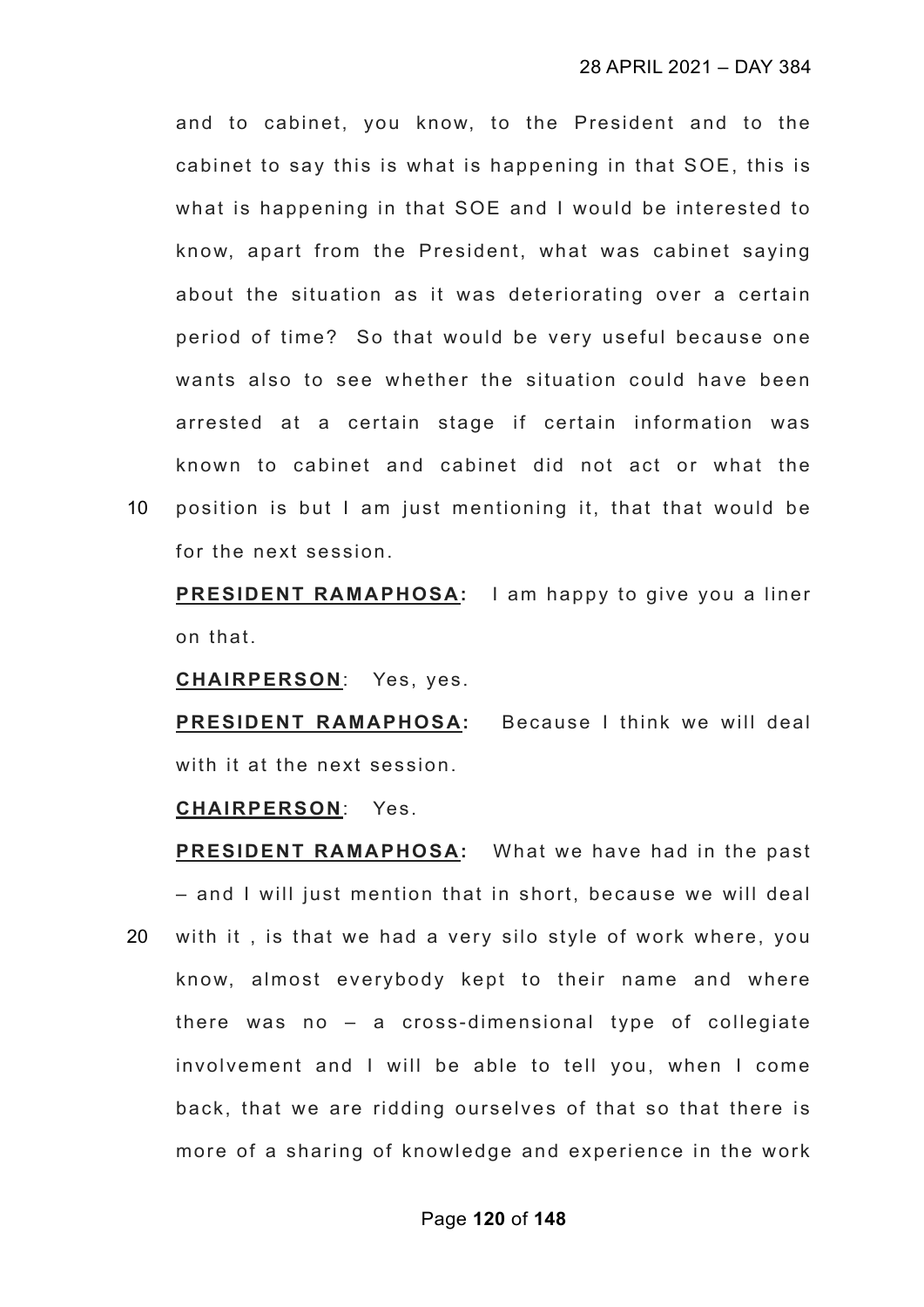that we all do so that if an experience is being – something is being experienced in one SOE that in a particular portfolio it should be talked about to see whether it mirrors another experience elsewhere so there could be this crosspollination but maybe we will leave that until I come back.

**CHAIRPERSON**: Yes. No, no, that is fine.

**ADV PRETORIUS SC:** Yes, Chair, I might just add that although I have approached it in general terms in the context of the questions that are now being asked, they 10 will be dealt with to the extent necessary in detail by

individual evidence leaders at the second session.

**CHAIRPERSON**: Okay, alright.

**ADV PRETORIUS SC:** And the second point that I wanted to make in relation to the role of the Commission is that in August 2020 – and in fairness to you we will put these statements before the Chair, you made some very strong statements in newsletters and elsewhere about corruption and what was happening at the time and if I may say your language was quite unequivocal in that regard but what 20 you did say was that there is no room anymore for outsourcing, that the party must take responsibility for acting and acting decisively.

And in relation to that statement of yours, Mr President, was that or is that if one looks back, the evidence has been quite strong and I think you have all but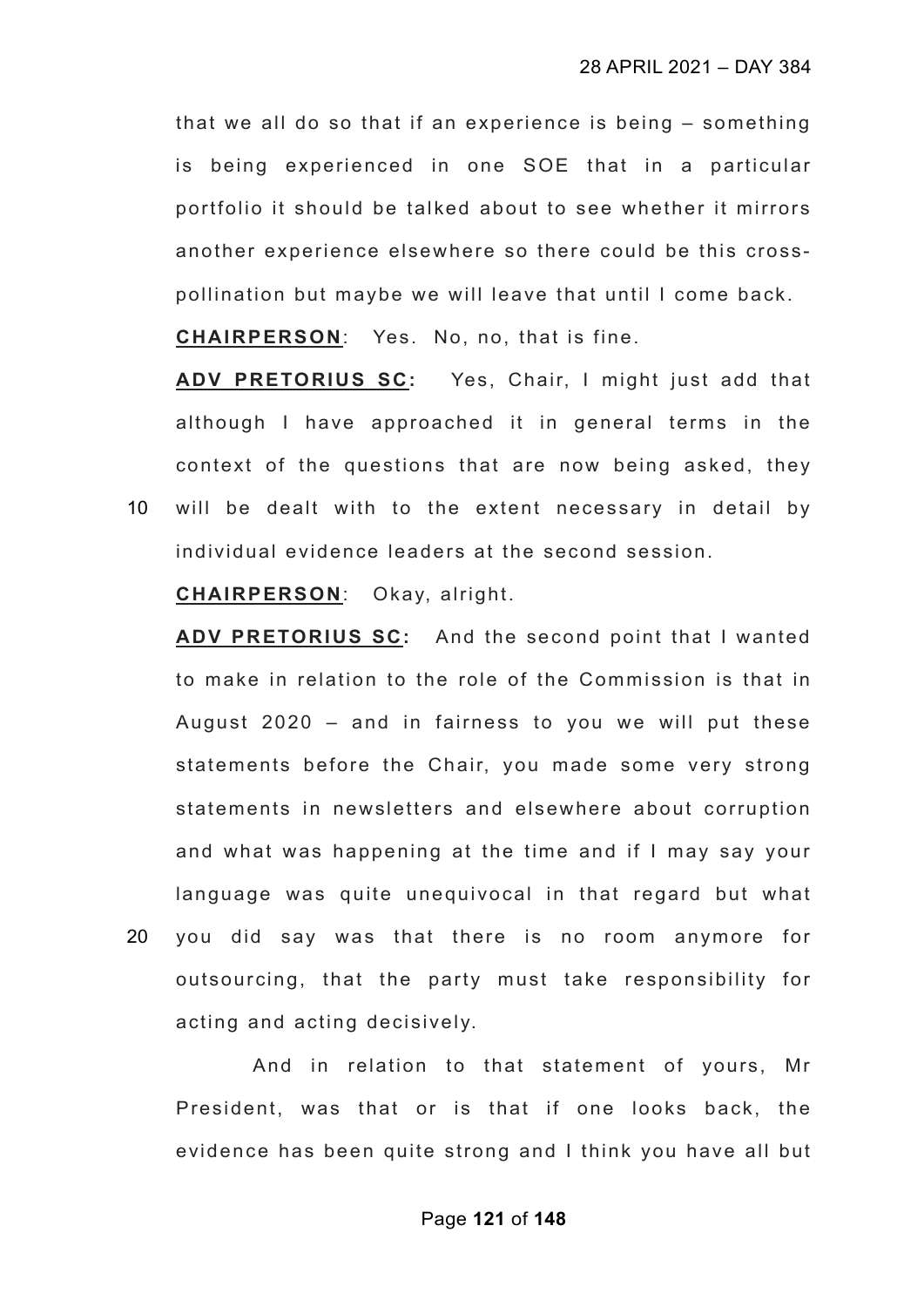quite frankly spoken about, is that there were improper or improperly motivated appointments and you have quite fairly made a number of statements and I will remind the Chair of those statements that you have made in that regard, whether these went through the deployment committee or whatever process was followed, ultimately I think is – well, I do not think, ultimately I suggest that the party must take account of it and take account for it. Is that not a fair proposition?

10 **PRESIDENT RAMAPHOSA:** No, it is fair proposition and hence we said, even in our conference, the  $54<sup>th</sup>$ conference, we say we acknowledge some of these things had happened and we even had the courage to say it is when we acknowledge them publicly that we would be able to take remedial steps to correct them, which is precisely what we are involved in now because we have acknowledged and if you [indistinct] with that our ...[indistinct] people of this country. So yes, we will acknowledge and say things went horribly wrong but we are 20 here to work with everyone to correct those things and we do so with humility, we do so, you know, in a way also by bowing our heads and say because we are, if you like, a feature of a superstructure of this country, we cannot run away from all these matters, we are here to build a democratic society in South Africa and that requires that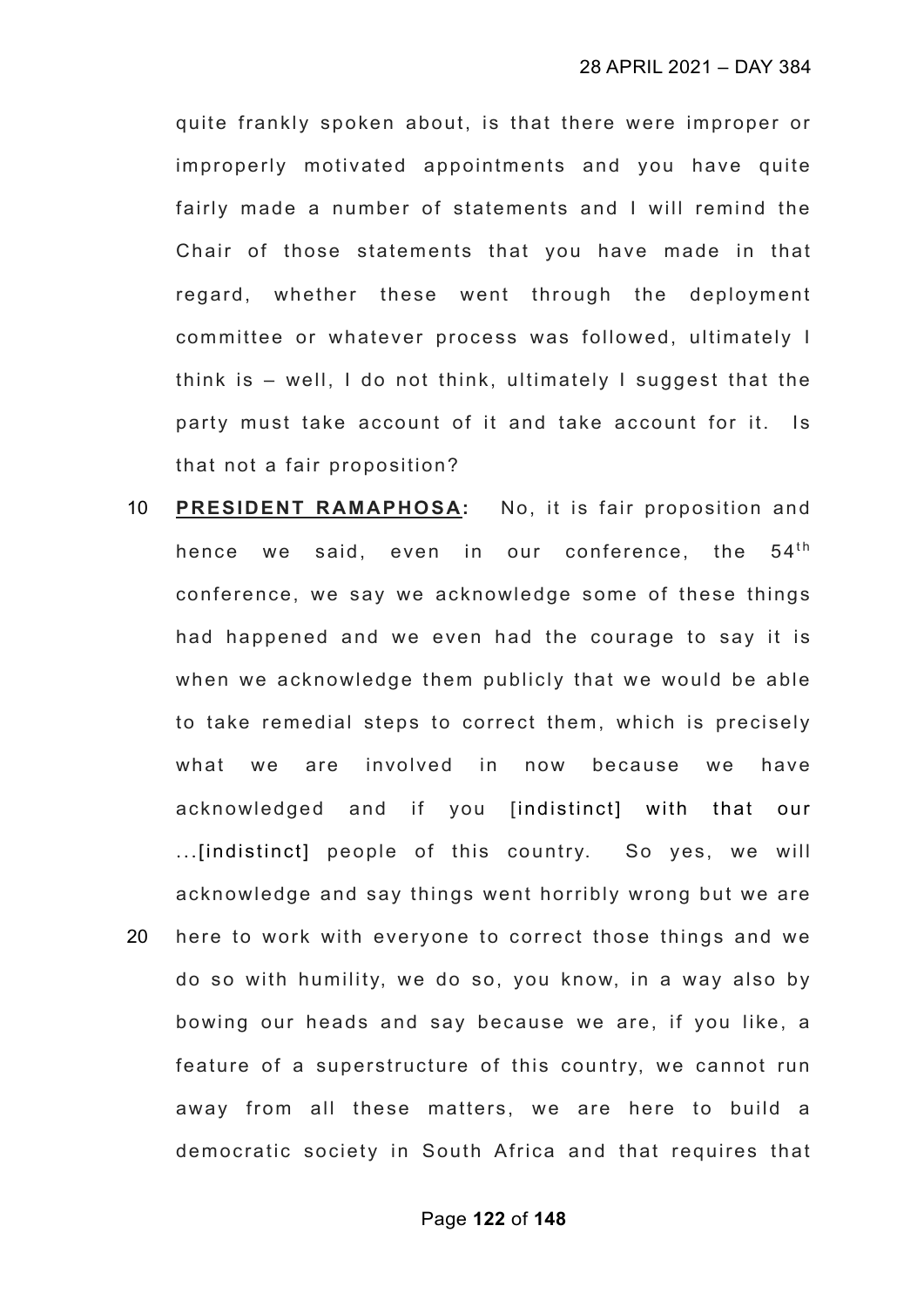we must confront corruption, state capture and deal with it and which is why I am sitting here and which is why some leaders of the organisation have also been here, because we want to go to the root of it, so – and as I said in my last paragraph, my opening statement, that this never happens again.

**CHAIRPERSON**: Well, talking about the fact that the ANC acknowledges that there were certain shortcomings, there were certain things that it might not have done properly 10 and so on, I think that is quite important, that acknowledgement but I would like you, maybe before you finish today or even tomorrow, I would like you to identify the actual areas where you say, as a party, we have done our homework, we think this is where we did not do what we were supposed to do properly, this is where we did something we should not have done, so we identify exactly areas where, as a party, you say here we did not do things the way we should have and we acknowledge.

So why that is important is because while an 20 acknowledgement is good and it should be given its proper weight, it is even better if one knows what you are talking about because when one knows what the party is talking about and says this is where we accept we went wrong, then one can look at what should be put in place for the future so that there is no repeats. So it is something you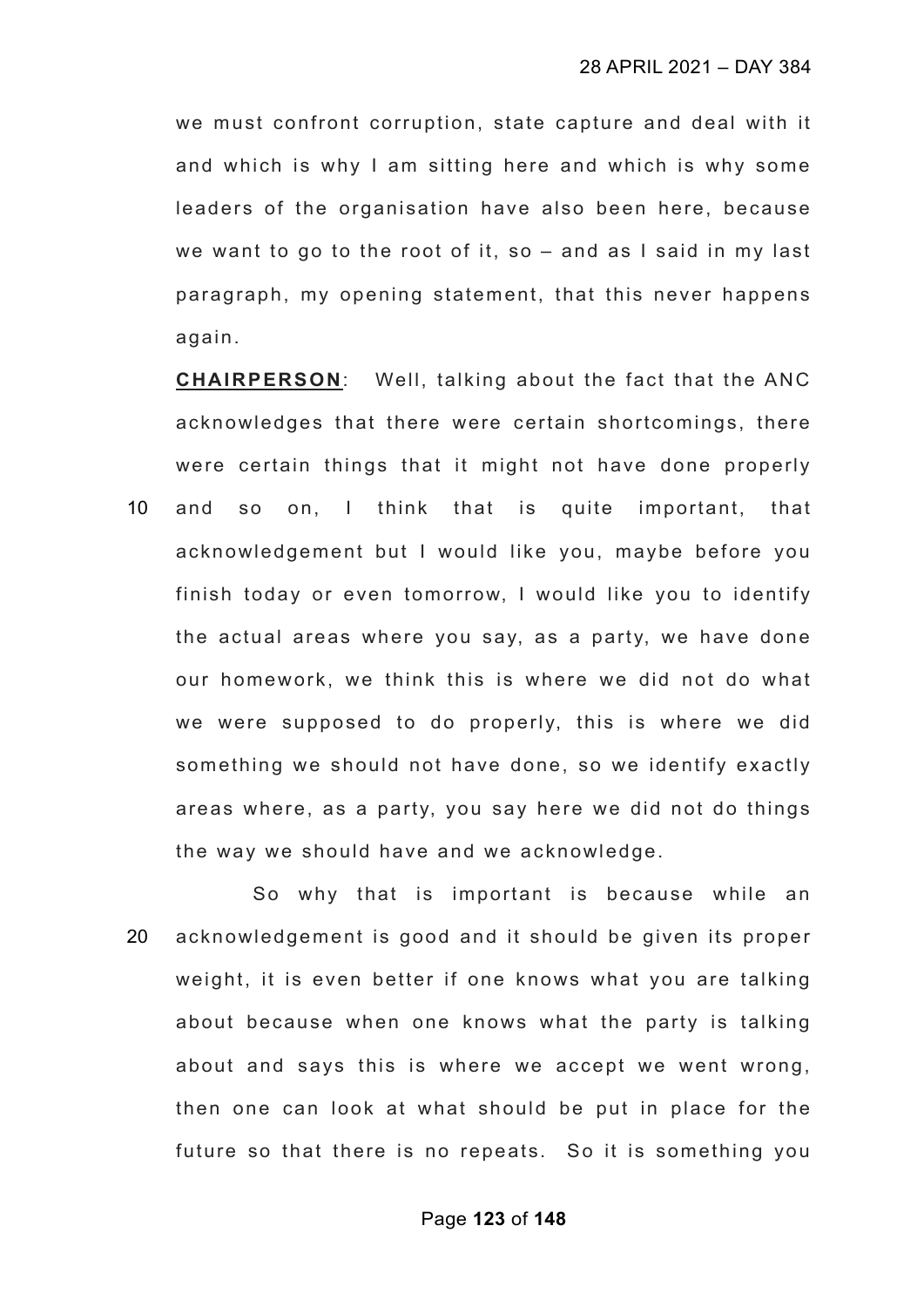can deal with either today or tomorrow, it is fine, it is just that, as I say, it would be useful so that it does not go – it does not get limited to simply acknowledging without being specific.

**PRESIDENT RAMAPHOSA:** With your kind permission…

# **CHAIRPERSON**: Yes.

**PRESIDENT RAMAPHOSA:** You know, leading up to the point or addressing the point you are making, I would, with respect, however, say that maybe I should be able to do

10 that when I conclude my appearance before you forever because there comes a day when I will appear before you and never have to do so again.

**PRESIDENT RAMAPHOSA:** And you will not want to ever appear again.

**PRESIDENT RAMAPHOSA:** No, I never would want to. So I would say maybe when I end my evidence before you as President of the Republic.

**CHAIRPERSON**: Ja. Okay, no, that is fine.

**PRESIDENT RAMAPHOSA:** Because quite a bit of it will 20 touch also on what we should have done in the state and so forth.

**CHAIRPERSON**: Ja. Yes, no, no, that is right, it will give you enough time also to look at it properly.

**PRESIDENT RAMAPHOSA:** Yes.

**CHAIRPERSON**: Okay. Mr Pretorius?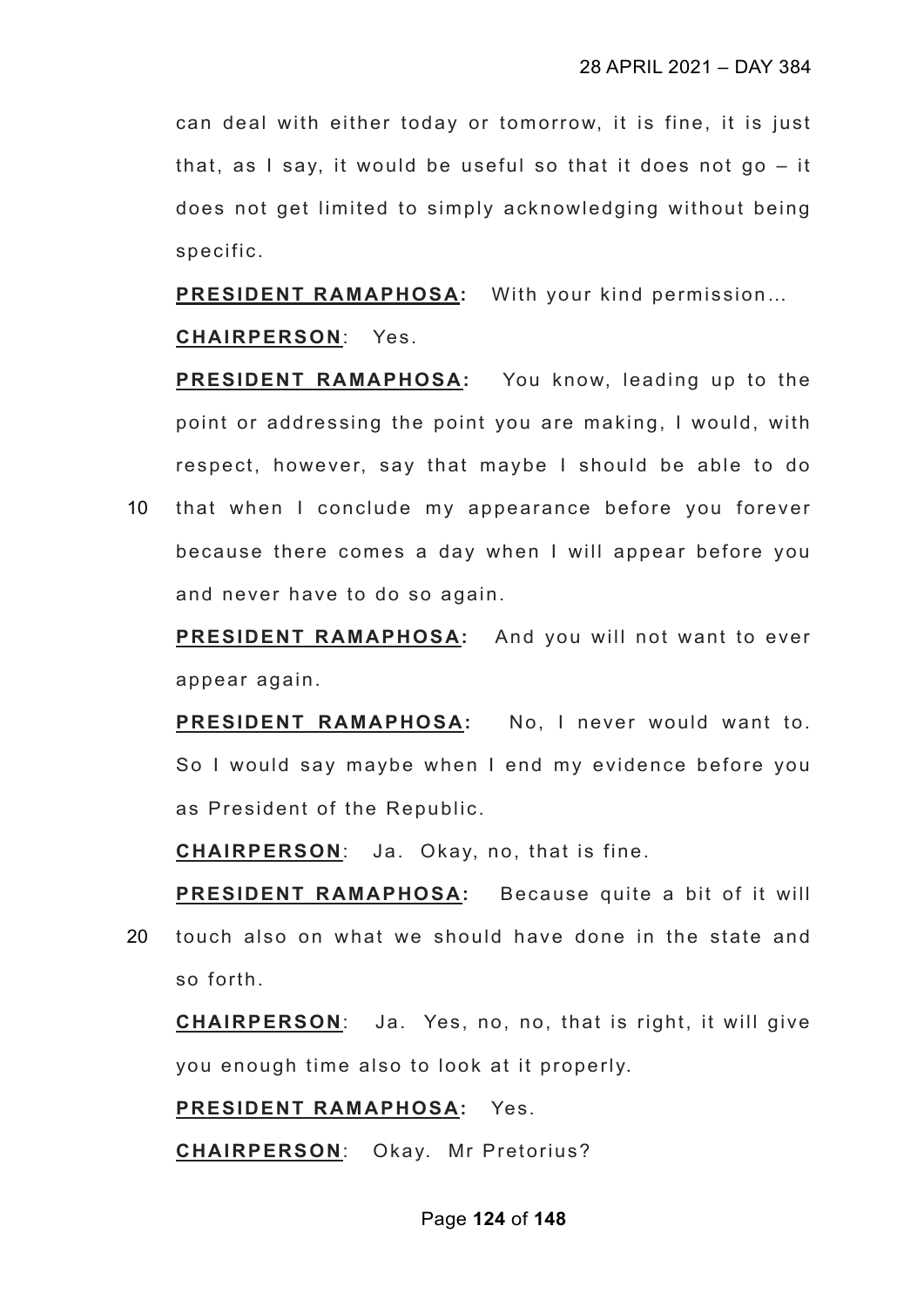**ADV PRETORIUS SC:** Yes, thank you, Chair. The three big headings – you in fact reflected in your August 2020 newsletter of what happened, how did we get there and where to from here. You will recall those headings.

They mirror precisely the principle headings of the inquiry that has been outsourced. I know that labour law does not have a good connotation, but it is here.

The middle part of how did this happen, could it happen? There seems to be an acknowledgement that 10 those things that should not have happened, corruption, fraud, state capture, it happened.

There may be a question of degree and debate but for the purposes of the further questions, I am not sure how important that is, whether it is decisive of the answer to the question, how did this happen, how could it happen and only with an understanding of that will the outsourcee have the wherewithal and the ammunition really to make proper recommendations.

It seems that with your party hat on, with an 20 understanding of what happened, already one has moved to the stage of making sure that it does not happen again and perhaps we will explore that later but I think in fairness to yourself, it is appropriate to put at least three or four of your own statements to you that have recognised problems and if it is – they all follow the same pattern and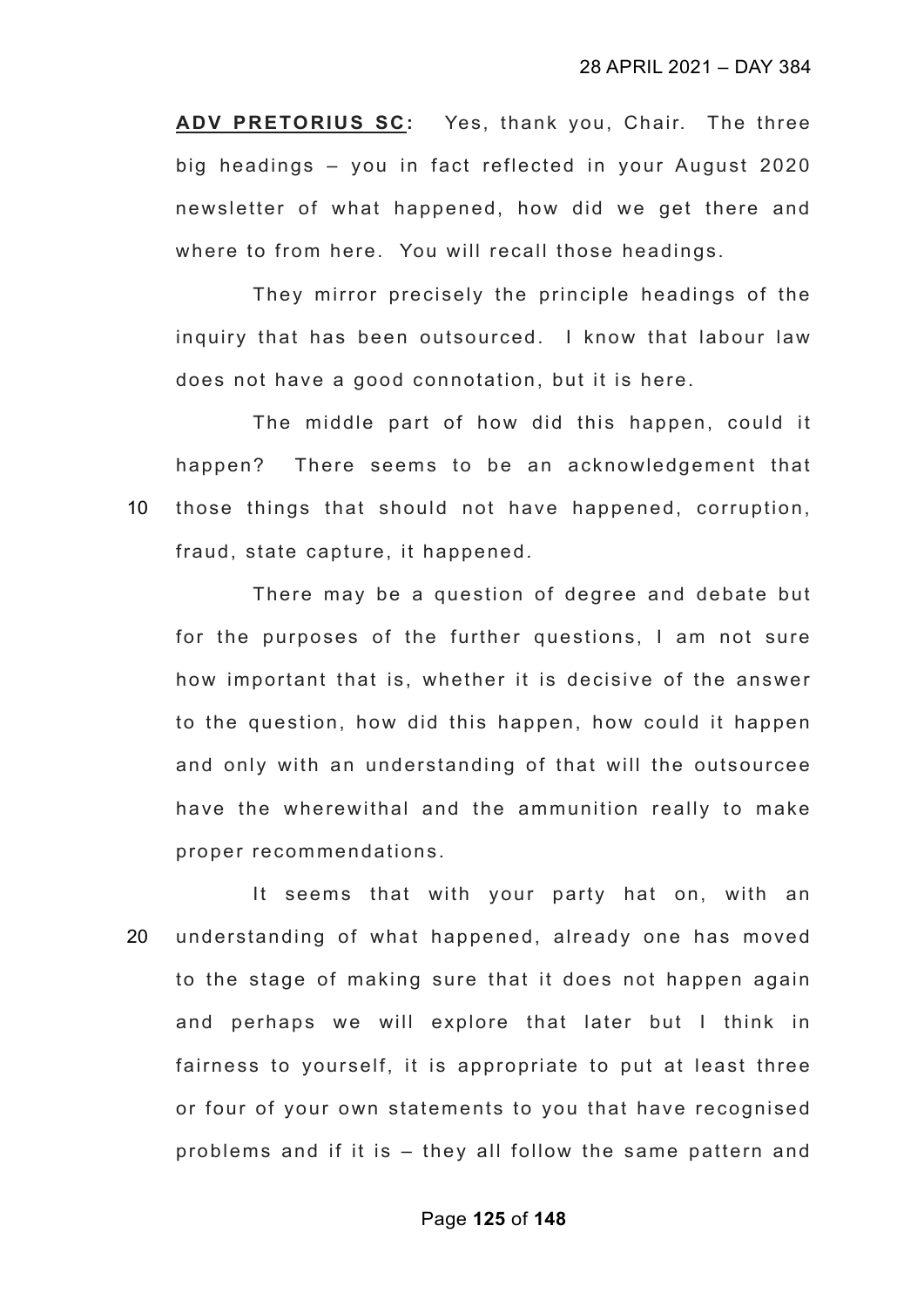if you do not mind, I could read them all them out and you can ask me to break it up. In your January 2020 newsletter you say:

"We are committed to end the practice of poorly qualified individuals being parachuted into positions of authority through political patronage."

What were you describing there?

**PRESIDENT RAMAPHOSA:** Precisely the issue of us talking about that – where we do acknowledge that there 10 were and may well have been people who were put in certain positions when they were ill-qualified and they were certainly not really fit for purpose but they were appointed and whether it was clear at the time or not, that they were advancing certain agendas, you know, would not even be an issue then but the ill-qualification seemed to testify to a patronage behind that and that is precisely what one was addressing and something that we identified as a party that we are concerned about and what we want to vent from the party because, you see, in the party circle, ANC circles, it 20 just fuels and promotes factionalism because people then get to know that so and so is ill-qualified for this position but they have been appointed. Why were they appointed?

And then people started looking behind the reasons why they were appointed and it then becomes evidence that they were actually appointed to advance certain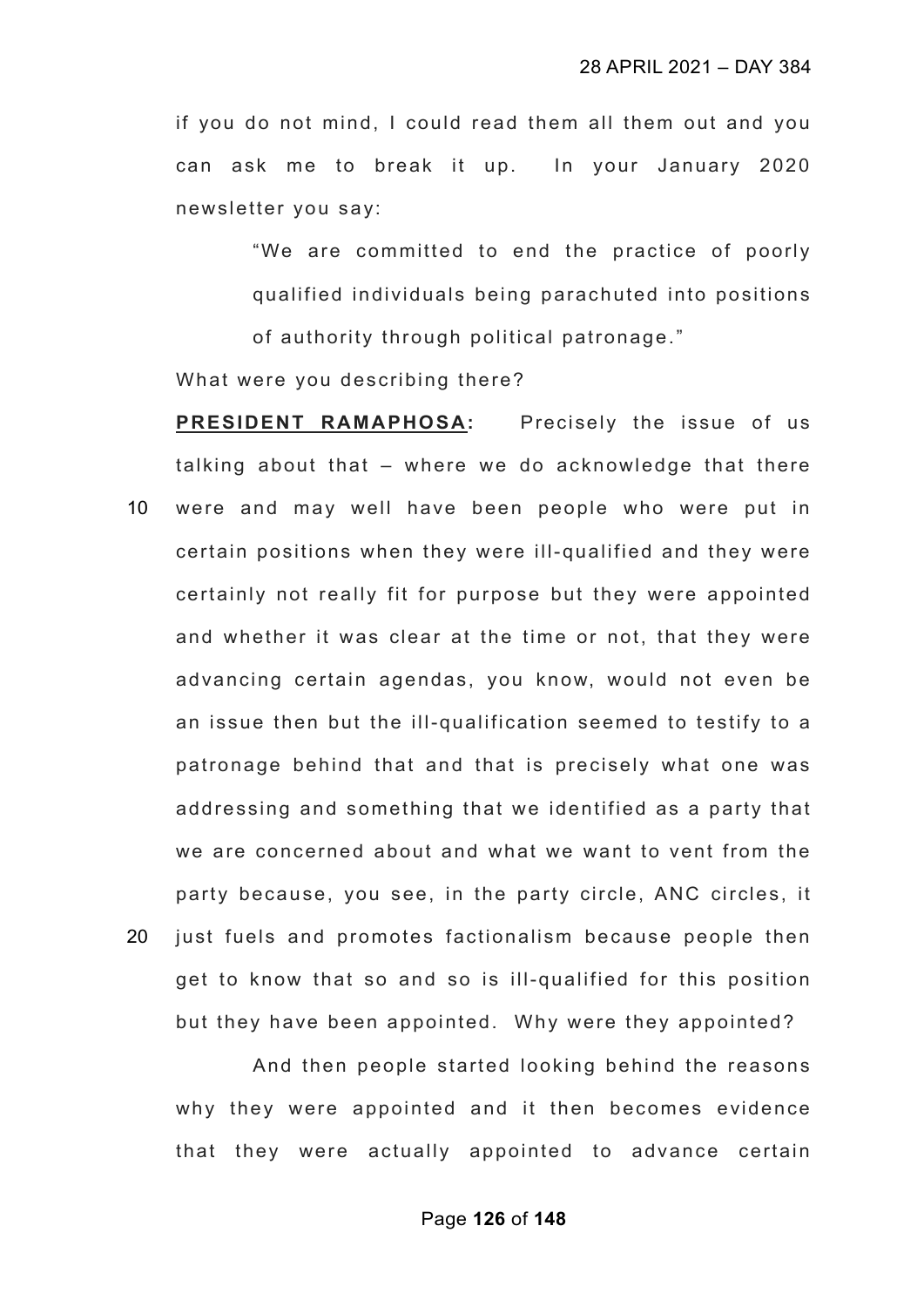agendas and that then mutates into the formation of factions and groupings that in the end become pitted against each other.

And that is how patronage manifests itself in a very ugly way. That is why it is important to get rid of it so that when you look at someone who is appointed you just look at a plain vanilla ice cream and say this person was appointed because of their capability, for no other reason, no flavourant added and all that. So that is precisely the 10 approach that we need to have.

**ADV PRETORIUS SC:** In your August 2020 newsletter to ANC members, Mr President, you said:

"Then are jobs for pals where politicians and officials disregard hiring procedures to employ family members, friends or associates. Not only is this grossly unfair to other prospective candidates but it often means that the people employed are simply not up to the task. Public services are not rendered, public institutions are poorly managed 20 and public funds go to waste."

Then if I may put the next to you, in your March 2021 newsletter you wrote:

> "All too often people have been hired into and promoted to key positions for which they are neither suitable nor qualified. This affects government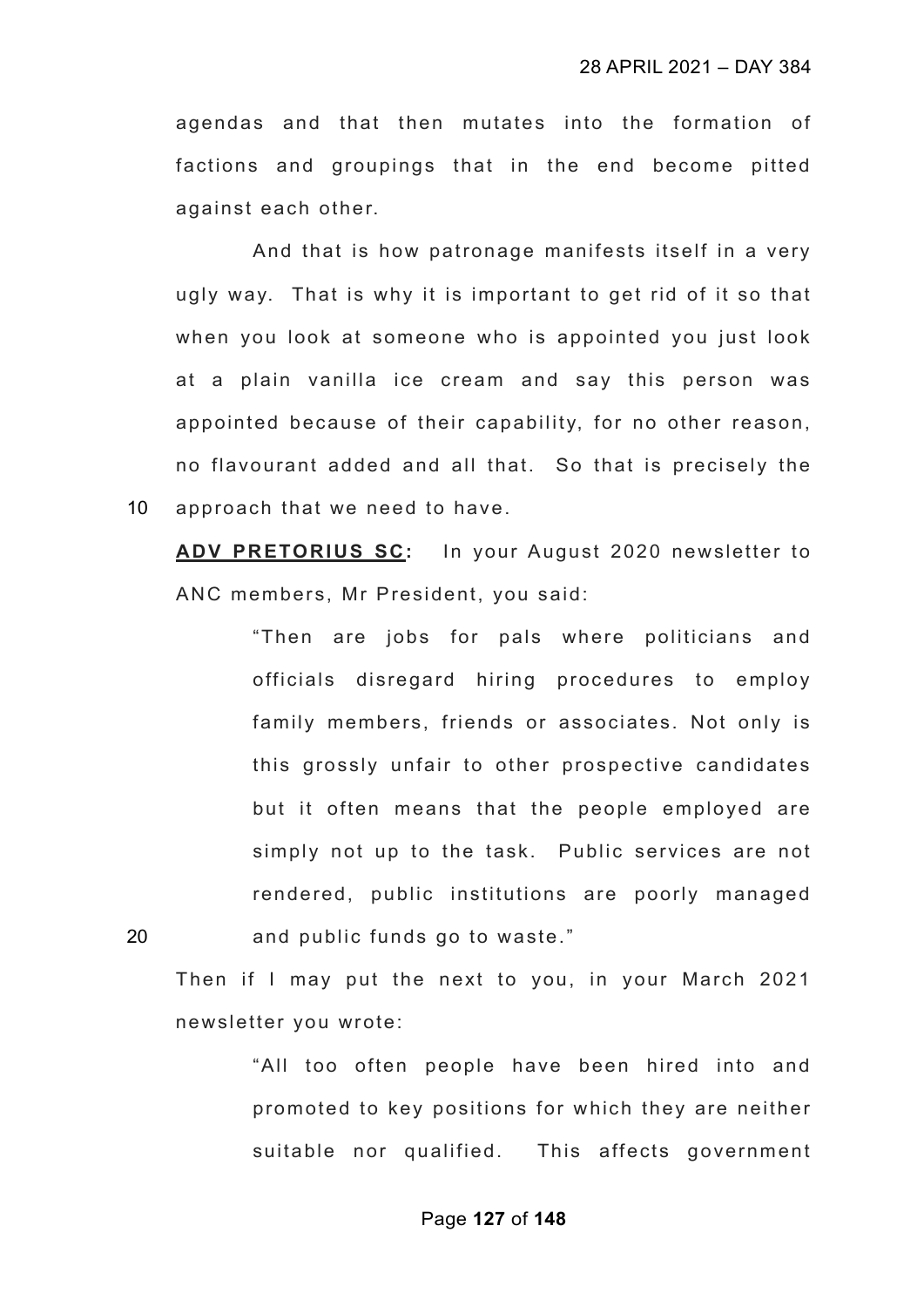performance but also contributes to nepotism, political interference in the work departments, lack

of accountability, mismanagement and corruption."

So under the first head the problem is recognised. How do these things happen and in the regulatory process that you are undertaking, how would you address them?

**PRESIDENT RAMAPHOSA:** They happened – they have happened and the more we talk about them, the more raise everybody's consciousness and awareness of it. I was in 10 the Free State yesterday and after addressing Freedom Day occasion, a number of ANC members wanted me to greet them and meet them and one of the issues, I had to receive a memorandum from a group of four people who were representing what they call as a business forum.

 This very issue is precisely one of the issues they raised, they said we have a problem that are jobs for pals, people are overlooked, there is no fair way in which people are appointed, and this like at the municipal level, and they were raising it in a very fervent manner and you could see 20 in the way they were raising it that they were deeply concerned about this, as they should be because it evokes anger and the feeling of being overlooked by the state and it also demonstrates unfairness which people recognise.

And I went to a bigger meeting and precisely the same thing was also articulated.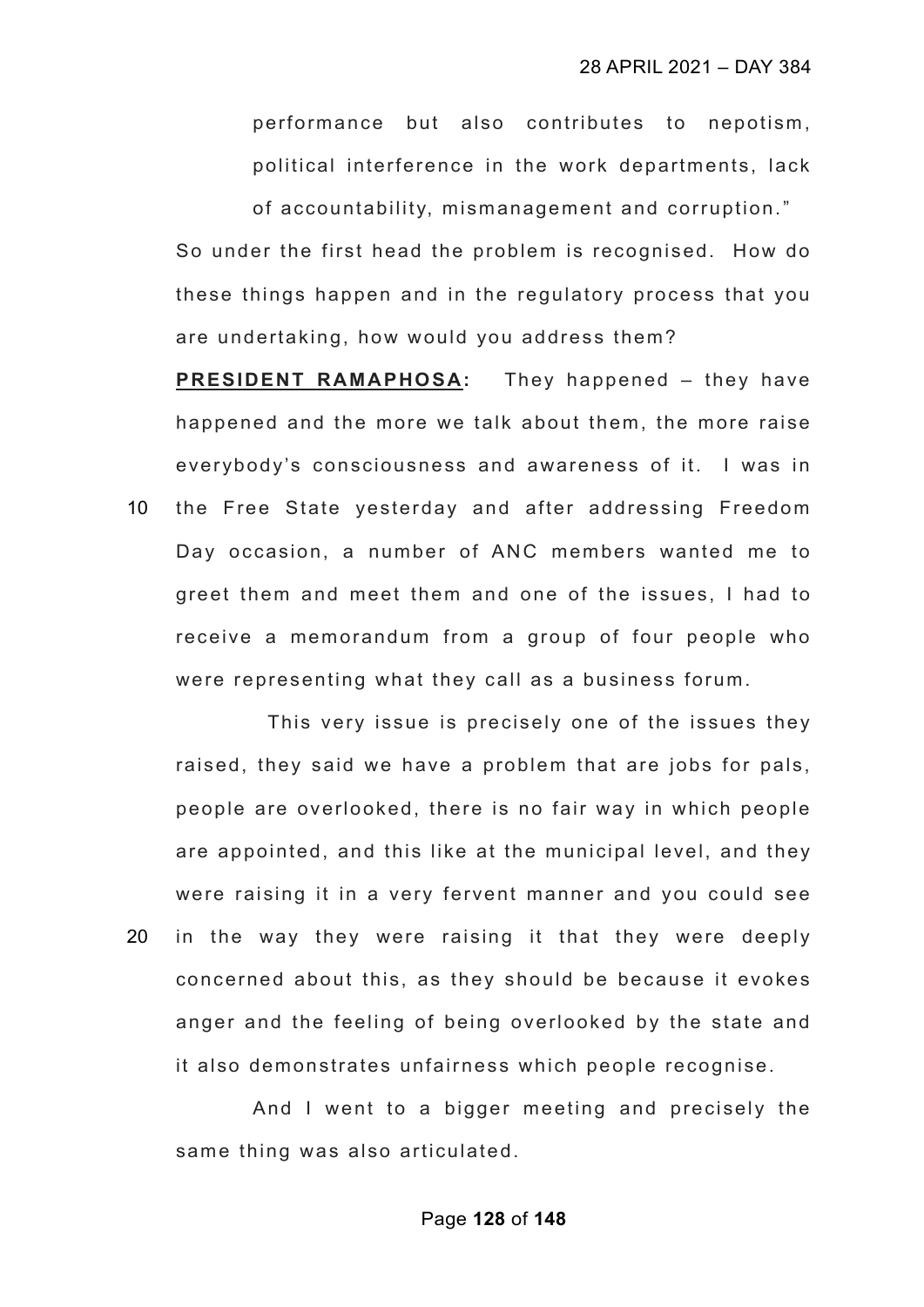So this thing of patronage, of jobs for pals, is something that is abhorrent, that people see and notice and what should we do about it is a very relevant question and we need to be transparent in what we do.

In our selection processes there needs to be transparency so that people can see that everybody has a shot in getting either a position, a job or whatever and it should never be something that is done in darkness where people do not see because when it is transparent, when 10 there is a proper process of either election or application then nobody needs to worry because if you are selected

and you are fit for that position and another person is not, then you have no real reason for complaint.

So, Chairperson, I may not have the various elements of all this now but it basically comes down to a simple process. There must be fairness, there must be equity, there must be transparency and openness and there must be a very good process that listen, once we have all this then we are well-positioned because then we are 20 accountable and people can see – and it must also start off with being consultative where you are – where everybody buys into the system or the process and sees that it is going to be fair and without fairness and equity then we will never be able to address this malady that exists.

**ADV PRETORIUS SC:** Thank you, Mr President. I was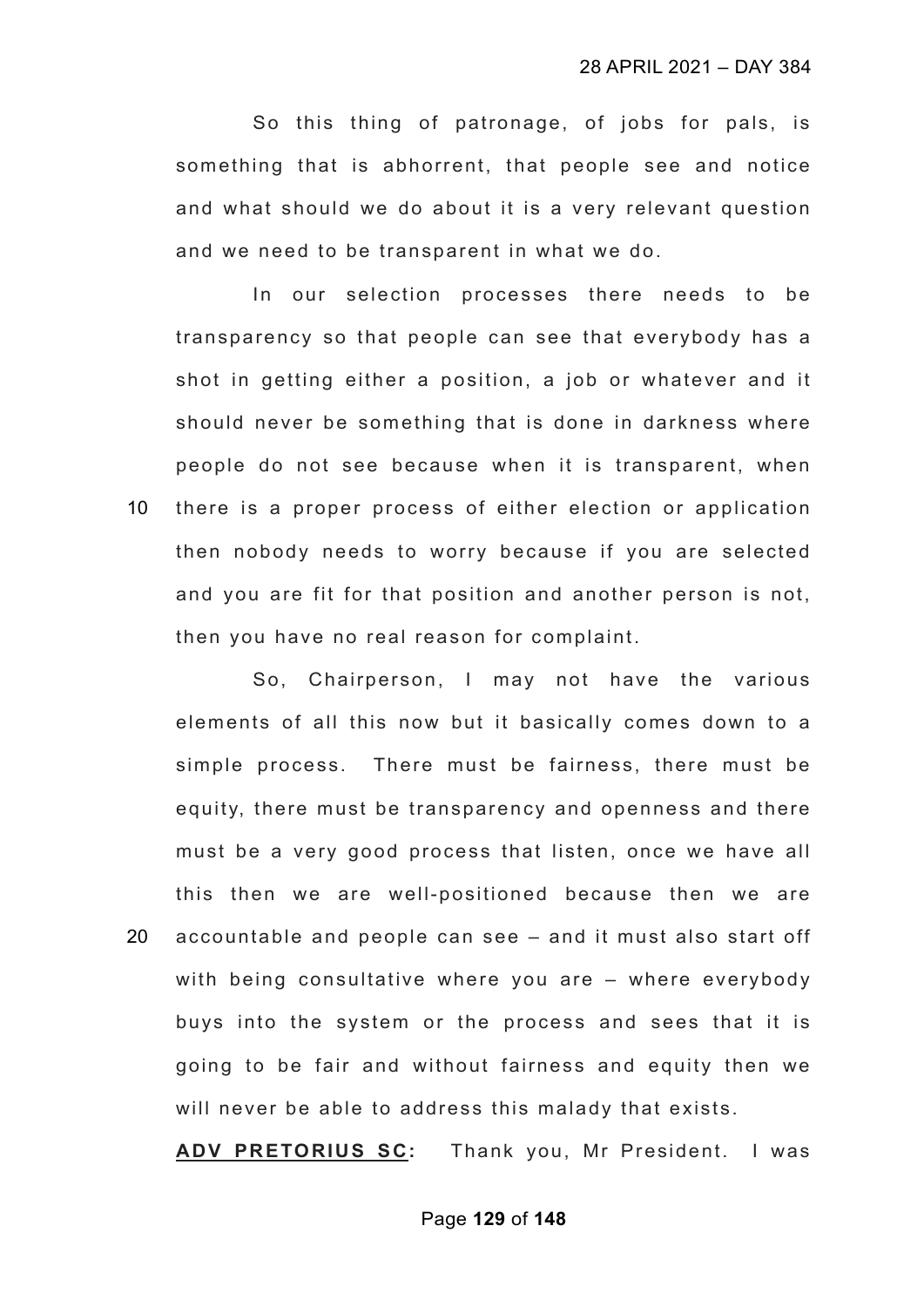going to refer to other evidence that deal with the hard definition, as we have termed it, of deployment, not recommendation but compulsion in appointments.

There is the Amathole Municipality case, of which you are presumably aware, there is statements by Barbara Hogan and there is statements by Dr Ngubane that have been given to the Commission but in the interests of time, we have covered it in principle, I am going to move on to a different topic.

10 **PRESIDENT RAMAPHOSA:** I would like to comment on the Amathole one.

**ADV PRETORIUS SC:** Yes, if you would.

**PRESIDENT RAMAPHOSA:** Because I thought that that case is so descriptive of how we should bring about change, that is the appointment of the Municipal Manager.

**ADV PRETORIUS SC:** Yes.

**PRESIDENT RAMAPHOSA:** Yes.

**ADV PRETORIUS SC:** Or the mayor, I think,

**PRESIDENT RAMAPHOSA:** No, I thought it was Municipal 20 Manager.

**CHAIRPERSON**: Or maybe, Mr Pretorius, you could say something briefly about it so that when the President comments everybody can follow what it is about.

**ADV PRETORIUS SC:** This is a quote from the judgment, if I may. Pickering J: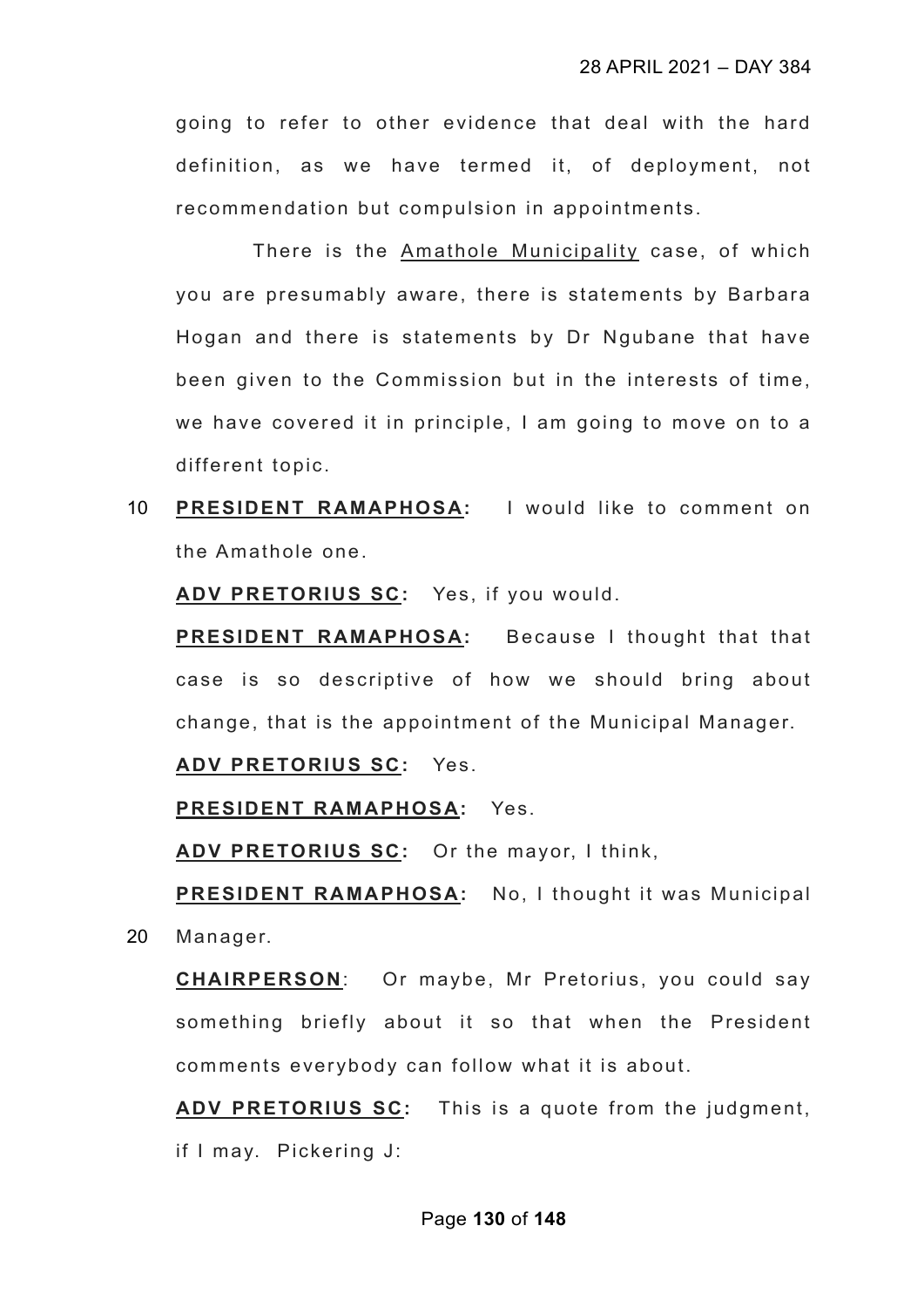"Be that as it may, one fact emerges clearly from VM23…"

That is probably a document that was put up.

"…a fact which is not in any way refuted and that is that the Regional Executive Committee of the ANC instructed the caucus to appoint the  $2<sup>nd</sup>$  respondent and the caucus carried out this instruction. This is not an example of democracy in action as was submitted by Mr Quinn, certainly not of 10 constitutional democracy. I am not sure whether it makes a difference whether it was the major or municipal manager. It was the municipal manager."

**MR RAMAPHOSA:** That one is Mr Chairperson, is so relevant in addressing the issues we are dealing with about getting a person fit for purpose. Where a person who was fit for purpose, who even in the interview process, clearly demonstrated that they know the job and when the other one was interviewed, they recognise this lack of capacity but still went ahead and appointed, and then they said we 20 recognise it but we believe that this person will really improve going forward, without adding other elements.

I would put that in a distinct way to say when we bring in young people, young people we are saying we need to bring young people in, even without experience because we need to prepare them to play a role going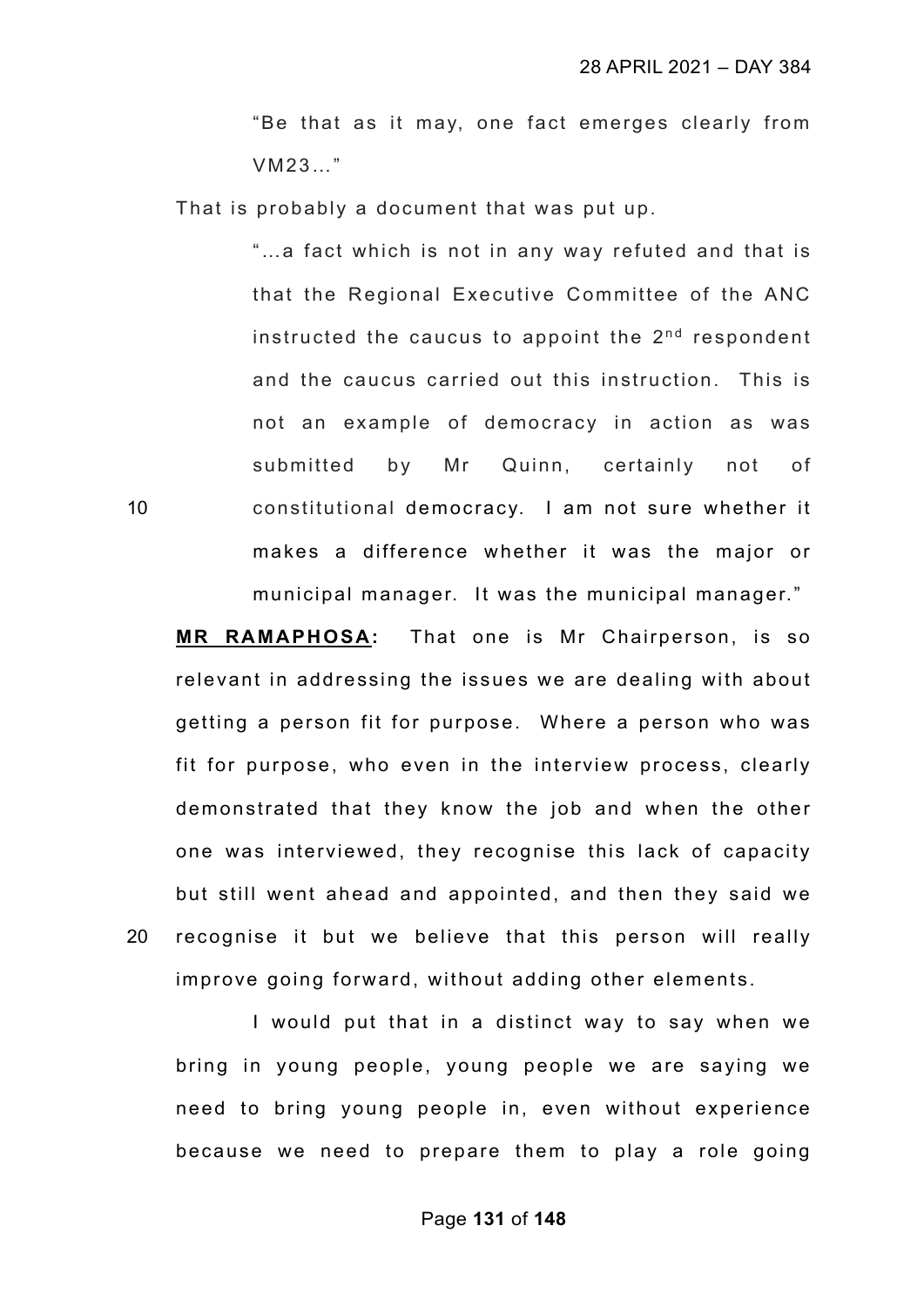forward and then we capacitate them.

So that is separate, but in this case the person who was finally selected, this did not have the way with all and they disregarded a person who was more qualified. They then were unhappy and took the matter to court and the court said that person who had been rejected, should then be appointed.

Now this is where we bring in courts, to do what we should do ourselves as a political organisation. We should 10 be the ones to say this is the right way of doing things. This is, these are the people that we should appoint and I highlight it because in many ways it points us to a future that we must have.

If we recognise that the other person who was appointed wrongly had shortcomings, we need to prepare them, help them but still appoint the person who is going to advance the interest of the people as a whole, and we do not do that and finally we are guided by the [indistinct].

So I am saying you know, that is the outsourcing 20 process. A variation of the outsourcing. We are outsourcing what we should do and when we should ...[intervenes]

**CHAIRPERSON:** Yes, yes and of course and I am not talking about this particular case, sometimes when the courts do their job, same people are unhappy to say the

#### Page **132** of **148**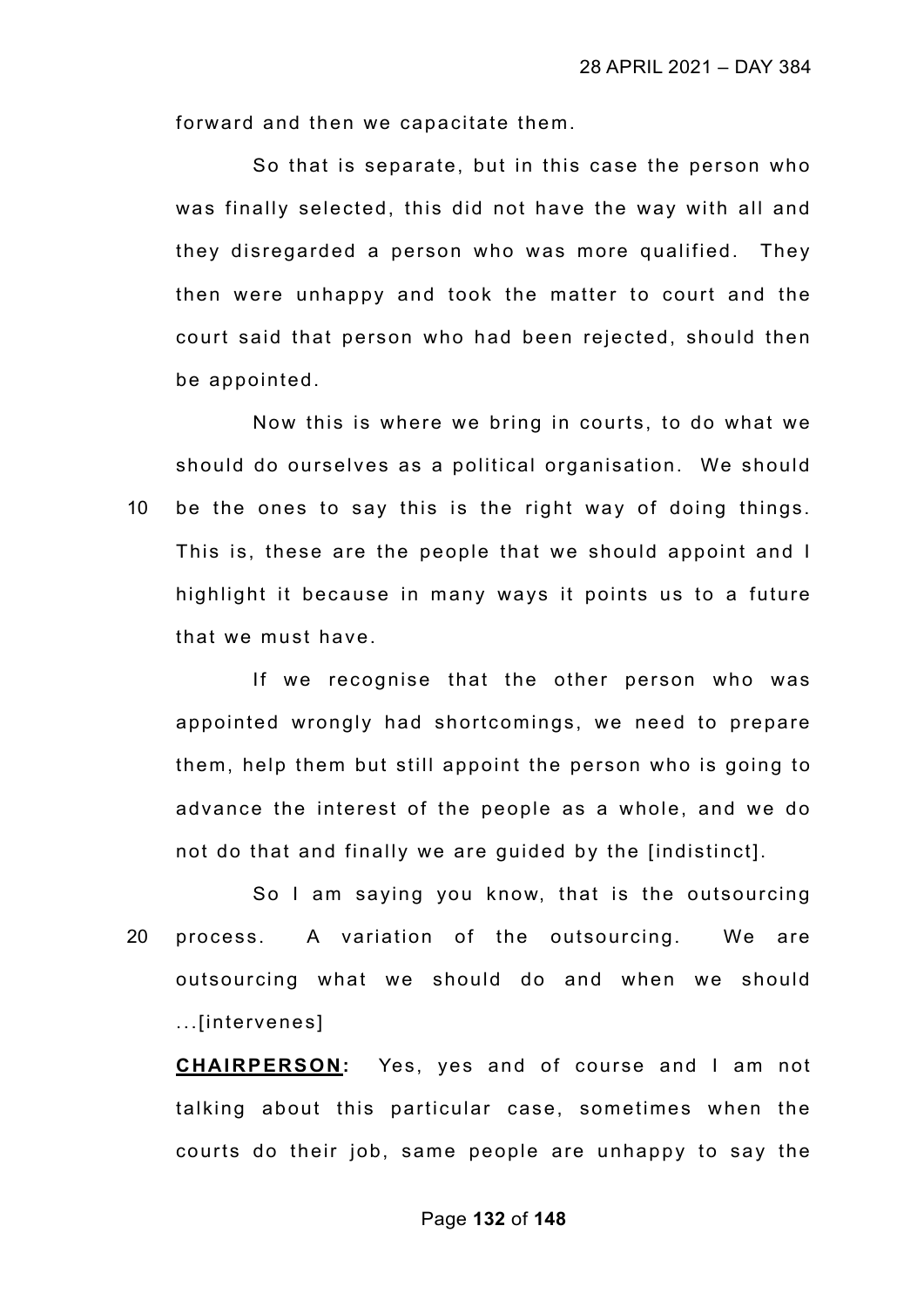courts are telling us what to do, how to run certain institutions.

So yes, okay. Mr Pretorius?

**ADV PRETORIUS SC:** Yes, one final point on the issues we have been discussing today Mr President. You know the eye of a needle document no doubt. It is a document that was composed within the ANC in 2001. It reads:

"Because ..."

Or part of it reads:

10 "Because leadership structures of the ANC affords opportunities to assume positions of authority in government, some individuals then compete for ANC leadership positions in order to get into government. Many such members view positions in government as a source of material riches for themselves. Thus, resources, prestige and authority of government positions become the driving force in competition for leadership positions in the 20 ANC. Government positions also go hand in hand with the possibility to issue contracts to commercial companies. Some of these companies identify ANC members, that they can promote in ANC structures and into government so that they can get contracts by

Page **133** of **148**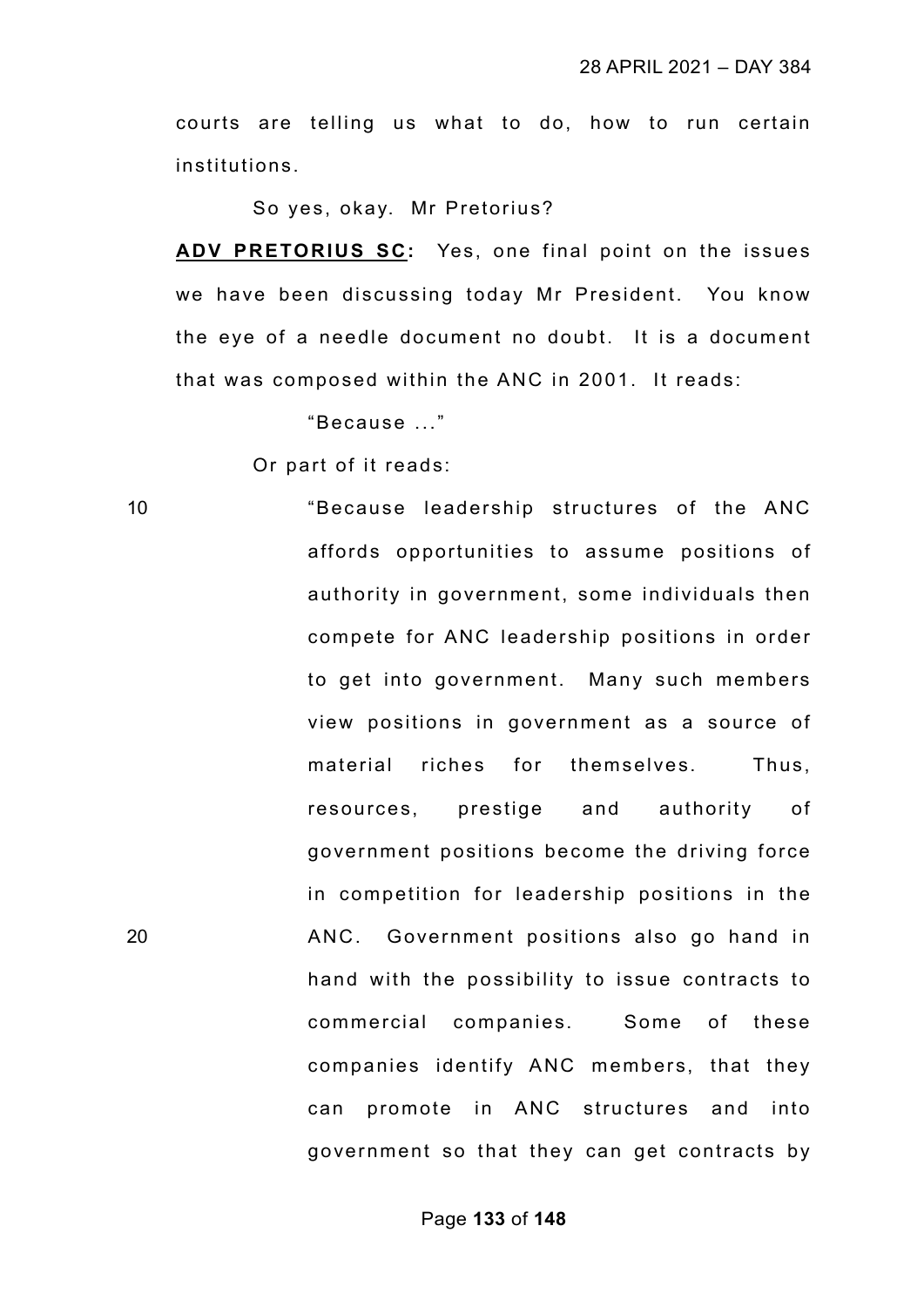hook or by crook. Positions in government also mean the possibility to appoint individuals in all kinds of capacities. As such, some members make promises to friends, that once selected in its constant government they would return the favour. Peaks and factions then emerge within the movement around personal loyalties driven by corrupt intentions. Members become voting fodder to serve 10 individuals interests."

Identifying precisely the issues that you have spoken about Mr President, and spoken in quite strong terms about. The question is, this was in 2001 and we are now 20 years later and in between the problem has been identified as you know by a succession of persons in high office.

The question is the public people would want to know what is different now? Why should the public of South Africa hear you and say at last something different is 20 happening? What is different?

**MR RAMAPHOSA:** The eye of the needle is quite an iconic document in the life of the ANC. Much as it was crafted, if I can put it that way, in 2001. It was crafted to deal with problems that we already saw emerging as we were in government and we were already seeing those various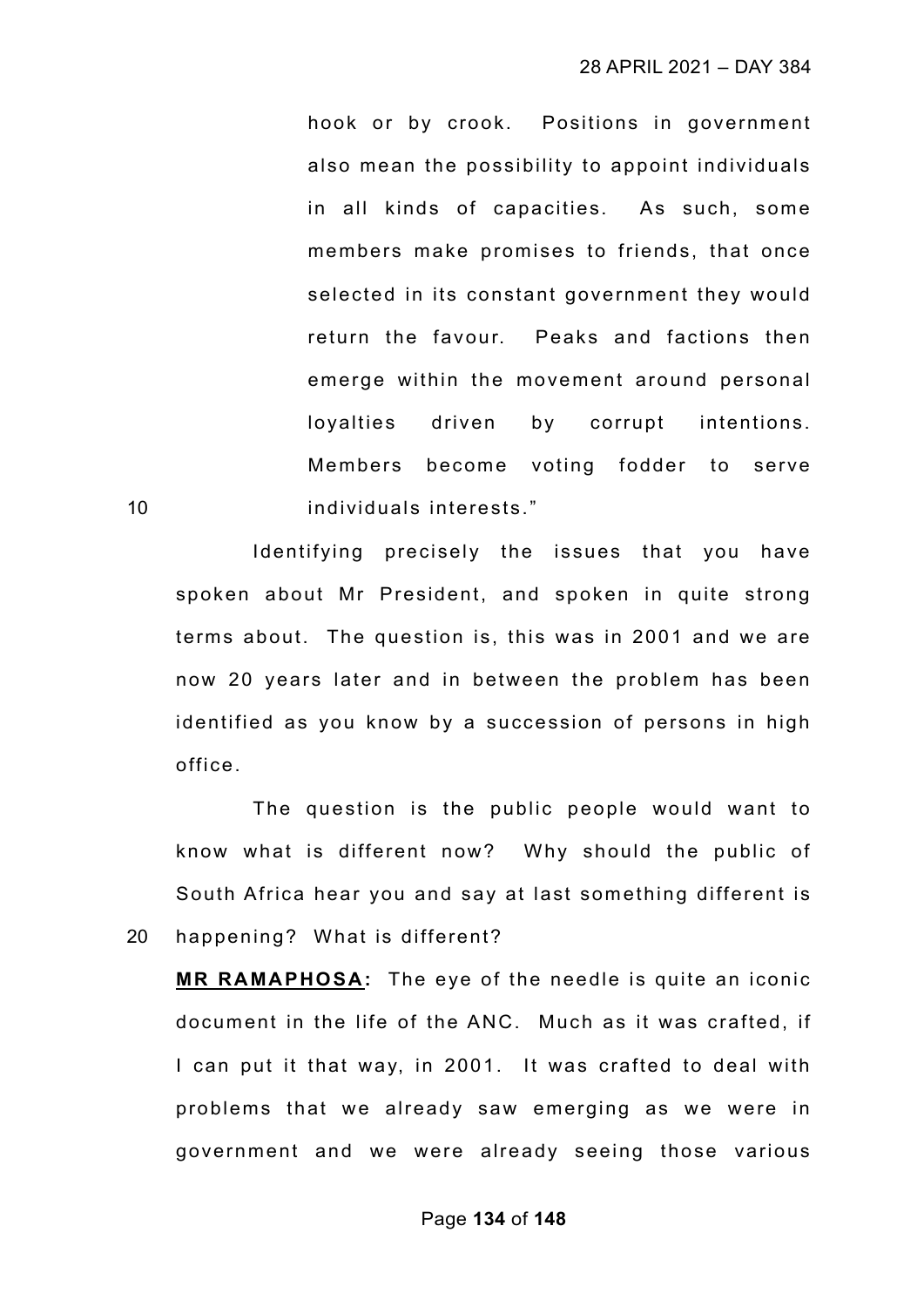tendencies which even Madiba spoke about in successive conferences in the  $49<sup>th</sup>$  conference and in the  $50<sup>th</sup>$ conference.

Going forward, our conferences have dealt with these, and what is different now, is that if you like the eye of the needle, much as it identified those problems was articulating the theory if you like and the ideology that needs to be fostered and ensued in the ANC.

What is different now arising from the  $54<sup>th</sup>$ 10 conference, is that we are moving from theory, what we have been talking about now has to be attend to the tyre hitting the tar. Where we now say this must now happen. It must be practice.

That is why even when the MEC met, was it in August? They said we are drawing a line in the sand, and that is not being said lightly. It was the NEC that after much debate and discussion felt that we needed now to draw a line in the sand and say this is what the ANC is about. We are an organisation that should return back to 20 its founding values.

Its principles adopted in 1912. We should be the type of organisation that is fit to be the leader of society in our country. So that is what I would like to suggest and say is different. The eye of the needle I would say, I am glad you have read it, is the most beautiful document that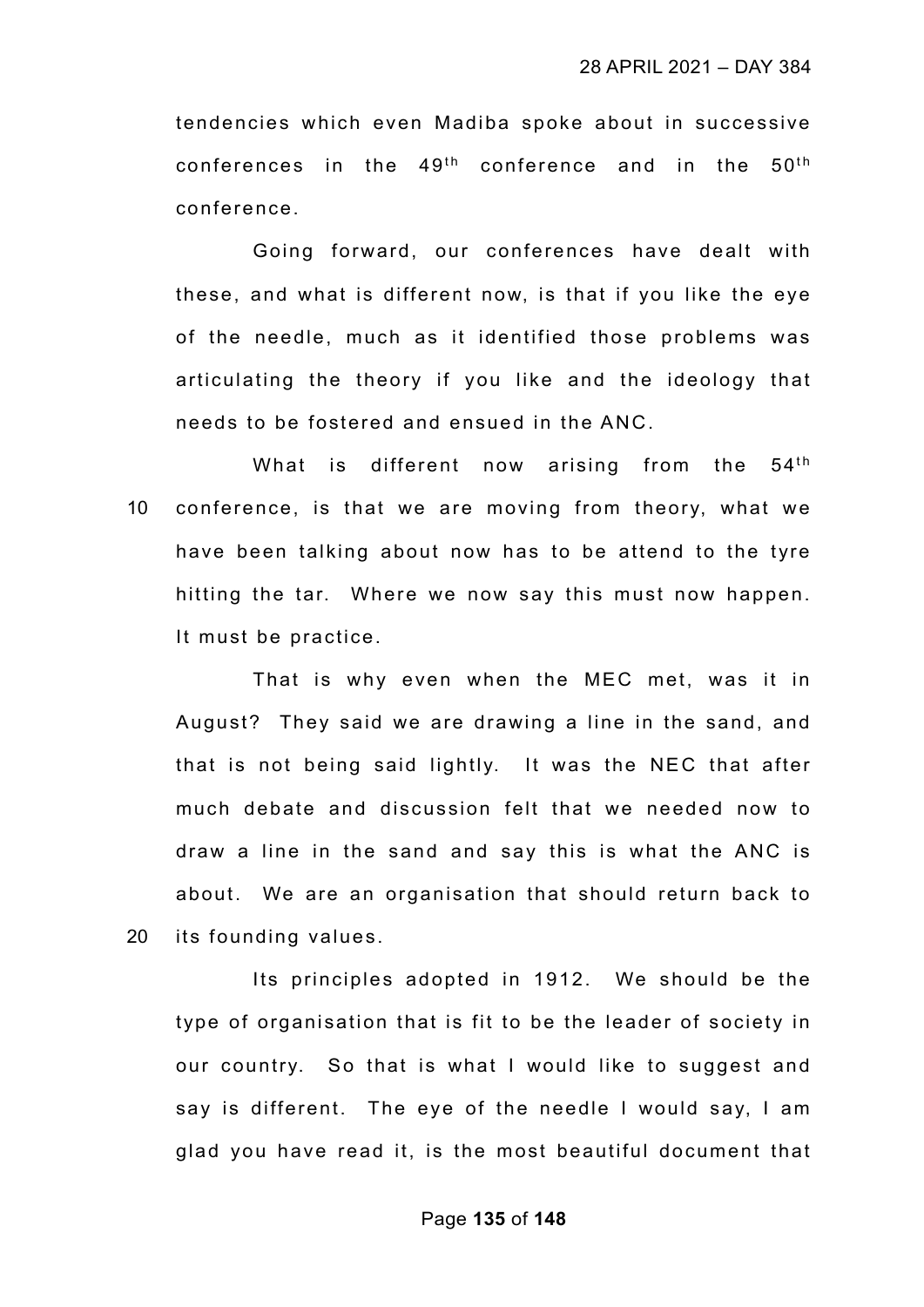sets out what are the problems.

It provides an in depth analysis, but then it also talks about the ideal situation, and the time has now arrived for us to grasp the metal and then restore the image of the African National Congress. I would say *kenako*, this is it.

**ADV PRETORIUS SC:** Hopefully we will have time tomorrow to deal with your August 2020 newsletter, you used much stronger language than tar hitting the road, but 10 we will leave that until tomorrow.

#### **MR RAMAPHOSA:** Okay.

**ADV PRETORIUS SC:** If we may then, Chair in the meanwhile I have received a very stern note from the right hand side of the room, your left hand side of the room. The office of the president, saying four o'clock and not five o'clock.

**MR RAMAPHOSA:** I am at their disposal.

**CHAIRPERSON:** Well, the president I guess confirms that four o'clock or ...[intervenes]

20 **MR RAMAPHOSA:** Yes, I am at their mercy because they know my program more than I do.

**CHAIRPERSON:** No, no ...[intervenes]

**ADV PRETORIUS SC:** They control his diary.

**CHAIRPERSON:** No, no it is fine, we will adjourn at four o'clock then. But I do not know Mr Pretorius and your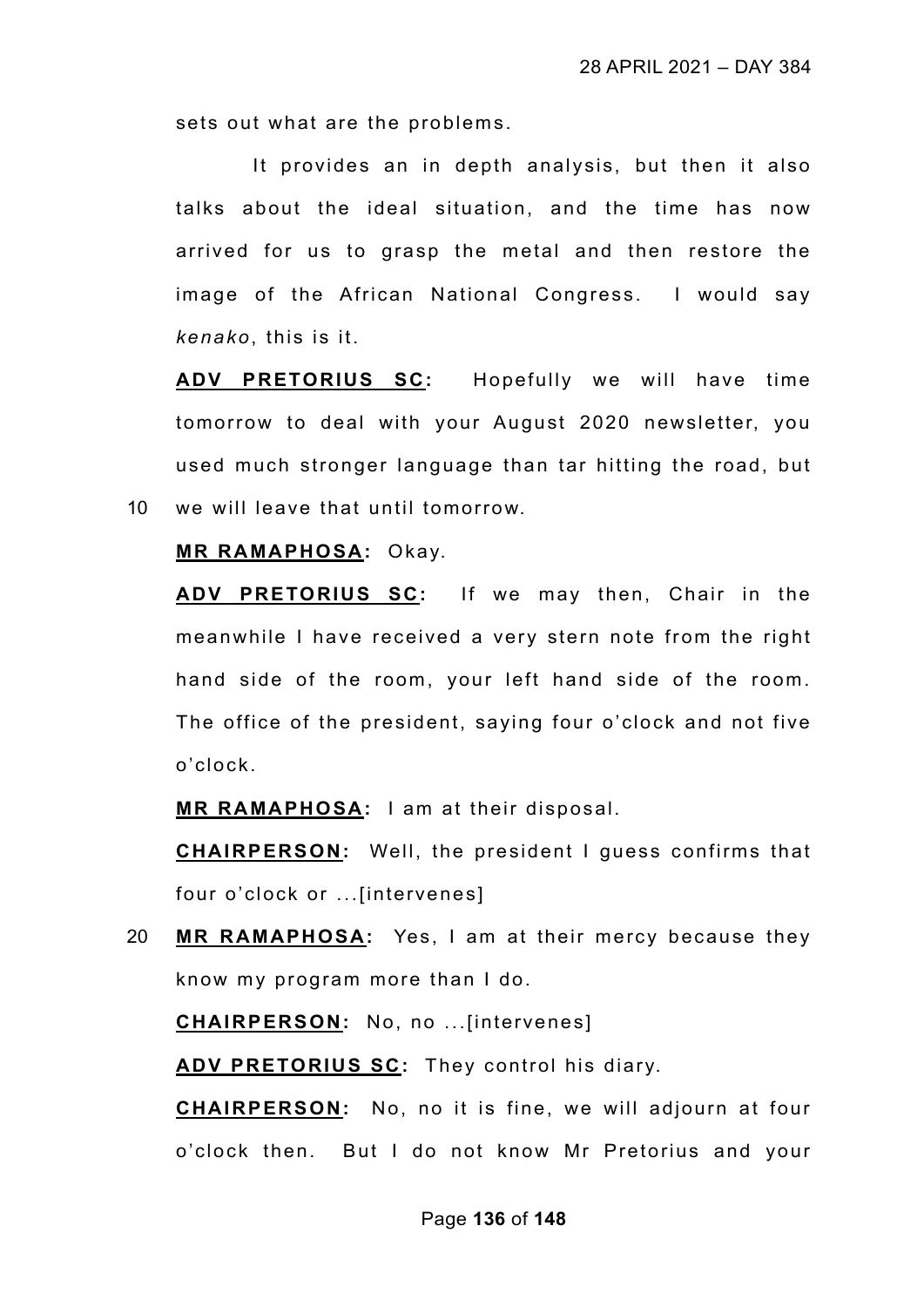team, you are in a better position to make an assessment whether tomorrow there may or may not be a need to go beyond four, maybe up to five because if there would be, it would be better that we talk about it now, so that the president then knows that tomorrow he could give up to five.

## **ADV PRETORIUS SC:** Yes.

**CHAIRPERSON:** But it may be that your own assessment is such that we will not need to, but I would like us to use

10 as much time as we are able to, subject to the president's situation.

**ADV PRETORIUS SC:** I forgot to add in the bargaining process, there is an offer to start at 09H30 tomorrow.

**CHAIRPERSON:** Is that from the president's side?

**ADV PRETORIUS SC:** Yes.

**CHAIRPERSON:** Yes, no, no that is fine. We could even start at nine if that was suitable.

**ADV PRETORIUS SC:** I think it was George Benatshowi who said, he has friendly apologised. He did not have time

20 to write a short letter. He apologised for the long letter, so what I will do tonight is concentrate on trying to do precisely that.

**CHAIRPERSON:** Ja. Well, because the president says even nine o'clock would be fine, let us start at nine o'clock.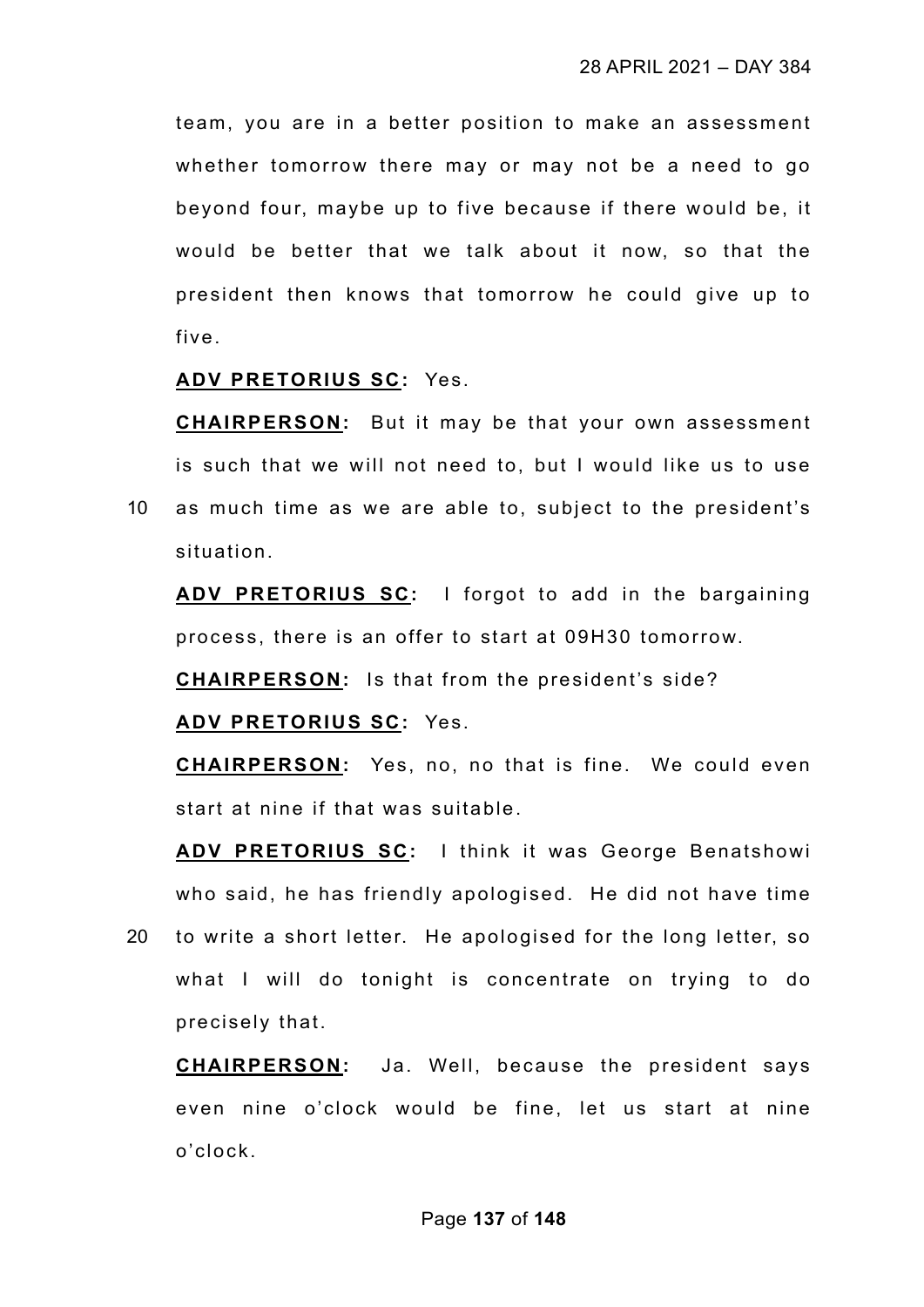**MR RAMAPHOSA:** That is fine, yes I will be up here.

**CHAIRPERSON:** Mr Pretorius, if the president says nine o'clock is fine ...[intervenes]

**ADV PRETORIUS SC:** I have no answer Chair.

**CHAIRPERSON:** You are from the commission, you cannot complain.

**ADV PRETORIUS SC:** I will not, Chair.

**CHAIRPERSON:** Okay, so that is fine. We will stop at four this afternoon and tomorrow we start at nine.

10 **ADV PRETORIUS SC:** Thank you. If we can move Mr President to a new topic and that is party funding. You deal with that at page 25 of the affidavit. Paragraphs 51 and 52. I must just say in closing off the first topic, that perhaps it would be apposite to talk in more detail at some stage if we get the time, about the solutions, that third category that are envisaged.

But in the meanwhile if we can move on to party funding. If I have left anything out, you will draw my attention to it if you need to Mr President.

20 **MR RAMAPHOSA:** Yes.

**ADV PRETORIUS SC:** Paragraph 51 the principle has stated:

> "Despite the absence of an official policy on donations ..."

And that is donations to political parties, including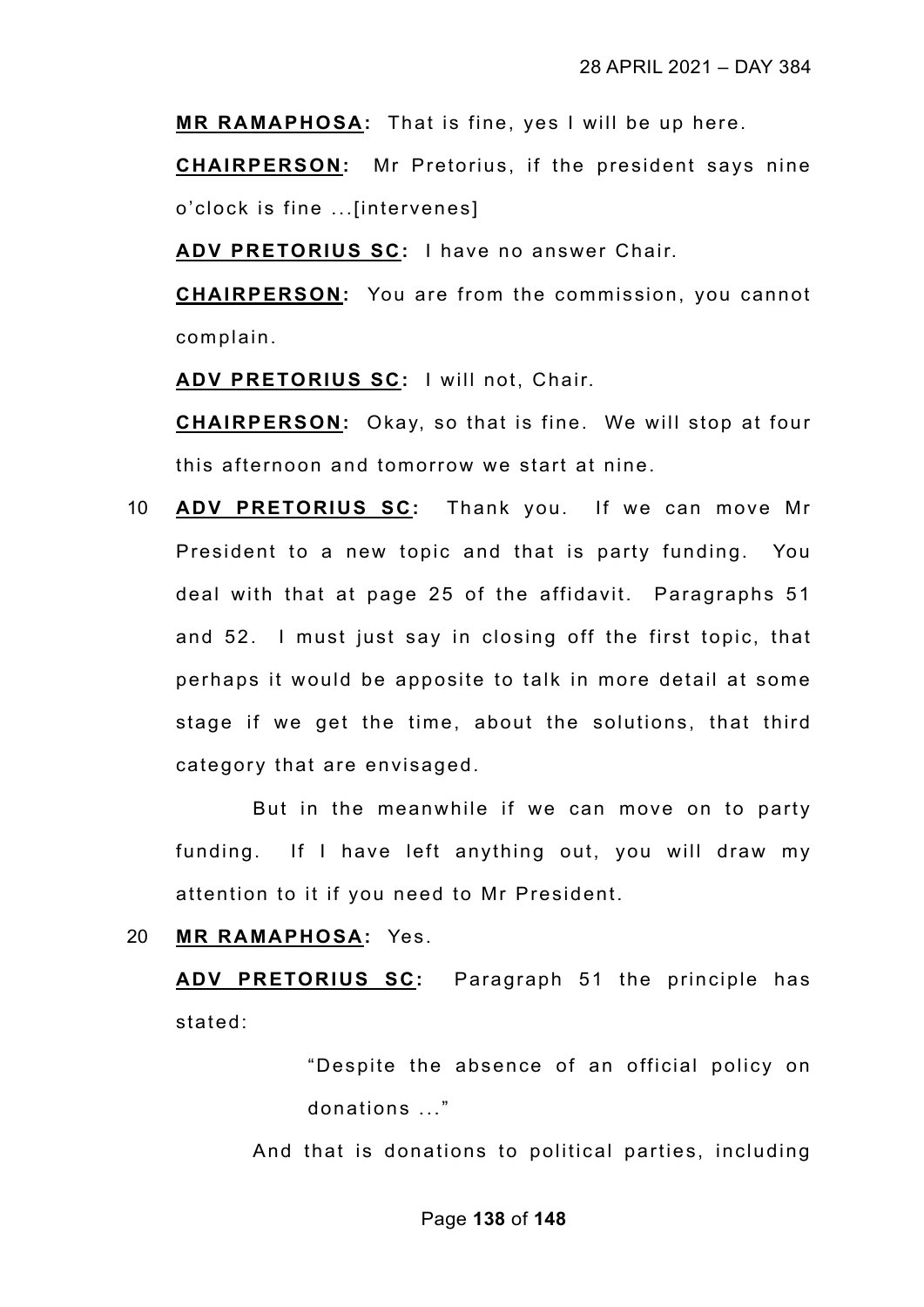the ANC.

**MR RAMAPHOSA:** Ja.

**ADV PRETORIUS SC:** "There is an exception based on the ANC ..." ...[intervenes]

**CHAIRPERSON:** Expectation.

**ADV PRETORIUS SC:** Sorry.

**CHAIRPERSON:** Expectation.

**ADV PRETORIUS SC:** Not exception. There is an expectation, my apologies:

10 "Based on the ANC constitution, its principles and its values that the ANC would not knowingly accept monies that are the product of a criminal act, are offered in exchange for favours or from a source known to engage in illegal or unethical activities."

Paragraph 52 reads:

"I have heard that evidence has been presented to the commission that suggests that the ANC may have been the recipient of 20 donations from individuals and companies that receive contracts from the state, including in instances where the awarding of those contracts are alleged to be or to have been unlawful."

Before we get to examples, if those examples are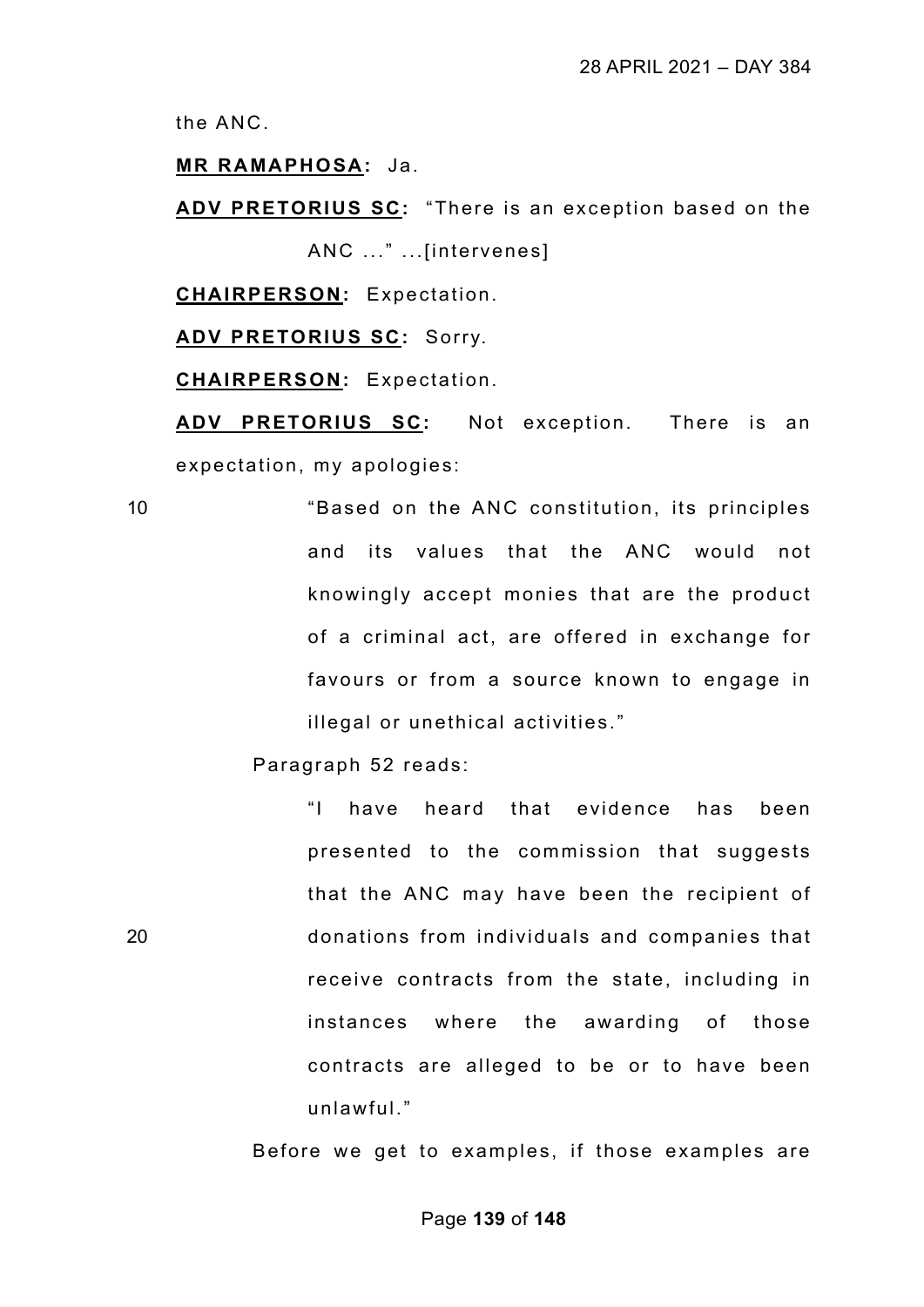necessary at all, the principles are stated in your statement, and the breaches are stated in your statement. Is that discrepancy between the principles and the breaches recognised, first question, and second how is this being dealt with or will it be dealt with?

**MR RAMAPHOSA:** Yes, the principle is quite clear. The ANC would not knowingly receive funding from tainted hands, either tainted in the form of the donor being involved in acts of criminality and all that. So that is very 10 clear.

The breaches themselves would happen in a way where maybe it is after effect, for instance businesses do donate money to all manner of organisations, including political organisations, and sometimes when they do do so, you do not know that those donations have come from entities that have been involved in unlawful contracts.

That presents us with a problem, because the money has already been donated and to a political party it is often very difficult to say, because the political parties 20 are always strapped for cash, especially the ANC, because as money comes in it is used for a variety of activities that you would say no, refund is possible.

So the issue of the breach happens after the fact. However, what we are saying now, is that through the political funding act there would be transparency and that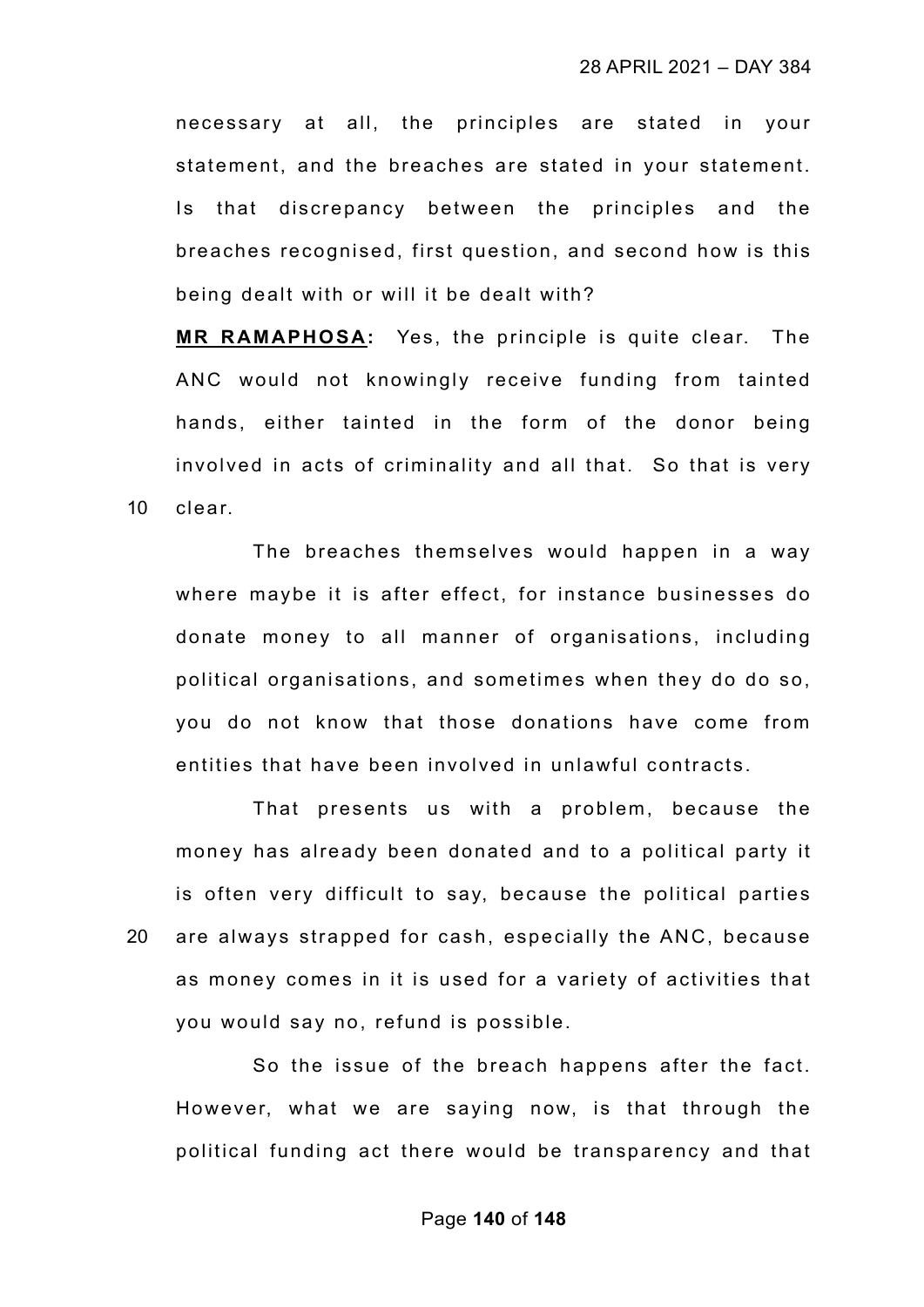is why we say the coming into effect of the political funding act, is actually in many ways revolutionary.

It has brought about a change and should be applauded by all in sundry. Much as in the end it is going to depend on the fiscus on whether the fiscus will be able to support democracy and make sufficient funds available to political parties, so that they are not tempted to go and receive the funds where these types of breaches could happen.

10 So I would say looking forward Chairperson, we have got a saving sort of dispensation that is going to enable us to open a new chapter in regard to advancing our democracy and the political funding, funding for political parties.

It is something that is new and which we should welcome and applaud because it rids us of all these processes where political parties receive funds from tainted entities.

**ADV PRETORIUS SC:** We can deal with the example of 20 BOSASA, Eastern general terms. It must have been known to parties in government, in the administration and in the executive that BOSASA was heavily reliant on government contracts, certainly the Department of Correctional Services, if not other departments as well.

It must also have been known that the ANC itself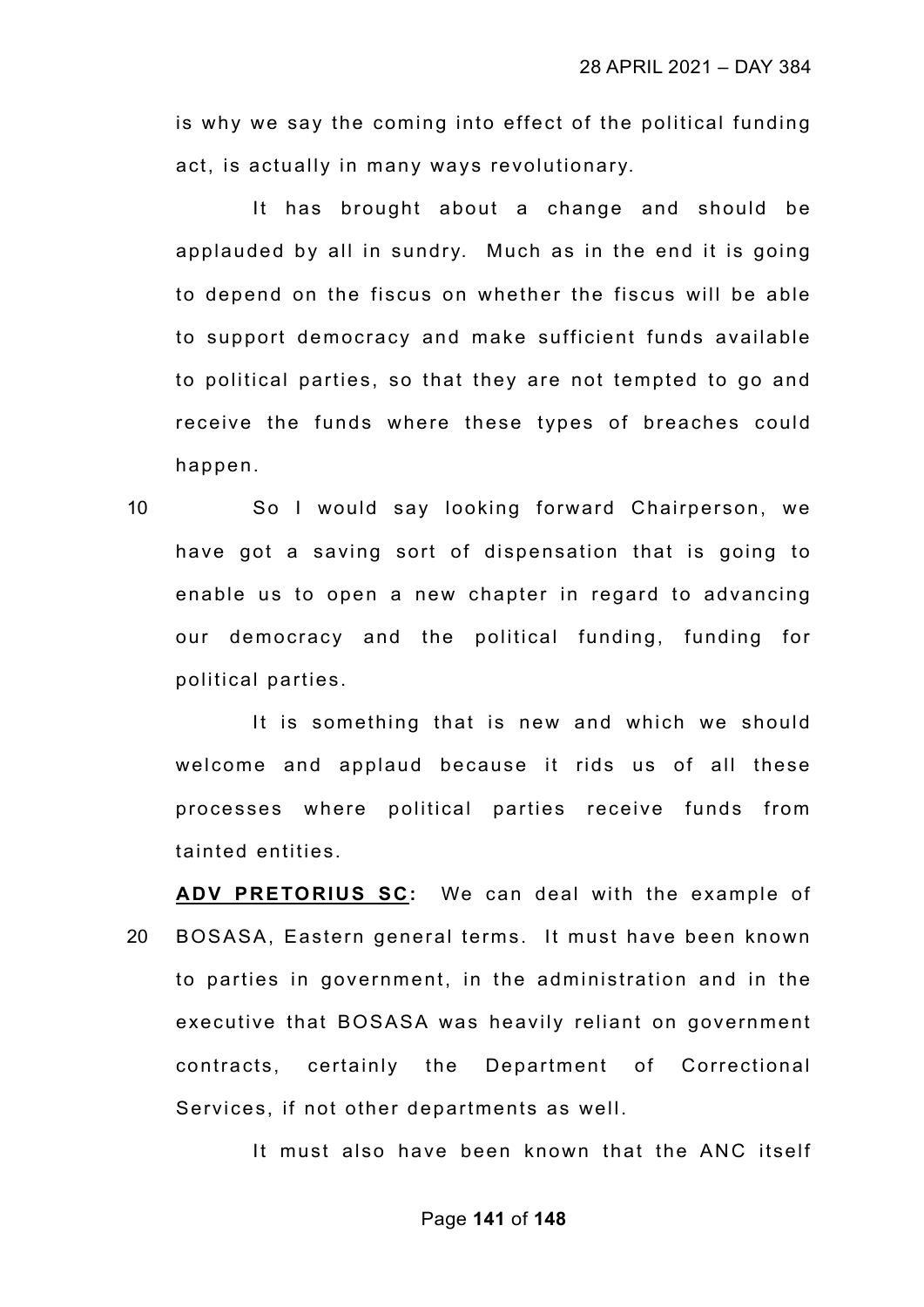benefitted, at least in that elections war room and in a certain well publicised events that replace the former president's birthday party for example and there were others.

It may have been as you say that evidence about bribes, those events took place in dark corners. But how could it happen than that the party continued to receive benefits from a company that relied heavily on government contracts without a thorough investigation of what was 10 happening there.

**MR RAMAPHOSA:** Chairperson, it did happen. It is one of the anomalous events that did happen. What is prominent in my mind is to say what do we do to prevent it from happening, but having said that, let me say let me put on the one hand that the political funding act is going to be our saviour.

On the other hand we should also say that if for instance a company donates money to a political party, and it so happens as well that in some way or fashion it does 20 business with government, but that that funding is not being given to the political party in return for vetting contracts and all that.

I would say when it happens openly and transparently then there should not be any problem, because if you are going to give money and you know that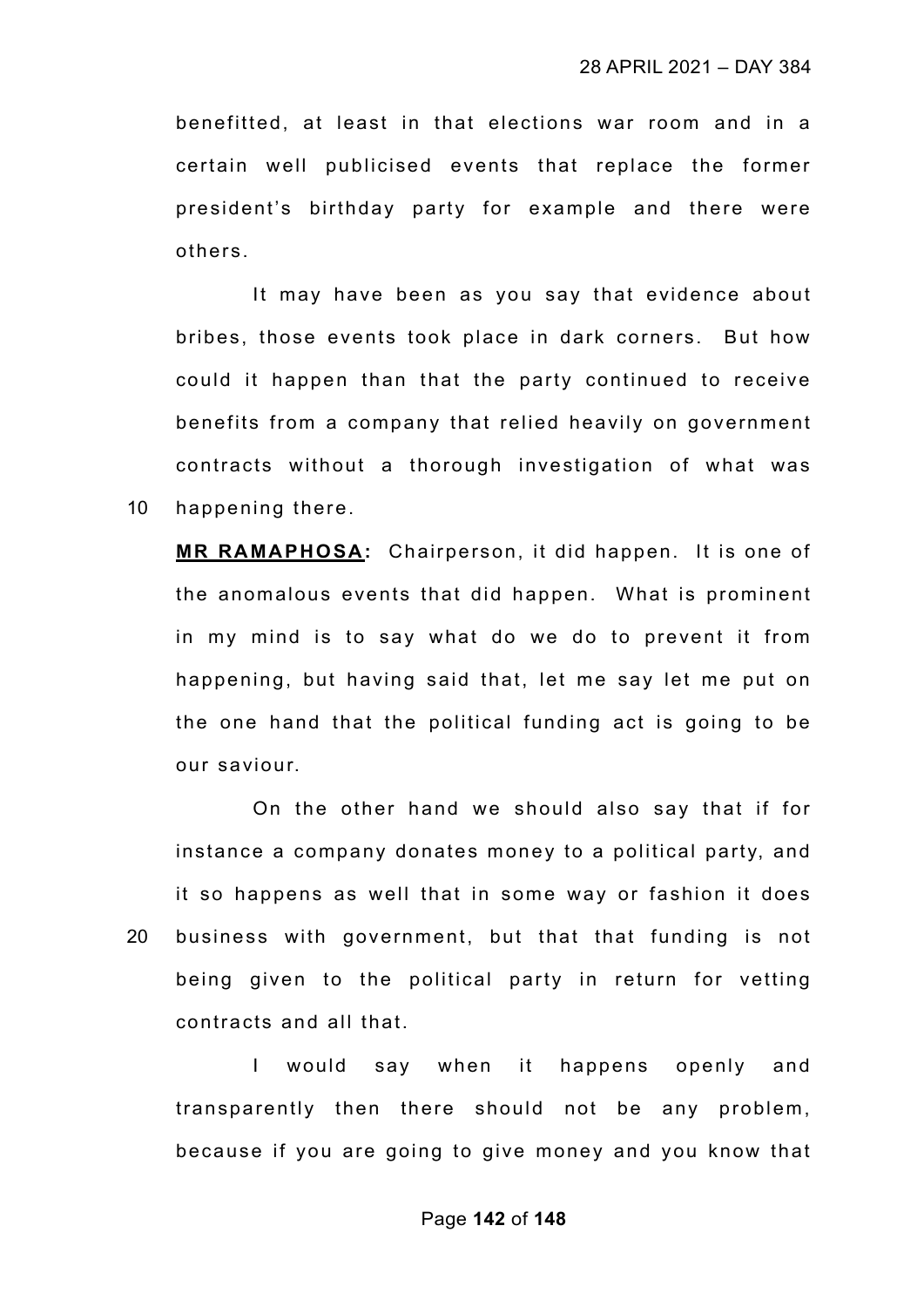it is going to be transparent, even if you have won a contract, the transparency itself will be such that it prevents you and it will alert the public that you should not be seeking favours.

So I put that in a different category. So the transparency, the openness for me is the biggest saving and also the limitation to the amount that should be given, because the limitation of the amount that should be given is going to stop any entity being able to have an 10 overarching control over a political party.

But in this case, it did happen and there is no way of running away from it or even hiding it, because it did happen that company BOSASA had contracts with government and which funded an ANC election room and all that.

I would say having happened, unless there is something criminal about it, which should be pursued following the investigation by the commission, we should now say how do we make sure that we move to a new 20 situation where they do not have a capture of that sort.

That is what I will say.

**CHAIRPERSON:** Of course Mr President, when it comes to a company such as BOSASA, a question that arises when one has regard to the number of years that it was enjoying contracts with government departments, number one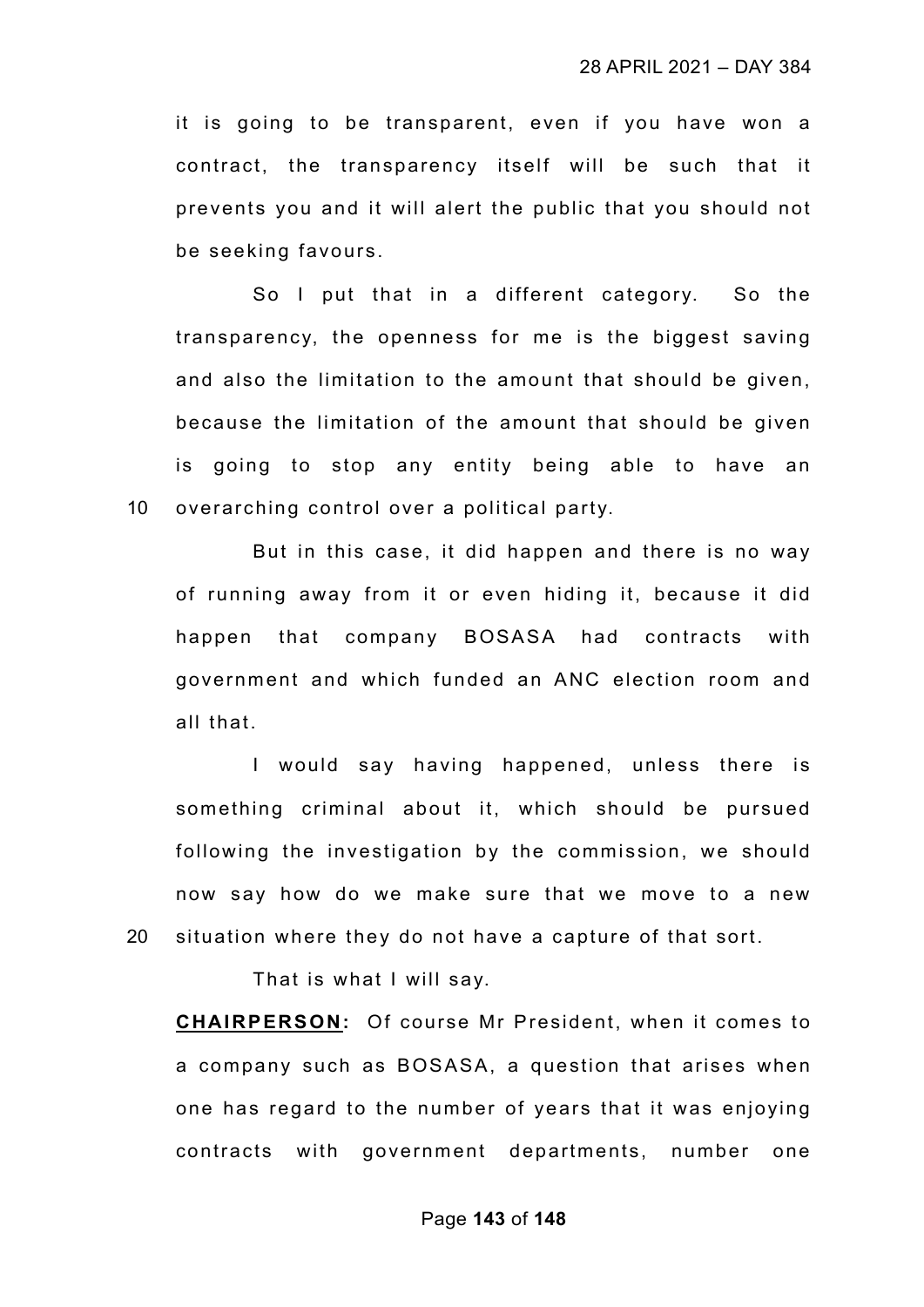...[intervenes]

## **MR RAMAPHOSA:** Yes.

**CHAIRPERSON:** Number two, having regard to the fact that allegations of its involvement in irregular and corrupt contracts in government departments were all over the media over a long period of time, a question arises whether the ANC which ought to have been aware of whatever was in the media, like everybody whether it turned a blind eye because it was receiving donations from BOSASA.

10 That kind of question arises.

**MR RAMAPHOSA:** Certainly Chairperson, it does arise and in part it is one of those issues that you want me to address.

**CHAIRPERSON:** Yes, yes.

**MR RAMAPHOSA:** Which I have said that I would address at the end.

**CHAIRPERSON:** No, that is fine.

**MR RAMAPHOSA:** Because you are absolutely right. The ANC should have been aware that there are all these 20 problems in relation to this company, obtaining contracts unlawfully, unfairly and all that. They should have been aware.

So it is one of those issues that I will ...[intervenes] **CHAIRPERSON:** You will address, yes. Yes, well for what it is worth I just mention in passing that when I was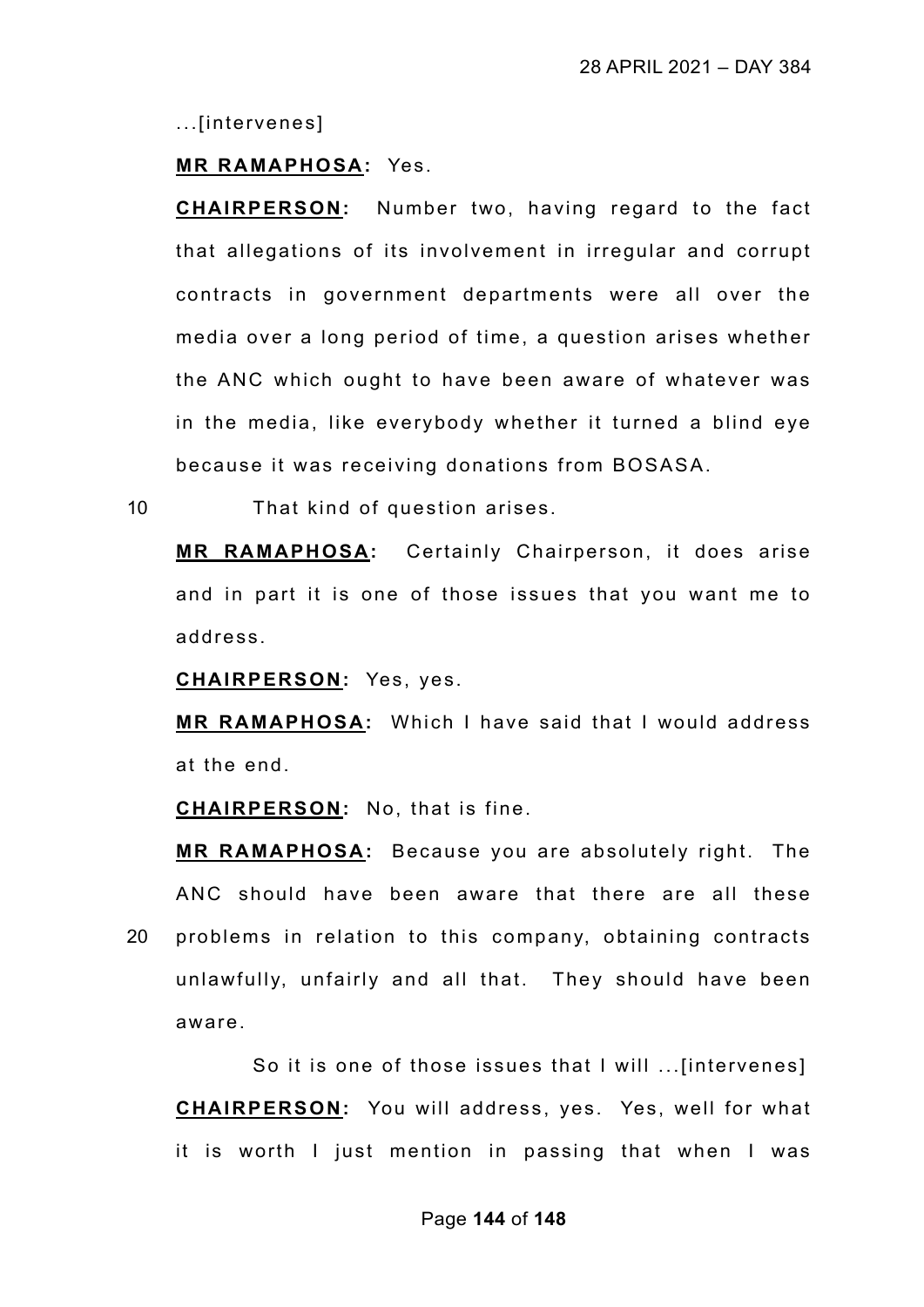hearing evidence relating to parliamentary oversight a few weeks ago, maybe not a few weeks ago but at some stage, I heard evidence which was to the effect that when the Chairperson of the relevant, I think correction services portfolio committee was doing his legacy report, that is what I understand they are called, which portfolio committees prepare when their term ends, to enable the next committee to see what they were busy with, despite the fact that when that committee started in 2009, they 10 were given the SIU report in relation to correctional services and BOSASA, and they looked at the report and the whole committee, almost the whole committee felt that it was shocking, what the report had about the allegations of corruption.

When the legacy report was prepared by the Chairperson, he did not mention anything for the next committee to take this issue further. Mr Freund is here who was leading evidence he is familiar with that. So there was that, I mean the whole committee says but this is 20 shocking.

But during the term not much seems to be done by the committee about this, and then when the legacy report is supposed to be prepared so that the next committee can see what issues should be taken further, this very important issue is not mentioned in the legacy report.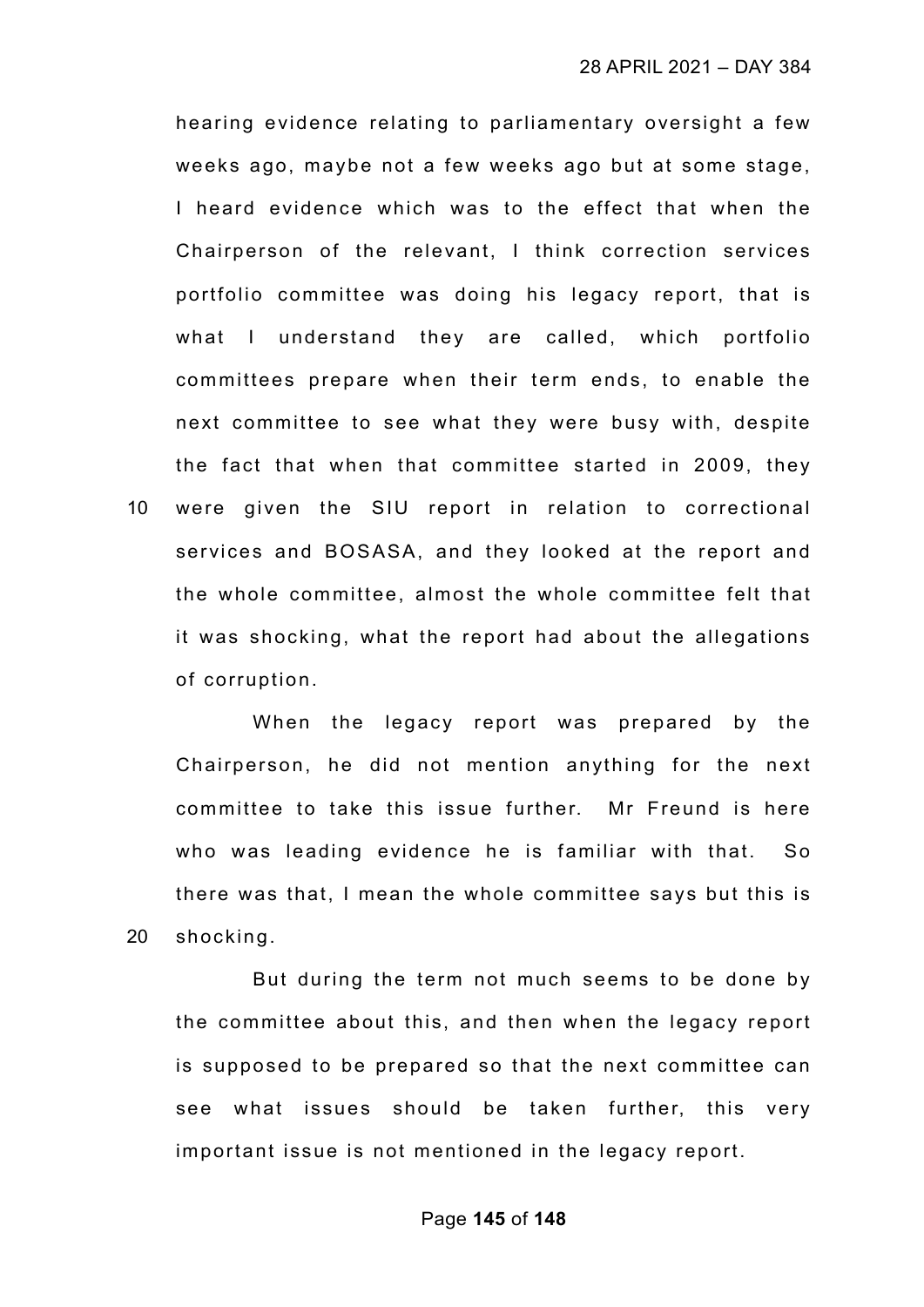So, but you will be able to deal with what you are able to deal with next time.

**MR RAMAPHOSA:** That is right.

**CHAIRPERSON:** Okay, Mr Pretorius?

**ADV PRETORIUS SC:** And the same principles would apply to the activities of the Guptas being known as least in the media, and the receipt of donations by the ANC from the Guptas. There is evidence to that effect. It is in the Bundle 2 which you have.

10 **MR RAMAPHOSA:** Ja.

**ADV PRETORIUS SC:** And perhaps in the morning you could deal with the CR17 issue as well, in fairness to all concerned and yourself.

**MR RAMAPHOSA:** Yes, I will.

**ADV PRETORIUS SC:** Then I would also need to deal tomorrow with the Dirco issue. I do not know if you are aware of that perhaps. We should try and get to the affidavits of Nyameko Koso and Francis Maloyi, who have submitted affidavits to the commission, stating that shortly 20 after their diplomatic appointment to very senior positions, Mr Koso to consult general in Toronto in 2013 and ambassador Maloyi to Sudan in 2015.

They were sent debit forms by the ANC for monthly contributions to the party. So if we could deal with that ...[intervenes]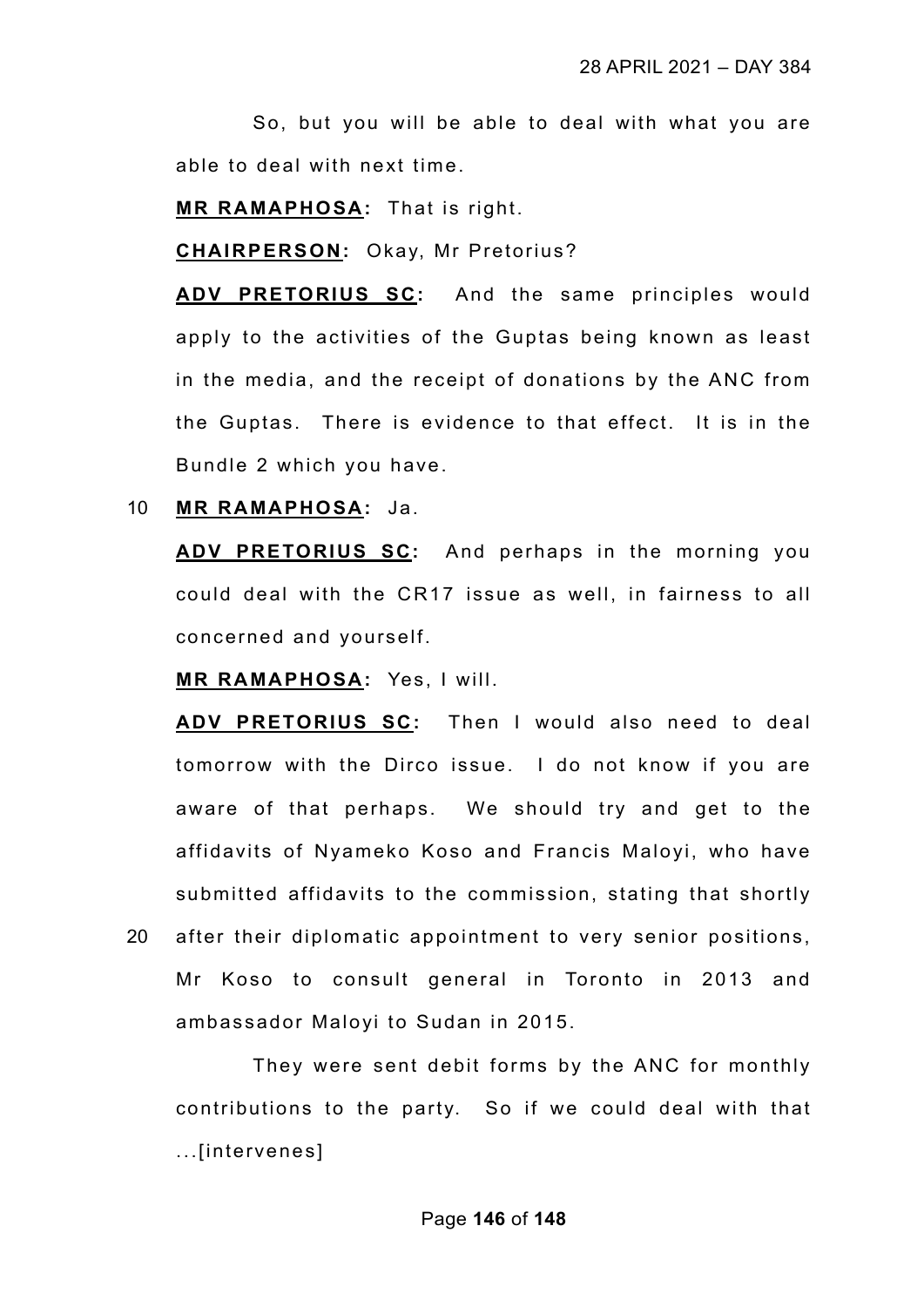## **MR RAMAPHOSA:** Yes.

**ADV PRETORIUS SC:** As well tomorrow. There are other examples the Free State Asbestos scheme and the like, which is a particularly glaring example of how things could go wrong in procurement, but perhaps two months before it would be unfair to ask for an answer.

**CHAIRPERSON:** Yes, no, no, that is fine. I think we will stop now. So Mr President, just to re-affirm this. The dates that you had been given for mid-May you can use.

10 Other dates for appearance to the commission, before the commission.

Other dates will be given, which will be towards the end of May. So the current dates that have been given for you ...[intervenes]

**MR RAMAPHOSA:** Okay, I can go to the beach and everything?

**CHAIRPERSON:** You can go to the beach Mr President.

**MR RAMAPHOSA:** Okay.

**CHAIRPERSON:** So we will look at other dates towards 20 the end of May.

**MR RAMAPHOSA:** Thank you.

**CHAIRPERSON:** Parties, thank you very much. Mr President, we will then adjourn and tomorrow we will commence as agreed, at nine o'clock the morning.

**MR RAMAPHOSA:** Thank you, thank you.

## Page **147** of **148**